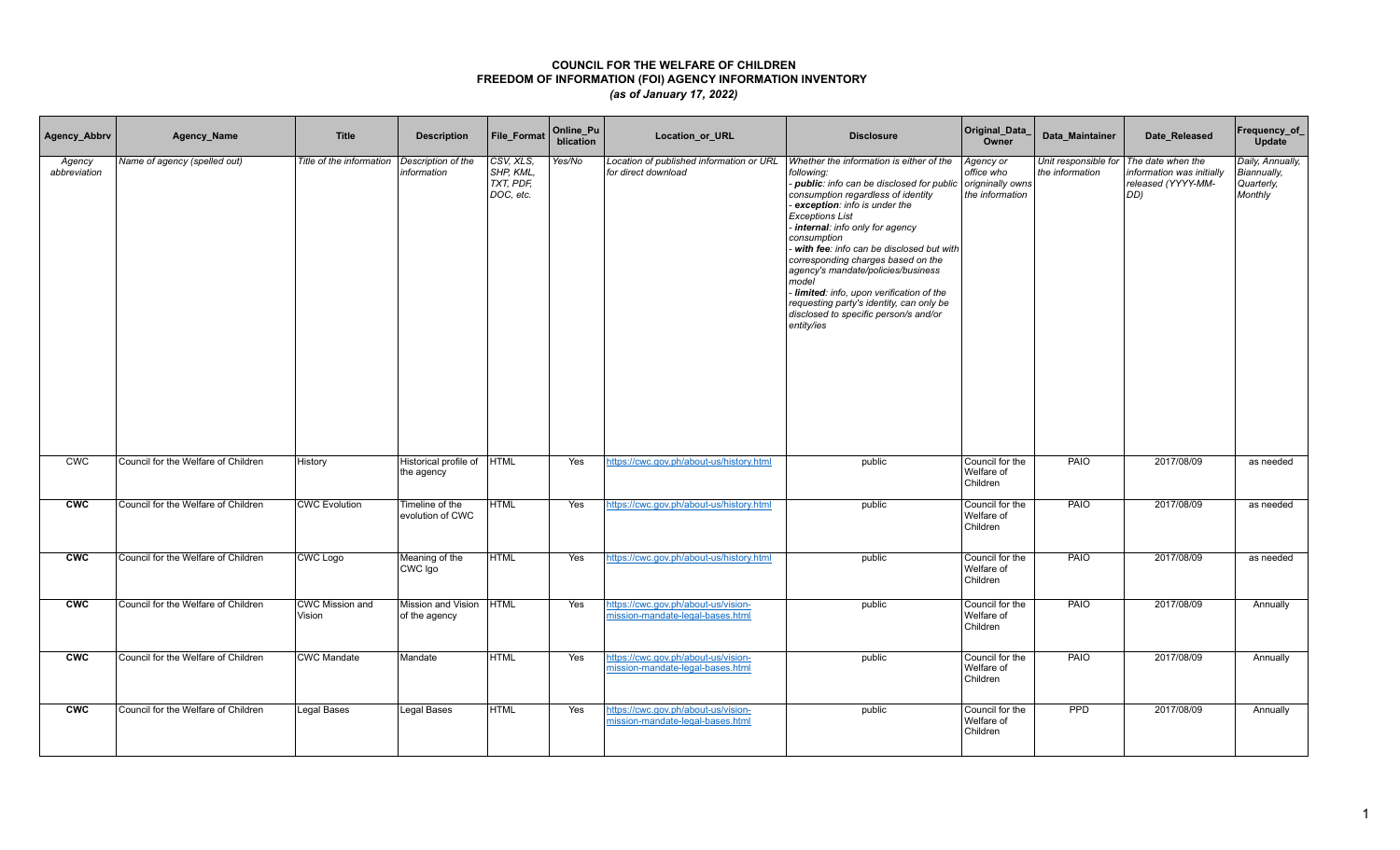| Agency_Abbrv           | Agency_Name                         | <b>Title</b>                                          | <b>Description</b>                    | <b>File Format</b>                               | Online_Pu<br>blication | Location_or_URL                                                                                                     | <b>Disclosure</b>                                                                                                                                                                                                                                                                                                                                                                                                                                                                                                                        | Original_Data_<br>Owner                                        | Data Maintainer | Date Released                                                                                      | Frequency_of_<br>Update                                  |
|------------------------|-------------------------------------|-------------------------------------------------------|---------------------------------------|--------------------------------------------------|------------------------|---------------------------------------------------------------------------------------------------------------------|------------------------------------------------------------------------------------------------------------------------------------------------------------------------------------------------------------------------------------------------------------------------------------------------------------------------------------------------------------------------------------------------------------------------------------------------------------------------------------------------------------------------------------------|----------------------------------------------------------------|-----------------|----------------------------------------------------------------------------------------------------|----------------------------------------------------------|
| Agency<br>abbreviation | Name of agency (spelled out)        | Title of the information                              | Description of the<br>information     | CSV, XLS,<br>SHP, KML,<br>TXT, PDF,<br>DOC, etc. | Yes/No                 | Location of published information or URL<br>for direct download                                                     | Whether the information is either of the<br>following:<br>- public: info can be disclosed for public<br>consumption regardless of identity<br>exception: info is under the<br><b>Exceptions List</b><br>internal: info only for agency<br>consumption<br>- with fee: info can be disclosed but with<br>corresponding charges based on the<br>agency's mandate/policies/business<br>model<br>- limited: info, upon verification of the<br>requesting party's identity, can only be<br>disclosed to specific person/s and/or<br>entity/ies | Agency or<br>office who<br>origninally owns<br>the information | the information | Unit responsible for   The date when the<br>information was initially<br>released (YYYY-MM-<br>DD) | Daily, Annually,<br>Biannually,<br>Quarterly,<br>Monthly |
| <b>CWC</b>             | Council for the Welfare of Children | History                                               | Historical profile of<br>the agency   | <b>HTML</b>                                      | Yes                    | https://cwc.gov.ph/about-us/history.html                                                                            | public                                                                                                                                                                                                                                                                                                                                                                                                                                                                                                                                   | Council for the<br>Welfare of<br>Children                      | PAIO            | 2017/08/09                                                                                         | as needed                                                |
| <b>CWC</b>             | Council for the Welfare of Children | Organizational<br>Structure                           | Organizational<br>Chart               | <b>HTML</b>                                      | Yes                    | https://cwc.gov.ph/about-us/organization-<br>structure.html                                                         | public                                                                                                                                                                                                                                                                                                                                                                                                                                                                                                                                   | Council for the<br>Welfare of<br>Children                      | PPD             | 2017/08/09                                                                                         | Anually                                                  |
| <b>CWC</b>             | Council for the Welfare of Children | <b>CWC Secretariat</b><br>Organizational<br>Structure | Organizational<br>Chart               | <b>HTML</b>                                      | Yes                    | https://cwc.gov.ph/about-us/cwc-<br>secretariat.html                                                                | public                                                                                                                                                                                                                                                                                                                                                                                                                                                                                                                                   | Council for the<br>Welfare of<br>Children                      | <b>PPD</b>      | 2017/08/09                                                                                         | Quarterly                                                |
| <b>CWC</b>             | Council for the Welfare of Children | Data Privacy and<br>Consent Form                      | Statement of<br><b>Privacy Policy</b> | <b>HTML</b>                                      | Yes                    | https://cwc.gov.ph/about-us/privacy.html                                                                            | public                                                                                                                                                                                                                                                                                                                                                                                                                                                                                                                                   | Council for the<br>Welfare of<br>Children                      | <b>MISU</b>     | 2017/08/09                                                                                         |                                                          |
| cw                     | Council for the Welfare of Children | <b>CWC FOI Manual</b><br>(2017)                       | Freedom of<br>Information             | <b>PDF</b>                                       | Yes                    | https://cwc.gov.<br>ph/uploads/Transparency_Seal/FOI/CWC<br>FOI Manual 2nd Draft as of 5 April<br>2017.pdf          | public                                                                                                                                                                                                                                                                                                                                                                                                                                                                                                                                   | Council for the<br>Welfare of<br>Children                      | FOI Team        | 2017/04/05                                                                                         | as needed                                                |
| <b>CWC</b>             | Council for the Welfare of Children | <b>CWC FOI Manual</b><br>(2019)                       | Freedom of<br>Information             | <b>PDF</b>                                       | Yes                    | ittps://cwc.gov.<br>ph/uploads/Transparency_Seal/FOI/CWC<br>FOI Manual as of 14 March 2019 pd<br>standardformat.pdf | public                                                                                                                                                                                                                                                                                                                                                                                                                                                                                                                                   | Council for the<br>Welfare of<br>Children                      | FOI Team        | 2019/03/14                                                                                         | as needed                                                |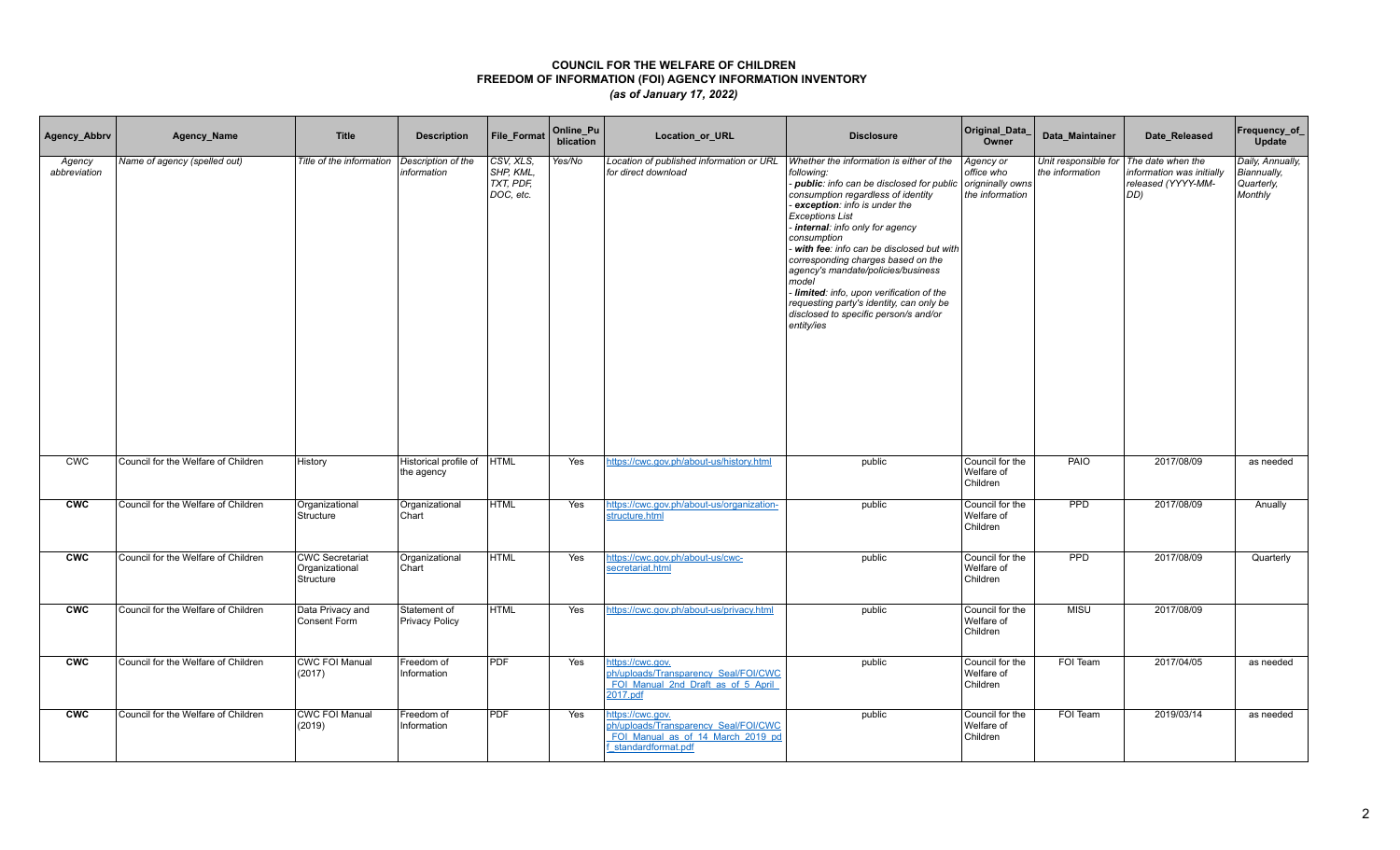| Agency_Abbrv           | Agency_Name                         | <b>Title</b>                                                             | <b>Description</b>                                                                                                                                 | File_Format                                      | Online_Pu<br>blication | Location_or_URL                                                                                           | <b>Disclosure</b>                                                                                                                                                                                                                                                                                                                                                                                                                                                                                                                        | Original_Data_<br>Owner                                        | Data_Maintainer                         | Date_Released                                                                        | Frequency_of_<br><b>Update</b>                           |
|------------------------|-------------------------------------|--------------------------------------------------------------------------|----------------------------------------------------------------------------------------------------------------------------------------------------|--------------------------------------------------|------------------------|-----------------------------------------------------------------------------------------------------------|------------------------------------------------------------------------------------------------------------------------------------------------------------------------------------------------------------------------------------------------------------------------------------------------------------------------------------------------------------------------------------------------------------------------------------------------------------------------------------------------------------------------------------------|----------------------------------------------------------------|-----------------------------------------|--------------------------------------------------------------------------------------|----------------------------------------------------------|
| Agency<br>abbreviation | Name of agency (spelled out)        | Title of the information                                                 | Description of the<br>information                                                                                                                  | CSV, XLS,<br>SHP, KML,<br>TXT, PDF.<br>DOC, etc. | Yes/No                 | Location of published information or URL<br>for direct download                                           | Whether the information is either of the<br>following:<br>- public: info can be disclosed for public<br>consumption regardless of identity<br>exception: info is under the<br><b>Exceptions List</b><br>internal: info only for agency<br>consumption<br>- with fee: info can be disclosed but with<br>corresponding charges based on the<br>agency's mandate/policies/business<br>model<br>- limited: info, upon verification of the<br>requesting party's identity, can only be<br>disclosed to specific person/s and/or<br>entity/ies | Agency or<br>office who<br>origninally owns<br>the information | Unit responsible for<br>the information | The date when the<br>information was initially<br>released (YYYY-MM-<br>$ DD\rangle$ | Daily, Annually,<br>Biannually,<br>Quarterly,<br>Monthly |
| <b>CWC</b>             | Council for the Welfare of Children | History                                                                  | Historical profile of<br>the agency                                                                                                                | <b>HTML</b>                                      | Yes                    | https://cwc.gov.ph/about-us/history.html                                                                  | public                                                                                                                                                                                                                                                                                                                                                                                                                                                                                                                                   | Council for the<br>Welfare of<br>Children                      | PAIO                                    | 2017/08/09                                                                           | as needed                                                |
| <b>CWC</b>             | Council for the Welfare of Children | CWC FOI One-Page<br>Manual                                               | Freedom of<br>Information                                                                                                                          | <b>PDF</b>                                       | Yes                    | nttps://cwc.gov.<br>ph/uploads/FOI/CWC FOI One-<br>Page Manual 2021.pdf                                   | public                                                                                                                                                                                                                                                                                                                                                                                                                                                                                                                                   | Council for the<br>Welfare of<br>Children                      | FOI Team                                | 2021/01/25                                                                           | N/A                                                      |
| <b>CWC</b>             | Council for the Welfare of Children | <b>Transparency Seal</b>                                                 | This Seal links to a HTML<br>page within the<br>agency's website<br>which contains an<br>index of                                                  |                                                  | Yes                    | https://cwc.gov.ph/transparency-seal.html                                                                 | public                                                                                                                                                                                                                                                                                                                                                                                                                                                                                                                                   | Council for the<br>Welfare of<br>Children                      | <b>AFD</b>                              | 2017/10/27                                                                           |                                                          |
| <b>CWC</b>             | Council for the Welfare of Children | Presidential-award for<br>child friendly<br>municipalities and<br>cities | Overview,<br>Objectives,<br>Mechanics and<br>Current Status of<br>the Presidential-<br>award for child<br>friendly<br>municipalities and<br>cities | <b>HTML</b>                                      | Yes                    | https://cwc.gov.ph/advocacy/presidential-<br>award-for-child-friendly-municipalities-<br>and-cities.html# | public                                                                                                                                                                                                                                                                                                                                                                                                                                                                                                                                   | Council for the<br>Welfare of<br>Children                      | LID                                     | 2017/09/14                                                                           | as needed                                                |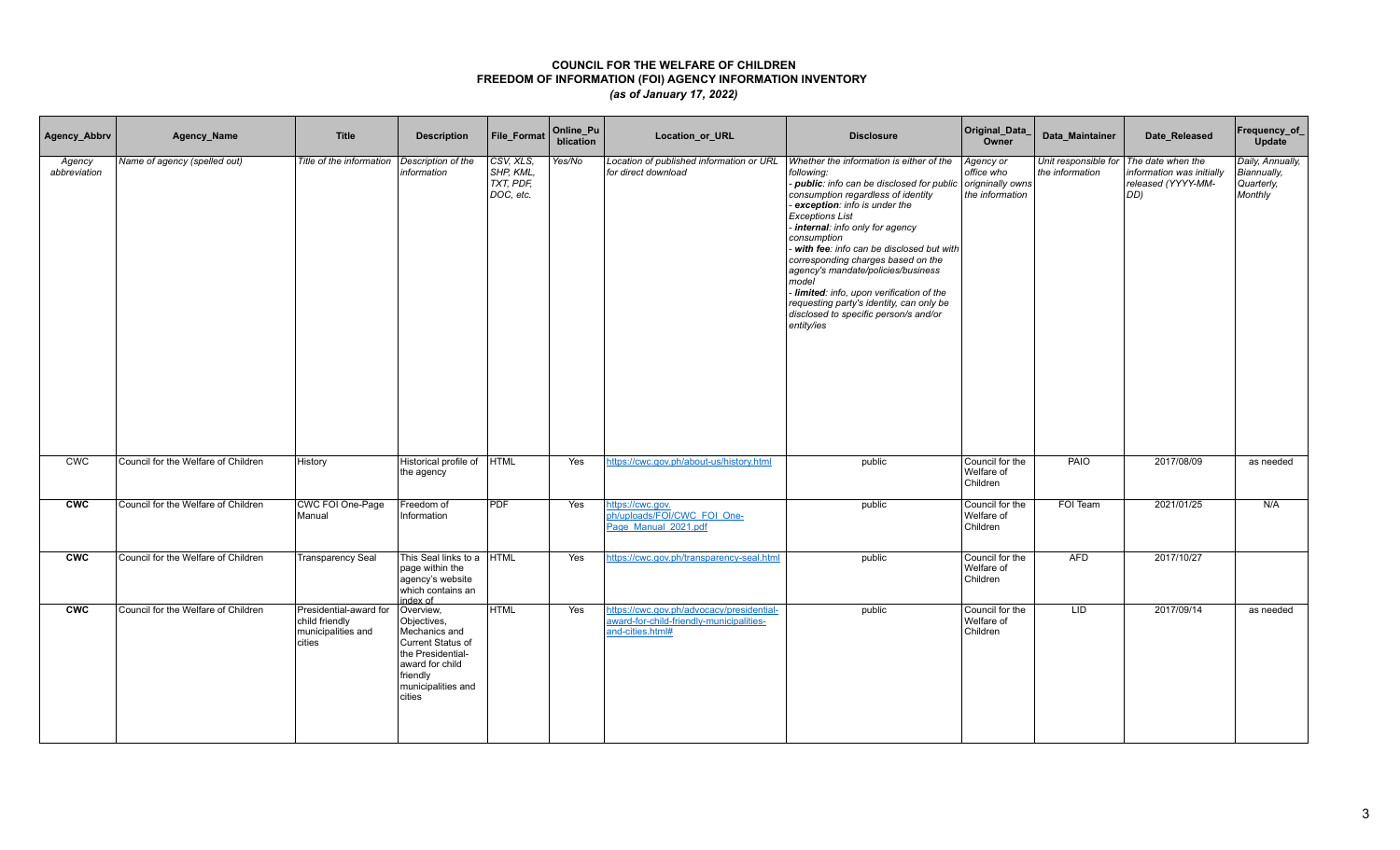| Agency_Abbrv           | Agency_Name                         | <b>Title</b>                                     | <b>Description</b>                                                                                                                                                        | File_Format                                      | Online_Pu<br>blication | Location_or_URL                                                                                                                                                 | <b>Disclosure</b>                                                                                                                                                                                                                                                                                                                                                                                                                                                                                                                          | Original_Data_<br>Owner                                        | Data Maintainer                                           | Date_Released                                          | Frequency_of_<br><b>Update</b>                           |
|------------------------|-------------------------------------|--------------------------------------------------|---------------------------------------------------------------------------------------------------------------------------------------------------------------------------|--------------------------------------------------|------------------------|-----------------------------------------------------------------------------------------------------------------------------------------------------------------|--------------------------------------------------------------------------------------------------------------------------------------------------------------------------------------------------------------------------------------------------------------------------------------------------------------------------------------------------------------------------------------------------------------------------------------------------------------------------------------------------------------------------------------------|----------------------------------------------------------------|-----------------------------------------------------------|--------------------------------------------------------|----------------------------------------------------------|
| Agency<br>abbreviation | Name of agency (spelled out)        | Title of the information                         | Description of the<br>information                                                                                                                                         | CSV, XLS,<br>SHP, KML.<br>TXT, PDF.<br>DOC, etc. | Yes/No                 | Location of published information or URL<br>for direct download                                                                                                 | Whether the information is either of the<br>following:<br>- public: info can be disclosed for public<br>consumption regardless of identity<br>- exception: info is under the<br><b>Exceptions List</b><br>internal: info only for agency<br>consumption<br>- with fee: info can be disclosed but with<br>corresponding charges based on the<br>agency's mandate/policies/business<br>model<br>- limited: info, upon verification of the<br>requesting party's identity, can only be<br>disclosed to specific person/s and/or<br>entity/ies | Agency or<br>office who<br>origninally owns<br>the information | Unit responsible for The date when the<br>the information | information was initially<br>released (YYYY-MM-<br>DD) | Daily, Annually,<br>Biannually,<br>Quarterly,<br>Monthly |
| CWC                    | Council for the Welfare of Children | History                                          | Historical profile of HTML<br>the agency                                                                                                                                  |                                                  | Yes                    | https://cwc.gov.ph/about-us/history.html                                                                                                                        | public                                                                                                                                                                                                                                                                                                                                                                                                                                                                                                                                     | Council for the<br>Welfare of<br>Children                      | <b>PAIO</b>                                               | 2017/08/09                                             | as needed                                                |
| cw                     | Council for the Welfare of Children | National Winners and<br>Hall of Fame<br>Awardees | <b>List of National</b><br>Winners and Hall of<br>Fame Awardees of<br>the Presidential-<br>award for child<br>friendly<br>municipalities and<br>cities from 1999-<br>2017 | <b>HTML</b>                                      | Yes                    | https://cwc.gov.ph/advocacy/presidential-<br>award-for-child-friendly-municipalities-<br>and-cities/list-of-national-winners-and-<br>hall-of-fame-awardees.html | public                                                                                                                                                                                                                                                                                                                                                                                                                                                                                                                                     | Council for the<br>Welfare of<br>Children                      | CWC - LID                                                 | 2017/09/14                                             | as needed                                                |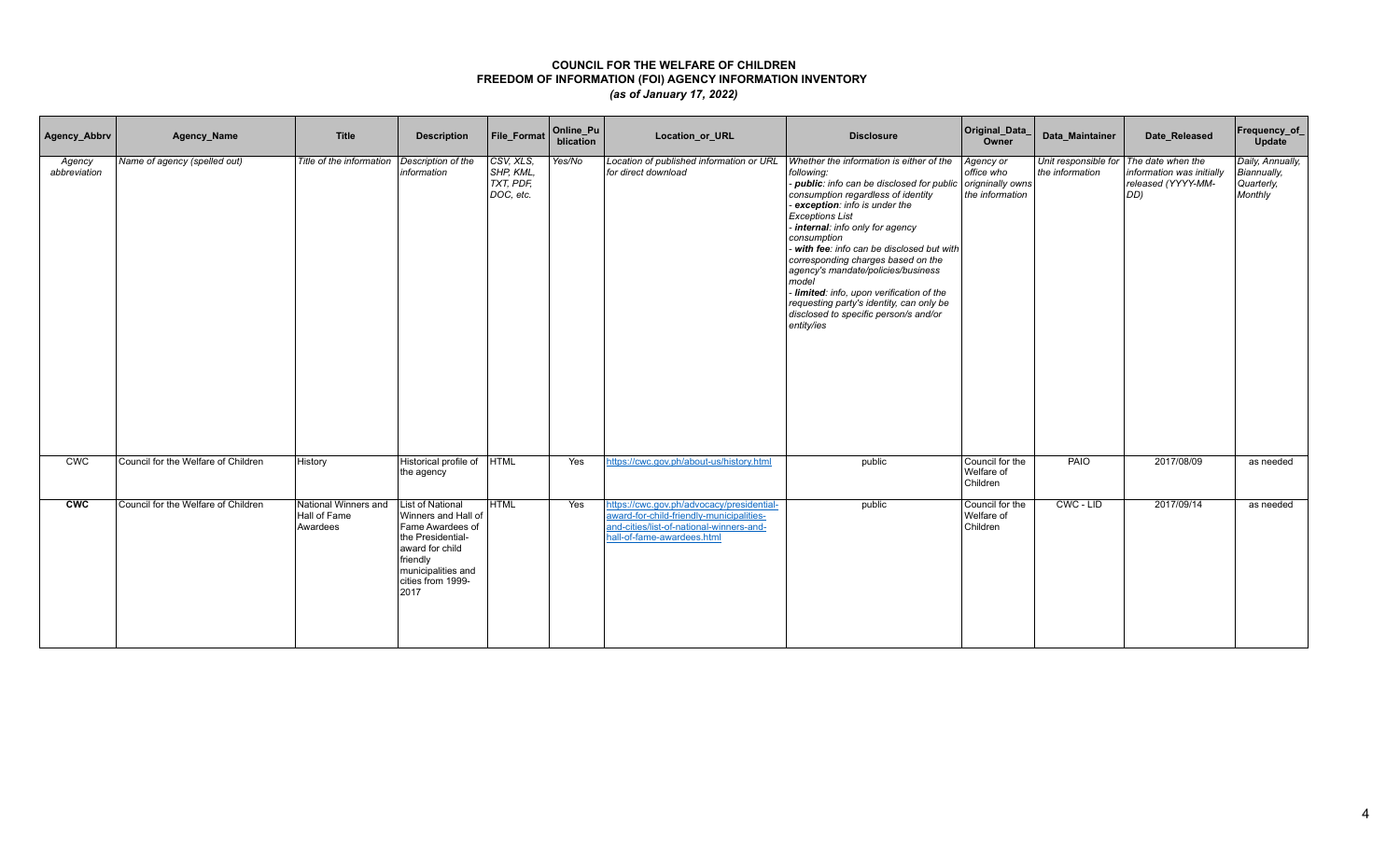| Agency_Abbrv           | Agency_Name                         | Title                    | <b>Description</b>                                                                                                                                    | File_Format                                         | Online_Pu<br>blication | Location_or_URL                                                                          | <b>Disclosure</b>                                                                                                                                                                                                                                                                                                                                                                                                                                                                                                                        | Original_Data_<br>Owner                                        | Data_Maintainer                         | Date_Released                                                               | Frequency_of_<br><b>Update</b>                           |
|------------------------|-------------------------------------|--------------------------|-------------------------------------------------------------------------------------------------------------------------------------------------------|-----------------------------------------------------|------------------------|------------------------------------------------------------------------------------------|------------------------------------------------------------------------------------------------------------------------------------------------------------------------------------------------------------------------------------------------------------------------------------------------------------------------------------------------------------------------------------------------------------------------------------------------------------------------------------------------------------------------------------------|----------------------------------------------------------------|-----------------------------------------|-----------------------------------------------------------------------------|----------------------------------------------------------|
| Agency<br>abbreviation | Name of agency (spelled out)        | Title of the information | Description of the<br>information                                                                                                                     | CSV, XLS,<br>SHP, KML,<br>$TXT$ , PDF,<br>DOC, etc. | Yes/No                 | Location of published information or URL<br>for direct download                          | Whether the information is either of the<br>following:<br>- public: info can be disclosed for public<br>consumption regardless of identity<br>exception: info is under the<br><b>Exceptions List</b><br>- internal: info only for agency<br>consumption<br>with fee: info can be disclosed but with<br>corresponding charges based on the<br>agency's mandate/policies/business<br>model<br>- limited: info, upon verification of the<br>requesting party's identity, can only be<br>disclosed to specific person/s and/or<br>entity/ies | Agency or<br>office who<br>origninally owns<br>the information | Unit responsible for<br>the information | The date when the<br>information was initially<br>released (YYYY-MM-<br>DD) | Daily, Annually,<br>Biannually,<br>Quarterly,<br>Monthly |
| <b>CWC</b>             | Council for the Welfare of Children | History                  | Historical profile of HTML<br>the agency                                                                                                              |                                                     | Yes                    | https://cwc.gov.ph/about-us/history.html                                                 | public                                                                                                                                                                                                                                                                                                                                                                                                                                                                                                                                   | Council for the<br>Welfare of<br>Children                      | <b>PAIO</b>                             | 2017/08/09                                                                  | as needed                                                |
| <b>CWC</b>             | Council for the Welfare of Children | 2018 Children's Month    | Background,<br>Objectives, Focus<br>and Theme, Key<br>Messages and<br>Major Activities<br>during the 26th<br>National Children's<br>Month celebration | <b>HTML</b>                                         | Yes                    | https://cwc.gov.ph/advocacy/children-s-<br>month/2018/background.html                    | public                                                                                                                                                                                                                                                                                                                                                                                                                                                                                                                                   | Council for the<br>Welfare of<br>Children                      | PAIO                                    | 2018/09/28                                                                  | annualy                                                  |
| <b>CWC</b>             | Council for the Welfare of Children | 2018 Children's Month    | Downloadable<br>collaterals and IEC<br>materials used<br>during the 2018<br>National Children's<br>Month.                                             | <b>PDF</b>                                          | Yes                    | https://cwc.gov.ph/advocacy/children-s-<br>month/2018/collaterals-and-iecs-2018.<br>html | public                                                                                                                                                                                                                                                                                                                                                                                                                                                                                                                                   | Council for the<br>Welfare of<br>Children                      | PAIO                                    | 2018/09/28                                                                  | annualy                                                  |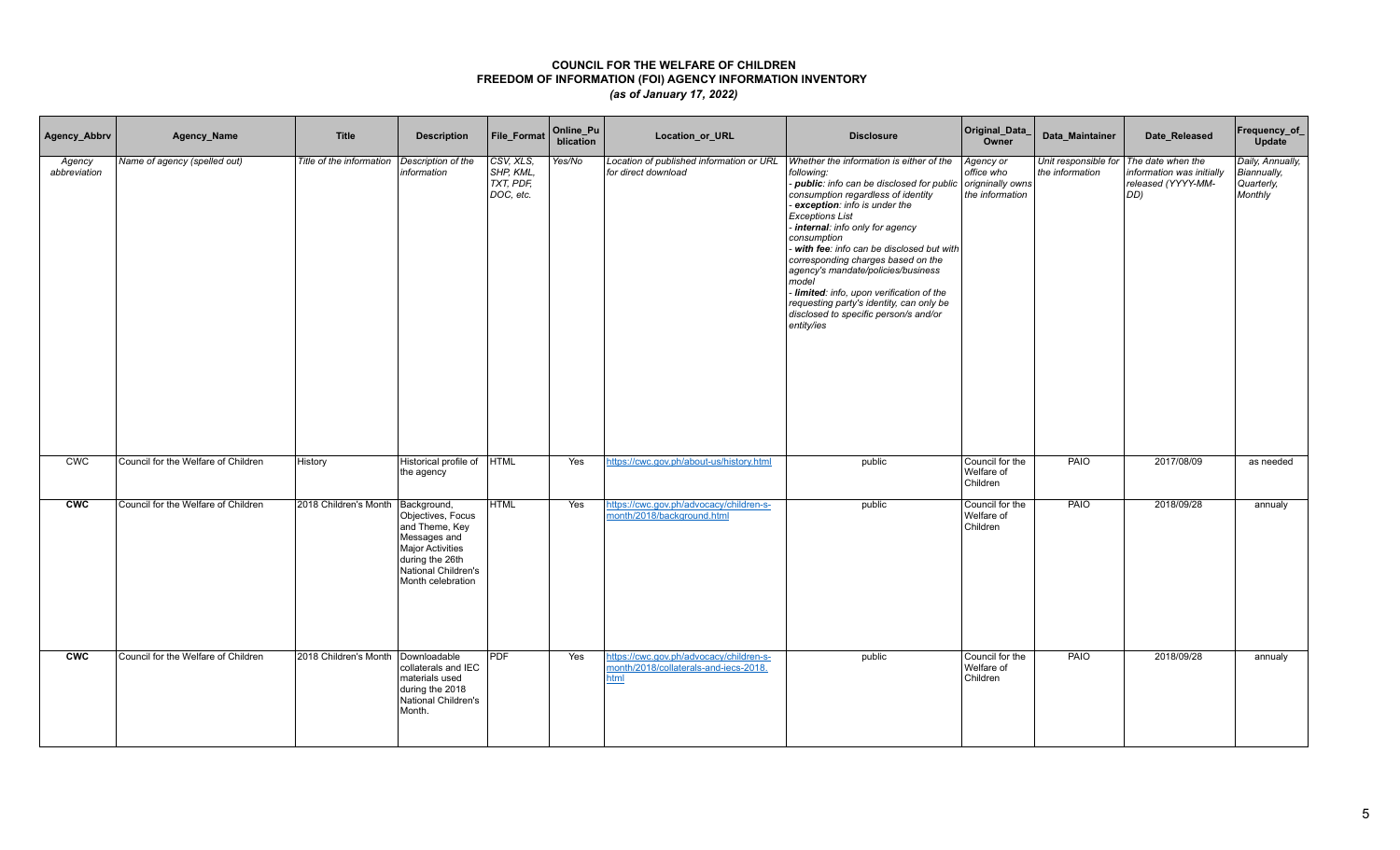| Agency_Abbrv           | Agency_Name                         | <b>Title</b>             | <b>Description</b>                                                                                                                       | File_Format                                      | Online_Pu<br>blication | Location_or_URL                                                                 | <b>Disclosure</b>                                                                                                                                                                                                                                                                                                                                                                                                                                                                                                                          | Original_Data_<br>Owner                                                | Data_Maintainer                                           | Date_Released                                                   | Frequency_of_<br>Update                                  |
|------------------------|-------------------------------------|--------------------------|------------------------------------------------------------------------------------------------------------------------------------------|--------------------------------------------------|------------------------|---------------------------------------------------------------------------------|--------------------------------------------------------------------------------------------------------------------------------------------------------------------------------------------------------------------------------------------------------------------------------------------------------------------------------------------------------------------------------------------------------------------------------------------------------------------------------------------------------------------------------------------|------------------------------------------------------------------------|-----------------------------------------------------------|-----------------------------------------------------------------|----------------------------------------------------------|
| Agency<br>abbreviation | Name of agency (spelled out)        | Title of the information | Description of the<br>information                                                                                                        | CSV, XLS,<br>SHP, KML.<br>TXT, PDF,<br>DOC, etc. | Yes/No                 | Location of published information or URL<br>for direct download                 | Whether the information is either of the<br>following:<br>- public: info can be disclosed for public<br>consumption regardless of identity<br>- exception: info is under the<br><b>Exceptions List</b><br>internal: info only for agency<br>consumption<br>- with fee: info can be disclosed but with<br>corresponding charges based on the<br>agency's mandate/policies/business<br>model<br>- limited: info, upon verification of the<br>requesting party's identity, can only be<br>disclosed to specific person/s and/or<br>entity/ies | Agency or<br>office who<br>$ $ origninally owns $ $<br>the information | Unit responsible for The date when the<br>the information | information was initially<br>released (YYYY-MM-<br>$ DD\rangle$ | Daily, Annually,<br>Biannually,<br>Quarterly,<br>Monthly |
| CWC                    | Council for the Welfare of Children | History                  | Historical profile of<br>the agency                                                                                                      | <b>HTML</b>                                      | Yes                    | https://cwc.gov.ph/about-us/history.html                                        | public                                                                                                                                                                                                                                                                                                                                                                                                                                                                                                                                     | Council for the<br>Welfare of<br>Children                              | PAIO                                                      | 2017/08/09                                                      | as needed                                                |
| <b>CWC</b>             | Council for the Welfare of Children | 2019 Children's Month    | Background,<br>Objectives, Focus<br>and Theme, Key<br>Messages and<br>Major Activities<br>during the 27th<br>National Childen's<br>Month | <b>HTML</b>                                      | Yes                    | https://cwc.gov.ph/advocacy/children-s-<br>month/2019/background-2019.html      | public                                                                                                                                                                                                                                                                                                                                                                                                                                                                                                                                     | Council for the<br>Welfare of<br>Children                              | CWC - PAIO                                                | 2019/09/02                                                      | annualy                                                  |
| <b>CWC</b>             | Council for the Welfare of Children | 2019 Children's Month    | Downloadable<br>collaterals and IEC<br>materials used<br>during the 2019<br>National Children's<br>Month.                                | <b>PDF</b>                                       | Yes                    | https://cwc.gov.ph/advocacy/children-s-<br>month/2019/collaterals-and-iecs.html | public                                                                                                                                                                                                                                                                                                                                                                                                                                                                                                                                     | Council for the<br>Welfare of<br>Children                              | PAIO                                                      | 2019/09/02                                                      | annualy                                                  |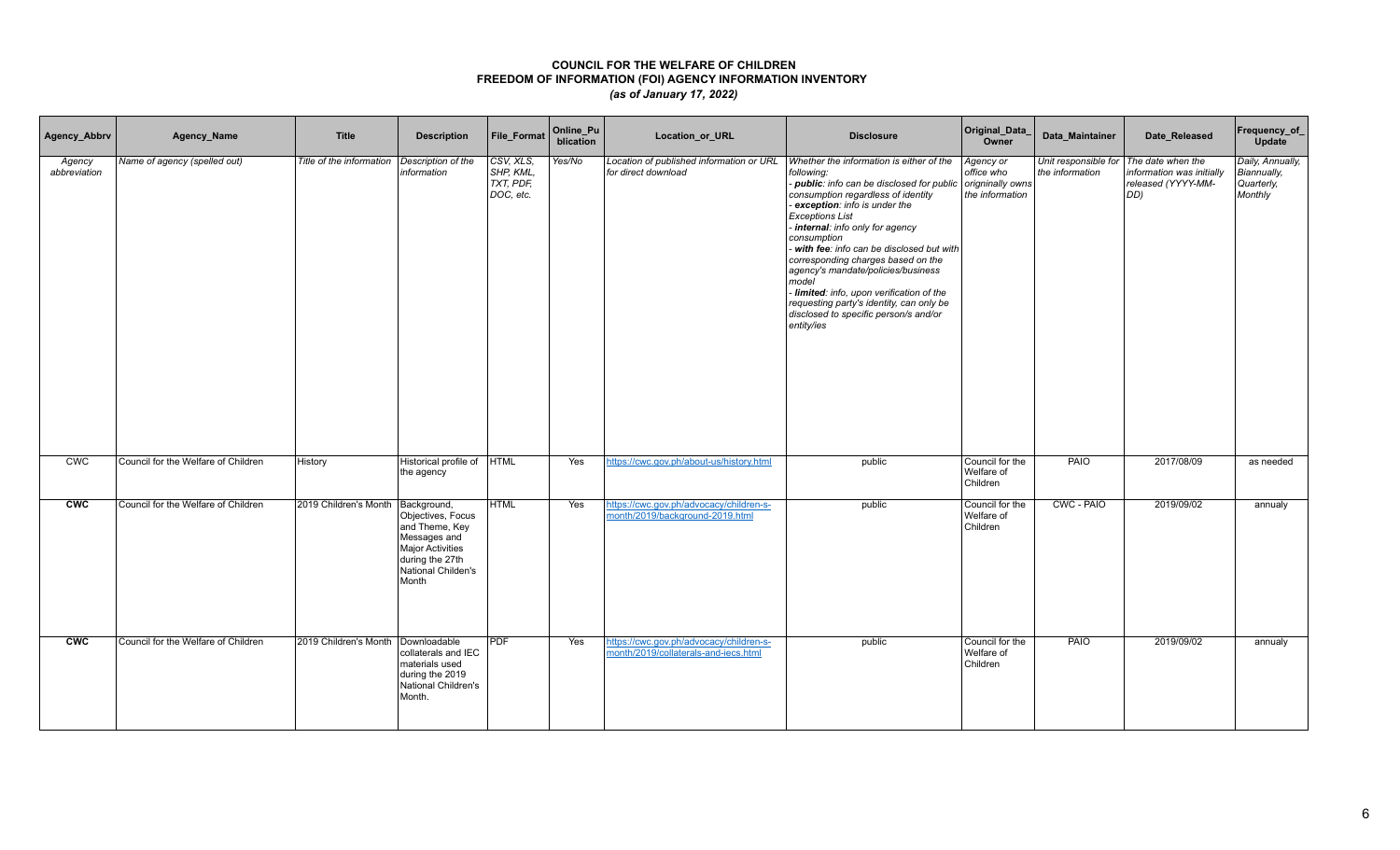| Agency_Abbrv           | Agency_Name                         | <b>Title</b>             | <b>Description</b>                                                                                                                              | File_Format                                      | Online_Pu<br>blication | Location_or_URL                                                                          | <b>Disclosure</b>                                                                                                                                                                                                                                                                                                                                                                                                                                                                                                                            | Original_Data_<br>Owner                                        | Data_Maintainer                         | Date_Released                                                                        | Frequency_of_<br>Update                                  |
|------------------------|-------------------------------------|--------------------------|-------------------------------------------------------------------------------------------------------------------------------------------------|--------------------------------------------------|------------------------|------------------------------------------------------------------------------------------|----------------------------------------------------------------------------------------------------------------------------------------------------------------------------------------------------------------------------------------------------------------------------------------------------------------------------------------------------------------------------------------------------------------------------------------------------------------------------------------------------------------------------------------------|----------------------------------------------------------------|-----------------------------------------|--------------------------------------------------------------------------------------|----------------------------------------------------------|
| Agency<br>abbreviation | Name of agency (spelled out)        | Title of the information | Description of the<br>information                                                                                                               | CSV, XLS.<br>SHP, KML.<br>TXT, PDF,<br>DOC, etc. | Yes/No                 | Location of published information or URL<br>for direct download                          | Whether the information is either of the<br>following:<br>- public: info can be disclosed for public<br>consumption regardless of identity<br>- exception: info is under the<br><b>Exceptions List</b><br>- internal: info only for agency<br>consumption<br>- with fee: info can be disclosed but with<br>corresponding charges based on the<br>agency's mandate/policies/business<br>model<br>- limited: info, upon verification of the<br>requesting party's identity, can only be<br>disclosed to specific person/s and/or<br>entity/ies | Agency or<br>office who<br>origninally owns<br>the information | Unit responsible for<br>the information | The date when the<br>information was initially<br>released (YYYY-MM-<br>$ DD\rangle$ | Daily, Annually,<br>Biannually,<br>Quarterly,<br>Monthly |
| CWC                    | Council for the Welfare of Children | History                  | Historical profile of<br>the agency                                                                                                             | <b>HTML</b>                                      | Yes                    | https://cwc.gov.ph/about-us/history.html                                                 | public                                                                                                                                                                                                                                                                                                                                                                                                                                                                                                                                       | Council for the<br>Welfare of<br>Children                      | PAIO                                    | 2017/08/09                                                                           | as needed                                                |
| <b>CWC</b>             | Council for the Welfare of Children | 2020 Children's Month    | Background,<br>Objectives, Focus<br>and Theme, Key<br>Messages and<br><b>Major Activities</b><br>during the 28th<br>National Childen's<br>Month | <b>HTML</b>                                      | Yes                    | https://cwc.gov.ph/advocacy/children-s-<br>month/2020/background-2020.html               | public                                                                                                                                                                                                                                                                                                                                                                                                                                                                                                                                       | Council for the<br>Welfare of<br>Children                      | CWC - PAIO                              | 2020/10/07                                                                           | annualy                                                  |
| <b>CWC</b>             | Council for the Welfare of Children | 2020 Children's Month    | Downloadable<br>collaterals and IEC<br>materials used<br>during the 2020<br>National Children's<br>Month.                                       | <b>PDF</b>                                       | Yes                    | https://cwc.gov.ph/advocacy/children-s-<br>month/2020/collaterals-and-iecs-2020.<br>html | public                                                                                                                                                                                                                                                                                                                                                                                                                                                                                                                                       | Council for the<br>Welfare of<br>Children                      | PAIO                                    | 2020/10/07                                                                           | annualy                                                  |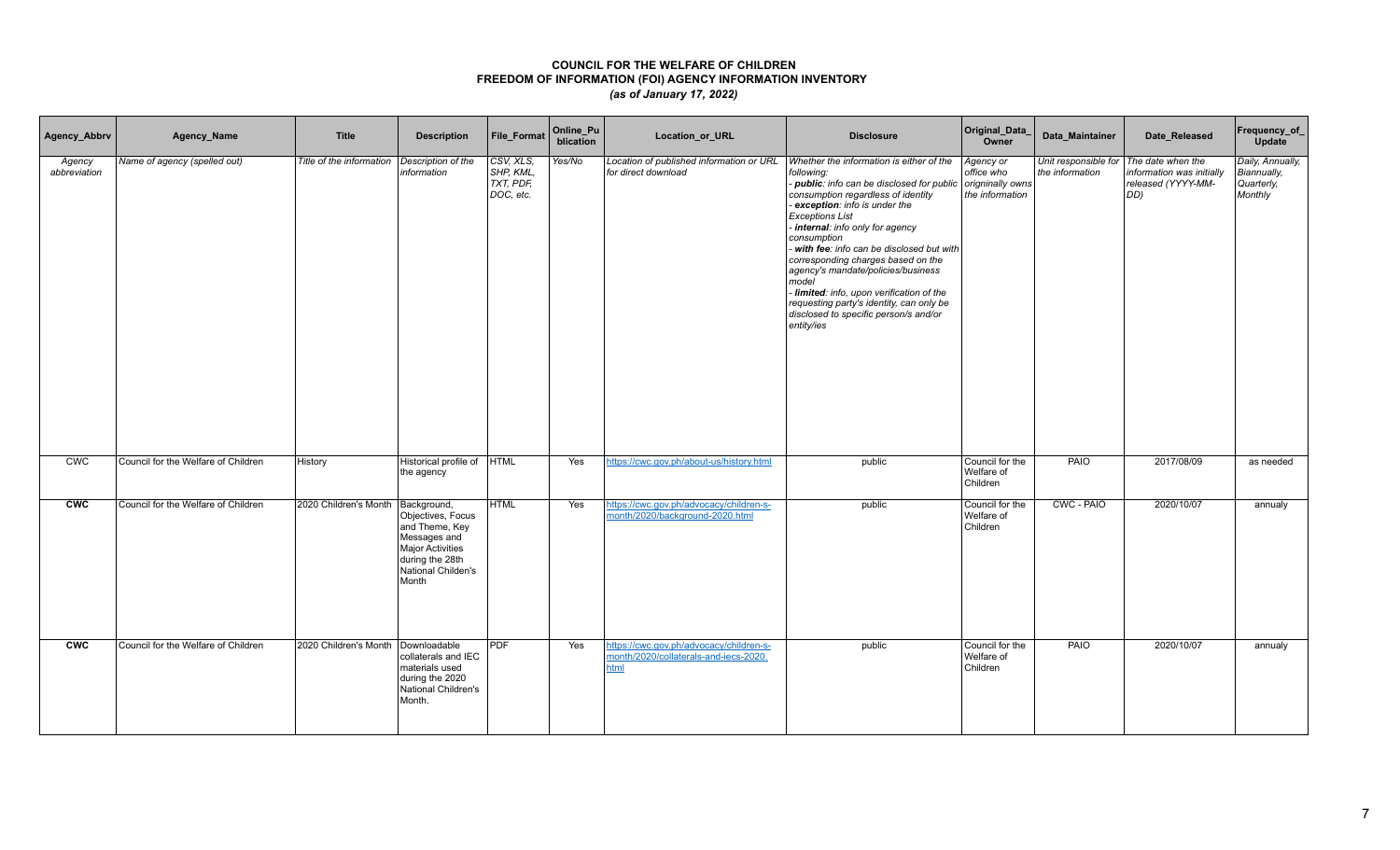| Agency_Abbrv           | Agency_Name                         | <b>Title</b>                                                                                                                            | <b>Description</b>                                        | <b>File Format</b>                               | Online_Pu<br>blication | Location_or_URL                                                                       | <b>Disclosure</b>                                                                                                                                                                                                                                                                                                                                                                                                                                                                                                                          | Original_Data_<br>Owner                                        | Data Maintainer                                             | Date Released                                          | Frequency_of_<br><b>Update</b>                           |
|------------------------|-------------------------------------|-----------------------------------------------------------------------------------------------------------------------------------------|-----------------------------------------------------------|--------------------------------------------------|------------------------|---------------------------------------------------------------------------------------|--------------------------------------------------------------------------------------------------------------------------------------------------------------------------------------------------------------------------------------------------------------------------------------------------------------------------------------------------------------------------------------------------------------------------------------------------------------------------------------------------------------------------------------------|----------------------------------------------------------------|-------------------------------------------------------------|--------------------------------------------------------|----------------------------------------------------------|
| Agency<br>abbreviation | Name of agency (spelled out)        | Title of the information                                                                                                                | Description of the<br>information                         | CSV, XLS,<br>SHP, KML,<br>TXT, PDF,<br>DOC, etc. | Yes/No                 | Location of published information or URL<br>for direct download                       | Whether the information is either of the<br>following:<br>- public: info can be disclosed for public<br>consumption regardless of identity<br>- exception: info is under the<br><b>Exceptions List</b><br>internal: info only for agency<br>consumption<br>- with fee: info can be disclosed but with<br>corresponding charges based on the<br>agency's mandate/policies/business<br>model<br>- limited: info, upon verification of the<br>requesting party's identity, can only be<br>disclosed to specific person/s and/or<br>entity/ies | Agency or<br>office who<br>origninally owns<br>the information | Unit responsible for   The date when the<br>the information | information was initially<br>released (YYYY-MM-<br>DD) | Daily, Annually,<br>Biannually,<br>Quarterly,<br>Monthly |
| CWC                    | Council for the Welfare of Children | History                                                                                                                                 | Historical profile of<br>the agency                       | <b>HTML</b>                                      | Yes                    | https://cwc.gov.ph/about-us/history.html                                              | public                                                                                                                                                                                                                                                                                                                                                                                                                                                                                                                                     | Council for the<br>Welfare of<br>Children                      | PAIO                                                        | 2017/08/09                                             | as needed                                                |
| <b>CWC</b>             | Council for the Welfare of Children | 2020 Children's Month<br>Panatang Makabata                                                                                              | Translation of<br>Panatang<br>Makabata in 37<br>dialects. | <b>PDF</b>                                       | Yes                    | https://cwc.gov.ph/advocacy/children-s-<br>month/2020/panatang-makabata-2020.<br>html | public                                                                                                                                                                                                                                                                                                                                                                                                                                                                                                                                     | Council for the<br>Welfare of<br>Children                      | PAIO                                                        | 2020/10/07                                             | as needed                                                |
| <b>CWC</b>             | Council for the Welfare of Children | Ang Legal na Procesor Advocacy Video<br>ng Boluntaryong<br>Pagkakaloob ng Isang<br>bata sa DSWD o sa<br>Isang Pribadong<br>Organisasyon | (Audio Video<br>Presentation)                             | MP <sub>4</sub>                                  | Yes                    | https://cwc.gov.ph/advocacy/avps.html                                                 | public                                                                                                                                                                                                                                                                                                                                                                                                                                                                                                                                     | Council for the<br>Welfare of<br>Children                      | PAIO                                                        | 2021/02/11                                             | as needed                                                |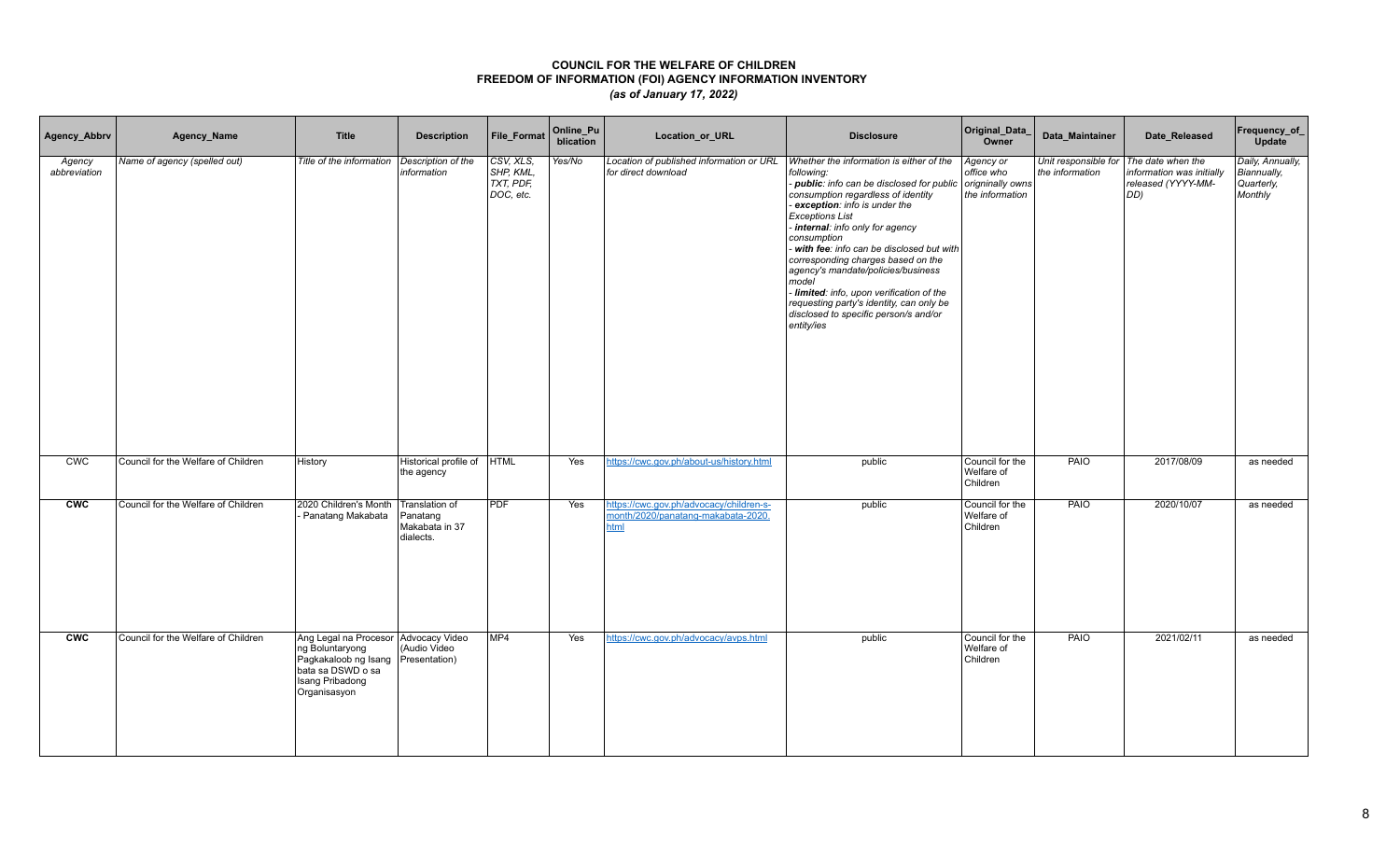| Agency_Abbrv           | Agency_Name                         | <b>Title</b>                                                                                     | <b>Description</b>                  | File_Format                                      | Online_Pu<br>blication | Location_or_URL                                                                | <b>Disclosure</b>                                                                                                                                                                                                                                                                                                                                                                                                                                                                                                                        | Original_Data_<br>Owner                                        | Data_Maintainer                                             | Date_Released                                          | Frequency_of_<br>Update                                  |
|------------------------|-------------------------------------|--------------------------------------------------------------------------------------------------|-------------------------------------|--------------------------------------------------|------------------------|--------------------------------------------------------------------------------|------------------------------------------------------------------------------------------------------------------------------------------------------------------------------------------------------------------------------------------------------------------------------------------------------------------------------------------------------------------------------------------------------------------------------------------------------------------------------------------------------------------------------------------|----------------------------------------------------------------|-------------------------------------------------------------|--------------------------------------------------------|----------------------------------------------------------|
| Agency<br>abbreviation | Name of agency (spelled out)        | Title of the information                                                                         | Description of the<br>information   | CSV, XLS,<br>SHP, KML,<br>TXT, PDF,<br>DOC, etc. | Yes/No                 | Location of published information or URL<br>for direct download                | Whether the information is either of the<br>following:<br>- public: info can be disclosed for public<br>consumption regardless of identity<br>exception: info is under the<br><b>Exceptions List</b><br>internal: info only for agency<br>consumption<br>- with fee: info can be disclosed but with<br>corresponding charges based on the<br>agency's mandate/policies/business<br>model<br>- limited: info, upon verification of the<br>requesting party's identity, can only be<br>disclosed to specific person/s and/or<br>entity/ies | Agency or<br>office who<br>origninally owns<br>the information | Unit responsible for   The date when the<br>the information | information was initially<br>released (YYYY-MM-<br>DD) | Daily, Annually,<br>Biannually,<br>Quarterly,<br>Monthly |
| CWC                    | Council for the Welfare of Children | History                                                                                          | Historical profile of<br>the agency | <b>HTML</b>                                      | Yes                    | https://cwc.gov.ph/about-us/history.html                                       | public                                                                                                                                                                                                                                                                                                                                                                                                                                                                                                                                   | Council for the<br>Welfare of<br>Children                      | <b>PAIO</b>                                                 | 2017/08/09                                             | as needed                                                |
| <b>CWC</b>             | Council for the Welfare of Children | The child and youth<br>welfare code                                                              | Laws on Chidren                     | <b>PDF</b>                                       | Yes                    | https://drive.google.<br>com/file/d/1qM 7KrKQEbHx2u6qISjMlq<br>Qx9GDNd5-/view  | public                                                                                                                                                                                                                                                                                                                                                                                                                                                                                                                                   |                                                                | PPD                                                         | 2018/06/21                                             |                                                          |
| <b>CWC</b>             | Council for the Welfare of Children | Special Protection of<br>Children Againts Child<br>Abuse, Exploitation<br>and Discrimination Act | Laws on Chidren                     | <b>PDF</b>                                       | Yes                    | https://drive.google.<br>com/file/d/1awe 3ey52jtyJnLrU541gK B0<br>Cibuzqk/view | public                                                                                                                                                                                                                                                                                                                                                                                                                                                                                                                                   |                                                                | <b>PPD</b>                                                  | 2018/06/21                                             |                                                          |
| <b>CWC</b>             | Council for the Welfare of Children | IRR of RA 7610                                                                                   | Laws on Chidren                     | <b>PDF</b>                                       | Yes                    | nttps://drive.google.<br>com/file/d/1HFYJ_n0fo-<br>uu3 5SRivzxIL6S86bw5mb/view | public                                                                                                                                                                                                                                                                                                                                                                                                                                                                                                                                   |                                                                | PPD                                                         | 2018/06/21                                             |                                                          |
| <b>CWC</b>             | Council for the Welfare of Children | An Amendment to<br>National Internal<br>Revenue Code of 1997                                     | Laws on Chidren                     | <b>PDF</b>                                       | Yes                    | https://drive.google.<br>com/file/d/10 xFnOyZaxyLhxv5JHMUsd<br>WkSobPKx2o/view | public                                                                                                                                                                                                                                                                                                                                                                                                                                                                                                                                   |                                                                | <b>AFD</b>                                                  | 2018/06/21                                             |                                                          |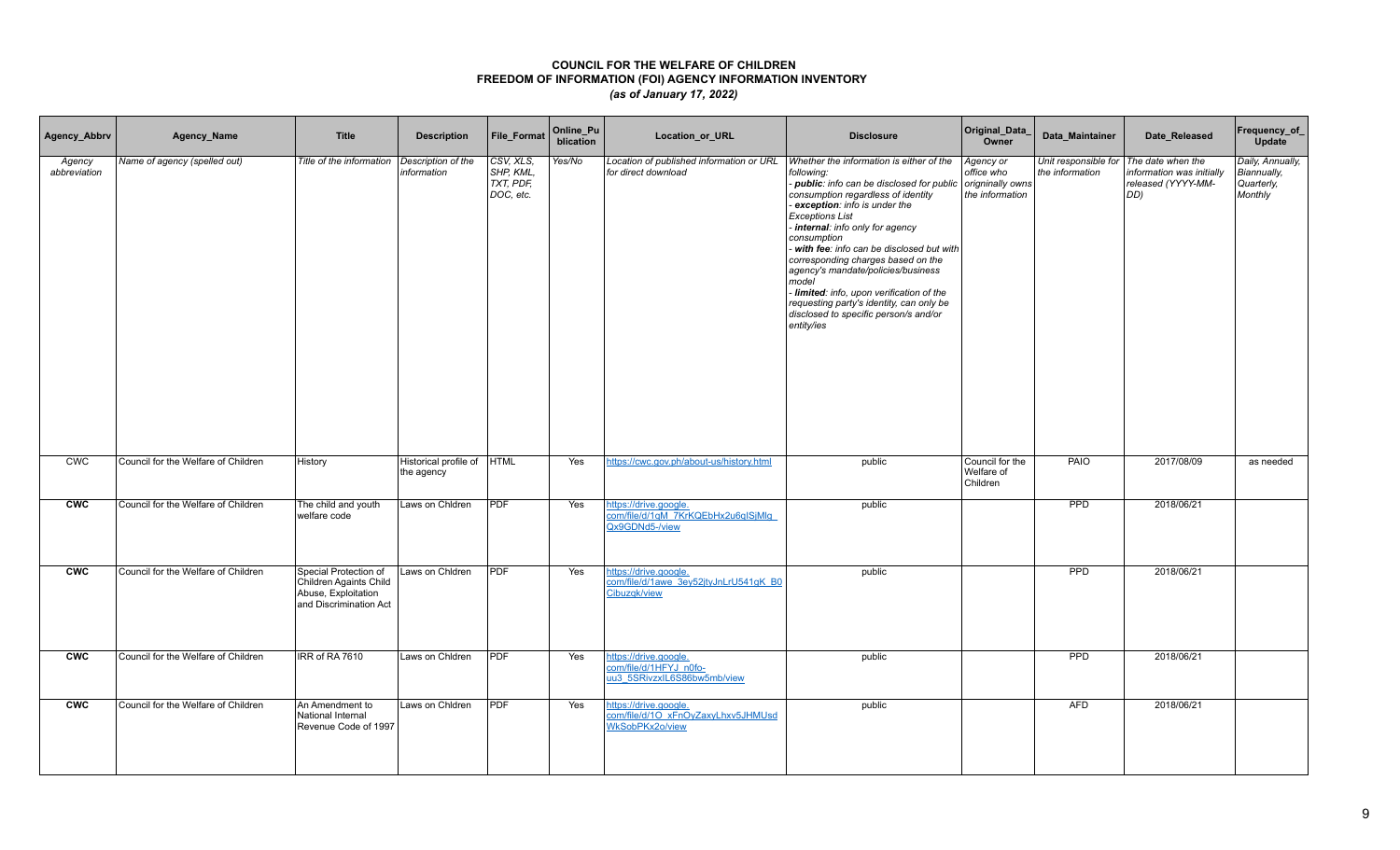| Agency_Abbrv           | Agency_Name                         | <b>Title</b>                                                     | <b>Description</b>                       | <b>File Format</b>                               | Online_Pu<br>blication | Location_or_URL                                                                | <b>Disclosure</b>                                                                                                                                                                                                                                                                                                                                                                                                                                                                                                                        | Original_Data_<br>Owner                                        | Data Maintainer | Date Released                                                                                    | Frequency_of_<br>Update                                  |
|------------------------|-------------------------------------|------------------------------------------------------------------|------------------------------------------|--------------------------------------------------|------------------------|--------------------------------------------------------------------------------|------------------------------------------------------------------------------------------------------------------------------------------------------------------------------------------------------------------------------------------------------------------------------------------------------------------------------------------------------------------------------------------------------------------------------------------------------------------------------------------------------------------------------------------|----------------------------------------------------------------|-----------------|--------------------------------------------------------------------------------------------------|----------------------------------------------------------|
| Agency<br>abbreviation | Name of agency (spelled out)        | Title of the information                                         | Description of the<br>information        | CSV, XLS,<br>SHP, KML,<br>TXT, PDF,<br>DOC, etc. | Yes/No                 | Location of published information or URL<br>for direct download                | Whether the information is either of the<br>following:<br>- public: info can be disclosed for public<br>consumption regardless of identity<br>exception: info is under the<br><b>Exceptions List</b><br>- internal: info only for agency<br>consumption<br>with fee: info can be disclosed but with<br>corresponding charges based on the<br>agency's mandate/policies/business<br>model<br>- limited: info, upon verification of the<br>requesting party's identity, can only be<br>disclosed to specific person/s and/or<br>entity/ies | Agency or<br>office who<br>origninally owns<br>the information | the information | Unit responsible for The date when the<br>information was initially<br>released (YYYY-MM-<br>DD) | Daily, Annually,<br>Biannually,<br>Quarterly,<br>Monthly |
| <b>CWC</b>             | Council for the Welfare of Children | History                                                          | Historical profile of HTML<br>the agency |                                                  | Yes                    | https://cwc.gov.ph/about-us/history.html                                       | public                                                                                                                                                                                                                                                                                                                                                                                                                                                                                                                                   | Council for the<br>Welfare of<br>Children                      | PAIO            | 2017/08/09                                                                                       | as needed                                                |
| <b>CWC</b>             | Council for the Welfare of Children | Children's Television<br>Act of 1997                             | Laws on Chidren                          | <b>PDF</b>                                       | Yes                    | https://drive.google.<br>com/file/d/1kghvP6j55iZ07aTiNpEPI8V E<br>VGR9FfX/view | public                                                                                                                                                                                                                                                                                                                                                                                                                                                                                                                                   |                                                                | <b>PPD</b>      | 2018/06/21                                                                                       |                                                          |
| cw                     | Council for the Welfare of Children | Executive Order 184<br>Series of 1999                            | Laws on Chidren                          | PDF                                              | Yes                    | https://drive.google.<br>com/file/d/12Dro484ESxN6DvfLaPBHzdk<br>E-mYgjDZL/view | public                                                                                                                                                                                                                                                                                                                                                                                                                                                                                                                                   |                                                                | PPD             | 2018/06/21                                                                                       |                                                          |
| <b>CWC</b>             | Council for the Welfare of Children | Anti-Trafficking in<br>Persons Act of 2003                       | Laws on Chldren                          | <b>PDF</b>                                       | Yes                    | Anti-Trafficking in Persons Act of 2003                                        | public                                                                                                                                                                                                                                                                                                                                                                                                                                                                                                                                   |                                                                | <b>PPD</b>      | 2018/06/21                                                                                       |                                                          |
| <b>CWC</b>             | Council for the Welfare of Children | Anti-Violence Againts<br>Women and Their<br>Children Act of 2004 | Laws on Chidren                          | <b>PDF</b>                                       | Yes                    | nttps://drive.google.<br>com/file/d/1840Nw bPJn9be2hHiUko9H<br>FrG7PpDLb/view  | public                                                                                                                                                                                                                                                                                                                                                                                                                                                                                                                                   |                                                                | <b>PPD</b>      | 2018/06/21                                                                                       |                                                          |
| <b>CWC</b>             | Council for the Welfare of Children | Juvenile Justice and<br>Welfare Act of 2006                      | Laws on Chidren                          | PDF                                              | Yes                    | https://drive.google.com/file/d/1jo-<br>xa5H9t93UirlfHDS02CxyMdWFEu 9/view     | public                                                                                                                                                                                                                                                                                                                                                                                                                                                                                                                                   |                                                                | <b>PPD</b>      | 2018/06/21                                                                                       |                                                          |
| <b>CWC</b>             | Council for the Welfare of Children | The University of the<br>Philippines Charter of<br>2008          | Laws on Chidren                          | PDF                                              | Yes                    | https://drive.google.<br>com/file/d/1UBF6siAMJxWnxfuaXuXmqu<br>VduEX5kb7j/view | public                                                                                                                                                                                                                                                                                                                                                                                                                                                                                                                                   |                                                                | PPD             | 2018/06/21                                                                                       |                                                          |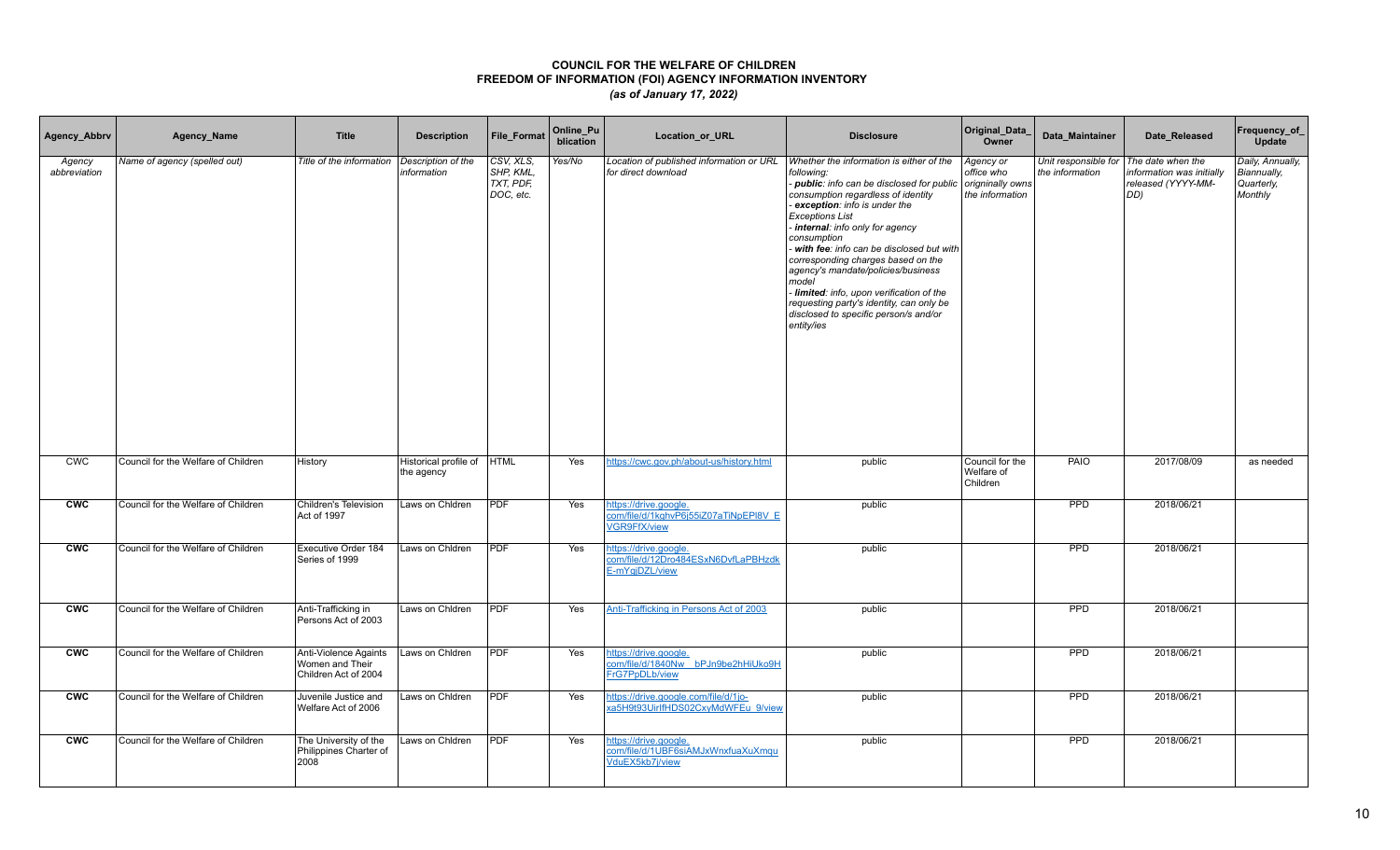| Agency_Abbrv           | Agency_Name                         | <b>Title</b>                                                                                | <b>Description</b>                       | <b>File Format</b>                                             | Online_Pu<br>blication | Location_or_URL                                                                | <b>Disclosure</b>                                                                                                                                                                                                                                                                                                                                                                                                                                                                                                                        | Original_Data<br>Owner                                         | Data Maintainer | Date Released                                                                                    | Frequency_of_<br>Update                                  |
|------------------------|-------------------------------------|---------------------------------------------------------------------------------------------|------------------------------------------|----------------------------------------------------------------|------------------------|--------------------------------------------------------------------------------|------------------------------------------------------------------------------------------------------------------------------------------------------------------------------------------------------------------------------------------------------------------------------------------------------------------------------------------------------------------------------------------------------------------------------------------------------------------------------------------------------------------------------------------|----------------------------------------------------------------|-----------------|--------------------------------------------------------------------------------------------------|----------------------------------------------------------|
| Agency<br>abbreviation | Name of agency (spelled out)        | Title of the information                                                                    | Description of the<br>information        | CSV, XLS.<br>SHP, KML,<br>$\overline{TXT}$ , PDF,<br>DOC, etc. | Yes/No                 | Location of published information or URL<br>for direct download                | Whether the information is either of the<br>following:<br>- public: info can be disclosed for public<br>consumption regardless of identity<br>exception: info is under the<br><b>Exceptions List</b><br>internal: info only for agency<br>consumption<br>- with fee: info can be disclosed but with<br>corresponding charges based on the<br>agency's mandate/policies/business<br>model<br>- limited: info, upon verification of the<br>requesting party's identity, can only be<br>disclosed to specific person/s and/or<br>entity/ies | Agency or<br>office who<br>origninally owns<br>the information | the information | Unit responsible for The date when the<br>information was initially<br>released (YYYY-MM-<br>DD) | Daily, Annually,<br>Biannually,<br>Quarterly,<br>Monthly |
| <b>CWC</b>             | Council for the Welfare of Children | History                                                                                     | Historical profile of HTML<br>the agency |                                                                | Yes                    | https://cwc.gov.ph/about-us/history.html                                       | public                                                                                                                                                                                                                                                                                                                                                                                                                                                                                                                                   | Council for the<br>Welfare of<br>Children                      | PAIO            | 2017/08/09                                                                                       | as needed                                                |
| <b>CWC</b>             | Council for the Welfare of Children | Universally Accessible<br>Cheaper and Quality<br>Medicines Act of 2008                      | Laws on Chidren                          | <b>PDF</b>                                                     | Yes                    | https://drive.google.<br>com/file/d/1aW0fKAUYAA68nbA75Pd_gU<br>fhSC2p8P J/view | public                                                                                                                                                                                                                                                                                                                                                                                                                                                                                                                                   |                                                                | PPD             | 2018/06/21                                                                                       |                                                          |
| <b>CWC</b>             | Council for the Welfare of Children | Socialized and Low-<br>cost Housing Loan<br>Restructuring and<br>Condonation Act of<br>2008 | Laws on Chidren                          | PDF                                                            | Yes                    | https://drive.google.<br>com/file/d/18AKV15vw7ZupPn1_hoJy-<br>4Nh6Qscm45N/view | public                                                                                                                                                                                                                                                                                                                                                                                                                                                                                                                                   |                                                                | <b>PPD</b>      | 2018/06/21                                                                                       |                                                          |
| <b>CWC</b>             | Council for the Welfare of Children | Environmental<br>Awareness and<br>Education Act of 2008                                     | Laws on Chidren                          | PDF                                                            | Yes                    | nttps://drive.google.<br>com/file/d/1pRTKKyGreh8Any5sJhg8cYu<br>RGvgSf8Oa/view | public                                                                                                                                                                                                                                                                                                                                                                                                                                                                                                                                   |                                                                | <b>PPD</b>      | 2018/06/21                                                                                       |                                                          |
| <b>CWC</b>             | Council for the Welfare of Children | <b>National Book</b><br>Development Trust<br>Fund Act                                       | Laws on Chidren                          | PDF                                                            | Yes                    | https://drive.google.<br>com/file/d/1x1cwZzlaxFAyurZ3nLf0rQ4Bj<br>ORoaPnY/view | public                                                                                                                                                                                                                                                                                                                                                                                                                                                                                                                                   |                                                                | PPD             | 2018/06/21                                                                                       |                                                          |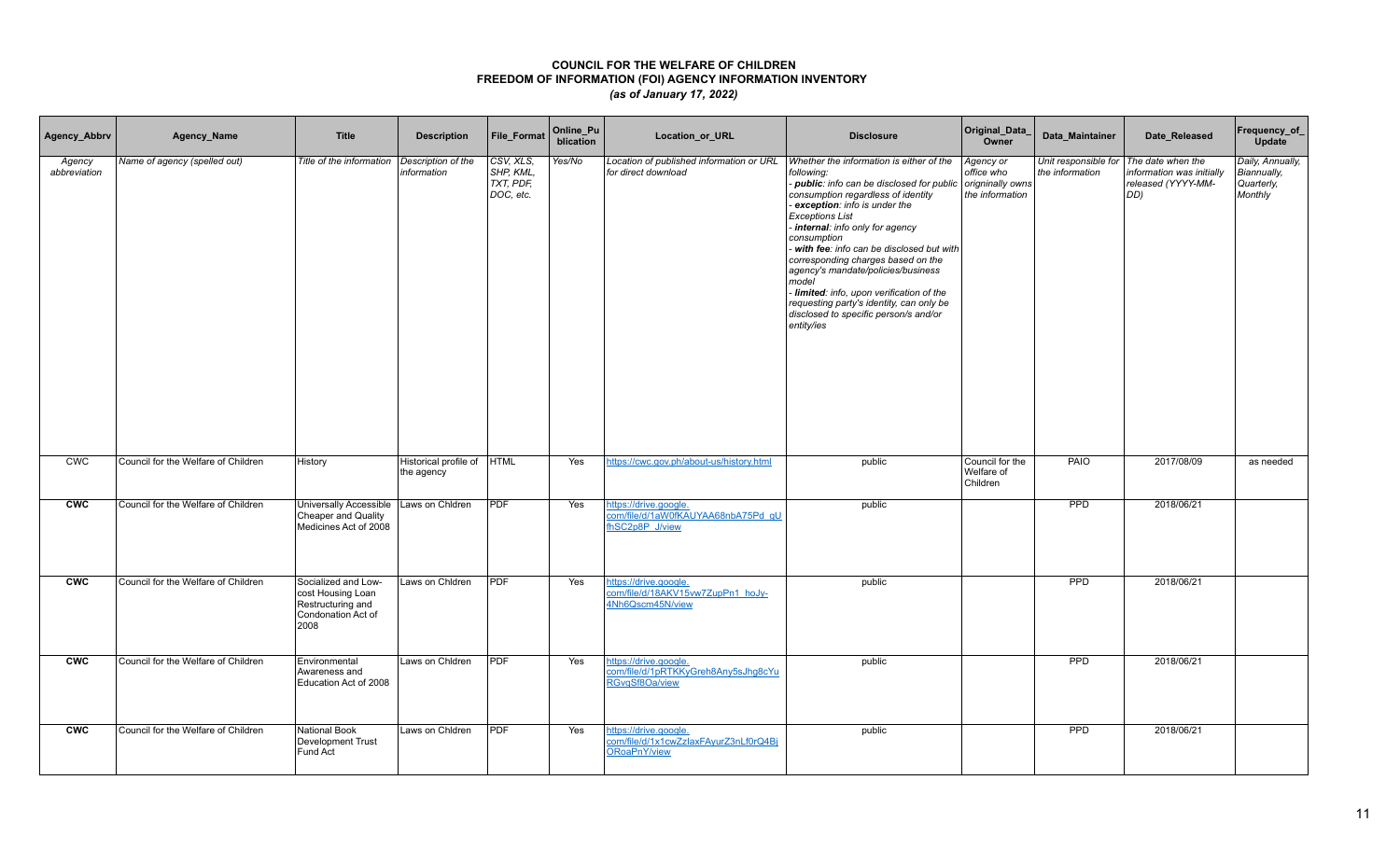| Agency_Abbrv           | Agency_Name                         | <b>Title</b>                                                                                | <b>Description</b>                                 | <b>File Format</b>                               | Online_Pu<br>blication | Location_or_URL                                                                | <b>Disclosure</b>                                                                                                                                                                                                                                                                                                                                                                                                                                                                                                                        | Original_Data_<br>Owner                                        | Data Maintainer                         | Date Released                                                               | Frequency_of_<br><b>Update</b>                           |
|------------------------|-------------------------------------|---------------------------------------------------------------------------------------------|----------------------------------------------------|--------------------------------------------------|------------------------|--------------------------------------------------------------------------------|------------------------------------------------------------------------------------------------------------------------------------------------------------------------------------------------------------------------------------------------------------------------------------------------------------------------------------------------------------------------------------------------------------------------------------------------------------------------------------------------------------------------------------------|----------------------------------------------------------------|-----------------------------------------|-----------------------------------------------------------------------------|----------------------------------------------------------|
| Agency<br>abbreviation | Name of agency (spelled out)        | Title of the information                                                                    | Description of the<br>information                  | CSV, XLS,<br>SHP, KML,<br>TXT, PDF,<br>DOC, etc. | Yes/No                 | Location of published information or URL<br>for direct download                | Whether the information is either of the<br>following:<br>- public: info can be disclosed for public<br>consumption regardless of identity<br>exception: info is under the<br><b>Exceptions List</b><br>internal: info only for agency<br>consumption<br>- with fee: info can be disclosed but with<br>corresponding charges based on the<br>agency's mandate/policies/business<br>model<br>- limited: info, upon verification of the<br>requesting party's identity, can only be<br>disclosed to specific person/s and/or<br>entity/ies | Agency or<br>office who<br>origninally owns<br>the information | Unit responsible for<br>the information | The date when the<br>information was initially<br>released (YYYY-MM-<br>OD) | Daily, Annually,<br>Biannually,<br>Quarterly,<br>Monthly |
| <b>CWC</b>             | Council for the Welfare of Children | History                                                                                     | Historical profile of<br>the agency                | <b>HTML</b>                                      | Yes                    | https://cwc.gov.ph/about-us/history.html                                       | public                                                                                                                                                                                                                                                                                                                                                                                                                                                                                                                                   | Council for the<br>Welfare of<br>Children                      | PAIO                                    | 2017/08/09                                                                  | as needed                                                |
| <b>CWC</b>             | Council for the Welfare of Children | Republic Act No. 9523   Laws on Chidren                                                     |                                                    | <b>PDF</b>                                       | Yes                    | https://drive.google.<br>com/file/d/1fpWWN65c97avCkyb220s4M<br>8WDp5tsRK5/view | public                                                                                                                                                                                                                                                                                                                                                                                                                                                                                                                                   |                                                                | <b>PPD</b>                              | 2018/06/21                                                                  |                                                          |
| <b>CWC</b>             | Council for the Welfare of Children | Special Program for<br>the Employment of<br>Students (SPES)                                 | Laws on Chidren                                    | <b>PDF</b>                                       | Yes                    | https://drive.google.<br>com/file/d/1MUXsENQxwm7qGJAoQe H<br>AKsmISgzel13/view | public                                                                                                                                                                                                                                                                                                                                                                                                                                                                                                                                   |                                                                | <b>PPD</b>                              | 2018/06/21                                                                  |                                                          |
| <b>CWC</b>             | Council for the Welfare of Children | 3rd National Plan of<br>Action for Children,<br>2017-2022 (3rd NPAC) for Children           | Frameworks for<br>Plan Development                 | <b>PDF</b>                                       | Yes                    | https://drive.google.com/file/d/1PVv4THjA9                                     | public                                                                                                                                                                                                                                                                                                                                                                                                                                                                                                                                   |                                                                | <b>PPD</b>                              | 2020/09/02                                                                  |                                                          |
| <b>CWC</b>             | Council for the Welfare of Children | Philippine Plan of<br>Action to End Violence<br>Against Children,<br>2017-2022<br>(PPAEVAC) | Frameworks for<br>Plan Development<br>for Children | <b>PDF</b>                                       | Yes                    | https://drive.google.<br>com/file/d/1knillHpQEXs_0x2m2dhQuUbg<br>SKZ2z1fU/view | public                                                                                                                                                                                                                                                                                                                                                                                                                                                                                                                                   |                                                                | PPD                                     | 2019/04/03                                                                  |                                                          |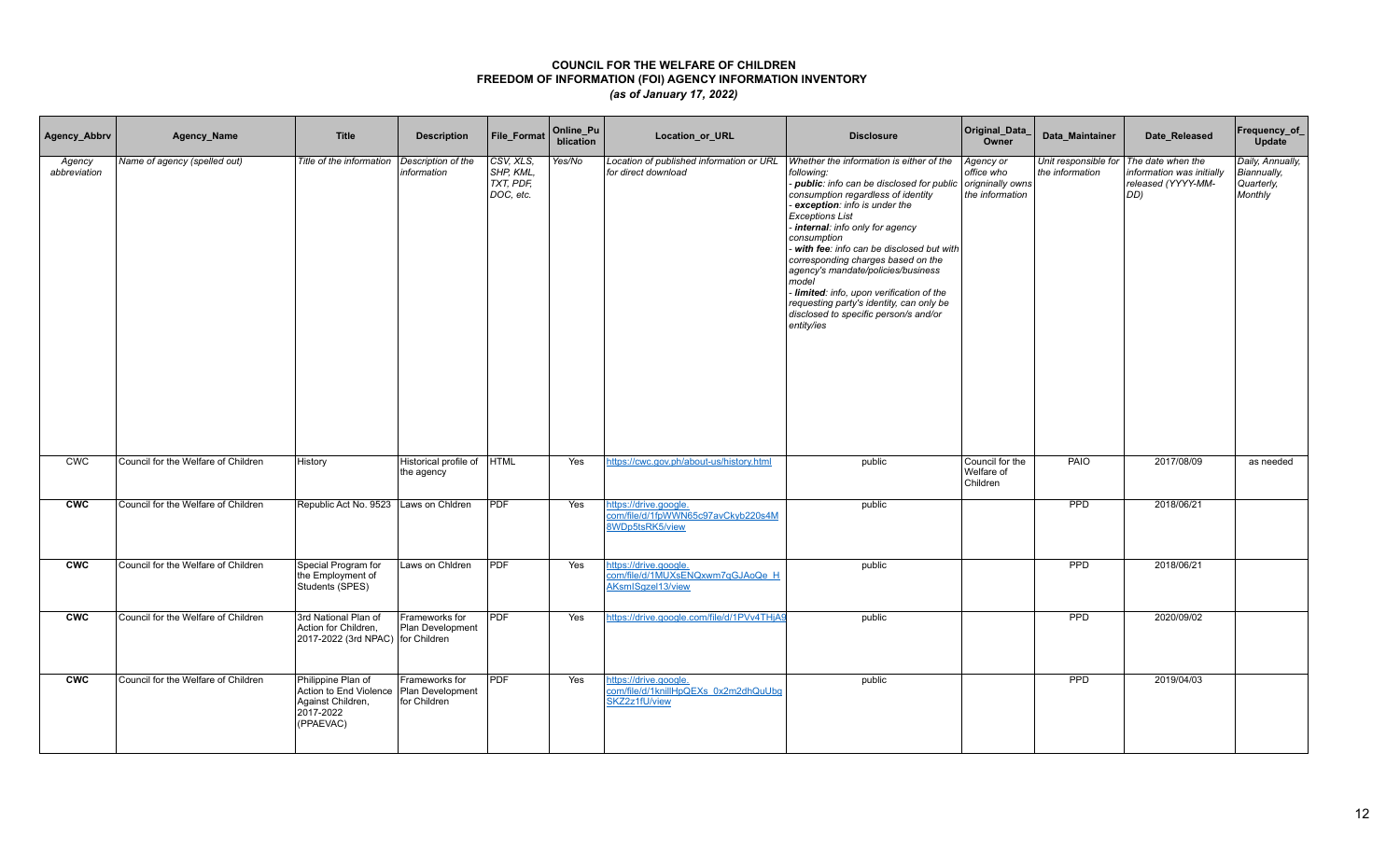| Agency_Abbrv           | Agency_Name                         | <b>Title</b>                                                            | <b>Description</b>                                 | <b>File Format</b>                               | Online_Pu<br>blication | Location_or_URL                                                                | <b>Disclosure</b>                                                                                                                                                                                                                                                                                                                                                                                                                                                                                                                    | Original_Data_<br>Owner                                        | Data_Maintainer                         | Date_Released                                                               | Frequency_of_<br><b>Update</b>                           |
|------------------------|-------------------------------------|-------------------------------------------------------------------------|----------------------------------------------------|--------------------------------------------------|------------------------|--------------------------------------------------------------------------------|--------------------------------------------------------------------------------------------------------------------------------------------------------------------------------------------------------------------------------------------------------------------------------------------------------------------------------------------------------------------------------------------------------------------------------------------------------------------------------------------------------------------------------------|----------------------------------------------------------------|-----------------------------------------|-----------------------------------------------------------------------------|----------------------------------------------------------|
| Agency<br>abbreviation | Name of agency (spelled out)        | Title of the information                                                | Description of the<br>information                  | CSV, XLS,<br>SHP, KML.<br>TXT, PDF.<br>DOC, etc. | Yes/No                 | Location of published information or URL<br>for direct download                | Whether the information is either of the<br>following:<br>- public: info can be disclosed for public<br>consumption regardless of identity<br>exception: info is under the<br><b>Exceptions List</b><br>internal: info only for agency<br>consumption<br>with fee: info can be disclosed but with<br>corresponding charges based on the<br>agency's mandate/policies/business<br>model<br>Iimited: info, upon verification of the<br>requesting party's identity, can only be<br>disclosed to specific person/s and/or<br>entity/ies | Agency or<br>office who<br>origninally owns<br>the information | Unit responsible for<br>the information | The date when the<br>information was initially<br>released (YYYY-MM-<br>DD) | Daily, Annually,<br>Biannually,<br>Quarterly,<br>Monthly |
| CWC                    | Council for the Welfare of Children | History                                                                 | Historical profile of HTML<br>the agency           |                                                  | Yes                    | https://cwc.gov.ph/about-us/history.html                                       | public                                                                                                                                                                                                                                                                                                                                                                                                                                                                                                                               | Council for the<br>Welfare of<br>Children                      | <b>PAIO</b>                             | 2017/08/09                                                                  | as needed                                                |
| <b>CWC</b>             | Council for the Welfare of Children | Convention on the<br>Rights of the Child<br>(Child-Friendly<br>Version) | Frameworks for<br>Plan Development<br>for Children | <b>PDF</b>                                       | Yes                    | Convention on the Rights of the Child<br>(Child-Friendly Version)              | public                                                                                                                                                                                                                                                                                                                                                                                                                                                                                                                               | Council for the<br>Welfare of<br>Children                      | <b>PPD</b>                              | 2020/10/20                                                                  |                                                          |
| <b>CWC</b>             | Council for the Welfare of Children | Guidebook on Child<br>Participation, English<br>version                 | Protocol, Tools and PDF<br>Standard                |                                                  | Yes                    | https://drive.google.<br>com/file/d/15 SdoUSSLwYxul8BIXxmUD<br>n0zltTLoTS/view | public                                                                                                                                                                                                                                                                                                                                                                                                                                                                                                                               | Council for the<br>Welfare of<br>Children                      | <b>LID</b>                              | 2019/05/02                                                                  |                                                          |
| <b>CWC</b>             | Council for the Welfare of Children | Children in Street<br>Situations                                        | Protocol, Tools and <b>PDF</b><br>Standard         |                                                  | Yes                    | https://cwc.gov.ph/resources/state-of-the-<br>filipino-children-report.html    | public                                                                                                                                                                                                                                                                                                                                                                                                                                                                                                                               | Council for the<br>Welfare of<br>Children                      | <b>PPD</b>                              | 2019/05/02                                                                  |                                                          |
| <b>CWC</b>             | Council for the Welfare of Children | Referral Pathway                                                        | Protocol, Tools and PDF<br>Standard                |                                                  | Yes                    | https://cwc.gov.ph/resources/state-of-the-<br>filipino-children-report.html    | public                                                                                                                                                                                                                                                                                                                                                                                                                                                                                                                               | Council for the<br>Welfare of<br>Children                      | PPD                                     | 2020/08/28                                                                  |                                                          |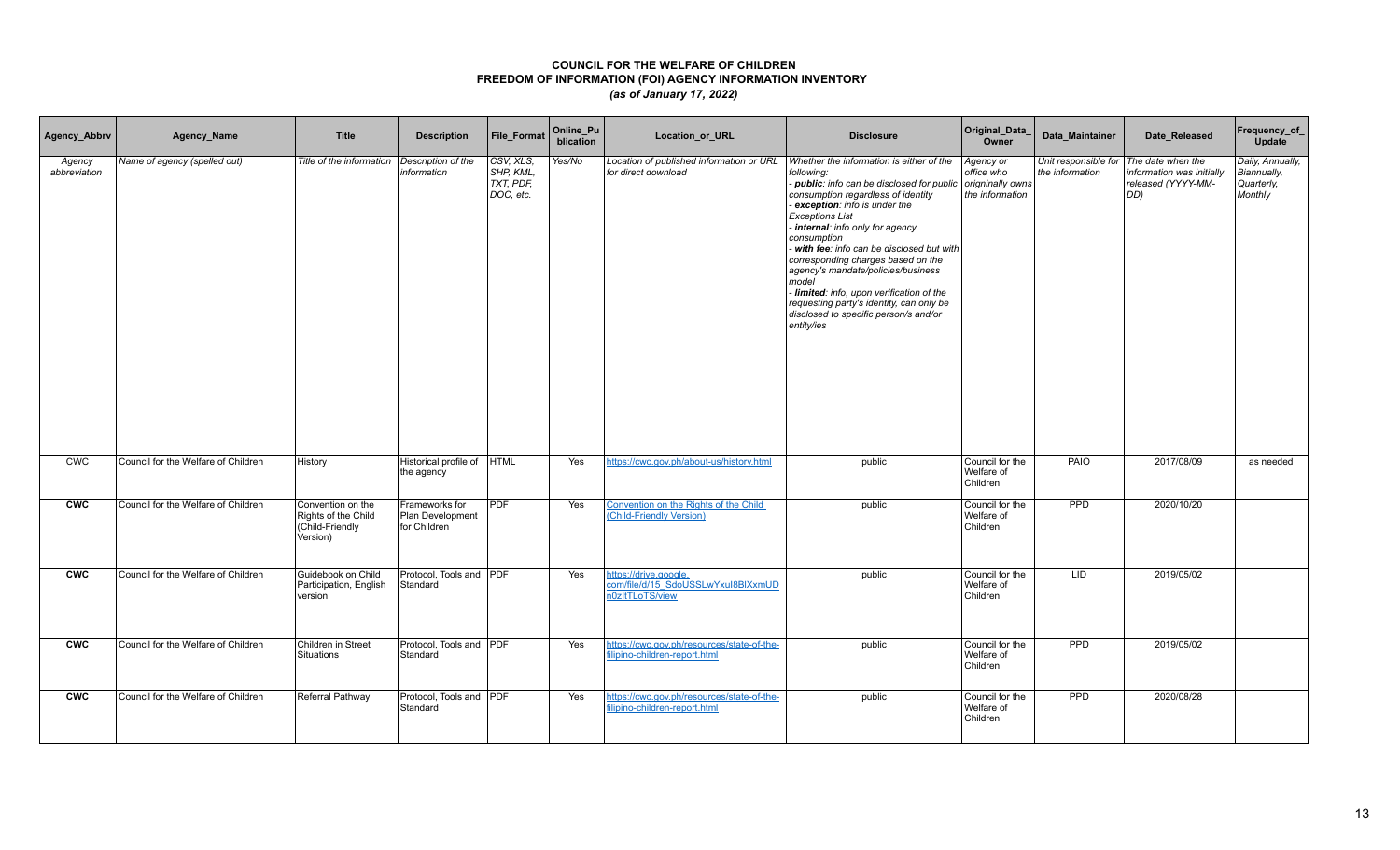| Agency_Abbrv           | Agency_Name                         | <b>Title</b>                                                             | <b>Description</b>                  | <b>File Format</b>                               | Online Pu<br>blication | Location_or_URL                                                                | <b>Disclosure</b>                                                                                                                                                                                                                                                                                                                                                                                                                                                                                                                        | Original_Data_<br>Owner                                        | Data_Maintainer | Date_Released                                                                                      | Frequency_of_<br>Update                                  |
|------------------------|-------------------------------------|--------------------------------------------------------------------------|-------------------------------------|--------------------------------------------------|------------------------|--------------------------------------------------------------------------------|------------------------------------------------------------------------------------------------------------------------------------------------------------------------------------------------------------------------------------------------------------------------------------------------------------------------------------------------------------------------------------------------------------------------------------------------------------------------------------------------------------------------------------------|----------------------------------------------------------------|-----------------|----------------------------------------------------------------------------------------------------|----------------------------------------------------------|
| Agency<br>abbreviation | Name of agency (spelled out)        | Title of the information                                                 | Description of the<br>information   | CSV, XLS,<br>SHP, KML,<br>TXT, PDF,<br>DOC, etc. | Yes/No                 | Location of published information or URL<br>for direct download                | Whether the information is either of the<br>following:<br>- public: info can be disclosed for public<br>consumption regardless of identity<br>exception: info is under the<br><b>Exceptions List</b><br>internal: info only for agency<br>consumption<br>- with fee: info can be disclosed but with<br>corresponding charges based on the<br>agency's mandate/policies/business<br>model<br>- limited: info, upon verification of the<br>requesting party's identity, can only be<br>disclosed to specific person/s and/or<br>entity/ies | Agency or<br>office who<br>origninally owns<br>the information | the information | Unit responsible for   The date when the<br>information was initially<br>released (YYYY-MM-<br>DD) | Daily, Annually,<br>Biannually,<br>Quarterly,<br>Monthly |
| CWC                    | Council for the Welfare of Children | History                                                                  | Historical profile of<br>the agency | <b>HTML</b>                                      | Yes                    | https://cwc.gov.ph/about-us/history.html                                       | public                                                                                                                                                                                                                                                                                                                                                                                                                                                                                                                                   | Council for the<br>Welfare of<br>Children                      | <b>PAIO</b>     | 2017/08/09                                                                                         | as needed                                                |
| <b>CWC</b>             | Council for the Welfare of Children | Quick Facts on<br>Children 2017                                          | Data on Children                    | <b>PDF</b>                                       | Yes                    | https://drive.google.com/file/d/1u-<br>h4WR73i0qZrzN3qTbHzaJjsjdlqohJ/view     | public                                                                                                                                                                                                                                                                                                                                                                                                                                                                                                                                   | Council for the<br>Welfare of<br>Children                      | <b>LID</b>      | 2019/04/03                                                                                         |                                                          |
| <b>CWC</b>             | Council for the Welfare of Children | Quick Facts on<br>Children 2018                                          | Data on Children                    | <b>PDF</b>                                       | Yes                    | nttps://drive.google.<br>com/file/d/1UGXthmVNLmZbWrKNMFfpj<br>Pux2EWmSYcs/view | public                                                                                                                                                                                                                                                                                                                                                                                                                                                                                                                                   | Council for the<br>Welfare of<br>Children                      | <b>LID</b>      | 2020/09/15                                                                                         |                                                          |
| <b>CWC</b>             | Council for the Welfare of Children | Quick Data on<br>Children's Situation<br>During the COVID-19<br>Pandemic | Data on Children                    | PDF                                              | Yes                    | https://drive.google.<br>com/file/d/1ciCGDzoJCu-<br>hATiF90zEQvjTLd0vNdtF/view | public                                                                                                                                                                                                                                                                                                                                                                                                                                                                                                                                   | Council for the<br>Welfare of<br>Children                      | PPD             | 2020/09/28                                                                                         |                                                          |
| <b>CWC</b>             | Council for the Welfare of Children | <b>CWC Brochure</b>                                                      | <b>IEC</b> Materials                | <b>PDF</b>                                       | Yes                    | https://drive.google.<br>com/file/d/1VfBblvWnmkGAzrjxCAhLDJS-<br>t4a0LECX/view | public                                                                                                                                                                                                                                                                                                                                                                                                                                                                                                                                   | Council for the<br>Welfare of<br>Children                      | PAIO            | 2019/04/03                                                                                         |                                                          |
| <b>CWC</b>             | Council for the Welfare of Children | Child Rights and<br><b>Responsibilities Poster</b>                       | <b>IEC Materials</b>                | <b>PDF</b>                                       | Yes                    | https://drive.google.<br>com/file/d/1 Mu4KZjn3ga-<br>j9udxKDDKOODsWSs5ta/view  | public                                                                                                                                                                                                                                                                                                                                                                                                                                                                                                                                   | Council for the<br>Welfare of<br>Children                      | PAIO            | 2019/10/18                                                                                         |                                                          |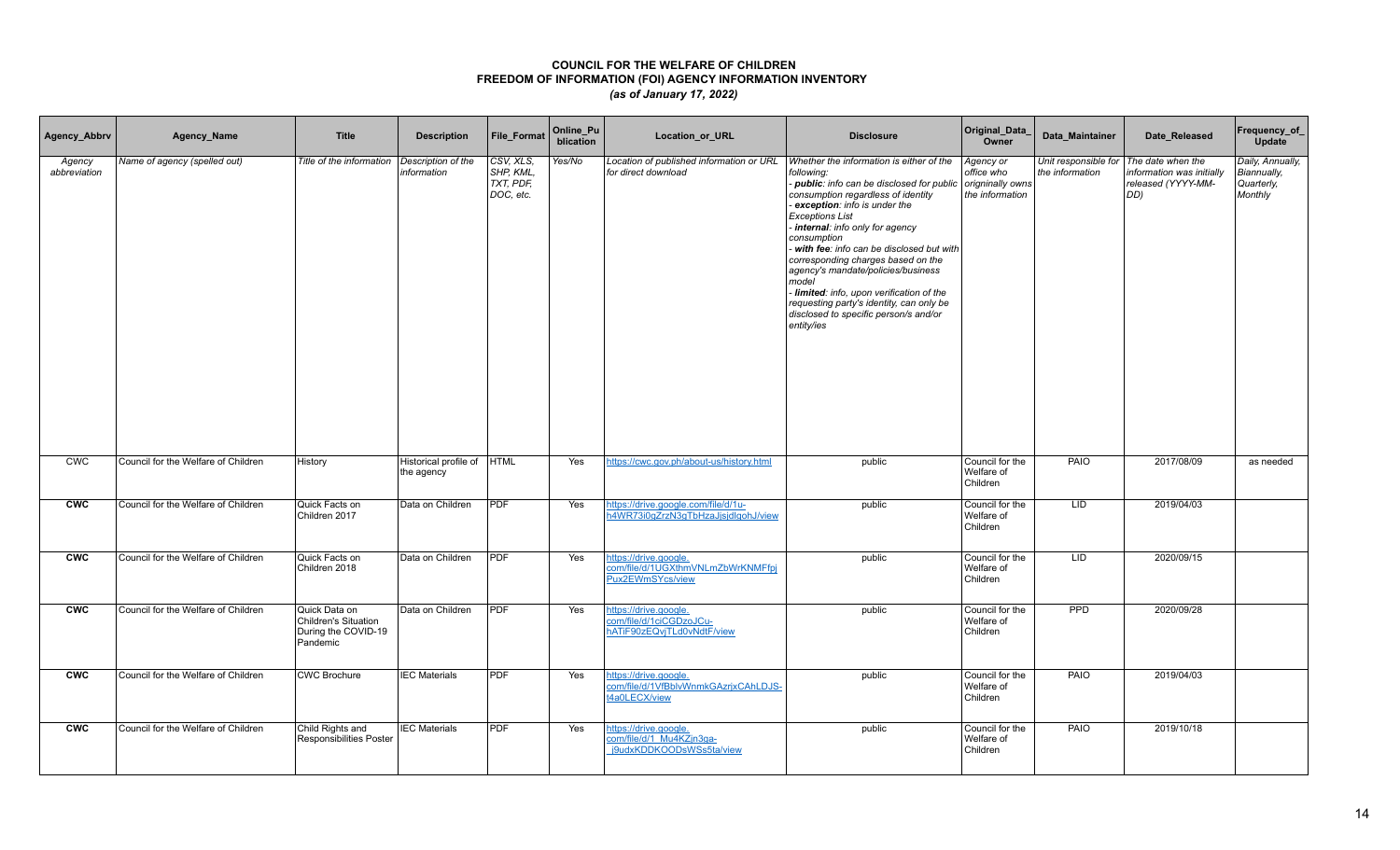| Agency_Abbrv           | Agency_Name                         | <b>Title</b>                                          | <b>Description</b>                       | <b>File Format</b>                                  | Online_Pu<br>blication | Location_or_URL                                                                       | <b>Disclosure</b>                                                                                                                                                                                                                                                                                                                                                                                                                                                                                                                        | Original_Data_<br>Owner                                        | Data Maintainer                                           | Date_Released                                          | Frequency_of_<br>Update                                  |
|------------------------|-------------------------------------|-------------------------------------------------------|------------------------------------------|-----------------------------------------------------|------------------------|---------------------------------------------------------------------------------------|------------------------------------------------------------------------------------------------------------------------------------------------------------------------------------------------------------------------------------------------------------------------------------------------------------------------------------------------------------------------------------------------------------------------------------------------------------------------------------------------------------------------------------------|----------------------------------------------------------------|-----------------------------------------------------------|--------------------------------------------------------|----------------------------------------------------------|
| Agency<br>abbreviation | Name of agency (spelled out)        | Title of the information                              | Description of the<br>information        | CSV, XLS,<br>SHP, KML,<br>$TXT$ , PDF,<br>DOC, etc. | Yes/No                 | Location of published information or URL<br>for direct download                       | Whether the information is either of the<br>following:<br>- public: info can be disclosed for public<br>consumption regardless of identity<br>exception: info is under the<br><b>Exceptions List</b><br>internal: info only for agency<br>consumption<br>- with fee: info can be disclosed but with<br>corresponding charges based on the<br>agency's mandate/policies/business<br>model<br>- limited: info, upon verification of the<br>requesting party's identity, can only be<br>disclosed to specific person/s and/or<br>entity/ies | Agency or<br>office who<br>origninally owns<br>the information | Unit responsible for The date when the<br>the information | information was initially<br>released (YYYY-MM-<br>DD) | Daily, Annually,<br>Biannually,<br>Quarterly,<br>Monthly |
| <b>CWC</b>             | Council for the Welfare of Children | History                                               | Historical profile of HTML<br>the agency |                                                     | Yes                    | https://cwc.gov.ph/about-us/history.html                                              | public                                                                                                                                                                                                                                                                                                                                                                                                                                                                                                                                   | Council for the<br>Welfare of<br>Children                      | PAIO                                                      | 2017/08/09                                             | as needed                                                |
| <b>CWC</b>             | Council for the Welfare of Children | Makabata Newsletter                                   | <b>IEC Materials</b>                     | <b>PDF</b>                                          | Yes                    | https://drive.google.<br>com/file/d/12CtwTdrwfKjvQ-<br>31Dc7UCz4x6JqjkbGz/view        | public                                                                                                                                                                                                                                                                                                                                                                                                                                                                                                                                   | Council for the<br>Welfare of<br>Children                      | PAIO                                                      | 2020/03/03                                             |                                                          |
| <b>CWC</b>             | Council for the Welfare of Children | Barangay Council for<br>the Protection of<br>Children | <b>IEC Materials</b>                     | <b>PDF</b>                                          | Yes                    | https://drive.google.<br>com/file/d/1WRxzfP3elf2X7HzY_NU_M4<br>Gij-4yi8Vu/view        | public                                                                                                                                                                                                                                                                                                                                                                                                                                                                                                                                   | Council for the<br>Welfare of<br>Children                      | PAIO                                                      | 2020/03/03                                             |                                                          |
| <b>CWC</b>             | Council for the Welfare of Children | Safer Internet Day<br>2020                            | <b>IEC Materials</b>                     | PNG                                                 | Yes                    | https://drive.google.<br>com/file/d/1UWLDIECXnAWGxSabbJ4DC<br><b>vXI-PFicBhL/view</b> | public                                                                                                                                                                                                                                                                                                                                                                                                                                                                                                                                   | Council for the<br>Welfare of<br>Children                      | PAIO                                                      | 2020/02/12                                             |                                                          |
| <b>CWC</b>             | Council for the Welfare of Children | ALHIV COVID-19<br>Infographics                        | <b>IEC Materials</b>                     | <b>PDF</b>                                          | Yes                    | https://cwc.gov.ph/resources/ie-<br>resources.html                                    | public                                                                                                                                                                                                                                                                                                                                                                                                                                                                                                                                   | Council for the<br>Welfare of<br>Children                      | <b>PPD</b>                                                | 2020/08/28                                             |                                                          |
| <b>CWC</b>             | Council for the Welfare of Children | Iwas Dengue Tips                                      | <b>IEC Materials</b>                     | <b>PDF</b>                                          | Yes                    | https://cwc.gov.ph/resources/ie-<br>resources.html                                    | public                                                                                                                                                                                                                                                                                                                                                                                                                                                                                                                                   | Council for the<br>Welfare of<br>Children                      |                                                           | 2020/08/28                                             |                                                          |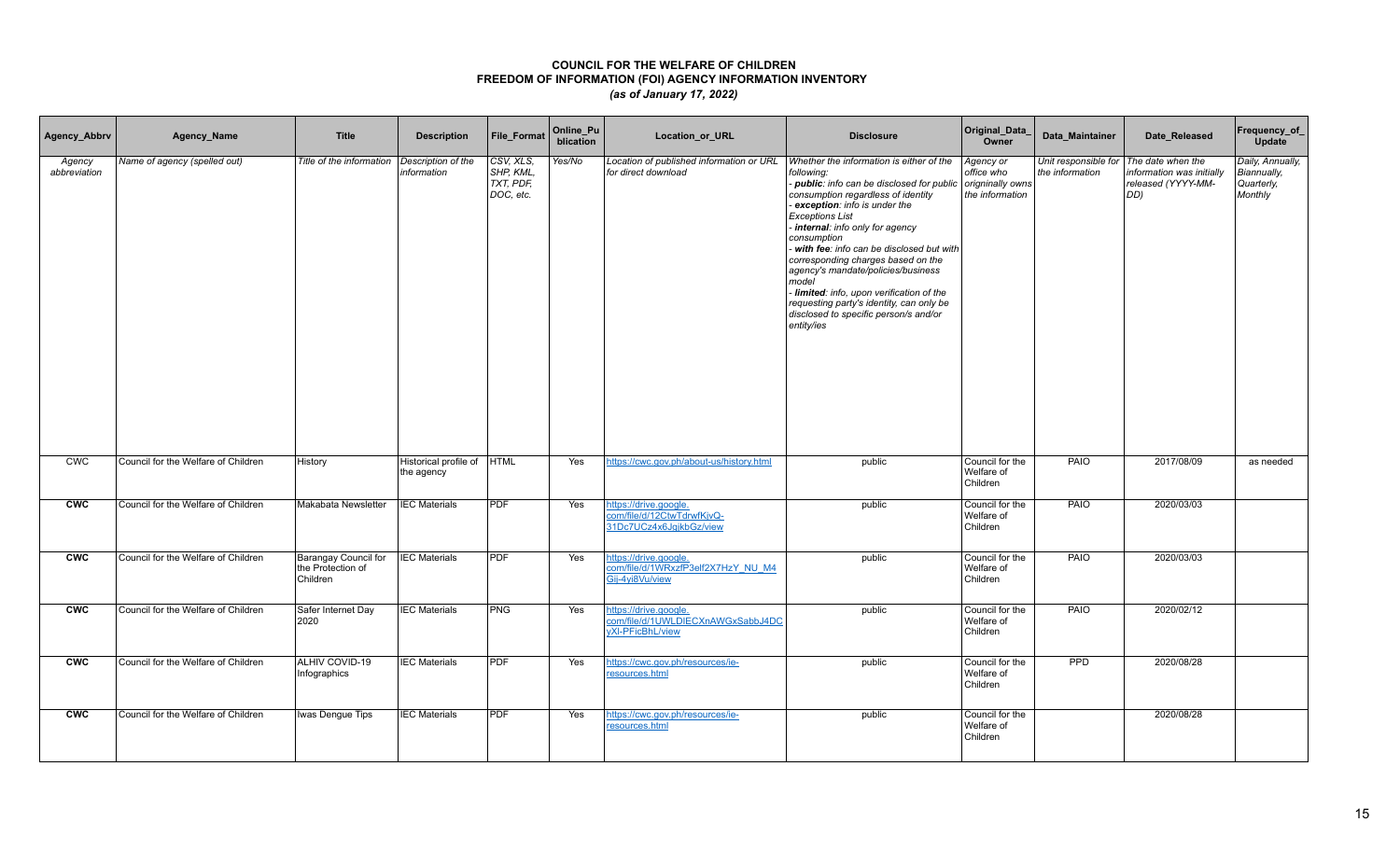| Agency_Abbrv           | Agency_Name                         | <b>Title</b>                                                               | <b>Description</b>                       | <b>File Format</b>                              | Online_Pu<br>blication | Location_or_URL                                                 | <b>Disclosure</b>                                                                                                                                                                                                                                                                                                                                                                                                                                                                                                                          | Original_Data_<br>Owner                                        | Data Maintainer | Date Released                                                                                       | Frequency_of_<br>Update                                  |
|------------------------|-------------------------------------|----------------------------------------------------------------------------|------------------------------------------|-------------------------------------------------|------------------------|-----------------------------------------------------------------|--------------------------------------------------------------------------------------------------------------------------------------------------------------------------------------------------------------------------------------------------------------------------------------------------------------------------------------------------------------------------------------------------------------------------------------------------------------------------------------------------------------------------------------------|----------------------------------------------------------------|-----------------|-----------------------------------------------------------------------------------------------------|----------------------------------------------------------|
| Agency<br>abbreviation | Name of agency (spelled out)        | Title of the information                                                   | Description of the<br>information        | CSV, XLS,<br>SHP, KML,<br>TXT, PDF<br>DOC, etc. | Yes/No                 | Location of published information or URL<br>for direct download | Whether the information is either of the<br>following:<br>- public: info can be disclosed for public<br>consumption regardless of identity<br>- exception: info is under the<br><b>Exceptions List</b><br>- internal: info only for agency<br>consumption<br>with fee: info can be disclosed but with<br>corresponding charges based on the<br>agency's mandate/policies/business<br>model<br>- limited: info, upon verification of the<br>requesting party's identity, can only be<br>disclosed to specific person/s and/or<br>entity/ies | Agency or<br>office who<br>origninally owns<br>the information | the information | Unit responsible for The date when the<br>information was initially<br>released (YYYY-MM-<br>$DD$ ) | Daily, Annually,<br>Biannually,<br>Quarterly,<br>Monthly |
| <b>CWC</b>             | Council for the Welfare of Children | History                                                                    | Historical profile of HTML<br>the agency |                                                 | Yes                    | https://cwc.gov.ph/about-us/history.html                        | public                                                                                                                                                                                                                                                                                                                                                                                                                                                                                                                                     | Council for the<br>Welfare of<br>Children                      | <b>PAIO</b>     | 2017/08/09                                                                                          | as needed                                                |
| <b>CWC</b>             | Council for the Welfare of Children | National Baseline<br>Study on Violence<br>Against Children<br>Infographics | <b>IEC Materials</b>                     | <b>PDF</b>                                      | Yes                    | https://cwc.gov.ph/resources/ie-<br>resources.html              | public                                                                                                                                                                                                                                                                                                                                                                                                                                                                                                                                     | Council for the<br>Welfare of<br>Children                      | PPD             | 2020/03/03                                                                                          |                                                          |
| <b>CWC</b>             | Council for the Welfare of Children | PWD COVID-19<br>Infographics                                               | <b>IEC Materials</b>                     | <b>PDF</b>                                      | Yes                    | https://cwc.gov.ph/resources/ie-<br>resources.html              | public                                                                                                                                                                                                                                                                                                                                                                                                                                                                                                                                     | Council for the<br>Welfare of<br>Children                      | <b>PPD</b>      | 2020/08/28                                                                                          |                                                          |
| <b>CWC</b>             | Council for the Welfare of Children | Tips sa Tag-ulan                                                           | <b>IEC Materials</b>                     | <b>PDF</b>                                      | Yes                    | https://cwc.gov.ph/resources/ie-<br>resources.html              | public                                                                                                                                                                                                                                                                                                                                                                                                                                                                                                                                     | Council for the<br>Welfare of<br>Children                      | <b>PPD</b>      | 2020/08/28                                                                                          |                                                          |
| <b>CWC</b>             | Council for the Welfare of Children | Breastfeeding<br>Pubmats (Tips,<br>Positions and Benefits)                 | <b>IEC Materials</b>                     | <b>PDF</b>                                      | Yes                    | https://cwc.gov.ph/resources/ie-<br>resources.html              | public                                                                                                                                                                                                                                                                                                                                                                                                                                                                                                                                     | Council for the<br>Welfare of<br>Children                      | <b>PPD</b>      | 2020/08/28                                                                                          |                                                          |
| cw                     | Council for the Welfare of Children | 3rd NPAC Materials                                                         | <b>IEC Materials</b>                     | <b>PDF</b>                                      | Yes                    | https://cwc.gov.ph/resources/ie-<br>resources.html              | public                                                                                                                                                                                                                                                                                                                                                                                                                                                                                                                                     | Council for the<br>Welfare of<br>Children                      | <b>PPD</b>      | 2020/09/03                                                                                          |                                                          |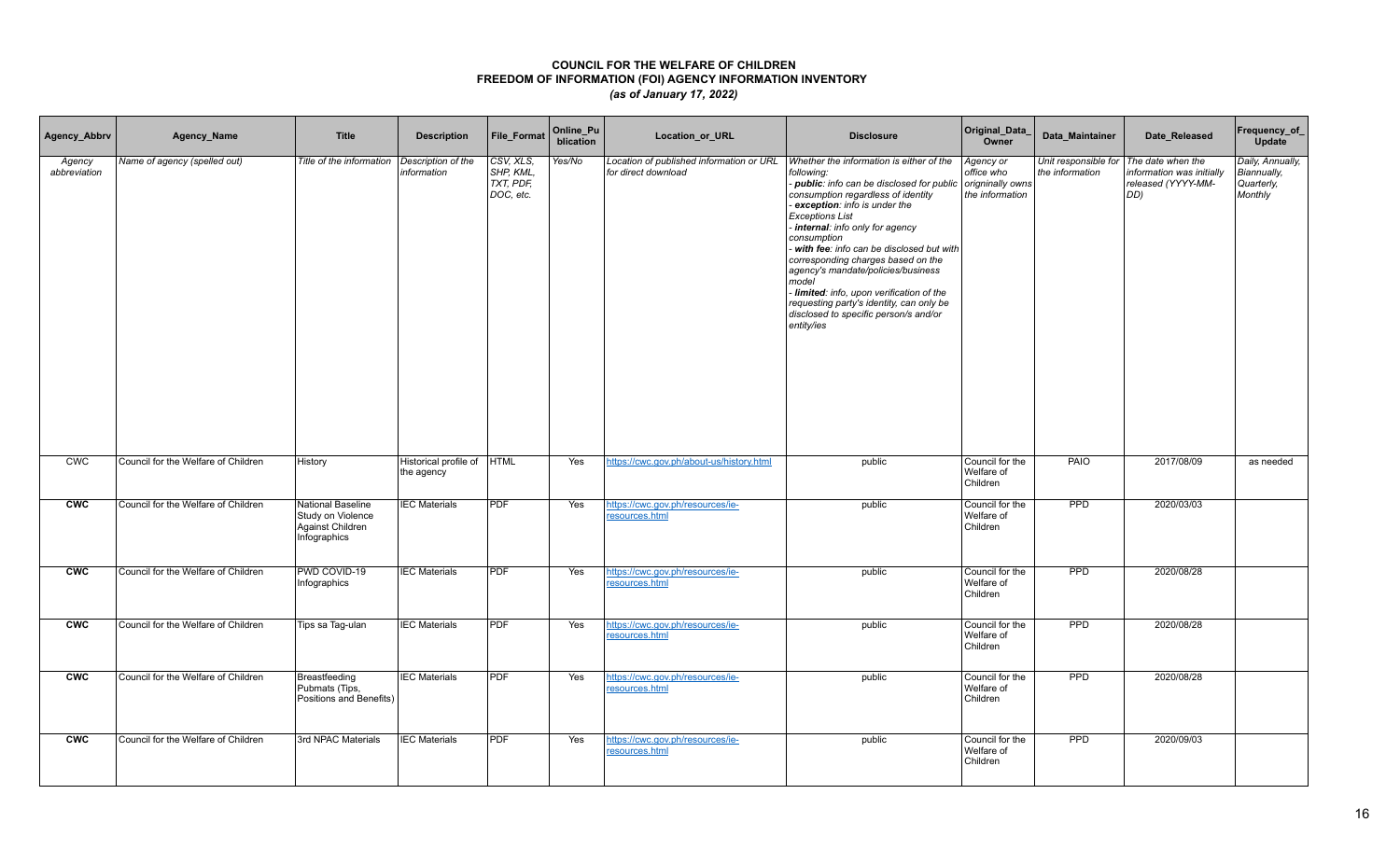| Agency_Abbrv           | Agency_Name                         | <b>Title</b>                                                           | <b>Description</b>                        | File_Format                                      | Online_Pu<br>blication | Location_or_URL                                                                       | <b>Disclosure</b>                                                                                                                                                                                                                                                                                                                                                                                                                                                                                                                    | Original_Data_<br>Owner                                        | Data Maintainer | Date_Released                                                                                             | Frequency_of_<br>Update                                  |
|------------------------|-------------------------------------|------------------------------------------------------------------------|-------------------------------------------|--------------------------------------------------|------------------------|---------------------------------------------------------------------------------------|--------------------------------------------------------------------------------------------------------------------------------------------------------------------------------------------------------------------------------------------------------------------------------------------------------------------------------------------------------------------------------------------------------------------------------------------------------------------------------------------------------------------------------------|----------------------------------------------------------------|-----------------|-----------------------------------------------------------------------------------------------------------|----------------------------------------------------------|
| Agency<br>abbreviation | Name of agency (spelled out)        | Title of the information                                               | Description of the<br>information         | CSV, XLS.<br>SHP, KML,<br>TXT, PDF,<br>DOC, etc. | Yes/No                 | Location of published information or URL<br>for direct download                       | Whether the information is either of the<br>following:<br>- public: info can be disclosed for public<br>consumption regardless of identity<br>exception: info is under the<br><b>Exceptions List</b><br>internal: info only for agency<br>consumption<br>with fee: info can be disclosed but with<br>corresponding charges based on the<br>agency's mandate/policies/business<br>model<br>Iimited: info, upon verification of the<br>requesting party's identity, can only be<br>disclosed to specific person/s and/or<br>entity/ies | Agency or<br>office who<br>origninally owns<br>the information | the information | Unit responsible for The date when the<br>information was initially<br>released (YYYY-MM-<br>$ DD\rangle$ | Daily, Annually,<br>Biannually,<br>Quarterly,<br>Monthly |
| <b>CWC</b>             | Council for the Welfare of Children | History                                                                | Historical profile of  HTML<br>the agency |                                                  | Yes                    | https://cwc.gov.ph/about-us/history.html                                              | public                                                                                                                                                                                                                                                                                                                                                                                                                                                                                                                               | Council for the<br>Welfare of<br>Children                      | PAIO            | 2017/08/09                                                                                                | as needed                                                |
| <b>CWC</b>             | Council for the Welfare of Children | Kaalamang CRC<br>(Convention on the<br>Rights of the Child)            | <b>IEC Materials</b>                      | <b>PDF</b>                                       | Yes                    | https://cwc.gov.ph/resources/ie-<br>resources.html                                    | public                                                                                                                                                                                                                                                                                                                                                                                                                                                                                                                               | Council for the<br>Welfare of<br>Children                      | PPD             | 2020/09/03                                                                                                |                                                          |
| <b>CWC</b>             | Council for the Welfare of Children | Iwas COVID-19<br>Infographic                                           | <b>IEC Materials</b>                      | <b>PDF</b>                                       | Yes                    | https://drive.google.<br>com/file/d/1PYCuk3NAeYaojLdd5S9dMa<br>C5Izauu1cM/view        | public                                                                                                                                                                                                                                                                                                                                                                                                                                                                                                                               | Council for the<br>Welfare of<br>Children                      | <b>PPD</b>      | 2020/09/07                                                                                                |                                                          |
| <b>CWC</b>             | Council for the Welfare of Children | CRC Reports and<br>Concluding<br>Observations                          | Report                                    | PDF                                              | Yes                    | https://drive.google.<br>com/file/d/1Mr8Rmmx7J1Ri6npRzu6WP3<br>65eJ1tGZab/view        | public                                                                                                                                                                                                                                                                                                                                                                                                                                                                                                                               | Council for the<br>Welfare of<br>Children                      | PPD             | 2018/06/21                                                                                                |                                                          |
| <b>CWC</b>             | Council for the Welfare of Children | State of Filipino<br>Children's Report 2010                            | Report                                    | <b>PDF</b>                                       | Yes                    | https://drive.google.<br>com/file/d/11evOdHTTV5i_gXfRsWAN-<br>LKUZF4iVlbx/view        | public                                                                                                                                                                                                                                                                                                                                                                                                                                                                                                                               | Council for the<br>Welfare of<br>Children                      | PPD             | 2018/06/21                                                                                                |                                                          |
| <b>CWC</b>             | Council for the Welfare of Children | 1st National Plan of<br>Action for Children Full<br>Report (2005-2010) | Report                                    | <b>PDF</b>                                       | Yes                    | https://drive.google.<br>com/file/d/1n1ppGONjg5Uw8kd82Z_qitko<br><b>HSwe2qmS/view</b> | public                                                                                                                                                                                                                                                                                                                                                                                                                                                                                                                               | Council for the<br>Welfare of<br>Children                      | <b>PPD</b>      | 2018/06/21                                                                                                |                                                          |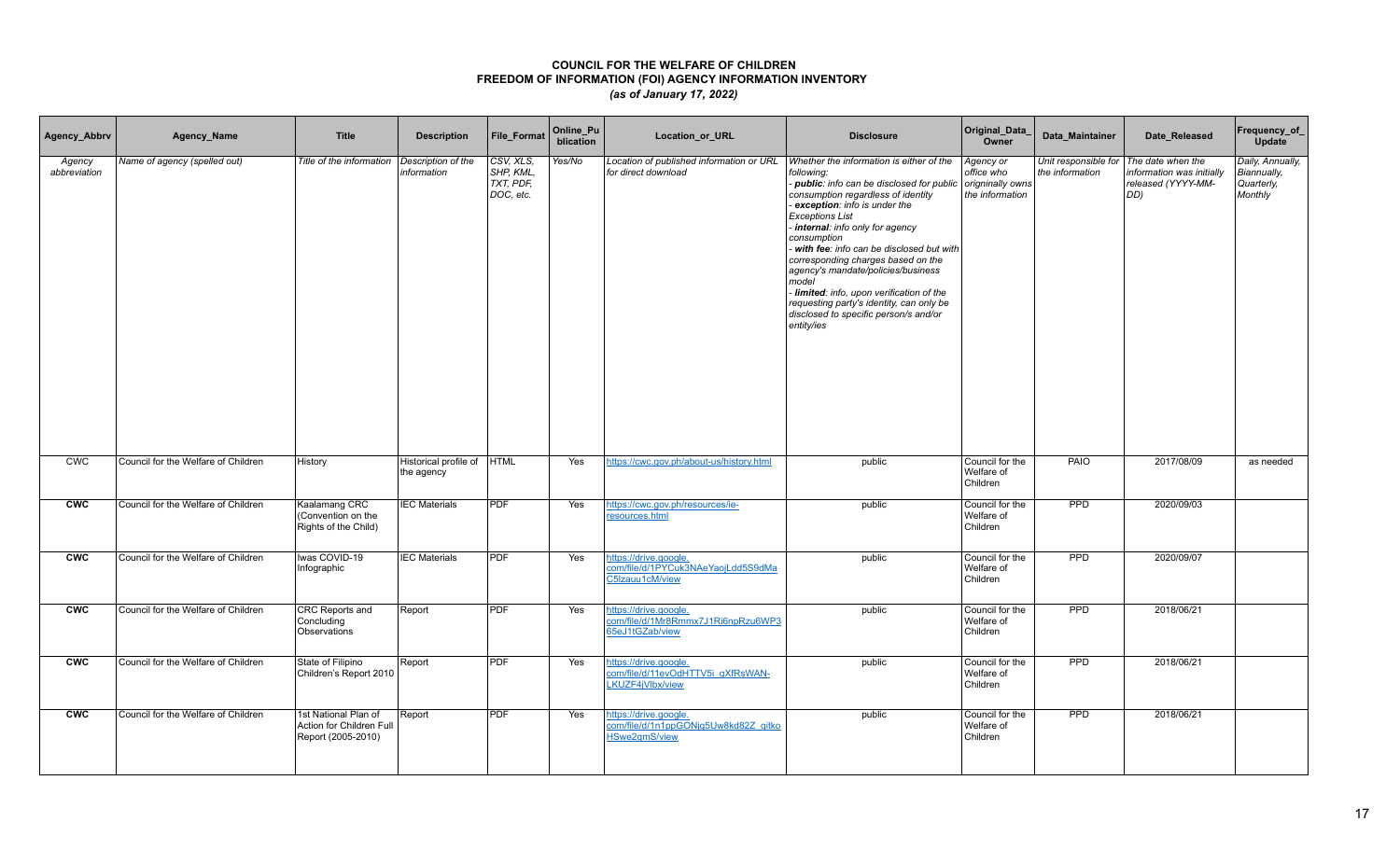| Agency_Abbrv           | Agency_Name                         | <b>Title</b>                                                           | <b>Description</b>                       | <b>File Format</b>                              | Online_Pu<br>blication | <b>Location or URL</b>                                                                | <b>Disclosure</b>                                                                                                                                                                                                                                                                                                                                                                                                                                                                                                                          | Original_Data_<br>Owner                                        | Data Maintainer                                           | Date Released                                          | Frequency_of_<br>Update                                  |
|------------------------|-------------------------------------|------------------------------------------------------------------------|------------------------------------------|-------------------------------------------------|------------------------|---------------------------------------------------------------------------------------|--------------------------------------------------------------------------------------------------------------------------------------------------------------------------------------------------------------------------------------------------------------------------------------------------------------------------------------------------------------------------------------------------------------------------------------------------------------------------------------------------------------------------------------------|----------------------------------------------------------------|-----------------------------------------------------------|--------------------------------------------------------|----------------------------------------------------------|
| Agency<br>abbreviation | Name of agency (spelled out)        | Title of the information                                               | Description of the<br>information        | CSV, XLS,<br>SHP, KML.<br>TXT, PDF<br>DOC, etc. | Yes/No                 | Location of published information or URL<br>for direct download                       | Whether the information is either of the<br>following:<br>- public: info can be disclosed for public<br>consumption regardless of identity<br>exception: info is under the<br><b>Exceptions List</b><br>- internal: info only for agency<br>consumption<br>- with fee: info can be disclosed but with<br>corresponding charges based on the<br>agency's mandate/policies/business<br>model<br>- limited: info, upon verification of the<br>requesting party's identity, can only be<br>disclosed to specific person/s and/or<br>entity/ies | Agency or<br>office who<br>origninally owns<br>the information | Unit responsible for The date when the<br>the information | information was initially<br>released (YYYY-MM-<br>DD) | Daily, Annually,<br>Biannually,<br>Quarterly,<br>Monthly |
| <b>CWC</b>             | Council for the Welfare of Children | History                                                                | Historical profile of HTML<br>the agency |                                                 | Yes                    | https://cwc.gov.ph/about-us/history.html                                              | public                                                                                                                                                                                                                                                                                                                                                                                                                                                                                                                                     | Council for the<br>Welfare of<br>Children                      | PAIO                                                      | 2017/08/09                                             | as needed                                                |
| <b>CWC</b>             | Council for the Welfare of Children | 2nd National Plan of<br>Action for Children Full<br>Report (2011-2016) | Report                                   | <b>PDF</b>                                      | Yes                    | https://drive.google.<br>com/file/d/1A4HIjEZzewT8MBHhg7KnYG<br>Gdut4ktqRH/view        | public                                                                                                                                                                                                                                                                                                                                                                                                                                                                                                                                     | Council for the<br>Welfare of<br>Children                      | <b>PPD</b>                                                | 2018/06/21                                             |                                                          |
| <b>CWC</b>             | Council for the Welfare of Children | 1987 Resolution No. 1                                                  | Policies and<br>Resolutions              | PDF                                             | Yes                    | https://drive.google.<br>com/file/d/1LT4teDil_mackdzF4qPIKbCsd<br><b>FMXIviC/view</b> | public                                                                                                                                                                                                                                                                                                                                                                                                                                                                                                                                     | Council for the<br>Welfare of<br>Children                      | <b>PPD</b>                                                | 2018/06/21                                             |                                                          |
| CWC                    | Council for the Welfare of Children | 1989 Resolution No. 1   Policies and                                   | <b>Resolutions</b>                       | PDF                                             | Yes                    | https://drive.google.<br>com/file/d/1XNbTsb4MkcAtwaEuN9f1VvE<br>vpnlrQp2H/view        | public                                                                                                                                                                                                                                                                                                                                                                                                                                                                                                                                     | Council for the<br>Welfare of<br>Children                      | <b>PPD</b>                                                | 2018/06/21                                             |                                                          |
| <b>CWC</b>             | Council for the Welfare of Children | 1989 Resolution No. 2 Policies and                                     | Resolutions                              | PDF                                             | Yes                    | https://drive.google.<br>com/file/d/12NLJS55XEkk59dakJLyaA7N<br>Ty2wdDm5o/view        | public                                                                                                                                                                                                                                                                                                                                                                                                                                                                                                                                     | Council for the<br>Welfare of<br>Children                      | <b>PPD</b>                                                | 2018/06/21                                             |                                                          |
| cw                     | Council for the Welfare of Children | 1989 Resolution No. 3   Policies and                                   | Resolutions                              | <b>PDF</b>                                      | Yes                    | https://drive.google.<br>com/file/d/1CdOk_PowlW1AcuFqAkhgu0<br>SevyMcotGd/view        | public                                                                                                                                                                                                                                                                                                                                                                                                                                                                                                                                     | Council for the<br>Welfare of<br>Children                      | PPD                                                       | 2018/06/21                                             |                                                          |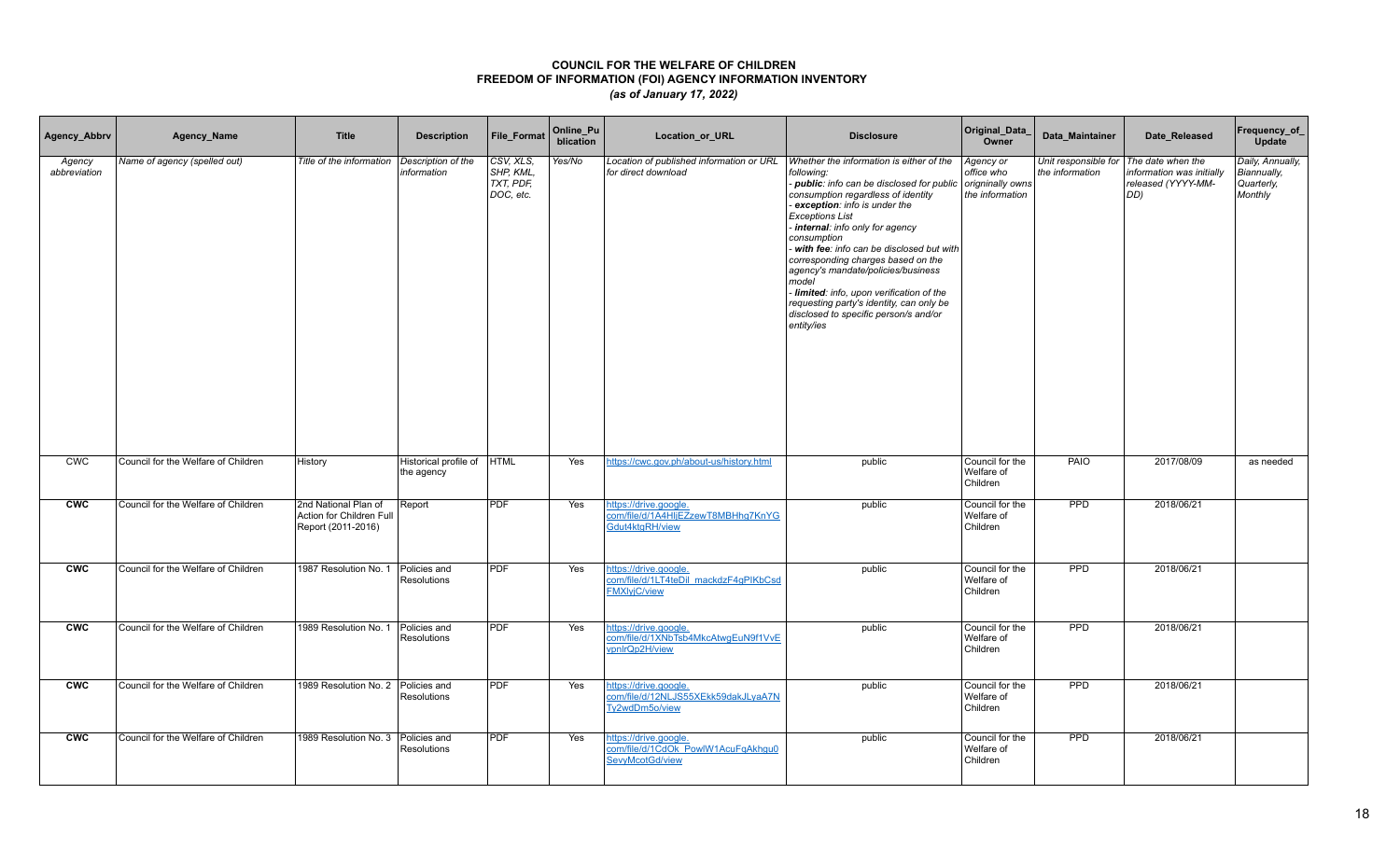| Agency_Abbrv           | Agency_Name                         | <b>Title</b>                         | <b>Description</b>                       | <b>File Format</b>                                  | Online_Pu<br>blication | Location_or_URL                                                                       | <b>Disclosure</b>                                                                                                                                                                                                                                                                                                                                                                                                                                                                                                                        | Original_Data_<br>Owner                                        | Data Maintainer | Date Released                                                                                    | Frequency_of_<br>Update                                  |
|------------------------|-------------------------------------|--------------------------------------|------------------------------------------|-----------------------------------------------------|------------------------|---------------------------------------------------------------------------------------|------------------------------------------------------------------------------------------------------------------------------------------------------------------------------------------------------------------------------------------------------------------------------------------------------------------------------------------------------------------------------------------------------------------------------------------------------------------------------------------------------------------------------------------|----------------------------------------------------------------|-----------------|--------------------------------------------------------------------------------------------------|----------------------------------------------------------|
| Agency<br>abbreviation | Name of agency (spelled out)        | Title of the information             | Description of the<br>information        | CSV, XLS,<br>SHP, KML,<br>$TXT$ , PDF,<br>DOC, etc. | Yes/No                 | Location of published information or URL<br>for direct download                       | Whether the information is either of the<br>following:<br>- public: info can be disclosed for public<br>consumption regardless of identity<br>exception: info is under the<br><b>Exceptions List</b><br>internal: info only for agency<br>consumption<br>- with fee: info can be disclosed but with<br>corresponding charges based on the<br>agency's mandate/policies/business<br>model<br>- limited: info, upon verification of the<br>requesting party's identity, can only be<br>disclosed to specific person/s and/or<br>entity/ies | Agency or<br>office who<br>origninally owns<br>the information | the information | Unit responsible for The date when the<br>information was initially<br>released (YYYY-MM-<br>DD) | Daily, Annually,<br>Biannually,<br>Quarterly,<br>Monthly |
| <b>CWC</b>             | Council for the Welfare of Children | History                              | Historical profile of HTML<br>the agency |                                                     | Yes                    | https://cwc.gov.ph/about-us/history.html                                              | public                                                                                                                                                                                                                                                                                                                                                                                                                                                                                                                                   | Council for the<br>Welfare of<br>Children                      | PAIO            | 2017/08/09                                                                                       | as needed                                                |
| <b>CWC</b>             | Council for the Welfare of Children | 1990 Resolution No. 1                | Policies and<br><b>Resolutions</b>       | <b>PDF</b>                                          | Yes                    | https://drive.google.<br>com/file/d/16iIXYq8rbZl3UWx9fRGO11hv<br>wENR p7Q/view        | public                                                                                                                                                                                                                                                                                                                                                                                                                                                                                                                                   | Council for the<br>Welfare of<br>Children                      | PPD             | 2018/06/21                                                                                       |                                                          |
| <b>CWC</b>             | Council for the Welfare of Children | 1990 Resolution No. 2   Policies and | Resolutions                              | <b>PDF</b>                                          | Yes                    | https://drive.google.<br>com/file/d/1z2rPljhaeesZrpzqPFUCiuVoez<br><b>WDoSXL/view</b> | public                                                                                                                                                                                                                                                                                                                                                                                                                                                                                                                                   | Council for the<br>Welfare of<br>Children                      | PPD             | 2018/06/21                                                                                       |                                                          |
| <b>CWC</b>             | Council for the Welfare of Children | 1991 Resolution No. 1                | Policies and<br><b>Resolutions</b>       | <b>PDF</b>                                          | Yes                    | https://drive.google.<br>com/file/d/10d75INiIQAG_o3ZBZxC-<br>njd6Mo81k6tq/view        | public                                                                                                                                                                                                                                                                                                                                                                                                                                                                                                                                   | Council for the<br>Welfare of<br>Children                      | <b>PPD</b>      | 2018/06/21                                                                                       |                                                          |
| <b>CWC</b>             | Council for the Welfare of Children | 1992 Resolution No. 1 Policies and   | Resolutions                              | <b>PDF</b>                                          | Yes                    | nttps://drive.google.<br>com/file/d/1ADIIhiPLCB99HjcY5-<br>kwfiiwSTkJk1OO/view        | public                                                                                                                                                                                                                                                                                                                                                                                                                                                                                                                                   | Council for the<br>Welfare of<br>Children                      | <b>PPD</b>      | 2018/06/21                                                                                       |                                                          |
| <b>CWC</b>             | Council for the Welfare of Children | 1992 Resolution No. 2                | Policies and<br><b>Resolutions</b>       | <b>PDF</b>                                          | Yes                    | nttps://drive.google.<br>com/file/d/1uQVv3U95n_HvEBqdOt8J7bj<br><b>XdOR0GU u/view</b> | public                                                                                                                                                                                                                                                                                                                                                                                                                                                                                                                                   | Council for the<br>Welfare of<br>Children                      | PPD             | 2018/06/21                                                                                       |                                                          |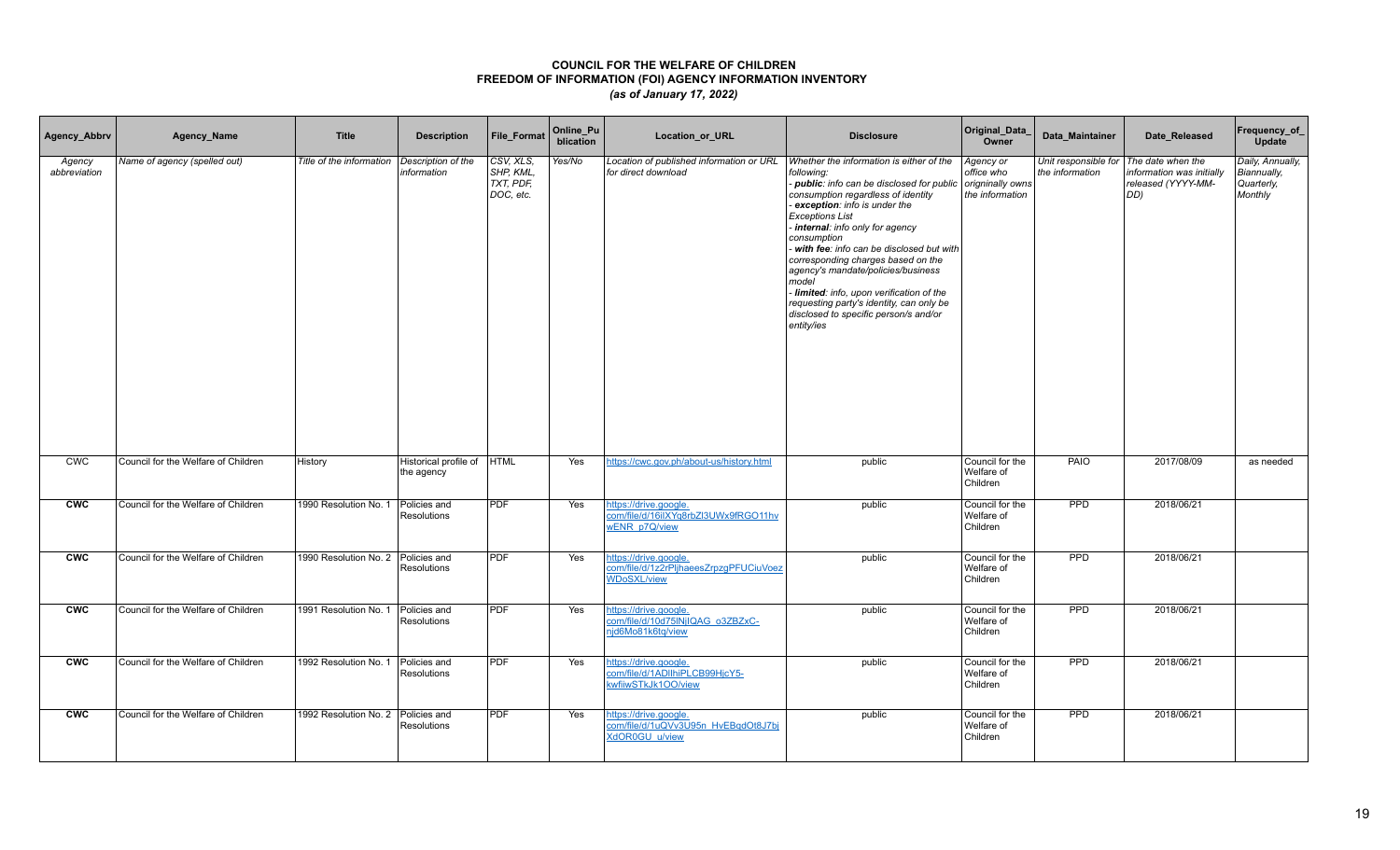| Agency_Abbrv           | Agency_Name                         | <b>Title</b>                                                                                          | <b>Description</b>                  | <b>File Format</b>                               | Online_Pu<br>blication | Location_or_URL                                                                       | <b>Disclosure</b>                                                                                                                                                                                                                                                                                                                                                                                                                                                                                                                      | Original_Data_<br>Owner                                        | Data Maintainer                                             | Date Released                                          | Frequency_of_<br>Update                                  |
|------------------------|-------------------------------------|-------------------------------------------------------------------------------------------------------|-------------------------------------|--------------------------------------------------|------------------------|---------------------------------------------------------------------------------------|----------------------------------------------------------------------------------------------------------------------------------------------------------------------------------------------------------------------------------------------------------------------------------------------------------------------------------------------------------------------------------------------------------------------------------------------------------------------------------------------------------------------------------------|----------------------------------------------------------------|-------------------------------------------------------------|--------------------------------------------------------|----------------------------------------------------------|
| Agency<br>abbreviation | Name of agency (spelled out)        | Title of the information                                                                              | Description of the<br>information   | CSV, XLS,<br>SHP, KML,<br>TXT, PDF,<br>DOC, etc. | Yes/No                 | Location of published information or URL<br>for direct download                       | Whether the information is either of the<br>followina:<br>- public: info can be disclosed for public<br>consumption regardless of identity<br>exception: info is under the<br><b>Exceptions List</b><br>internal: info only for agency<br>consumption<br>- with fee: info can be disclosed but with<br>corresponding charges based on the<br>agency's mandate/policies/business<br>model<br>Iimited: info, upon verification of the<br>requesting party's identity, can only be<br>disclosed to specific person/s and/or<br>entity/ies | Agency or<br>office who<br>origninally owns<br>the information | Unit responsible for   The date when the<br>the information | information was initially<br>released (YYYY-MM-<br>DD) | Daily, Annually,<br>Biannually,<br>Quarterly,<br>Monthly |
| <b>CWC</b>             | Council for the Welfare of Children | History                                                                                               | Historical profile of<br>the agency | <b>HTML</b>                                      | Yes                    | https://cwc.gov.ph/about-us/history.html                                              | public                                                                                                                                                                                                                                                                                                                                                                                                                                                                                                                                 | Council for the<br>Welfare of<br>Children                      | PAIO                                                        | 2017/08/09                                             | as needed                                                |
| <b>CWC</b>             | Council for the Welfare of Children | 1992 Resolution No. 3   Policies and                                                                  | Resolutions                         | <b>PDF</b>                                       | Yes                    | https://drive.google.<br>com/file/d/1 jwPh5Oyu0xul-OYI7-a-<br><b>IDCszEI6RCi/view</b> | public                                                                                                                                                                                                                                                                                                                                                                                                                                                                                                                                 | Council for the<br>Welfare of<br>Children                      | <b>PPD</b>                                                  | 2018/06/21                                             |                                                          |
| <b>CWC</b>             | Council for the Welfare of Children | 1992 Resolution No. 4   Policies and                                                                  | Resolutions                         | <b>PDF</b>                                       | Yes                    | https://drive.google.<br>com/file/d/1jCl79RI4CqbYYJmzNIRLqvEX<br><b>IDYArRQ2/view</b> | public                                                                                                                                                                                                                                                                                                                                                                                                                                                                                                                                 | Council for the<br>Welfare of<br>Children                      | <b>PPD</b>                                                  | 2018/06/21                                             |                                                          |
| <b>CWC</b>             | Council for the Welfare of Children | 1993 Resolution No. 1                                                                                 | Policies and<br>Resolutions         | <b>PDF</b>                                       | Yes                    | https://drive.google.<br>com/file/d/1Md6ge2K3QKulGIt5NDCQCU<br>If9m48trk6/view        | public                                                                                                                                                                                                                                                                                                                                                                                                                                                                                                                                 | Council for the<br>Welfare of<br>Children                      | PPD                                                         | 2018/06/21                                             |                                                          |
| <b>CWC</b>             | Council for the Welfare of Children | Endorsement of the<br>Initial Country Report<br>on the<br>CONVENTION ON<br>THE RIGHTS OF THE<br>CHILD | Policies and<br>Resolutions         | <b>PDF</b>                                       | Yes                    | https://drive.google.<br>com/file/d/1n9NIwcrA4yP_SUUUfL9N0u1<br>zOIMo8L7T/view        | public                                                                                                                                                                                                                                                                                                                                                                                                                                                                                                                                 | Council for the<br>Welfare of<br>Children                      | <b>PPD</b>                                                  | 2018/06/21                                             |                                                          |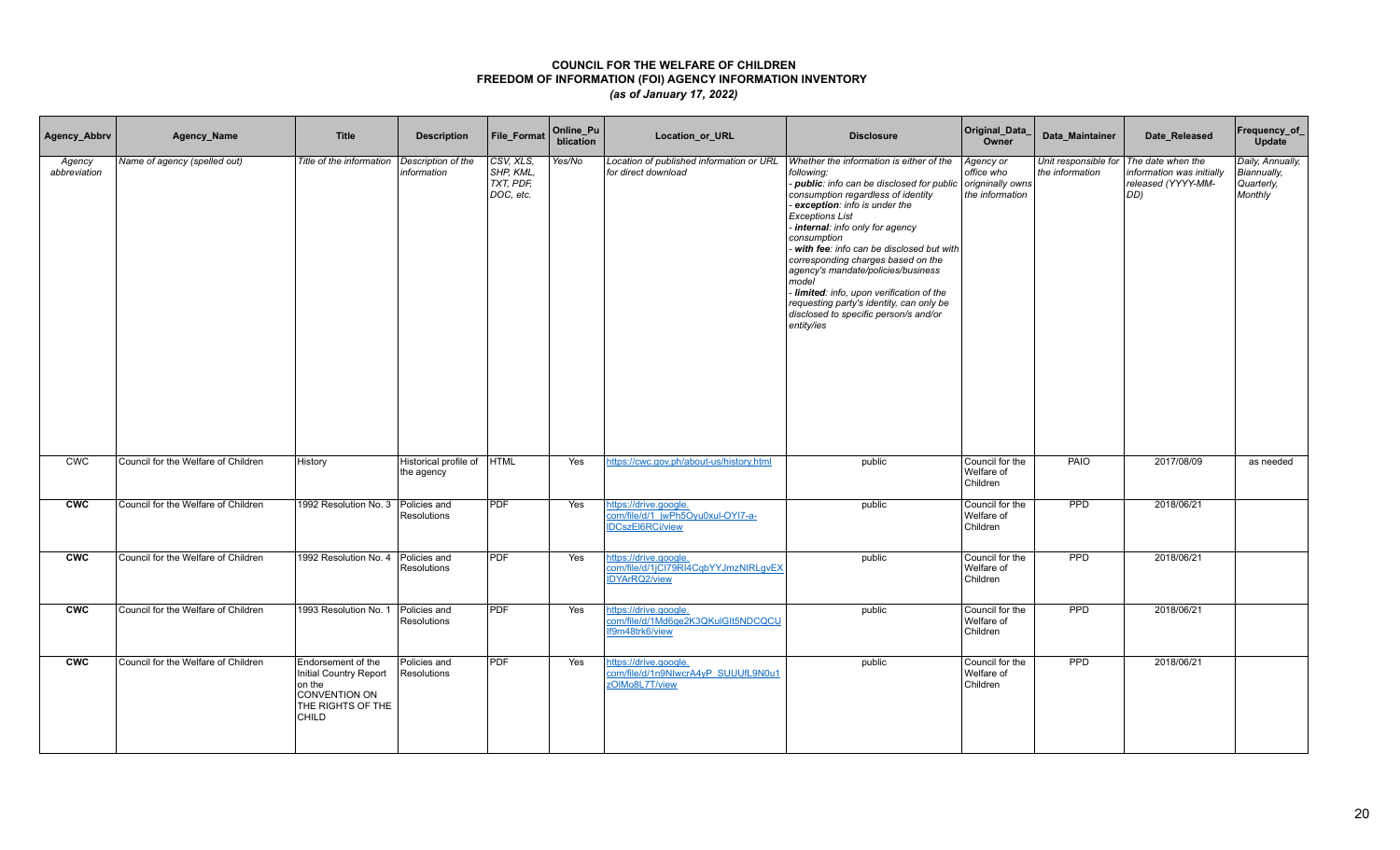| Agency_Abbrv           | Agency_Name                         | <b>Title</b>                       | <b>Description</b>                       | <b>File Format</b>                               | Online_Pu<br>blication | Location_or_URL                                                                | <b>Disclosure</b>                                                                                                                                                                                                                                                                                                                                                                                                                                                                                                                        | Original_Data_<br>Owner                                        | Data Maintainer                                             | Date_Released                                          | Frequency_of_<br>Update                                  |
|------------------------|-------------------------------------|------------------------------------|------------------------------------------|--------------------------------------------------|------------------------|--------------------------------------------------------------------------------|------------------------------------------------------------------------------------------------------------------------------------------------------------------------------------------------------------------------------------------------------------------------------------------------------------------------------------------------------------------------------------------------------------------------------------------------------------------------------------------------------------------------------------------|----------------------------------------------------------------|-------------------------------------------------------------|--------------------------------------------------------|----------------------------------------------------------|
| Agency<br>abbreviation | Name of agency (spelled out)        | Title of the information           | Description of the<br>information        | CSV, XLS,<br>SHP, KML,<br>TXT, PDF,<br>DOC, etc. | Yes/No                 | Location of published information or URL<br>for direct download                | Whether the information is either of the<br>following:<br>- public: info can be disclosed for public<br>consumption regardless of identity<br>exception: info is under the<br><b>Exceptions List</b><br>internal: info only for agency<br>consumption<br>- with fee: info can be disclosed but with<br>corresponding charges based on the<br>agency's mandate/policies/business<br>model<br>- limited: info, upon verification of the<br>requesting party's identity, can only be<br>disclosed to specific person/s and/or<br>entity/ies | Agency or<br>office who<br>origninally owns<br>the information | Unit responsible for   The date when the<br>the information | information was initially<br>released (YYYY-MM-<br>DD) | Daily, Annually,<br>Biannually,<br>Quarterly,<br>Monthly |
| <b>CWC</b>             | Council for the Welfare of Children | History                            | Historical profile of HTML<br>the agency |                                                  | Yes                    | https://cwc.gov.ph/about-us/history.html                                       | public                                                                                                                                                                                                                                                                                                                                                                                                                                                                                                                                   | Council for the<br>Welfare of<br>Children                      | PAIO                                                        | 2017/08/09                                             | as needed                                                |
| <b>CWC</b>             | Council for the Welfare of Children | 1994 Resolution No. 1              | Policies and<br><b>Resolutions</b>       | <b>PDF</b>                                       | Yes                    | https://drive.google.<br>com/file/d/1wPkTq1qckLzn1O4STqG3sxd<br>SuhCYaFko/view | public                                                                                                                                                                                                                                                                                                                                                                                                                                                                                                                                   | Council for the<br>Welfare of<br>Children                      | <b>PPD</b>                                                  | 2018/06/21                                             |                                                          |
| <b>CWC</b>             | Council for the Welfare of Children | 1994 Resolution No. 2 Policies and | <b>Resolutions</b>                       | <b>PDF</b>                                       | Yes                    | https://drive.google.<br>com/file/d/1Ba07GGity7loeS6ODSx7y5m<br>dAm ub8N2/view | public                                                                                                                                                                                                                                                                                                                                                                                                                                                                                                                                   | Council for the<br>Welfare of<br>Children                      | PPD                                                         | 2018/06/21                                             |                                                          |
| <b>CWC</b>             | Council for the Welfare of Children | 1994 Resolution No. 3 Policies and | <b>Resolutions</b>                       | <b>PDF</b>                                       | Yes                    | https://drive.google.<br>com/file/d/1kdQh XNbSxuXcn uW8qww<br>AlioWB9rA6y/view | public                                                                                                                                                                                                                                                                                                                                                                                                                                                                                                                                   | Council for the<br>Welfare of<br>Children                      | PPD                                                         | 2018/06/21                                             |                                                          |
| <b>CWC</b>             | Council for the Welfare of Children | 1996 Resolution No. 1 Policies and | Resolutions                              | <b>PDF</b>                                       | Yes                    | https://drive.google.<br>com/file/d/1oONAumtyazF6pKMDw8I3pR<br>wQ51qoUH9v/view | public                                                                                                                                                                                                                                                                                                                                                                                                                                                                                                                                   | Council for the<br>Welfare of<br>Children                      | <b>PPD</b>                                                  | 2018/06/21                                             |                                                          |
| <b>CWC</b>             | Council for the Welfare of Children | 1997 Resolution No. 1              | Policies and<br><b>Resolutions</b>       | <b>PDF</b>                                       | Yes                    | nttps://drive.google.<br>com/file/d/1POVmNT0looM4SKN2nepGJ<br>9bws85098xi/view | public                                                                                                                                                                                                                                                                                                                                                                                                                                                                                                                                   | Council for the<br>Welfare of<br>Children                      | PPD                                                         | 2018/06/21                                             |                                                          |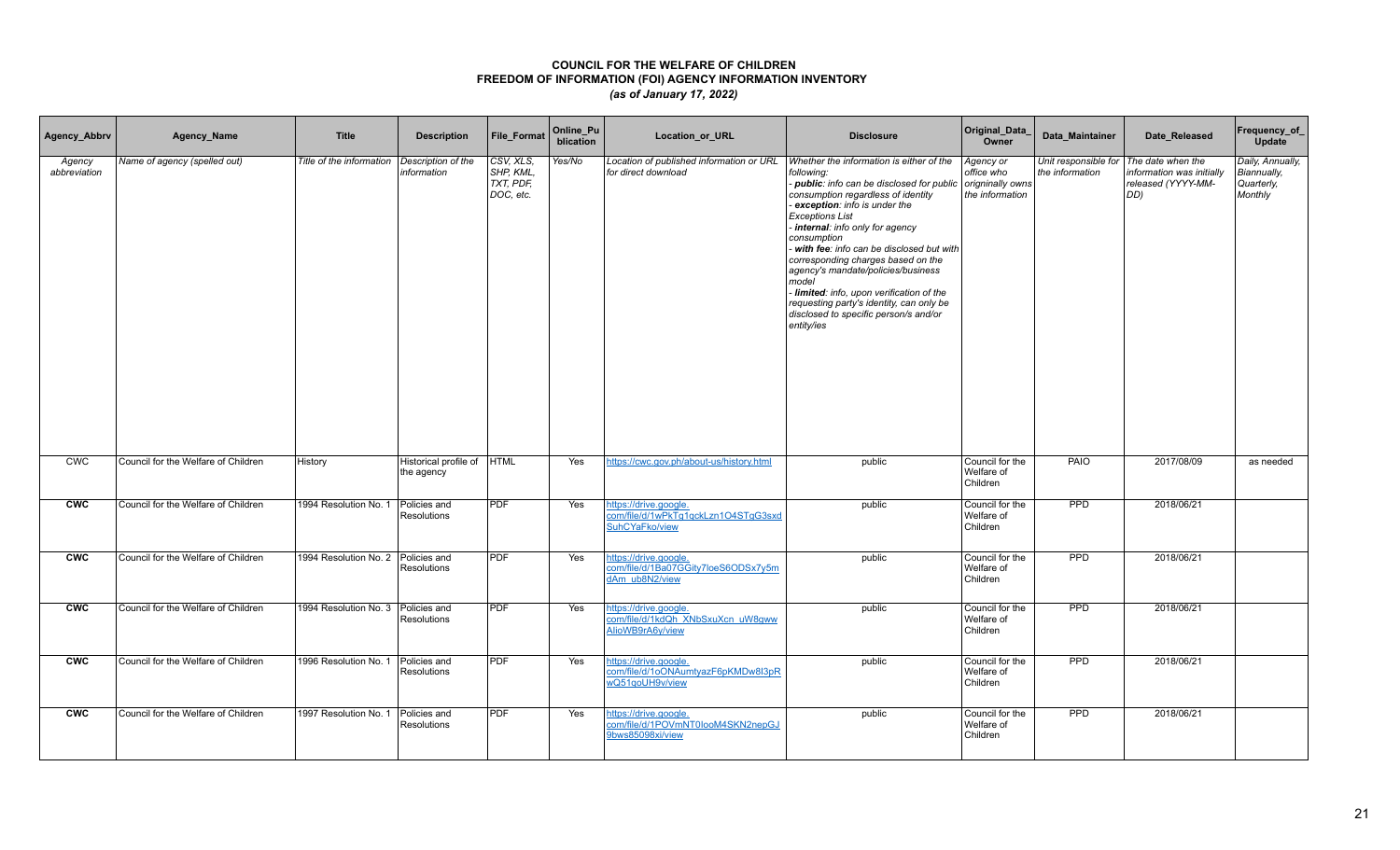| Agency_Abbrv           | Agency_Name                         | <b>Title</b>                                                                                                          | <b>Description</b>                       | <b>File Format</b>                               | Online_Pu<br>blication | Location_or_URL                                                                | <b>Disclosure</b>                                                                                                                                                                                                                                                                                                                                                                                                                                                                                                                      | Original_Data_<br>Owner                                        | Data Maintainer                         | Date_Released                                                               | Frequency_of_<br>Update                                  |
|------------------------|-------------------------------------|-----------------------------------------------------------------------------------------------------------------------|------------------------------------------|--------------------------------------------------|------------------------|--------------------------------------------------------------------------------|----------------------------------------------------------------------------------------------------------------------------------------------------------------------------------------------------------------------------------------------------------------------------------------------------------------------------------------------------------------------------------------------------------------------------------------------------------------------------------------------------------------------------------------|----------------------------------------------------------------|-----------------------------------------|-----------------------------------------------------------------------------|----------------------------------------------------------|
| Agency<br>abbreviation | Name of agency (spelled out)        | Title of the information                                                                                              | Description of the<br>information        | CSV, XLS,<br>SHP, KML,<br>TXT, PDF,<br>DOC, etc. | Yes/No                 | Location of published information or URL<br>for direct download                | Whether the information is either of the<br>following:<br>- public: info can be disclosed for public<br>consumption regardless of identity<br>exception: info is under the<br><b>Exceptions List</b><br>internal: info only for agency<br>consumption<br>with fee: info can be disclosed but with<br>corresponding charges based on the<br>agency's mandate/policies/business<br>model<br>- limited: info, upon verification of the<br>requesting party's identity, can only be<br>disclosed to specific person/s and/or<br>entity/ies | Agency or<br>office who<br>origninally owns<br>the information | Unit responsible for<br>the information | The date when the<br>information was initially<br>released (YYYY-MM-<br>DD) | Daily, Annually,<br>Biannually,<br>Quarterly,<br>Monthly |
| <b>CWC</b>             | Council for the Welfare of Children | History                                                                                                               | Historical profile of HTML<br>the agency |                                                  | Yes                    | https://cwc.gov.ph/about-us/history.html                                       | public                                                                                                                                                                                                                                                                                                                                                                                                                                                                                                                                 | Council for the<br>Welfare of<br>Children                      | <b>PAIO</b>                             | 2017/08/09                                                                  | as needed                                                |
| <b>CWC</b>             | Council for the Welfare of Children | 1997 Resolution No. 2 Policies and                                                                                    | <b>Resolutions</b>                       | <b>PDF</b>                                       | Yes                    | https://drive.google.com/file/d/1uAF3PR6-<br>mxrSoPAu6FbpW7-KZ8Ul0i1Q/view     | public                                                                                                                                                                                                                                                                                                                                                                                                                                                                                                                                 | Council for the<br>Welfare of<br>Children                      | <b>PPD</b>                              | 2018/06/21                                                                  |                                                          |
| <b>CWC</b>             | Council for the Welfare of Children | 1997 Resolution No. 3 Policies and                                                                                    | <b>Resolutions</b>                       | <b>PDF</b>                                       | Yes                    | nttps://drive.google.<br>com/file/d/1cQuCmZA8XyvkSdXIF3ygeO<br>NnDS4niuX5/view | public                                                                                                                                                                                                                                                                                                                                                                                                                                                                                                                                 | Council for the<br>Welfare of<br>Children                      | <b>PPD</b>                              | 2018/06/21                                                                  |                                                          |
| <b>CWC</b>             | Council for the Welfare of Children | <b>Systematic Literature</b><br>Review of the Drivers<br>of Violence Affecting<br>Children: the<br><b>Philippines</b> | Research                                 | PDF                                              | Yes                    | nttps://drive.google.<br>com/file/d/19XkRPCal-FrCycq4-<br>Q7sdmkr2jLOGi6e/view | public                                                                                                                                                                                                                                                                                                                                                                                                                                                                                                                                 | Council for the<br>Welfare of<br>Children                      | PPD                                     | 2019/04/03                                                                  |                                                          |
| <b>CWC</b>             | Council for the Welfare of Children | Filipino Children in the Research<br>Context of HIV                                                                   |                                          | <b>PDF</b>                                       | Yes                    | nttps://drive.google.<br>com/file/d/1Dkmjcq1hEDbBKx9PFQv6OT<br>TN0yXl9qfx/view | public                                                                                                                                                                                                                                                                                                                                                                                                                                                                                                                                 | Council for the<br>Welfare of<br>Children                      | <b>PPD</b>                              | 2020/09/02                                                                  |                                                          |
| <b>CWC</b>             | Council for the Welfare of Children | <b>Towards More</b><br>Effective LCPC in<br><b>CRRG</b>                                                               | Research                                 | <b>PDF</b>                                       | Yes                    | https://drive.google.<br>com/file/d/1W0IWInQxhOCI7XLnge8EEi<br>WtQtMKz0mu/view | public                                                                                                                                                                                                                                                                                                                                                                                                                                                                                                                                 | Council for the<br>Welfare of<br>Children                      | LID                                     | 2020/09/08                                                                  |                                                          |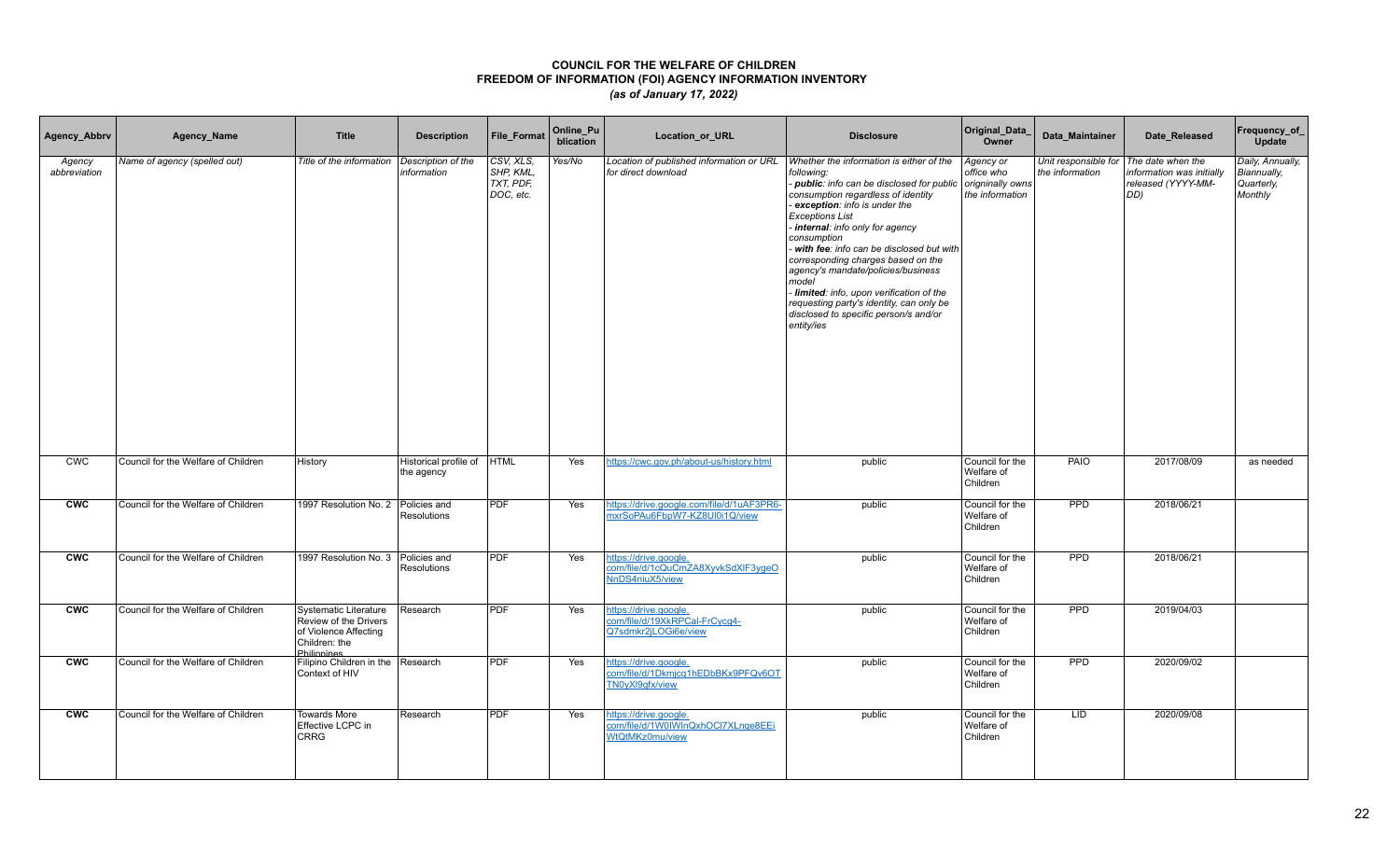| Agency_Abbrv           | Agency_Name                         | <b>Title</b>                                                            | <b>Description</b>                         | <b>File Format</b>                               | Online_Pu<br>blication | Location_or_URL                                                                       | <b>Disclosure</b>                                                                                                                                                                                                                                                                                                                                                                                                                                                                                                                      | Original_Data<br>Owner                                         | Data Maintainer | Date Released                                                                                      | Frequency_of_<br>Update                                  |
|------------------------|-------------------------------------|-------------------------------------------------------------------------|--------------------------------------------|--------------------------------------------------|------------------------|---------------------------------------------------------------------------------------|----------------------------------------------------------------------------------------------------------------------------------------------------------------------------------------------------------------------------------------------------------------------------------------------------------------------------------------------------------------------------------------------------------------------------------------------------------------------------------------------------------------------------------------|----------------------------------------------------------------|-----------------|----------------------------------------------------------------------------------------------------|----------------------------------------------------------|
| Agency<br>abbreviation | Name of agency (spelled out)        | Title of the information                                                | Description of the<br>information          | CSV, XLS.<br>SHP, KML,<br>TXT. PDF.<br>DOC, etc. | Yes/No                 | Location of published information or URL<br>for direct download                       | Whether the information is either of the<br>following:<br>- public: info can be disclosed for public<br>consumption regardless of identity<br>exception: info is under the<br><b>Exceptions List</b><br>internal: info only for agency<br>consumption<br>with fee: info can be disclosed but with<br>corresponding charges based on the<br>agency's mandate/policies/business<br>model<br>- limited: info, upon verification of the<br>requesting party's identity, can only be<br>disclosed to specific person/s and/or<br>entity/ies | Agency or<br>office who<br>origninally owns<br>the information | the information | Unit responsible for   The date when the<br>information was initially<br>released (YYYY-MM-<br>DD) | Daily, Annually,<br>Biannually,<br>Quarterly,<br>Monthly |
| <b>CWC</b>             | Council for the Welfare of Children | History                                                                 | Historical profile of  HTML<br>the agency  |                                                  | Yes                    | https://cwc.gov.ph/about-us/history.html                                              | public                                                                                                                                                                                                                                                                                                                                                                                                                                                                                                                                 | Council for the<br>Welfare of<br>Children                      | PAIO            | 2017/08/09                                                                                         | as needed                                                |
| <b>CWC</b>             | Council for the Welfare of Children | Financing for Children                                                  | Research                                   | <b>PDF</b>                                       | Yes                    | https://drive.google.<br>com/file/d/1LtQ2NiUilqGsyOtqD_ueTxvf3<br>NtU9llm/view        | public                                                                                                                                                                                                                                                                                                                                                                                                                                                                                                                                 | Council for the<br>Welfare of<br>Children                      | PPD             | 2020/09/08                                                                                         |                                                          |
| <b>CWC</b>             | Council for the Welfare of Children | Case Study on Child<br>and Youth<br>Participation in the<br>Philippines | Research                                   | <b>PDF</b>                                       | Yes                    | nttps://drive.google.<br>com/file/d/10djZQD8lcvDL20RHXR7bSwy<br>z02Qq0n4V/view        | public                                                                                                                                                                                                                                                                                                                                                                                                                                                                                                                                 | Council for the<br>Welfare of<br>Children                      | <b>LID</b>      | 2020/09/08                                                                                         |                                                          |
| <b>CWC</b>             | Council for the Welfare of Children | <b>Violence Againts</b><br>Children                                     | <b>Child Protection</b><br>During COVID-19 | MP4                                              | Yes                    | https://drive.google.<br>com/file/d/1 aGvdz8R6x6hw2yL-<br>Awz1hzgjlM67wzm/view        | public                                                                                                                                                                                                                                                                                                                                                                                                                                                                                                                                 | Council for the<br>Welfare of<br>Children                      | <b>PPD</b>      | 2020/09/14                                                                                         |                                                          |
| <b>CWC</b>             | Council for the Welfare of Children | Confidentiality<br>Protocols                                            | <b>Child Protection</b><br>During COVID-19 | MP4                                              | Yes                    | https://drive.google.<br>com/file/d/1bVcGJUYphk_wUAHbWrRhm<br><b>VkUN7h4LQgr/view</b> | public                                                                                                                                                                                                                                                                                                                                                                                                                                                                                                                                 | Council for the<br>Welfare of<br>Children                      | <b>PPD</b>      | 2020/09/14                                                                                         |                                                          |
| <b>CWC</b>             | Council for the Welfare of Children | <b>DILG-CWC JMC</b>                                                     | Child Protection<br>During COVID-19        | MP4                                              | Yes                    | https://drive.google.<br>com/file/d/1CcfzLAUrcr6CxItcWkwkeiaraL<br><b>L7OSF/view</b>  | public                                                                                                                                                                                                                                                                                                                                                                                                                                                                                                                                 | Council for the<br>Welfare of<br>Children                      | PPD             | 2020/09/14                                                                                         |                                                          |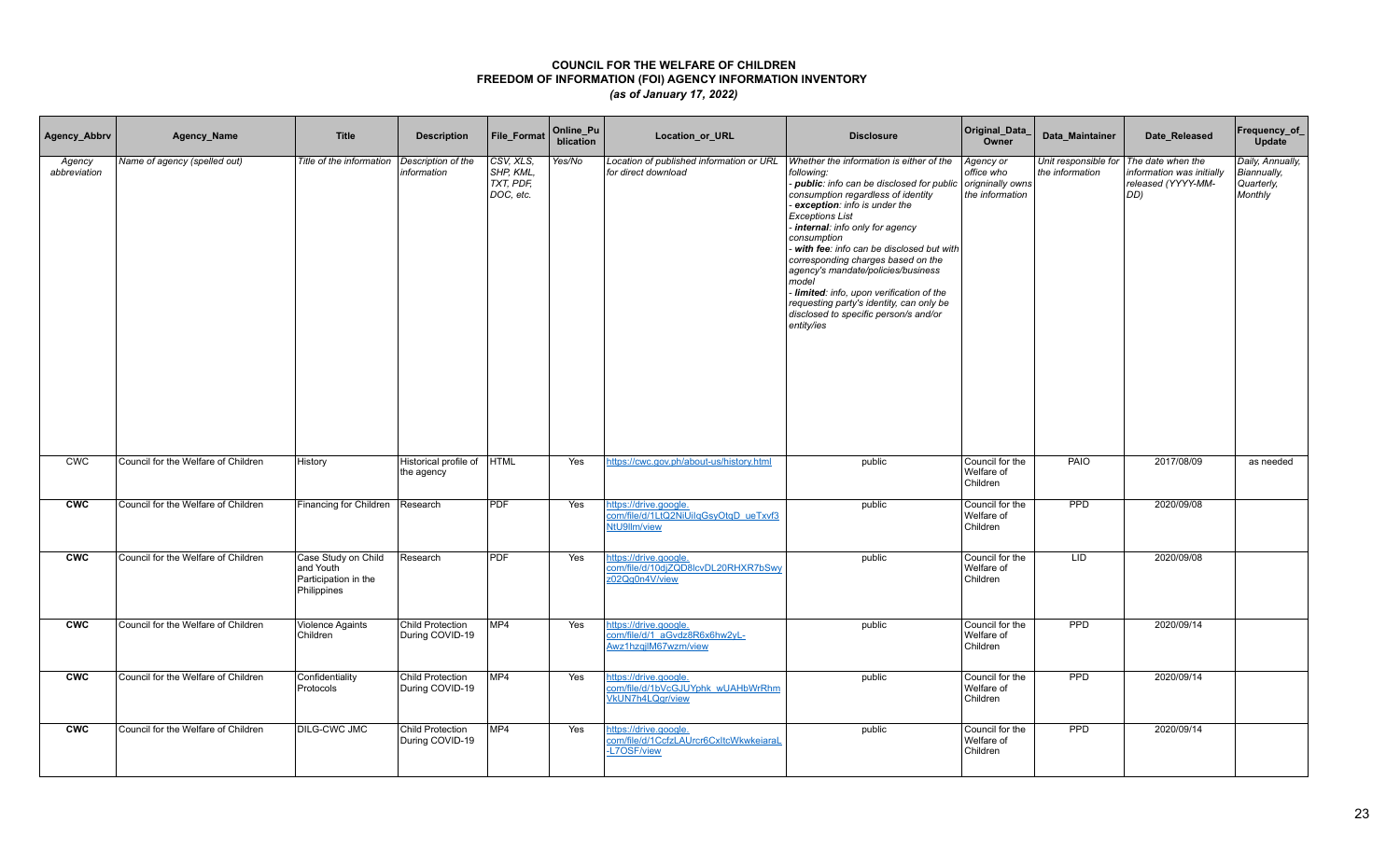| Agency_Abbrv           | Agency_Name                         | <b>Title</b>                        | <b>Description</b>                      | <b>File Format</b>                               | Online_Pu<br>blication | Location_or_URL                                                                | <b>Disclosure</b>                                                                                                                                                                                                                                                                                                                                                                                                                                                                                                                 | Original_Data_<br>Owner                                        | Data Maintainer                                           | Date Released                                          | Frequency_of_<br>Update                                  |
|------------------------|-------------------------------------|-------------------------------------|-----------------------------------------|--------------------------------------------------|------------------------|--------------------------------------------------------------------------------|-----------------------------------------------------------------------------------------------------------------------------------------------------------------------------------------------------------------------------------------------------------------------------------------------------------------------------------------------------------------------------------------------------------------------------------------------------------------------------------------------------------------------------------|----------------------------------------------------------------|-----------------------------------------------------------|--------------------------------------------------------|----------------------------------------------------------|
| Agency<br>abbreviation | Name of agency (spelled out)        | Title of the information            | Description of the<br>information       | CSV, XLS,<br>SHP, KML,<br>TXT, PDF,<br>DOC, etc. | Yes/No                 | Location of published information or URL<br>for direct download                | Whether the information is either of the<br>following:<br>- public: info can be disclosed for public<br>consumption regardless of identity<br>exception: info is under the<br>Exceptions List<br>internal: info only for agency<br>consumption<br>- with fee: info can be disclosed but with<br>corresponding charges based on the<br>agency's mandate/policies/business<br>model<br>- limited: info, upon verification of the<br>requesting party's identity, can only be<br>disclosed to specific person/s and/or<br>entity/ies | Agency or<br>office who<br>origninally owns<br>the information | Unit responsible for The date when the<br>the information | information was initially<br>released (YYYY-MM-<br>DD) | Daily, Annually,<br>Biannually,<br>Quarterly,<br>Monthly |
| <b>CWC</b>             | Council for the Welfare of Children | History                             | Historical profile of<br>the agency     | <b>HTML</b>                                      | Yes                    | https://cwc.gov.ph/about-us/history.html                                       | public                                                                                                                                                                                                                                                                                                                                                                                                                                                                                                                            | Council for the<br>Welfare of<br>Children                      | PAIO                                                      | 2017/08/09                                             | as needed                                                |
| <b>CWC</b>             | Council for the Welfare of Children | <b>Positive Parenting</b>           | Child Protection<br>During COVID-19     | MP <sub>4</sub>                                  | Yes                    | https://drive.google.<br>com/file/d/1jb2N3NIAHFGxfNR3VLCVM8<br>9IfTiBU0mb/view | public                                                                                                                                                                                                                                                                                                                                                                                                                                                                                                                            | Council for the<br>Welfare of<br>Children                      | <b>PPD</b>                                                | 2020/09/14                                             |                                                          |
| <b>CWC</b>             | Council for the Welfare of Children | Ang Labo                            | <b>Child Protection</b><br>Comic Series | <b>PDF</b>                                       | Yes                    | https://drive.google.<br>com/file/d/15xSROp5ljK7Ki-U0-<br>2mCNtlTwgQxtTs7/view | public                                                                                                                                                                                                                                                                                                                                                                                                                                                                                                                            | Council for the<br>Welfare of<br>Children                      | PAIO                                                      | 2020/09/14                                             |                                                          |
| <b>CWC</b>             | Council for the Welfare of Children | Ayaw Ko Pang Umuwi Child Protection | Comic Series                            | <b>PDF</b>                                       | Yes                    | https://drive.google.<br>com/file/d/1bmUCG6qfiqoVBQVrkOOS7d<br>yvsWESUT87/view | public                                                                                                                                                                                                                                                                                                                                                                                                                                                                                                                            | Council for the<br>Welfare of<br>Children                      | PAIO                                                      | 2020/09/14                                             |                                                          |
| <b>CWC</b>             | Council for the Welfare of Children | Pila                                | <b>Child Protection</b><br>Comic Series | <b>PDF</b>                                       | Yes                    | https://drive.google.<br>com/file/d/1h37YNzZw1w6wB4fWVRmtE<br>Cd4A-oz 4ji/view | public                                                                                                                                                                                                                                                                                                                                                                                                                                                                                                                            | Council for the<br>Welfare of<br>Children                      | <b>PAIO</b>                                               | 2020/09/14                                             |                                                          |
| <b>CWC</b>             | Council for the Welfare of Children | Sikreto                             | <b>Child Protection</b><br>Comic Series | <b>PDF</b>                                       | Yes                    | https://drive.google.<br>com/file/d/19GiBSjw7ZPUwZysIRSmxYF3<br>OC9r5PJul/view | public                                                                                                                                                                                                                                                                                                                                                                                                                                                                                                                            | Council for the<br>Welfare of<br>Children                      | PAIO                                                      | 2020/09/14                                             |                                                          |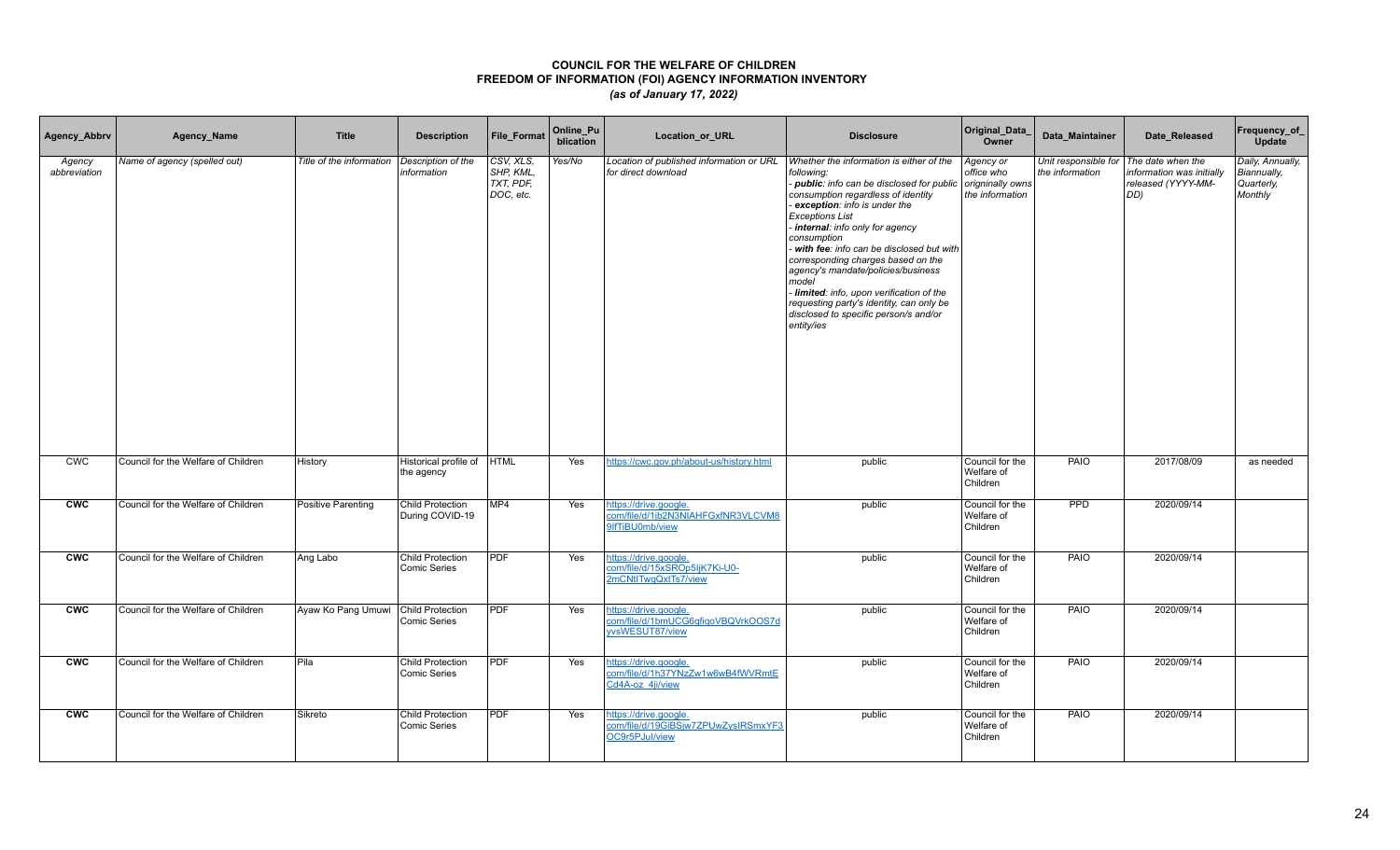| Agency_Abbrv           | Agency_Name                         | <b>Title</b>                                                                                    | <b>Description</b>                  | File_Format                                                    | Online_Pu<br>blication | Location_or_URL                                                 | <b>Disclosure</b>                                                                                                                                                                                                                                                                                                                                                                                                                                                                                                                          | Original_Data_<br>Owner                                        | Data_Maintainer | Date_Released                                                                                    | Frequency_of_<br>Update                                         |
|------------------------|-------------------------------------|-------------------------------------------------------------------------------------------------|-------------------------------------|----------------------------------------------------------------|------------------------|-----------------------------------------------------------------|--------------------------------------------------------------------------------------------------------------------------------------------------------------------------------------------------------------------------------------------------------------------------------------------------------------------------------------------------------------------------------------------------------------------------------------------------------------------------------------------------------------------------------------------|----------------------------------------------------------------|-----------------|--------------------------------------------------------------------------------------------------|-----------------------------------------------------------------|
| Agency<br>abbreviation | Name of agency (spelled out)        | Title of the information                                                                        | Description of the<br>information   | CSV, XLS.<br>SHP, KML,<br>$\overline{TXT}$ , PDF,<br>DOC, etc. | Yes/No                 | Location of published information or URL<br>for direct download | Whether the information is either of the<br>following:<br>- public: info can be disclosed for public<br>consumption regardless of identity<br>exception: info is under the<br><b>Exceptions List</b><br>- internal: info only for agency<br>consumption<br>- with fee: info can be disclosed but with<br>corresponding charges based on the<br>agency's mandate/policies/business<br>model<br>- limited: info, upon verification of the<br>requesting party's identity, can only be<br>disclosed to specific person/s and/or<br>entity/ies | Agency or<br>office who<br>origninally owns<br>the information | the information | Unit responsible for The date when the<br>information was initially<br>released (YYYY-MM-<br>DD) | Daily, Annually,<br><b>Biannually,</b><br>Quarterly,<br>Monthly |
| <b>CWC</b>             | Council for the Welfare of Children | History                                                                                         | Historical profile of<br>the agency | <b>HTML</b>                                                    | Yes                    | https://cwc.gov.ph/about-us/history.html                        | public                                                                                                                                                                                                                                                                                                                                                                                                                                                                                                                                     | Council for the<br>Welfare of<br>Children                      | <b>PAIO</b>     | 2017/08/09                                                                                       | as needed                                                       |
| cw                     | Council for the Welfare of Children | <b>COVID</b> and Parenting<br><b>Tips</b>                                                       | Infographics                        | <b>PDF</b>                                                     | Yes                    | https://cwc.gov.ph/resources/child-<br>protection.html          | public                                                                                                                                                                                                                                                                                                                                                                                                                                                                                                                                     | Council for the<br>Welfare of<br>Children                      | <b>PPD</b>      | 2020/07/24                                                                                       |                                                                 |
| <b>CWC</b>             | Council for the Welfare of Children | Anti-Bullying and<br>Discrimination of<br><b>COVID Patients</b>                                 | Infographics                        | <b>PDF</b>                                                     | Yes                    | https://cwc.gov.ph/resources/child-<br>protection.html          | public                                                                                                                                                                                                                                                                                                                                                                                                                                                                                                                                     | Council for the<br>Welfare of<br>Children                      | PPD             | 2020/09/14                                                                                       |                                                                 |
| <b>CWC</b>             | Council for the Welfare of Children | Online Bullying and<br>Discrimination                                                           | Infographics                        | PDF                                                            | Yes                    | https://cwc.gov.ph/resources/child-<br>protection.html          | public                                                                                                                                                                                                                                                                                                                                                                                                                                                                                                                                     | Council for the<br>Welfare of<br>Children                      | PPD             | 2020/09/14                                                                                       |                                                                 |
| CWC                    | Council for the Welfare of Children | Protection from Sexual   Infographics<br>Abuse and Exploitation<br>from Humanitarian<br>Workers |                                     | <b>PDF</b>                                                     | Yes                    | https://cwc.gov.ph/resources/child-<br>protection.html          | public                                                                                                                                                                                                                                                                                                                                                                                                                                                                                                                                     | Council for the<br>Welfare of<br>Children                      | <b>PPD</b>      | 2020/09/14                                                                                       |                                                                 |
| <b>CWC</b>             | Council for the Welfare of Children | Violence Against<br>Children Referral<br>Pathway                                                | Infographics                        | PDF                                                            | Yes                    | https://cwc.gov.ph/resources/child-<br>protection.html          | public                                                                                                                                                                                                                                                                                                                                                                                                                                                                                                                                     | Council for the<br>Welfare of<br>Children                      | PPD             | 2020/09/14                                                                                       |                                                                 |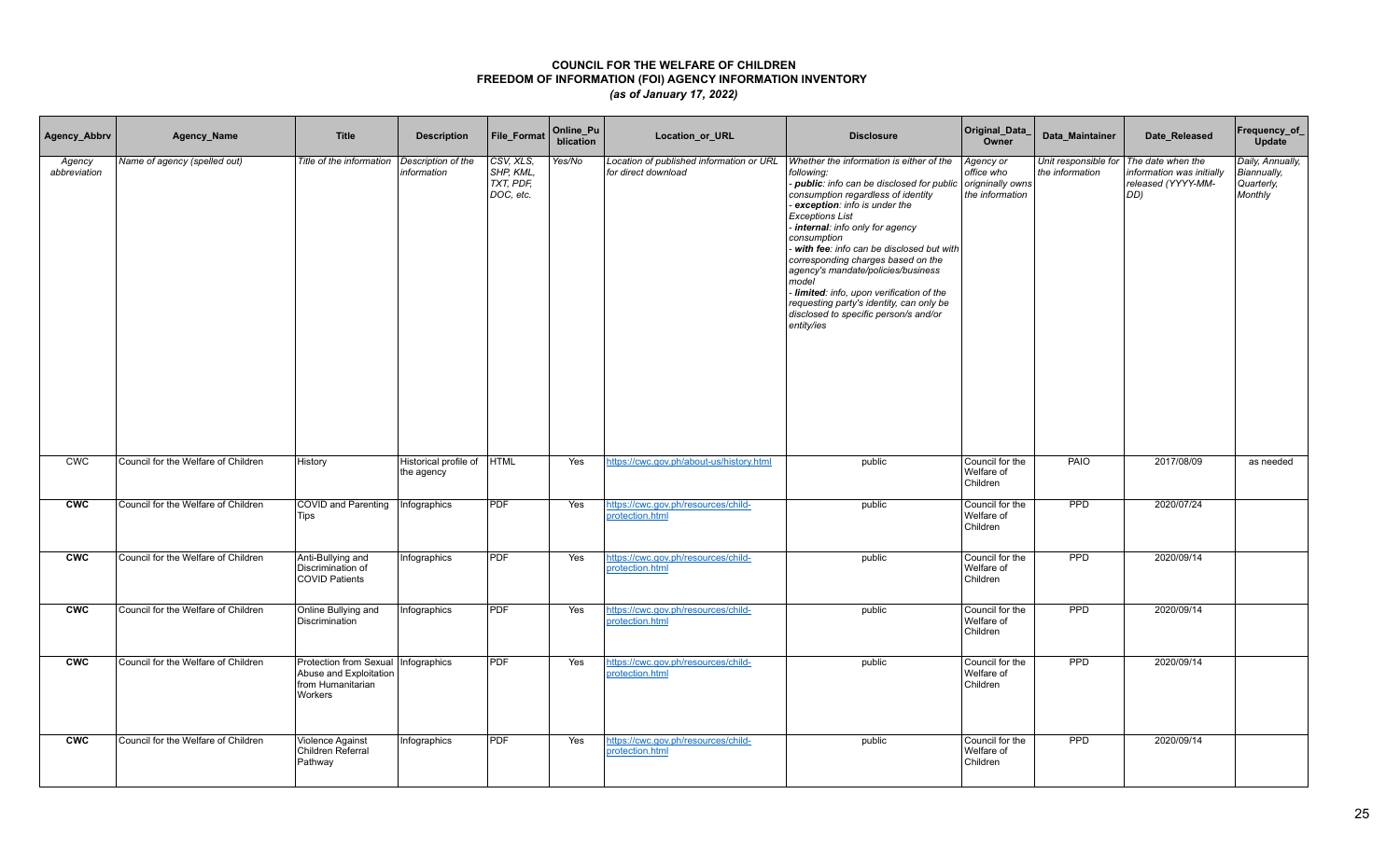| Agency_Abbrv           | Agency_Name                         | <b>Title</b>                                            | <b>Description</b>                       | File_Format                                     | Online_Pu<br>blication | Location_or_URL                                                                       | <b>Disclosure</b>                                                                                                                                                                                                                                                                                                                                                                                                                                                                                                                        | Original_Data_<br>Owner                                        | Data Maintainer | Date Released                                                                                    | Frequency_of_<br>Update                                  |
|------------------------|-------------------------------------|---------------------------------------------------------|------------------------------------------|-------------------------------------------------|------------------------|---------------------------------------------------------------------------------------|------------------------------------------------------------------------------------------------------------------------------------------------------------------------------------------------------------------------------------------------------------------------------------------------------------------------------------------------------------------------------------------------------------------------------------------------------------------------------------------------------------------------------------------|----------------------------------------------------------------|-----------------|--------------------------------------------------------------------------------------------------|----------------------------------------------------------|
| Agency<br>abbreviation | Name of agency (spelled out)        | Title of the information                                | Description of the<br>information        | CSV, XLS.<br>SHP, KML.<br>TXT, PDF<br>DOC, etc. | Yes/No                 | Location of published information or URL<br>for direct download                       | Whether the information is either of the<br>following:<br>- public: info can be disclosed for public<br>consumption regardless of identity<br>exception: info is under the<br><b>Exceptions List</b><br>internal: info only for agency<br>consumption<br>- with fee: info can be disclosed but with<br>corresponding charges based on the<br>agency's mandate/policies/business<br>model<br>- limited: info, upon verification of the<br>requesting party's identity, can only be<br>disclosed to specific person/s and/or<br>entity/ies | Agency or<br>office who<br>origninally owns<br>the information | the information | Unit responsible for The date when the<br>information was initially<br>released (YYYY-MM-<br>DD) | Daily, Annually,<br>Biannually,<br>Quarterly,<br>Monthly |
| <b>CWC</b>             | Council for the Welfare of Children | History                                                 | Historical profile of HTML<br>the agency |                                                 | Yes                    | https://cwc.gov.ph/about-us/history.html                                              | public                                                                                                                                                                                                                                                                                                                                                                                                                                                                                                                                   | Council for the<br>Welfare of<br>Children                      | <b>PAIO</b>     | 2017/08/09                                                                                       | as needed                                                |
| <b>CWC</b>             | Council for the Welfare of Children | Violence Against<br>Children                            | Infographic Video                        | PDF                                             | Yes                    | https://drive.google.<br>com/file/d/1za6p8KrZScdbuFWKPTOIO1<br><b>BhJfoea2Er/view</b> | public                                                                                                                                                                                                                                                                                                                                                                                                                                                                                                                                   | Council for the<br>Welfare of<br>Children                      | <b>PPD</b>      | 2020/09/15                                                                                       |                                                          |
| <b>CWC</b>             | Council for the Welfare of Children | Anti-Discrimination of<br>Parents and Their<br>Families | Infographic Video                        | PDF                                             | Yes                    | nttps://drive.google.<br>com/file/d/1JEBwFffspFlyGl2RtbUtFb5Fa<br>4L73RgD/view        | public                                                                                                                                                                                                                                                                                                                                                                                                                                                                                                                                   | Council for the<br>Welfare of<br>Children                      | <b>PPD</b>      | 2020/09/15                                                                                       |                                                          |
| <b>CWC</b>             | Council for the Welfare of Children | Prevention of Sexual<br>Abuse and Exploitation          | Infographic Video                        | PDF                                             | Yes                    | https://drive.google.com/file/d/1j-<br>VI2Vu2nFr1DPSmyqX6c56w-<br><b>F7aPMmd/view</b> | public                                                                                                                                                                                                                                                                                                                                                                                                                                                                                                                                   | Council for the<br>Welfare of<br>Children                      | <b>PPD</b>      | 2020/09/15                                                                                       |                                                          |
| <b>CWC</b>             | Council for the Welfare of Children | Protection of Children<br>in Street Situations          | Infographic Video                        | PDF                                             | Yes                    | https://drive.google.<br>com/file/d/1KJA3z4mmrNR Pail 9M38C<br>W2zyvcSEIE/view        | public                                                                                                                                                                                                                                                                                                                                                                                                                                                                                                                                   | Council for the<br>Welfare of<br>Children                      | <b>PPD</b>      | 2020/09/15                                                                                       |                                                          |
| <b>CWC</b>             | Council for the Welfare of Children | Parenting Tips and<br>MHPSS Guide                       | Infographic Video                        | <b>PDF</b>                                      | Yes                    | https://drive.google.<br>com/file/d/1Q6b78shkqDYuZ9kzL5r0oY2L<br>rzLBtyfW/view        | public                                                                                                                                                                                                                                                                                                                                                                                                                                                                                                                                   | Council for the<br>Welfare of<br>Children                      | <b>PAIO</b>     | 2020/09/15                                                                                       |                                                          |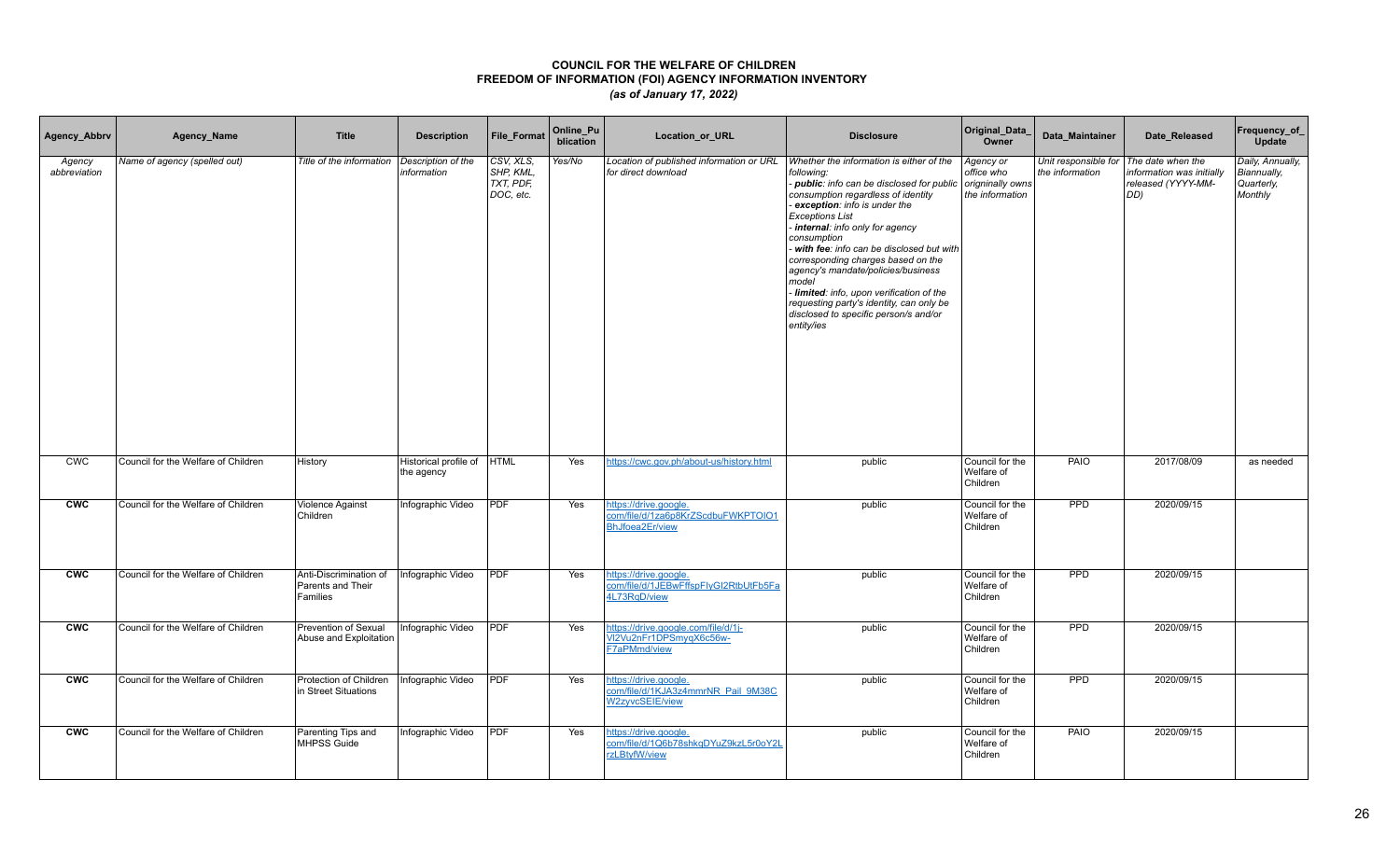| Agency_Abbrv           | Agency_Name                         | <b>Title</b>                                          | <b>Description</b>                       | <b>File Format</b>                                  | Online_Pu<br>blication | Location_or_URL                                                                | <b>Disclosure</b>                                                                                                                                                                                                                                                                                                                                                                                                                                                                                                                        | Original_Data_<br>Owner                                        | Data Maintainer                                           | Date Released                                          | Frequency_of_<br>Update                                  |
|------------------------|-------------------------------------|-------------------------------------------------------|------------------------------------------|-----------------------------------------------------|------------------------|--------------------------------------------------------------------------------|------------------------------------------------------------------------------------------------------------------------------------------------------------------------------------------------------------------------------------------------------------------------------------------------------------------------------------------------------------------------------------------------------------------------------------------------------------------------------------------------------------------------------------------|----------------------------------------------------------------|-----------------------------------------------------------|--------------------------------------------------------|----------------------------------------------------------|
| Agency<br>abbreviation | Name of agency (spelled out)        | Title of the information                              | Description of the<br>information        | CSV, XLS,<br>SHP, KML,<br>$TXT$ , PDF,<br>DOC, etc. | Yes/No                 | Location of published information or URL<br>for direct download                | Whether the information is either of the<br>following:<br>- public: info can be disclosed for public<br>consumption regardless of identity<br>exception: info is under the<br><b>Exceptions List</b><br>internal: info only for agency<br>consumption<br>- with fee: info can be disclosed but with<br>corresponding charges based on the<br>agency's mandate/policies/business<br>model<br>- limited: info, upon verification of the<br>requesting party's identity, can only be<br>disclosed to specific person/s and/or<br>entity/ies | Agency or<br>office who<br>origninally owns<br>the information | Unit responsible for The date when the<br>the information | information was initially<br>released (YYYY-MM-<br>DD) | Daily, Annually,<br>Biannually,<br>Quarterly,<br>Monthly |
| <b>CWC</b>             | Council for the Welfare of Children | History                                               | Historical profile of HTML<br>the agency |                                                     | Yes                    | https://cwc.gov.ph/about-us/history.html                                       | public                                                                                                                                                                                                                                                                                                                                                                                                                                                                                                                                   | Council for the<br>Welfare of<br>Children                      | PAIO                                                      | 2017/08/09                                             | as needed                                                |
| <b>CWC</b>             | Council for the Welfare of Children | Privacy and<br><b>Discrimination</b>                  | Social Media Cards   PDF                 |                                                     | Yes                    | https://drive.google.<br>com/file/d/1al_rmViisi3zdljLywoko1wxFC<br>Wyw13Y/view | public                                                                                                                                                                                                                                                                                                                                                                                                                                                                                                                                   | Council for the<br>Welfare of<br>Children                      | <b>PAIO</b>                                               | 2020/09/15                                             |                                                          |
| <b>CWC</b>             | Council for the Welfare of Children | Children's Right to<br>Health Information<br>Privacy  | Social Media Cards PDF                   |                                                     | Yes                    | https://drive.google.<br>com/file/d/1oQUzCmH pQ-<br>OqQBT4xPwpD4ciqbDlno2/view | public                                                                                                                                                                                                                                                                                                                                                                                                                                                                                                                                   | Council for the<br>Welfare of<br>Children                      | PAIO                                                      | 2020/09/15                                             |                                                          |
| <b>CWC</b>             | Council for the Welfare of Children | Prevention of Privacy<br>Breach and<br>Discrimination | Social Media Cards   PDF                 |                                                     | Yes                    | https://drive.google.<br>com/file/d/1gQeGaGB27B7nii-<br>Ulur poUHgAY9hs8/view  | public                                                                                                                                                                                                                                                                                                                                                                                                                                                                                                                                   | Council for the<br>Welfare of<br>Children                      | PAIO                                                      | 2020/09/15                                             |                                                          |
| <b>CWC</b>             | Council for the Welfare of Children | <b>Children Situationer</b>                           | <b>Webinar Materials</b>                 | <b>PDF</b>                                          | Yes                    | https://drive.google.<br>com/file/d/1iHXGyaSAHCOHZOkIO0yM4<br>gr0oKJIH-bY/view | public                                                                                                                                                                                                                                                                                                                                                                                                                                                                                                                                   | Council for the<br>Welfare of<br>Children                      | <b>PPD</b>                                                | 2020/08/26                                             |                                                          |
| <b>CWC</b>             | Council for the Welfare of Children | <b>Budget for Children</b>                            | <b>Webinar Materials</b>                 | <b>PDF</b>                                          | Yes                    | https://drive.google.<br>com/file/d/1hEtOzoQy_s1hWS62xh0dAVy<br>VzdB1IV89/view | public                                                                                                                                                                                                                                                                                                                                                                                                                                                                                                                                   | Council for the<br>Welfare of<br>Children                      | PPD                                                       | 2020/08/26                                             |                                                          |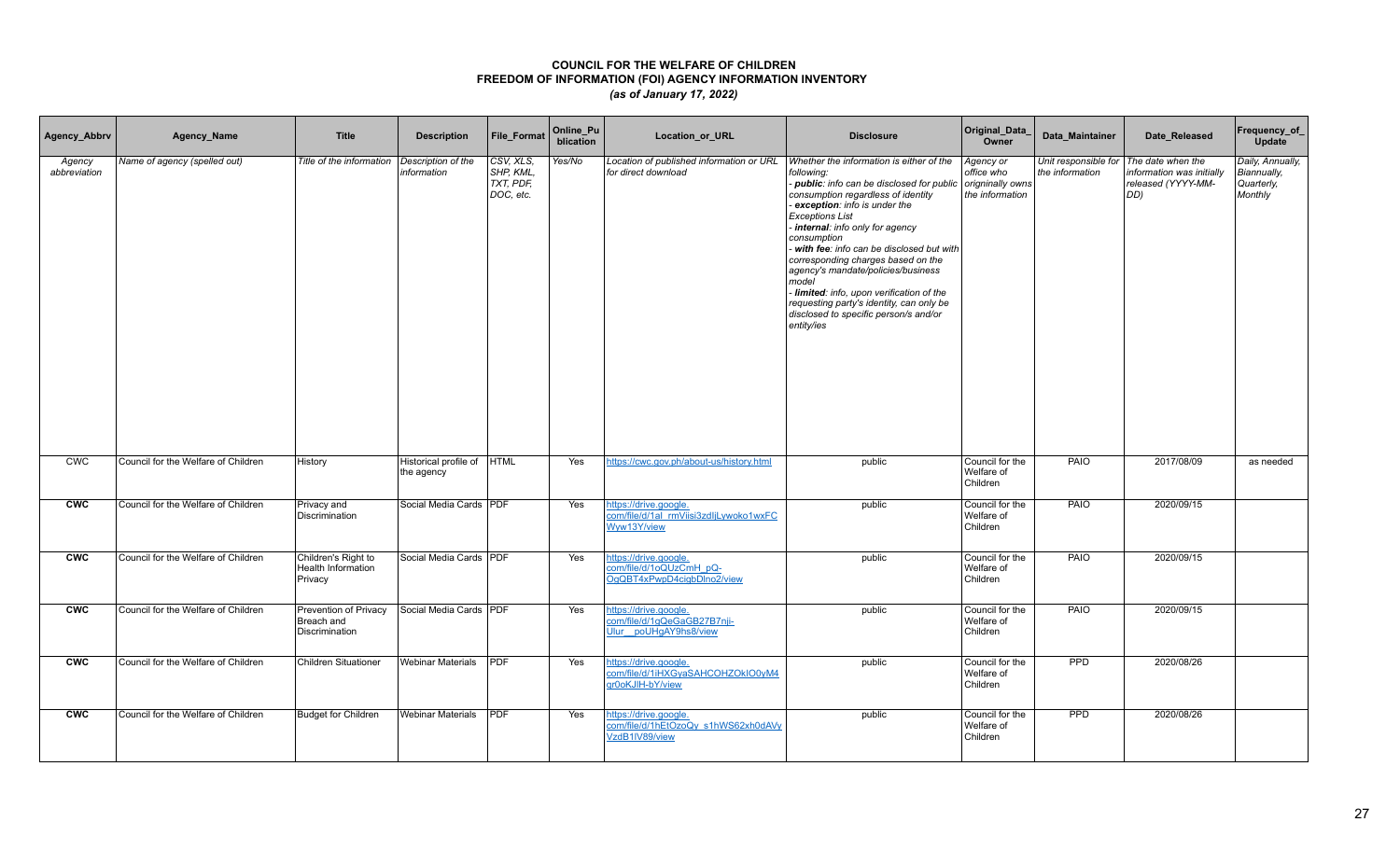| Agency_Abbrv           | Agency_Name                         | <b>Title</b>                                                                                                                               | <b>Description</b>                        | <b>File Format</b>                                  | Online_Pu<br>blication | Location_or_URL                                                                       | <b>Disclosure</b>                                                                                                                                                                                                                                                                                                                                                                                                                                                                                                                        | Original_Data_<br>Owner                                        | Data Maintainer                         | Date Released                                                               | Frequency_of_<br>Update                                  |
|------------------------|-------------------------------------|--------------------------------------------------------------------------------------------------------------------------------------------|-------------------------------------------|-----------------------------------------------------|------------------------|---------------------------------------------------------------------------------------|------------------------------------------------------------------------------------------------------------------------------------------------------------------------------------------------------------------------------------------------------------------------------------------------------------------------------------------------------------------------------------------------------------------------------------------------------------------------------------------------------------------------------------------|----------------------------------------------------------------|-----------------------------------------|-----------------------------------------------------------------------------|----------------------------------------------------------|
| Agency<br>abbreviation | Name of agency (spelled out)        | Title of the information                                                                                                                   | Description of the<br>information         | CSV, XLS,<br>SHP. KML.<br>$TXT$ , PDF,<br>DOC, etc. | Yes/No                 | Location of published information or URL<br>for direct download                       | Whether the information is either of the<br>followina:<br>- public: info can be disclosed for public<br>consumption regardless of identity<br>exception: info is under the<br><b>Exceptions List</b><br>internal: info only for agency<br>consumption<br>- with fee: info can be disclosed but with<br>corresponding charges based on the<br>agency's mandate/policies/business<br>model<br>- limited: info, upon verification of the<br>requesting party's identity, can only be<br>disclosed to specific person/s and/or<br>entity/ies | Agency or<br>office who<br>origninally owns<br>the information | Unit responsible for<br>the information | The date when the<br>information was initially<br>released (YYYY-MM-<br>DD) | Daily, Annually,<br>Biannually,<br>Quarterly,<br>Monthly |
| <b>CWC</b>             | Council for the Welfare of Children | History                                                                                                                                    | Historical profile of  HTML<br>the agency |                                                     | Yes                    | https://cwc.gov.ph/about-us/history.html                                              | public                                                                                                                                                                                                                                                                                                                                                                                                                                                                                                                                   | Council for the<br>Welfare of<br>Children                      | PAIO                                    | 2017/08/09                                                                  | as needed                                                |
| <b>CWC</b>             | Council for the Welfare of Children | Comprehensive<br>Development Plan                                                                                                          | <b>Webinar Materials</b>                  | PDF                                                 | Yes                    | https://drive.google.<br>com/file/d/19Pzbj05z8KiluZ1kjrryVJNoXH<br>oNwNyX/view        | public                                                                                                                                                                                                                                                                                                                                                                                                                                                                                                                                   | Council for the<br>Welfare of<br>Children                      | <b>PPD</b>                              | 2020/08/26                                                                  |                                                          |
| <b>CWC</b>             | Council for the Welfare of Children | What is Child Friendly<br><b>Local Governance</b>                                                                                          | <b>Webinar Materials</b>                  | PDF                                                 | Yes                    | nttps://drive.google.<br>com/file/d/14Yt_NQEe0oB1DYgrY5Y47X<br>pA3UHZLagV/view        | public                                                                                                                                                                                                                                                                                                                                                                                                                                                                                                                                   | Council for the<br>Welfare of<br>Children                      | <b>LID</b>                              | 2020/08/26                                                                  |                                                          |
| <b>CWC</b>             | Council for the Welfare of Children | Local Plan of Action for Webinar Materials<br>Children                                                                                     |                                           | <b>PDF</b>                                          | Yes                    | https://drive.google.<br>com/file/d/11VnZnz0CdNzTjKx0KRkjXMG<br><b>IIKHVptvg/view</b> | public                                                                                                                                                                                                                                                                                                                                                                                                                                                                                                                                   | Council for the<br>Welfare of<br>Children                      | PPD                                     | 2020/08/26                                                                  |                                                          |
| <b>CWC</b>             | Council for the Welfare of Children | Zoom Video Recording   Webinar Materials<br>- LCPC Webinar<br>Series 1: Child-<br><b>Friendly Local</b><br>Government in the<br>New Normal |                                           | MP4                                                 | Yes                    | https://drive.google.<br>com/file/d/1VHp3BGzfsVoyd2JapNvBe4D<br>1yyYmgVok/view        | public                                                                                                                                                                                                                                                                                                                                                                                                                                                                                                                                   | Council for the<br>Welfare of<br>Children                      | LID                                     | 2020/08/27                                                                  |                                                          |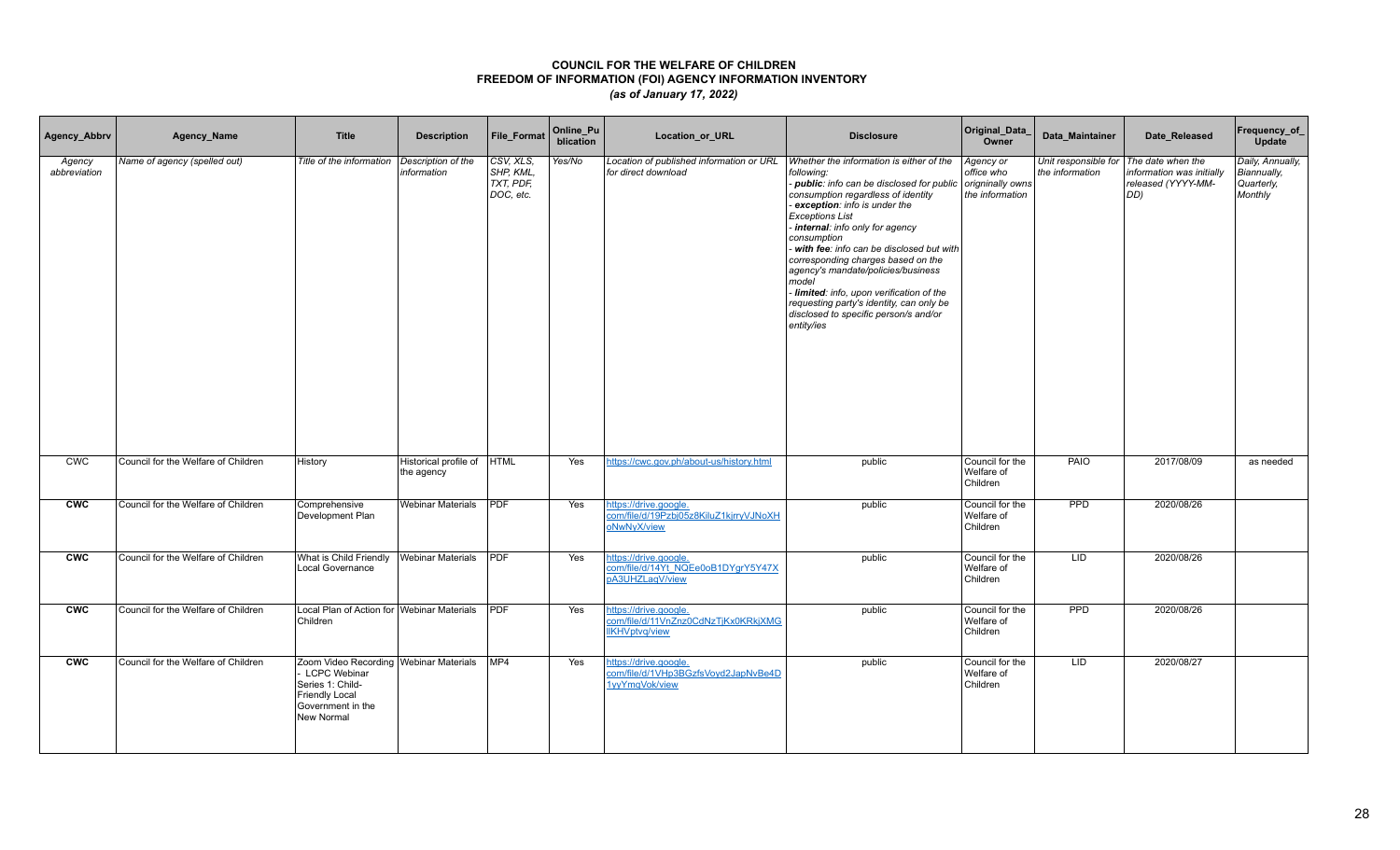| Agency_Abbrv           | Agency_Name                         | <b>Title</b>                               | <b>Description</b>                       | <b>File Format</b>                               | Online_Pu<br>blication | Location_or_URL                                                                             | <b>Disclosure</b>                                                                                                                                                                                                                                                                                                                                                                                                                                                                                                           | Original_Data_<br>Owner                                        | Data_Maintainer                         | Date_Released                                                               | Frequency_of_<br><b>Update</b>                           |
|------------------------|-------------------------------------|--------------------------------------------|------------------------------------------|--------------------------------------------------|------------------------|---------------------------------------------------------------------------------------------|-----------------------------------------------------------------------------------------------------------------------------------------------------------------------------------------------------------------------------------------------------------------------------------------------------------------------------------------------------------------------------------------------------------------------------------------------------------------------------------------------------------------------------|----------------------------------------------------------------|-----------------------------------------|-----------------------------------------------------------------------------|----------------------------------------------------------|
| Agency<br>abbreviation | Name of agency (spelled out)        | Title of the information                   | Description of the<br>information        | CSV, XLS,<br>SHP, KML,<br>TXT, PDF,<br>DOC, etc. | Yes/No                 | Location of published information or URL<br>for direct download                             | Whether the information is either of the<br>following:<br>public: info can be disclosed for public<br>consumption regardless of identity<br>exception: info is under the<br>Exceptions List<br>internal: info only for agency<br>consumption<br>with fee: info can be disclosed but with<br>corresponding charges based on the<br>agency's mandate/policies/business<br>model<br>Iimited: info, upon verification of the<br>requesting party's identity, can only be<br>disclosed to specific person/s and/or<br>entity/ies | Agency or<br>office who<br>origninally owns<br>the information | Unit responsible for<br>the information | The date when the<br>information was initially<br>released (YYYY-MM-<br>DD) | Daily, Annually,<br>Biannually,<br>Quarterly,<br>Monthly |
| <b>CWC</b>             | Council for the Welfare of Children | History                                    | Historical profile of<br>the agency      | <b>HTML</b>                                      | Yes                    | https://cwc.gov.ph/about-us/history.html                                                    | public                                                                                                                                                                                                                                                                                                                                                                                                                                                                                                                      | Council for the<br>Welfare of<br>Children                      | PAIO                                    | 2017/08/09                                                                  | as needed                                                |
| <b>CWC</b>             | Council for the Welfare of Children | News                                       | Latest news<br>concerning the<br>agency. | <b>HTML</b> and<br>PDF                           | Yes                    | https://cwc.gov.ph/news.html                                                                | public                                                                                                                                                                                                                                                                                                                                                                                                                                                                                                                      | Council for the<br>Welfare of<br>Children                      | PAIO                                    | 2021/10/27                                                                  |                                                          |
| <b>CWC</b>             | Council for the Welfare of Children | Notice of Award                            | Procurement                              | <b>PDF</b>                                       | Yes                    | https://cwc.gov.<br>ph/opportunities/procurement/notice-of-<br>award.html                   | public                                                                                                                                                                                                                                                                                                                                                                                                                                                                                                                      | Council for the<br>Welfare of<br>Children                      | <b>AFD</b>                              | 2020/03/03                                                                  |                                                          |
| <b>CWC</b>             | Council for the Welfare of Children | Invitation to Bid                          | Procurement                              | <b>PDF</b>                                       | Yes                    | https://cwc.gov.<br>ph/opportunities/procurement/invitation-<br>to-bid.html                 | public                                                                                                                                                                                                                                                                                                                                                                                                                                                                                                                      | Council for the<br>Welfare of<br>Children                      | <b>AFD</b>                              | 2021/09/28                                                                  |                                                          |
| <b>CWC</b>             | Council for the Welfare of Children | <b>Bid Bulletin and BAC</b><br>Resolutions | Procurement                              | <b>PDF</b>                                       | Yes                    | https://cwc.gov.<br>ph/opportunities/procurement/bid-bulletin-<br>and-bac-resoulutions.html | public                                                                                                                                                                                                                                                                                                                                                                                                                                                                                                                      | Council for the<br>Welfare of<br>Children                      | <b>AFD</b>                              | 2021/11/04                                                                  |                                                          |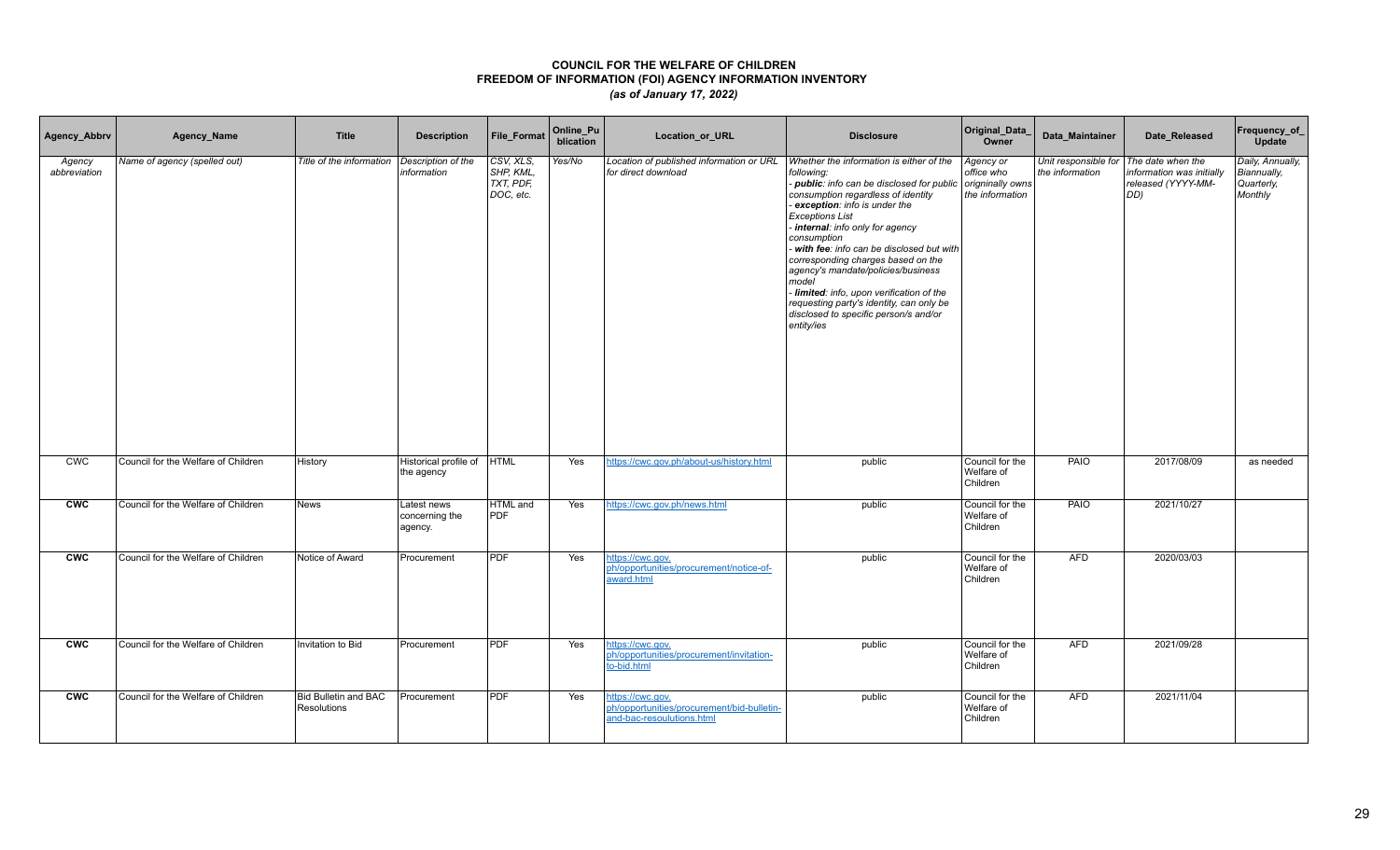| Agency_Abbrv           | Agency_Name                         | <b>Title</b>             | <b>Description</b>                                       | File_Format                                         | Online_Pu<br>blication | Location_or_URL                                                             | <b>Disclosure</b>                                                                                                                                                                                                                                                                                                                                                                                                                                                                                                                      | Original_Data<br>Owner                                         | Data Maintainer | Date_Released                                                                                    | Frequency_of_<br>Update                                  |
|------------------------|-------------------------------------|--------------------------|----------------------------------------------------------|-----------------------------------------------------|------------------------|-----------------------------------------------------------------------------|----------------------------------------------------------------------------------------------------------------------------------------------------------------------------------------------------------------------------------------------------------------------------------------------------------------------------------------------------------------------------------------------------------------------------------------------------------------------------------------------------------------------------------------|----------------------------------------------------------------|-----------------|--------------------------------------------------------------------------------------------------|----------------------------------------------------------|
| Agency<br>abbreviation | Name of agency (spelled out)        | Title of the information | Description of the<br>information                        | CSV, XLS,<br>SHP, KML,<br>$TXT$ , PDF,<br>DOC, etc. | Yes/No                 | Location of published information or URL<br>for direct download             | Whether the information is either of the<br>following:<br>- public: info can be disclosed for public<br>consumption regardless of identity<br>- exception: info is under the<br><b>Exceptions List</b><br>internal: info only for agency<br>consumption<br>with fee: info can be disclosed but with<br>corresponding charges based on the<br>agency's mandate/policies/business<br>model<br>Iimited: info, upon verification of the<br>requesting party's identity, can only be<br>disclosed to specific person/s and/or<br>entity/ies | Agency or<br>office who<br>origninally owns<br>the information | the information | Unit responsible for The date when the<br>information was initially<br>released (YYYY-MM-<br>DD) | Daily, Annually,<br>Biannually,<br>Quarterly,<br>Monthly |
| CWC                    | Council for the Welfare of Children | History                  | Historical profile of<br>the agency                      | <b>HTML</b>                                         | Yes                    | https://cwc.gov.ph/about-us/history.html                                    | public                                                                                                                                                                                                                                                                                                                                                                                                                                                                                                                                 | Council for the<br>Welfare of<br>Children                      | <b>PAIO</b>     | 2017/08/09                                                                                       | as needed                                                |
| cw                     | Council for the Welfare of Children | Notice to Proceed        | Procurement                                              | PDF                                                 | Yes                    | https://cwc.gov.<br>ph/opportunities/procurement/notice-to-<br>proceed.html | public                                                                                                                                                                                                                                                                                                                                                                                                                                                                                                                                 | Council for the<br>Welfare of<br>Children                      | AFD             | 2020/03/03                                                                                       |                                                          |
| <b>CWC</b>             | Council for the Welfare of Children | <b>Vacant Positions</b>  | Publication of<br>vacant positions<br>within the agency. | <b>PDF</b>                                          | Yes                    | https://cwc.gov.ph/opportunities/careers.<br><b>html</b>                    | public                                                                                                                                                                                                                                                                                                                                                                                                                                                                                                                                 | Council for the<br>Welfare of<br>Children                      | <b>AFD</b>      | 2021/11/22                                                                                       | as needed                                                |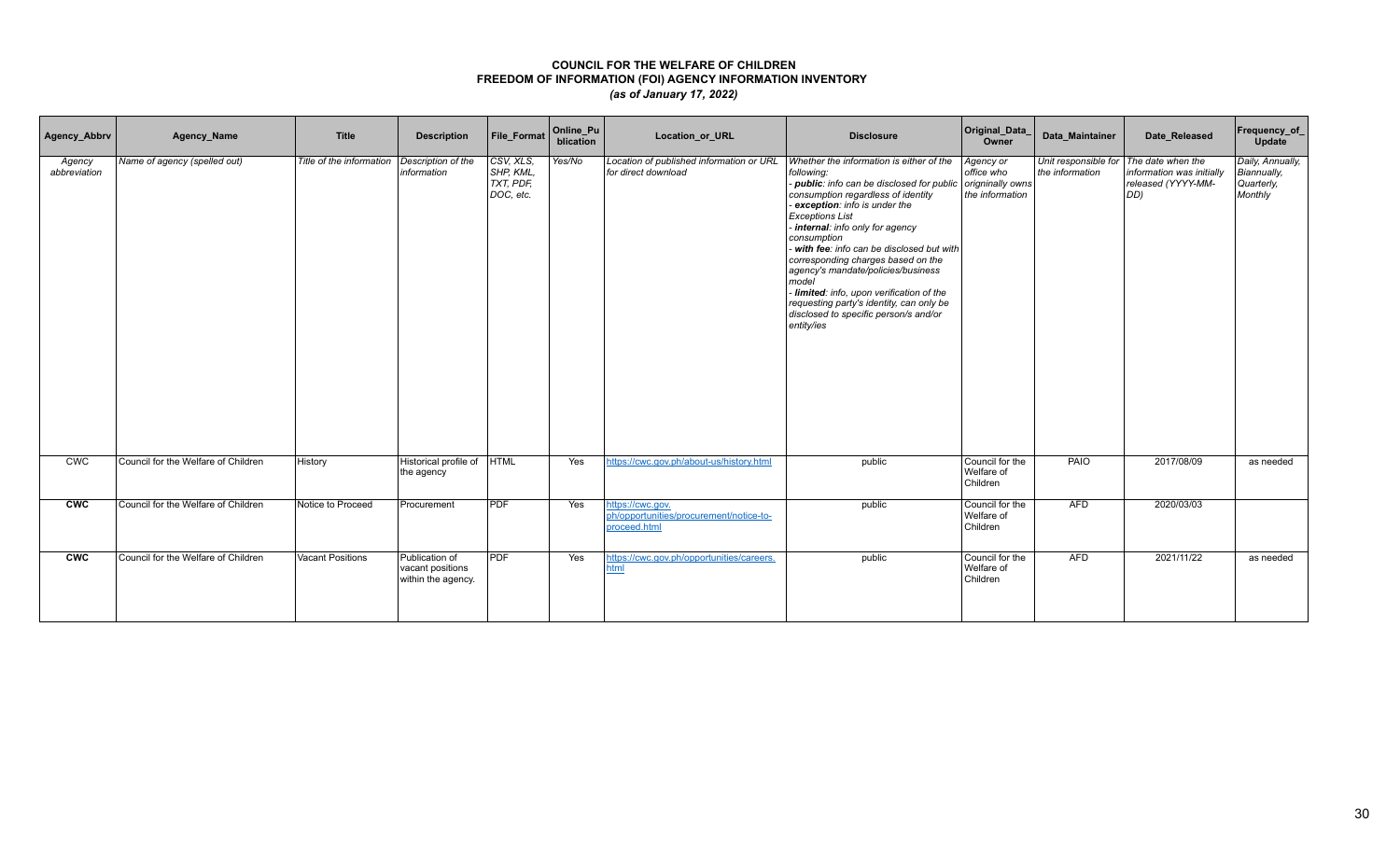| Agency_Abbrv           | Agency_Name                         | <b>Title</b>             | <b>Description</b>                                                                                                                                                                                                                                                                                                                                   | File_Format                                      | Online_Pu<br>blication | Location_or_URL                                                 | <b>Disclosure</b>                                                                                                                                                                                                                                                                                                                                                                                                                                                                                                                            | Original_Data_<br>Owner                                        | Data_Maintainer                                           | Date_Released                                                   | Frequency_of_<br>Update                                         |
|------------------------|-------------------------------------|--------------------------|------------------------------------------------------------------------------------------------------------------------------------------------------------------------------------------------------------------------------------------------------------------------------------------------------------------------------------------------------|--------------------------------------------------|------------------------|-----------------------------------------------------------------|----------------------------------------------------------------------------------------------------------------------------------------------------------------------------------------------------------------------------------------------------------------------------------------------------------------------------------------------------------------------------------------------------------------------------------------------------------------------------------------------------------------------------------------------|----------------------------------------------------------------|-----------------------------------------------------------|-----------------------------------------------------------------|-----------------------------------------------------------------|
| Agency<br>abbreviation | Name of agency (spelled out)        | Title of the information | Description of the<br>information                                                                                                                                                                                                                                                                                                                    | CSV, XLS,<br>SHP, KML,<br>TXT, PDF,<br>DOC, etc. | Yes/No                 | Location of published information or URL<br>for direct download | Whether the information is either of the<br>following:<br>- public: info can be disclosed for public<br>consumption regardless of identity<br>- exception: info is under the<br><b>Exceptions List</b><br>- internal: info only for agency<br>consumption<br>- with fee: info can be disclosed but with<br>corresponding charges based on the<br>agency's mandate/policies/business<br>model<br>- limited: info, upon verification of the<br>requesting party's identity, can only be<br>disclosed to specific person/s and/or<br>entity/ies | Agency or<br>office who<br>origninally owns<br>the information | Unit responsible for The date when the<br>the information | information was initially<br>released (YYYY-MM-<br>$ DD\rangle$ | Daily, Annually,<br><b>Biannually,</b><br>Quarterly,<br>Monthly |
| <b>CWC</b>             | Council for the Welfare of Children | History                  | Historical profile of  HTML<br>the agency                                                                                                                                                                                                                                                                                                            |                                                  | Yes                    | https://cwc.gov.ph/about-us/history.html                        | public                                                                                                                                                                                                                                                                                                                                                                                                                                                                                                                                       | Council for the<br>Welfare of<br>Children                      | PAIO                                                      | 2017/08/09                                                      | as needed                                                       |
| <b>CWC</b>             | Council for the Welfare of Children | <b>CWC-MIS</b>           | A system<br>developed by the<br>Management<br>Information System<br>unit accessible<br>online by all CWC<br>personnel used for<br>document tracking,<br>online attendance<br>monitoring during<br>work from home<br>arrangement,<br>request for Travel<br>order, Special order<br>and monitoring of<br><b>CWC</b><br>announcements<br>and actvities. | <b>HTML</b>                                      | Yes                    | https://services.cwc.gov.ph/                                    | internal                                                                                                                                                                                                                                                                                                                                                                                                                                                                                                                                     | Council for the<br>Welfare of<br>Children                      | <b>MISU</b>                                               | 2019/02/07                                                      | Biannually                                                      |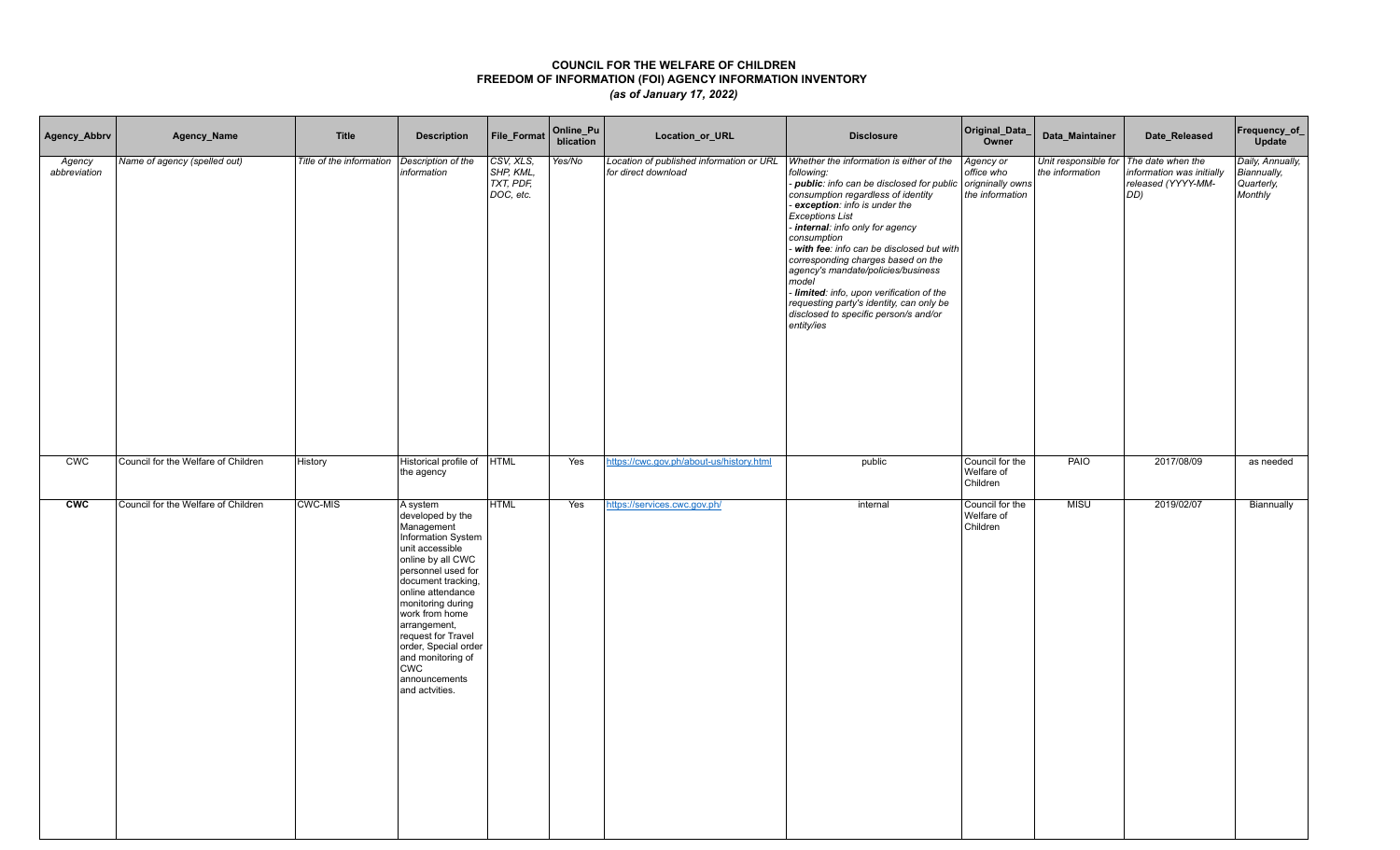| Agency_Abbrv           | Agency_Name                         | <b>Title</b>                                         | <b>Description</b>                                                                                                                                  | File_Format                                      | Online_Pu<br>blication | Location_or_URL                                                                                                          | <b>Disclosure</b>                                                                                                                                                                                                                                                                                                                                                                                                                                                                                                                    | Original_Data_<br>Owner                                        | Data_Maintainer                                             | Date_Released                                          | Frequency_of_<br>Update                                  |
|------------------------|-------------------------------------|------------------------------------------------------|-----------------------------------------------------------------------------------------------------------------------------------------------------|--------------------------------------------------|------------------------|--------------------------------------------------------------------------------------------------------------------------|--------------------------------------------------------------------------------------------------------------------------------------------------------------------------------------------------------------------------------------------------------------------------------------------------------------------------------------------------------------------------------------------------------------------------------------------------------------------------------------------------------------------------------------|----------------------------------------------------------------|-------------------------------------------------------------|--------------------------------------------------------|----------------------------------------------------------|
| Agency<br>abbreviation | Name of agency (spelled out)        | Title of the information                             | Description of the<br>information                                                                                                                   | CSV, XLS,<br>SHP, KML,<br>TXT, PDF,<br>DOC, etc. | Yes/No                 | Location of published information or URL<br>for direct download                                                          | Whether the information is either of the<br>following:<br>- public: info can be disclosed for public<br>consumption regardless of identity<br>exception: info is under the<br><b>Exceptions List</b><br>internal: info only for agency<br>consumption<br>with fee: info can be disclosed but with<br>corresponding charges based on the<br>agency's mandate/policies/business<br>model<br>Iimited: info, upon verification of the<br>requesting party's identity, can only be<br>disclosed to specific person/s and/or<br>entity/ies | Agency or<br>office who<br>origninally owns<br>the information | Unit responsible for   The date when the<br>the information | information was initially<br>released (YYYY-MM-<br>DD) | Daily, Annually,<br>Biannually,<br>Quarterly,<br>Monthly |
| CWC                    | Council for the Welfare of Children | History                                              | Historical profile of<br>the agency                                                                                                                 | <b>HTML</b>                                      | Yes                    | https://cwc.gov.ph/about-us/history.html                                                                                 | public                                                                                                                                                                                                                                                                                                                                                                                                                                                                                                                               | Council for the<br>Welfare of<br>Children                      | PAIO                                                        | 2017/08/09                                             | as needed                                                |
| <b>CWC</b>             | Council for the Welfare of Children | Contact Us                                           | contact details of<br>the agency via<br>various platforms<br>such as email,<br>telephone, address<br>and social media<br>accounts of the<br>agency. | <b>HTML</b>                                      | Yes                    | https://cwc.gov.ph/contact-us.html                                                                                       | public                                                                                                                                                                                                                                                                                                                                                                                                                                                                                                                               | Council for the<br>Welfare of<br>Children                      |                                                             | 2017/10/26                                             |                                                          |
| <b>CWC</b>             | Council for the Welfare of Children | CWC Briefer on<br>CFLGA and SCFLG                    |                                                                                                                                                     | PDF, XLX,<br><b>PPT</b>                          | Not yet                | https://drive.google.<br>com/drive/folders/1ogGFThCZMtb5q42Kr<br>4DKhRrXAMiJPM0q?<br>fbclid=IwAR0gCiCn9kVV6InclwjWw4nk5v |                                                                                                                                                                                                                                                                                                                                                                                                                                                                                                                                      | Council for the<br>Welfare of<br>Children                      | <b>MED</b>                                                  | 2019                                                   |                                                          |
| <b>CWC</b>             | Council for the Welfare of Children | Kasaki Ka, Kasali Ako,<br>Kasali Tayong Lahat!       | Protocols, Tools,<br>and Standard                                                                                                                   | <b>PDF</b>                                       | Yes                    | https://drive.google.com/file/d/19gj-<br>9JWIDxyjUYBGC DtFkeuHoff9AJI/view                                               | public                                                                                                                                                                                                                                                                                                                                                                                                                                                                                                                               | Council for the<br>Welfare of<br>Children                      | LID.                                                        | 2017                                                   |                                                          |
| <b>CWC</b>             | Council for the Welfare of Children | National Framework<br>on Children's<br>Participation | Protocols, Tools,<br>Standrads, and<br>Good practices                                                                                               | <b>PDF</b>                                       | Yes                    | https://drive.google.com/drive/priority                                                                                  | public                                                                                                                                                                                                                                                                                                                                                                                                                                                                                                                               | Council for the<br>Welfare of<br>Children                      | LID                                                         | 2004                                                   |                                                          |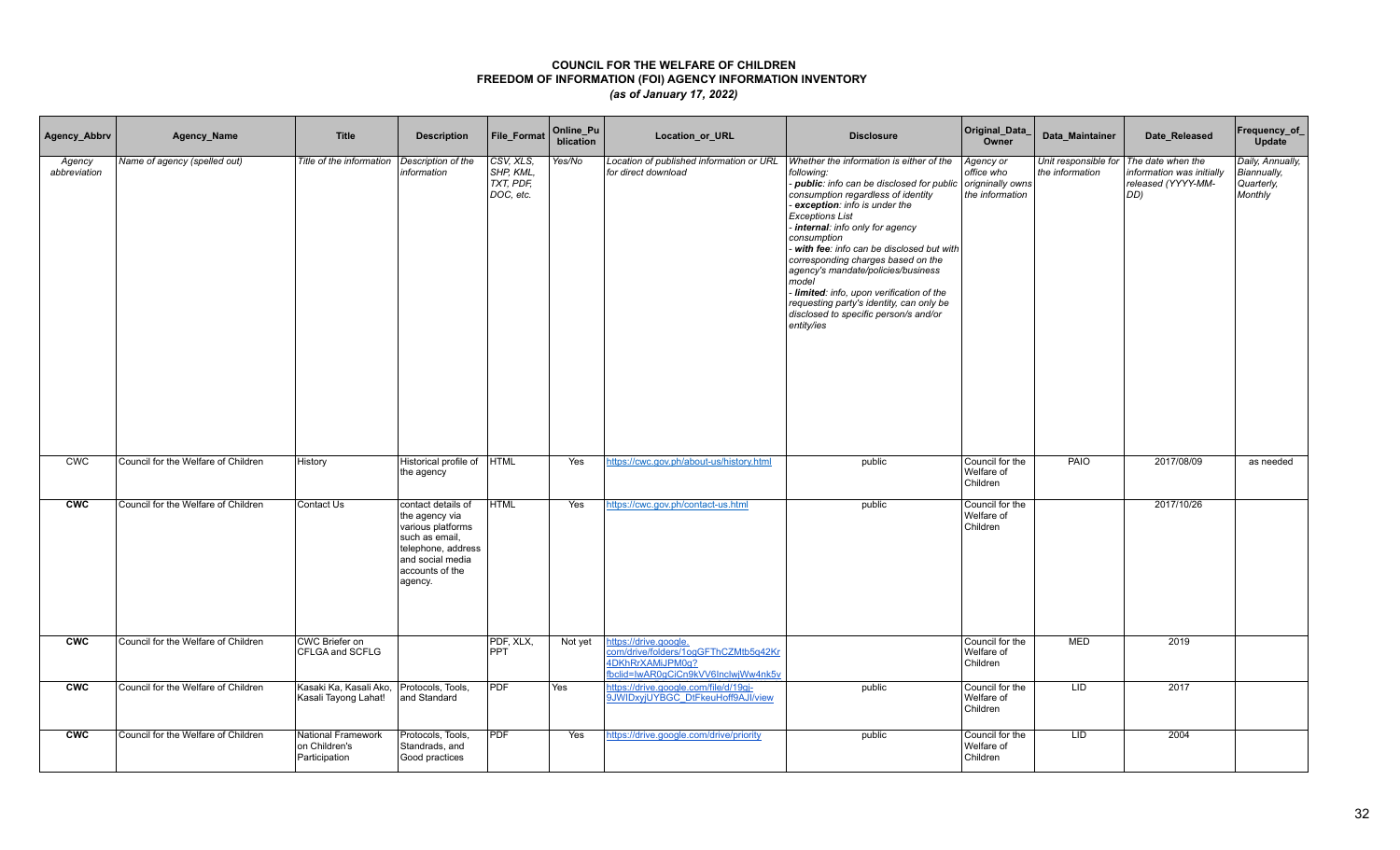| Agency_Abbrv           | Agency_Name                         | <b>Title</b>                                                                                                  | <b>Description</b>                            | <b>File Format</b>                               | Online_Pu<br>blication | Location_or_URL                                                 | <b>Disclosure</b>                                                                                                                                                                                                                                                                                                                                                                                                                                                                                                                    | Original_Data<br>Owner                                         | Data Maintainer                         | Date Released                                                               | Frequency_of<br>Update                                   |
|------------------------|-------------------------------------|---------------------------------------------------------------------------------------------------------------|-----------------------------------------------|--------------------------------------------------|------------------------|-----------------------------------------------------------------|--------------------------------------------------------------------------------------------------------------------------------------------------------------------------------------------------------------------------------------------------------------------------------------------------------------------------------------------------------------------------------------------------------------------------------------------------------------------------------------------------------------------------------------|----------------------------------------------------------------|-----------------------------------------|-----------------------------------------------------------------------------|----------------------------------------------------------|
| Agency<br>abbreviation | Name of agency (spelled out)        | Title of the information                                                                                      | Description of the<br>information             | CSV, XLS,<br>SHP, KML,<br>TXT, PDF,<br>DOC, etc. | Yes/No                 | Location of published information or URL<br>for direct download | Whether the information is either of the<br>following:<br>- public: info can be disclosed for public<br>consumption regardless of identity<br>exception: info is under the<br><b>Exceptions List</b><br>internal: info only for agency<br>consumption<br>with fee: info can be disclosed but with<br>corresponding charges based on the<br>agency's mandate/policies/business<br>model<br>Iimited: info, upon verification of the<br>requesting party's identity, can only be<br>disclosed to specific person/s and/or<br>entity/ies | Agency or<br>office who<br>origninally owns<br>the information | Unit responsible for<br>the information | The date when the<br>information was initially<br>released (YYYY-MM-<br>DD) | Daily, Annually,<br>Biannually,<br>Quarterly,<br>Monthly |
| <b>CWC</b>             | Council for the Welfare of Children | History                                                                                                       | Historical profile of<br>the agency           | <b>HTML</b>                                      | Yes                    | https://cwc.gov.ph/about-us/history.html                        | public                                                                                                                                                                                                                                                                                                                                                                                                                                                                                                                               | Council for the<br>Welfare of<br>Children                      | PAIO                                    | 2017/08/09                                                                  | as needed                                                |
| <b>CWC</b>             | Council for the Welfare of Children | National Strategic Plan   Plans on Children<br>on Children's<br>Participation in the<br>Philippines 2017-2022 |                                               | <b>PDF</b>                                       | Yes                    | https://drive.google.com/drive/priority                         | public                                                                                                                                                                                                                                                                                                                                                                                                                                                                                                                               | Council for the<br>Welfare of<br>Children                      | LID.                                    | 2017                                                                        |                                                          |
| <b>CWC</b>             | Council for the Welfare of Children | Master Copy - Lullaby<br>3 Monkeys                                                                            | <b>Technical</b><br><b>Operations Records</b> | <b>VHS TAPE</b>                                  | No                     | Cabinet 11 - Records Section                                    | public                                                                                                                                                                                                                                                                                                                                                                                                                                                                                                                               | Technical<br>Operations                                        | Public Affais and<br>Information Office |                                                                             | N/A; 3 years<br>(Retention                               |
| <b>CWC</b>             | Council for the Welfare of Children | Vina At Si Jane Isang                                                                                         | Technical                                     | <b>VHS TAPE</b>                                  | No                     | Cabinet 11 - Records Section                                    | public                                                                                                                                                                                                                                                                                                                                                                                                                                                                                                                               | Technical                                                      | Policy, Planning,                       |                                                                             |                                                          |
| <b>CWC</b>             | Council for the Welfare of Children | Kalinga Sa Kabataan                                                                                           | Technical<br>متلمومنة                         | <b>VHS TAPE</b>                                  | No                     | Cabinet 11 - Records Section                                    | public                                                                                                                                                                                                                                                                                                                                                                                                                                                                                                                               | Technical                                                      | Localization and                        |                                                                             |                                                          |
| <b>CWC</b>             | Council for the Welfare of Children | <b>CWC-IFC</b>                                                                                                | Technical<br>$\mathsf{max}$                   | <b>VHS TAPE</b>                                  | No                     | Cabinet 11 - Records Section                                    | public                                                                                                                                                                                                                                                                                                                                                                                                                                                                                                                               | Technical                                                      | Records unit                            | Sept 30 1990                                                                | N/A                                                      |
| <b>CWC</b>             | Council for the Welfare of Children | To Tell A Story                                                                                               | Technical<br>tione De                         | <b>VHS TAPE</b>                                  | No                     | Cabinet 11 - Records Section                                    | public                                                                                                                                                                                                                                                                                                                                                                                                                                                                                                                               | Technical                                                      | Public Affais and<br>armatian Offic     |                                                                             |                                                          |
| <b>CWC</b>             | Council for the Welfare of Children | Say Yes For Children                                                                                          | Technical<br>$\overline{a}$                   | <b>VHS TAPE</b>                                  | No                     | Cabinet 11 - Records Section                                    | public                                                                                                                                                                                                                                                                                                                                                                                                                                                                                                                               | Technical                                                      | Policy, Planning,                       |                                                                             |                                                          |
| <b>CWC</b>             | Council for the Welfare of Children | Return Demo Toton<br>$n$ ana/Dana 4 NCD                                                                       | Technical<br>$\sim$ $\sim$                    | <b>VHS TAPE</b>                                  | No                     | Cabinet 11 - Records Section                                    | public                                                                                                                                                                                                                                                                                                                                                                                                                                                                                                                               | Technical                                                      | Localization and                        |                                                                             |                                                          |
| <b>CWC</b>             | Council for the Welfare of Children | Young Lives Abloom                                                                                            | Technical<br>. n                              | <b>VHS TAPE</b>                                  | No                     | Cabinet 11 - Records Section                                    | public                                                                                                                                                                                                                                                                                                                                                                                                                                                                                                                               | Technical                                                      | Public Affais and<br>$\sim$             |                                                                             |                                                          |
| CWC                    | Council for the Welfare of Children | Childwatch                                                                                                    | Technical                                     | <b>VHS TAPE</b>                                  | No                     | Cabinet 11 - Records Section                                    | public                                                                                                                                                                                                                                                                                                                                                                                                                                                                                                                               | Technical                                                      | Records unit                            |                                                                             |                                                          |
| <b>CWC</b>             | Council for the Welfare of Children | Taking Care Of Our                                                                                            | Technical                                     | <b>VHS TAPE</b>                                  | No                     | Cabinet 11 - Records Section                                    | public                                                                                                                                                                                                                                                                                                                                                                                                                                                                                                                               | Technical                                                      | Records unit                            |                                                                             |                                                          |
| <b>CWC</b>             | Council for the Welfare of Children | Sex Trafficking                                                                                               | Technical                                     | <b>VHS TAPE</b>                                  | No                     | Cabinet 11 - Records Section                                    | limited                                                                                                                                                                                                                                                                                                                                                                                                                                                                                                                              | Technical                                                      | Policy, Planning,                       |                                                                             |                                                          |
| <b>CWC</b>             | Council for the Welfare of Children | Tell a Story Our                                                                                              | Technical                                     | <b>VHS TAPE</b>                                  | No                     | Cabinet 11 - Records Section                                    | public                                                                                                                                                                                                                                                                                                                                                                                                                                                                                                                               | Technical                                                      | Records unit                            |                                                                             |                                                          |
| <b>CWC</b>             | Council for the Welfare of Children | Jessica Soho Reports                                                                                          | Technical                                     | <b>VHS TAPE</b>                                  | No                     | Cabinet 11 - Records Section                                    | public                                                                                                                                                                                                                                                                                                                                                                                                                                                                                                                               | Technical                                                      | Public Affais and                       |                                                                             |                                                          |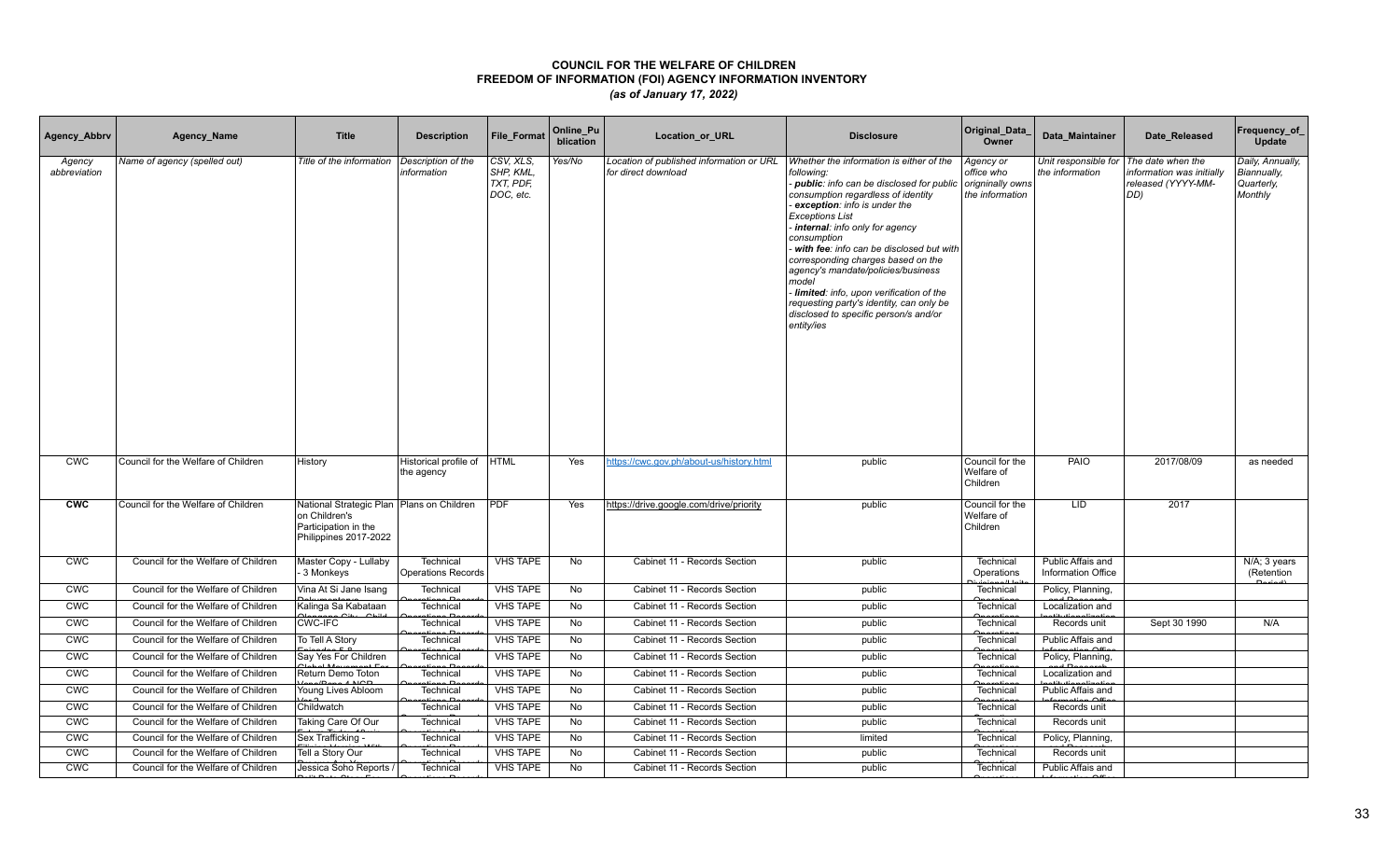| Agency_Abbrv           | Agency_Name                         | <b>Title</b>                  | <b>Description</b>                  | <b>File Format</b>                               | Online_Pu<br>blication | Location_or_URL                                                 | <b>Disclosure</b>                                                                                                                                                                                                                                                                                                                                                                                                                                                                                                                    | Original_Data<br>Owner                                         | Data Maintainer                         | Date Released                                                               | Frequency_of_<br>Update                                  |
|------------------------|-------------------------------------|-------------------------------|-------------------------------------|--------------------------------------------------|------------------------|-----------------------------------------------------------------|--------------------------------------------------------------------------------------------------------------------------------------------------------------------------------------------------------------------------------------------------------------------------------------------------------------------------------------------------------------------------------------------------------------------------------------------------------------------------------------------------------------------------------------|----------------------------------------------------------------|-----------------------------------------|-----------------------------------------------------------------------------|----------------------------------------------------------|
| Agency<br>abbreviation | Name of agency (spelled out)        | Title of the information      | Description of the<br>information   | CSV, XLS,<br>SHP, KML,<br>TXT, PDF,<br>DOC, etc. | Yes/No                 | Location of published information or URL<br>for direct download | Whether the information is either of the<br>following:<br>- public: info can be disclosed for public<br>consumption regardless of identity<br>exception: info is under the<br><b>Exceptions List</b><br>internal: info only for agency<br>consumption<br>with fee: info can be disclosed but with<br>corresponding charges based on the<br>agency's mandate/policies/business<br>model<br>Iimited: info, upon verification of the<br>requesting party's identity, can only be<br>disclosed to specific person/s and/or<br>entity/ies | Agency or<br>office who<br>origninally owns<br>the information | Unit responsible for<br>the information | The date when the<br>information was initially<br>released (YYYY-MM-<br>DD) | Daily, Annually,<br>Biannually,<br>Quarterly,<br>Monthly |
| <b>CWC</b>             | Council for the Welfare of Children | History                       | Historical profile of<br>the agency | <b>HTML</b>                                      | Yes                    | https://cwc.gov.ph/about-us/history.html                        | public                                                                                                                                                                                                                                                                                                                                                                                                                                                                                                                               | Council for the<br>Welfare of<br>Children                      | PAIO                                    | 2017/08/09                                                                  | as needed                                                |
| <b>CWC</b>             | Council for the Welfare of Children | Children And Young            | Technical                           | <b>VHS TAPE</b>                                  | No                     | Cabinet 11 - Records Section                                    | public                                                                                                                                                                                                                                                                                                                                                                                                                                                                                                                               | Technical                                                      | Localization and                        |                                                                             |                                                          |
| <b>CWC</b>             | Council for the Welfare of Children | Sex Trafficking -             | Technical                           | <b>VHS TAPE</b>                                  | No                     | Cabinet 11 - Records Section                                    | limited                                                                                                                                                                                                                                                                                                                                                                                                                                                                                                                              | Technical                                                      | Policy, Planning,                       |                                                                             |                                                          |
| CWC                    | Council for the Welfare of Children | <b>Bright Child AVP</b>       | Technical                           | <b>VHS TAPE</b>                                  | No                     | Cabinet 11 - Records Section                                    | public                                                                                                                                                                                                                                                                                                                                                                                                                                                                                                                               | Technical                                                      | Public Affais and                       |                                                                             |                                                          |
| <b>CWC</b>             | Council for the Welfare of Children | <b>First Regional Seminar</b> | Technical                           | <b>VHS TAPE</b>                                  | <b>No</b>              | Cabinet 11 - Records Section                                    | public                                                                                                                                                                                                                                                                                                                                                                                                                                                                                                                               | Technical                                                      | Records unit                            |                                                                             |                                                          |
| <b>CWC</b>             | Council for the Welfare of Children | Council For The               | Technical                           | <b>VHS TAPE</b>                                  | No                     | Cabinet 11 - Records Section                                    | public                                                                                                                                                                                                                                                                                                                                                                                                                                                                                                                               | Technical                                                      | Public Affais and                       |                                                                             |                                                          |
| <b>CWC</b>             | Council for the Welfare of Children | CRC Media Tool Kit            | Technical                           | <b>VHS TAPE</b>                                  | No                     | Cabinet 11 - Records Section                                    | public                                                                                                                                                                                                                                                                                                                                                                                                                                                                                                                               | Technical                                                      | Public Affais and                       |                                                                             |                                                          |
| <b>CWC</b>             | Council for the Welfare of Children | 1st Regional Seminar          | Technical                           | <b>VHS TAPE</b>                                  | No                     | Cabinet 11 - Records Section                                    | public                                                                                                                                                                                                                                                                                                                                                                                                                                                                                                                               | Technical                                                      | Records unit                            | Oct 10-12-2000                                                              | N/A                                                      |
| <b>CWC</b>             | Council for the Welfare of Children | Child Prostitution A          | Technical                           | <b>VHS TAPE</b>                                  | <b>No</b>              | Cabinet 11 - Records Section                                    | limited                                                                                                                                                                                                                                                                                                                                                                                                                                                                                                                              | Technical                                                      | Policy, Planning,                       |                                                                             |                                                          |
| <b>CWC</b>             | Council for the Welfare of Children | Awarding For The              | Technical                           | <b>VHS TAPE</b>                                  | No                     | Cabinet 11 - Records Section                                    | public                                                                                                                                                                                                                                                                                                                                                                                                                                                                                                                               | Technical                                                      | Localization and                        |                                                                             |                                                          |
| <b>CWC</b>             | Council for the Welfare of Children | <b>Foster Care</b>            | Technical                           | <b>VHS TAPE</b>                                  | No                     | Cabinet 11 - Records Section                                    | public                                                                                                                                                                                                                                                                                                                                                                                                                                                                                                                               | Technical                                                      | Policy, Planning,                       |                                                                             |                                                          |
| <b>CWC</b>             | Council for the Welfare of Children | HADLOK "Hidden                | Technical                           | <b>VHS TAPE</b>                                  | No                     | Cabinet 11 - Records Section                                    | limited                                                                                                                                                                                                                                                                                                                                                                                                                                                                                                                              | Technical                                                      | Records unit                            |                                                                             |                                                          |
| <b>CWC</b>             | Council for the Welfare of Children | Ugnayan Sa                    | Technical                           | <b>VHS TAPE</b>                                  | No                     | Cabinet 11 - Records Section                                    | public                                                                                                                                                                                                                                                                                                                                                                                                                                                                                                                               | Technical                                                      | Public Affais and                       |                                                                             |                                                          |
| <b>CWC</b>             | Council for the Welfare of Children | <b>Educating Jenny</b>        | Technical                           | <b>VHS TAPE</b>                                  | No                     | Cabinet 11 - Records Section                                    | public                                                                                                                                                                                                                                                                                                                                                                                                                                                                                                                               | Technical                                                      | Records unit                            |                                                                             |                                                          |
| CWC                    | Council for the Welfare of Children | I-Witness Rhea Santos         | Technical                           | <b>VHS TAPE</b>                                  | No                     | Cabinet 11 - Records Section                                    | public                                                                                                                                                                                                                                                                                                                                                                                                                                                                                                                               | Technical                                                      | Records unit                            |                                                                             |                                                          |
| <b>CWC</b>             | Council for the Welfare of Children | Ugnayang Pambansa             | Technical                           | <b>VHS TAPE</b>                                  | No                     | Cabinet 11 - Records Section                                    | public                                                                                                                                                                                                                                                                                                                                                                                                                                                                                                                               | Technical                                                      | Policy, Planning,                       |                                                                             |                                                          |
| <b>CWC</b>             | Council for the Welfare of Children | Sex Trafficking -             | Technical                           | <b>VHS TAPE</b>                                  | No                     | Cabinet 11 - Records Section                                    | limited                                                                                                                                                                                                                                                                                                                                                                                                                                                                                                                              | Technical                                                      | Policy, Planning,                       |                                                                             |                                                          |
| <b>CWC</b>             | Council for the Welfare of Children | Young Lives Abloom            | Technica                            | <b>VHS TAPE</b>                                  | No                     | Cabinet 11 - Records Section                                    | public                                                                                                                                                                                                                                                                                                                                                                                                                                                                                                                               | Technical                                                      | Records unit                            |                                                                             |                                                          |
| <b>CWC</b>             | Council for the Welfare of Children | Healthy Children              | Technical                           | <b>VHS TAPE</b>                                  | No                     | Cabinet 11 - Records Section                                    | public                                                                                                                                                                                                                                                                                                                                                                                                                                                                                                                               | Technical                                                      | Records unit                            |                                                                             |                                                          |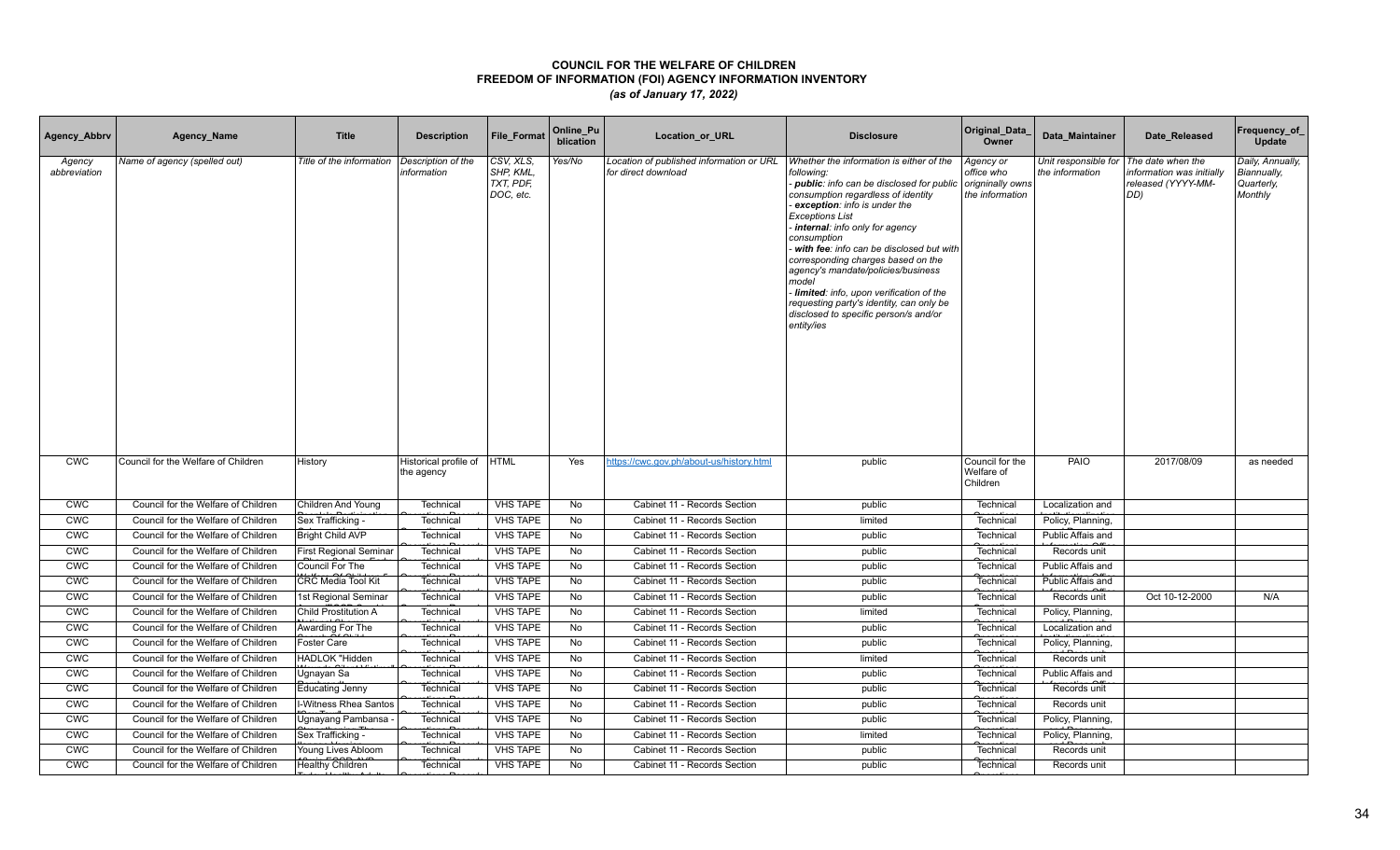| Agency_Abbrv           | Agency_Name                         | <b>Title</b>                  | <b>Description</b>                  | <b>File Format</b>                               | Online_Pu<br>blication | Location_or_URL                                                 | <b>Disclosure</b>                                                                                                                                                                                                                                                                                                                                                                                                                                                                                                                    | Original_Data<br>Owner                                         | Data Maintainer                         | Date Released                                                               | Frequency_of_<br>Update                                  |
|------------------------|-------------------------------------|-------------------------------|-------------------------------------|--------------------------------------------------|------------------------|-----------------------------------------------------------------|--------------------------------------------------------------------------------------------------------------------------------------------------------------------------------------------------------------------------------------------------------------------------------------------------------------------------------------------------------------------------------------------------------------------------------------------------------------------------------------------------------------------------------------|----------------------------------------------------------------|-----------------------------------------|-----------------------------------------------------------------------------|----------------------------------------------------------|
| Agency<br>abbreviation | Name of agency (spelled out)        | Title of the information      | Description of the<br>information   | CSV, XLS,<br>SHP, KML,<br>TXT, PDF,<br>DOC, etc. | Yes/No                 | Location of published information or URL<br>for direct download | Whether the information is either of the<br>following:<br>- public: info can be disclosed for public<br>consumption regardless of identity<br>exception: info is under the<br><b>Exceptions List</b><br>internal: info only for agency<br>consumption<br>with fee: info can be disclosed but with<br>corresponding charges based on the<br>agency's mandate/policies/business<br>model<br>Iimited: info, upon verification of the<br>requesting party's identity, can only be<br>disclosed to specific person/s and/or<br>entity/ies | Agency or<br>office who<br>origninally owns<br>the information | Unit responsible for<br>the information | The date when the<br>information was initially<br>released (YYYY-MM-<br>DD) | Daily, Annually,<br>Biannually,<br>Quarterly,<br>Monthly |
| <b>CWC</b>             | Council for the Welfare of Children | History                       | Historical profile of<br>the agency | <b>HTML</b>                                      | Yes                    | https://cwc.gov.ph/about-us/history.html                        | public                                                                                                                                                                                                                                                                                                                                                                                                                                                                                                                               | Council for the<br>Welfare of<br>Children                      | PAIO                                    | 2017/08/09                                                                  | as needed                                                |
| <b>CWC</b>             | Council for the Welfare of Children | Theater Training On           | Technical                           | <b>VHS TAPE</b>                                  | No                     | Cabinet 11 - Records Section                                    | public                                                                                                                                                                                                                                                                                                                                                                                                                                                                                                                               | Technical                                                      | Localization and                        |                                                                             |                                                          |
| <b>CWC</b>             | Council for the Welfare of Children | Talk Back -June               | Technical                           | <b>VHS TAPE</b>                                  | No                     | Cabinet 11 - Records Section                                    | public                                                                                                                                                                                                                                                                                                                                                                                                                                                                                                                               | Technical                                                      | Records unit                            | June 14 2004                                                                | N/A                                                      |
| CWC                    | Council for the Welfare of Children | Awarding of Child             | Technical                           | <b>VHS TAPE</b>                                  | No                     | Cabinet 11 - Records Section                                    | public                                                                                                                                                                                                                                                                                                                                                                                                                                                                                                                               | Technical                                                      | Localization and                        |                                                                             |                                                          |
| <b>CWC</b>             | Council for the Welfare of Children | Bright Child - Tolits         | Technical                           | <b>VHS TAPE</b>                                  | <b>No</b>              | Cabinet 11 - Records Section                                    | public                                                                                                                                                                                                                                                                                                                                                                                                                                                                                                                               | Technical                                                      | Public Affais and                       |                                                                             |                                                          |
| <b>CWC</b>             | Council for the Welfare of Children | The Story of Alicia           | Technical                           | <b>VHS TAPE</b>                                  | No                     | Cabinet 11 - Records Section                                    | public                                                                                                                                                                                                                                                                                                                                                                                                                                                                                                                               | Technical                                                      | Localization and                        |                                                                             |                                                          |
| <b>CWC</b>             | Council for the Welfare of Children | <b>First Regional Seminar</b> | Technical                           | <b>VHS TAPE</b>                                  | No                     | Cabinet 11 - Records Section                                    | public                                                                                                                                                                                                                                                                                                                                                                                                                                                                                                                               | Technical                                                      | Records unit                            |                                                                             |                                                          |
| <b>CWC</b>             | Council for the Welfare of Children | <b>First Regional Seminar</b> | Technical                           | <b>VHS TAPE</b>                                  | No                     | Cabinet 11 - Records Section                                    | public                                                                                                                                                                                                                                                                                                                                                                                                                                                                                                                               | Technical                                                      | Records unit                            |                                                                             |                                                          |
| <b>CWC</b>             | Council for the Welfare of Children | <b>First Regional Seminar</b> | Technical                           | <b>VHS TAPE</b>                                  | <b>No</b>              | Cabinet 11 - Records Section                                    | public                                                                                                                                                                                                                                                                                                                                                                                                                                                                                                                               | Technical                                                      | Records unit                            |                                                                             |                                                          |
| <b>CWC</b>             | Council for the Welfare of Children | <b>First Regional</b>         | Technical                           | <b>VHS TAPE</b>                                  | No                     | Cabinet 11 - Records Section                                    | public                                                                                                                                                                                                                                                                                                                                                                                                                                                                                                                               | Technical                                                      | Records unit                            |                                                                             |                                                          |
| <b>CWC</b>             | Council for the Welfare of Children | National Evaluation of        | Technical                           | <b>VHS TAPE</b>                                  | No                     | Cabinet 11 - Records Section                                    | public                                                                                                                                                                                                                                                                                                                                                                                                                                                                                                                               | Technical                                                      | Localization and                        |                                                                             |                                                          |
| <b>CWC</b>             | Council for the Welfare of Children | <b>CWC Human</b>              | Technical                           | <b>VHS TAPE</b>                                  | No                     | Cabinet 11 - Records Section                                    | public                                                                                                                                                                                                                                                                                                                                                                                                                                                                                                                               | Technical                                                      | Records unit                            |                                                                             |                                                          |
| <b>CWC</b>             | Council for the Welfare of Children | Child Labour                  | Technical                           | <b>VHS TAPE</b>                                  | No                     | Cabinet 11 - Records Section                                    | public                                                                                                                                                                                                                                                                                                                                                                                                                                                                                                                               | Technical                                                      | Public Affais and                       |                                                                             |                                                          |
| <b>CWC</b>             | Council for the Welfare of Children | Tagum City - A Child          | Technical                           | <b>VHS TAPE</b>                                  | No                     | Cabinet 11 - Records Section                                    | public                                                                                                                                                                                                                                                                                                                                                                                                                                                                                                                               | Technical                                                      | Localization and                        |                                                                             |                                                          |
| <b>CWC</b>             | Council for the Welfare of Children | TV Plug Lullaby               | Technical                           | <b>VHS TAPE</b>                                  | No                     | Cabinet 11 - Records Section                                    | public                                                                                                                                                                                                                                                                                                                                                                                                                                                                                                                               | Technical                                                      | Public Affais and                       |                                                                             |                                                          |
| <b>CWC</b>             | Council for the Welfare of Children | Laruan (PlayThing)            | Technical                           | <b>VHS TAPE</b>                                  | No                     | Cabinet 11 - Records Section                                    | public                                                                                                                                                                                                                                                                                                                                                                                                                                                                                                                               | Technical                                                      | Public Affais and                       |                                                                             |                                                          |
| <b>CWC</b>             | Council for the Welfare of Children | TV Plug 1: Pagtulong          | Technical                           | <b>VHS TAPE</b>                                  | No                     | Cabinet 11 - Records Section                                    | public                                                                                                                                                                                                                                                                                                                                                                                                                                                                                                                               | Technical                                                      | Public Affais and                       |                                                                             |                                                          |
| <b>CWC</b>             | Council for the Welfare of Children | Training on Organizing        | Technical                           | <b>VHS TAPE</b>                                  | No                     | Cabinet 11 - Records Section                                    | public                                                                                                                                                                                                                                                                                                                                                                                                                                                                                                                               | Technical                                                      | Localization and                        |                                                                             |                                                          |
| <b>CWC</b>             | Council for the Welfare of Children | <b>First Regional Seminar</b> | Technical                           | <b>VHS TAPE</b>                                  | No                     | Cabinet 11 - Records Section                                    | public                                                                                                                                                                                                                                                                                                                                                                                                                                                                                                                               | Technical                                                      | Records unit                            |                                                                             |                                                          |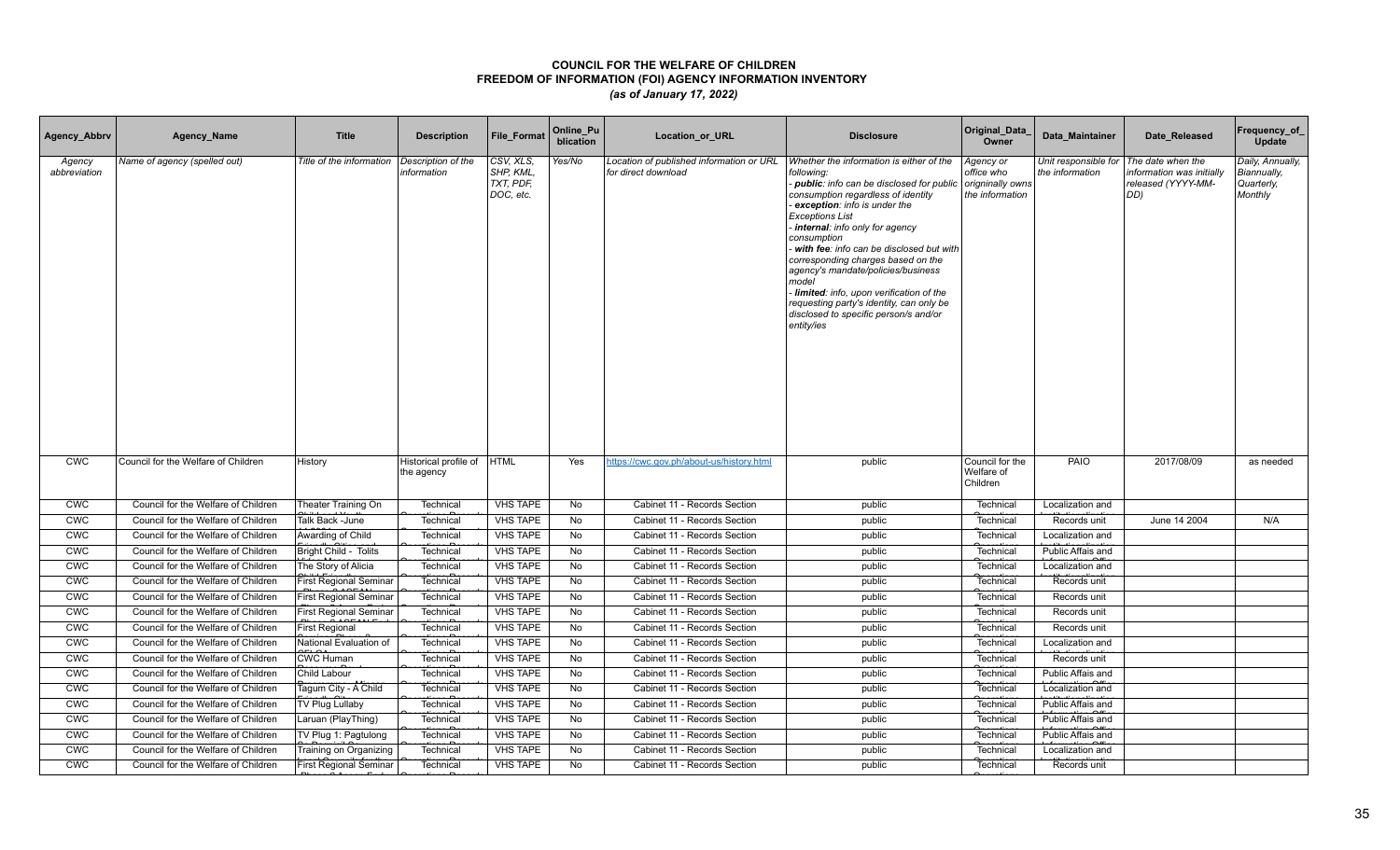| Agency_Abbrv           | Agency_Name                         | <b>Title</b>                  | <b>Description</b>                  | <b>File Format</b>                               | Online_Pu<br>blication | Location_or_URL                                                 | <b>Disclosure</b>                                                                                                                                                                                                                                                                                                                                                                                                                                                                                                                    | Original_Data<br>Owner                                         | Data Maintainer                         | Date Released                                                               | Frequency_of_<br>Update                                  |
|------------------------|-------------------------------------|-------------------------------|-------------------------------------|--------------------------------------------------|------------------------|-----------------------------------------------------------------|--------------------------------------------------------------------------------------------------------------------------------------------------------------------------------------------------------------------------------------------------------------------------------------------------------------------------------------------------------------------------------------------------------------------------------------------------------------------------------------------------------------------------------------|----------------------------------------------------------------|-----------------------------------------|-----------------------------------------------------------------------------|----------------------------------------------------------|
| Agency<br>abbreviation | Name of agency (spelled out)        | Title of the information      | Description of the<br>information   | CSV, XLS,<br>SHP, KML,<br>TXT, PDF,<br>DOC, etc. | Yes/No                 | Location of published information or URL<br>for direct download | Whether the information is either of the<br>following:<br>- public: info can be disclosed for public<br>consumption regardless of identity<br>exception: info is under the<br><b>Exceptions List</b><br>internal: info only for agency<br>consumption<br>with fee: info can be disclosed but with<br>corresponding charges based on the<br>agency's mandate/policies/business<br>model<br>Iimited: info, upon verification of the<br>requesting party's identity, can only be<br>disclosed to specific person/s and/or<br>entity/ies | Agency or<br>office who<br>origninally owns<br>the information | Unit responsible for<br>the information | The date when the<br>information was initially<br>released (YYYY-MM-<br>DD) | Daily, Annually,<br>Biannually,<br>Quarterly,<br>Monthly |
| <b>CWC</b>             | Council for the Welfare of Children | History                       | Historical profile of<br>the agency | <b>HTML</b>                                      | Yes                    | https://cwc.gov.ph/about-us/history.html                        | public                                                                                                                                                                                                                                                                                                                                                                                                                                                                                                                               | Council for the<br>Welfare of<br>Children                      | PAIO                                    | 2017/08/09                                                                  | as needed                                                |
| <b>CWC</b>             | Council for the Welfare of Children | Kiddie Show                   | Technical                           | <b>VHS TAPE</b>                                  | No                     | Cabinet 11 - Records Section                                    | public                                                                                                                                                                                                                                                                                                                                                                                                                                                                                                                               | Technical                                                      | Localization and                        | 1996                                                                        | N/A                                                      |
| <b>CWC</b>             | Council for the Welfare of Children | Rite of Passage               | Technical                           | <b>VHS TAPE</b>                                  | No                     | Cabinet 11 - Records Section                                    | public                                                                                                                                                                                                                                                                                                                                                                                                                                                                                                                               | Technical                                                      | Records unit                            |                                                                             |                                                          |
| CWC                    | Council for the Welfare of Children | Get Real                      | Technical                           | <b>VHS TAPE</b>                                  | No                     | Cabinet 11 - Records Section                                    | public                                                                                                                                                                                                                                                                                                                                                                                                                                                                                                                               | Technical                                                      | Records unit                            | Dec 5 2003                                                                  | N/A                                                      |
| <b>CWC</b>             | Council for the Welfare of Children | <b>Musmos</b>                 | Technical                           | <b>VHS TAPE</b>                                  | <b>No</b>              | Cabinet 11 - Records Section                                    | public                                                                                                                                                                                                                                                                                                                                                                                                                                                                                                                               | Technical                                                      | Public Affais and                       |                                                                             |                                                          |
| <b>CWC</b>             | Council for the Welfare of Children | Prostituted Children A        | Technical                           | <b>VHS TAPE</b>                                  | No                     | Cabinet 11 - Records Section                                    | limited                                                                                                                                                                                                                                                                                                                                                                                                                                                                                                                              | Technical                                                      | Policy, Planning,                       |                                                                             |                                                          |
| <b>CWC</b>             | Council for the Welfare of Children | Gambling                      | Technical                           | <b>VHS TAPE</b>                                  | No                     | Cabinet 11 - Records Section                                    | public                                                                                                                                                                                                                                                                                                                                                                                                                                                                                                                               | Technical                                                      | Records unit                            |                                                                             |                                                          |
| <b>CWC</b>             | Council for the Welfare of Children | <b>First Regional Seminar</b> | Technical                           | <b>VHS TAPE</b>                                  | No                     | Cabinet 11 - Records Section                                    | public                                                                                                                                                                                                                                                                                                                                                                                                                                                                                                                               | Technical                                                      | Records unit                            |                                                                             |                                                          |
| <b>CWC</b>             | Council for the Welfare of Children | Theater Training On           | Technical                           | <b>VHS TAPE</b>                                  | <b>No</b>              | Cabinet 11 - Records Section                                    | public                                                                                                                                                                                                                                                                                                                                                                                                                                                                                                                               | Technical                                                      | Localization and                        |                                                                             |                                                          |
| <b>CWC</b>             | Council for the Welfare of Children | Presscon and                  | Technical                           | <b>VHS TAPE</b>                                  | No                     | Cabinet 11 - Records Section                                    | public                                                                                                                                                                                                                                                                                                                                                                                                                                                                                                                               | Technical                                                      | Localization and                        |                                                                             |                                                          |
| <b>CWC</b>             | Council for the Welfare of Children | <b>ECCD Documentary</b>       | Technical                           | <b>VHS TAPE</b>                                  | No                     | Cabinet 11 - Records Section                                    | public                                                                                                                                                                                                                                                                                                                                                                                                                                                                                                                               | Technical                                                      | Records unit                            | 2/23/03                                                                     | N/A                                                      |
| <b>CWC</b>             | Council for the Welfare of Children | Launching Of The Say          | Technical                           | <b>VHS TAPE</b>                                  | No                     | Cabinet 11 - Records Section                                    | public                                                                                                                                                                                                                                                                                                                                                                                                                                                                                                                               | Technical                                                      | Public Affais and                       |                                                                             |                                                          |
| <b>CWC</b>             | Council for the Welfare of Children | Bata-Bata Paano Ka            | Technical                           | <b>VHS TAPE</b>                                  | No                     | Cabinet 11 - Records Section                                    | public                                                                                                                                                                                                                                                                                                                                                                                                                                                                                                                               | Technical                                                      | Public Affais and                       |                                                                             |                                                          |
| <b>CWC</b>             | Council for the Welfare of Children | Palayan City Child            | Technical                           | <b>VHS TAPE</b>                                  | No                     | Cabinet 11 - Records Section                                    | public                                                                                                                                                                                                                                                                                                                                                                                                                                                                                                                               | Technical                                                      | Localization and                        |                                                                             |                                                          |
| <b>CWC</b>             | Council for the Welfare of Children | A Day with the                | Technical                           | <b>VHS TAPE</b>                                  | No                     | Cabinet 11 - Records Section                                    | public                                                                                                                                                                                                                                                                                                                                                                                                                                                                                                                               | Technical                                                      | Records unit                            |                                                                             |                                                          |
| <b>CWC</b>             | Council for the Welfare of Children | I-Witness Batak               | Technical                           | <b>VHS TAPE</b>                                  | No                     | Cabinet 11 - Records Section                                    | public                                                                                                                                                                                                                                                                                                                                                                                                                                                                                                                               | Technical                                                      | Records unit                            |                                                                             |                                                          |
| <b>CWC</b>             | Council for the Welfare of Children | 1st Regional Seminar          | Technical                           | <b>VHS TAPE</b>                                  | No                     | Cabinet 11 - Records Section                                    | public                                                                                                                                                                                                                                                                                                                                                                                                                                                                                                                               | Technical                                                      | Records unit                            | Oct 12 2000                                                                 | N/A                                                      |
| <b>CWC</b>             | Council for the Welfare of Children | <b>ILALIM NG TULAY</b>        | Technica                            | <b>VHS TAPE</b>                                  | No                     | Cabinet 11 - Records Section                                    | public                                                                                                                                                                                                                                                                                                                                                                                                                                                                                                                               | Technical                                                      | Public Affais and                       |                                                                             |                                                          |
| <b>CWC</b>             | Council for the Welfare of Children | The Cycle of Mischief         | Technical                           | <b>VHS TAPE</b>                                  | No                     | Cabinet 11 - Records Section                                    | public                                                                                                                                                                                                                                                                                                                                                                                                                                                                                                                               | Technical                                                      | Records unit                            |                                                                             |                                                          |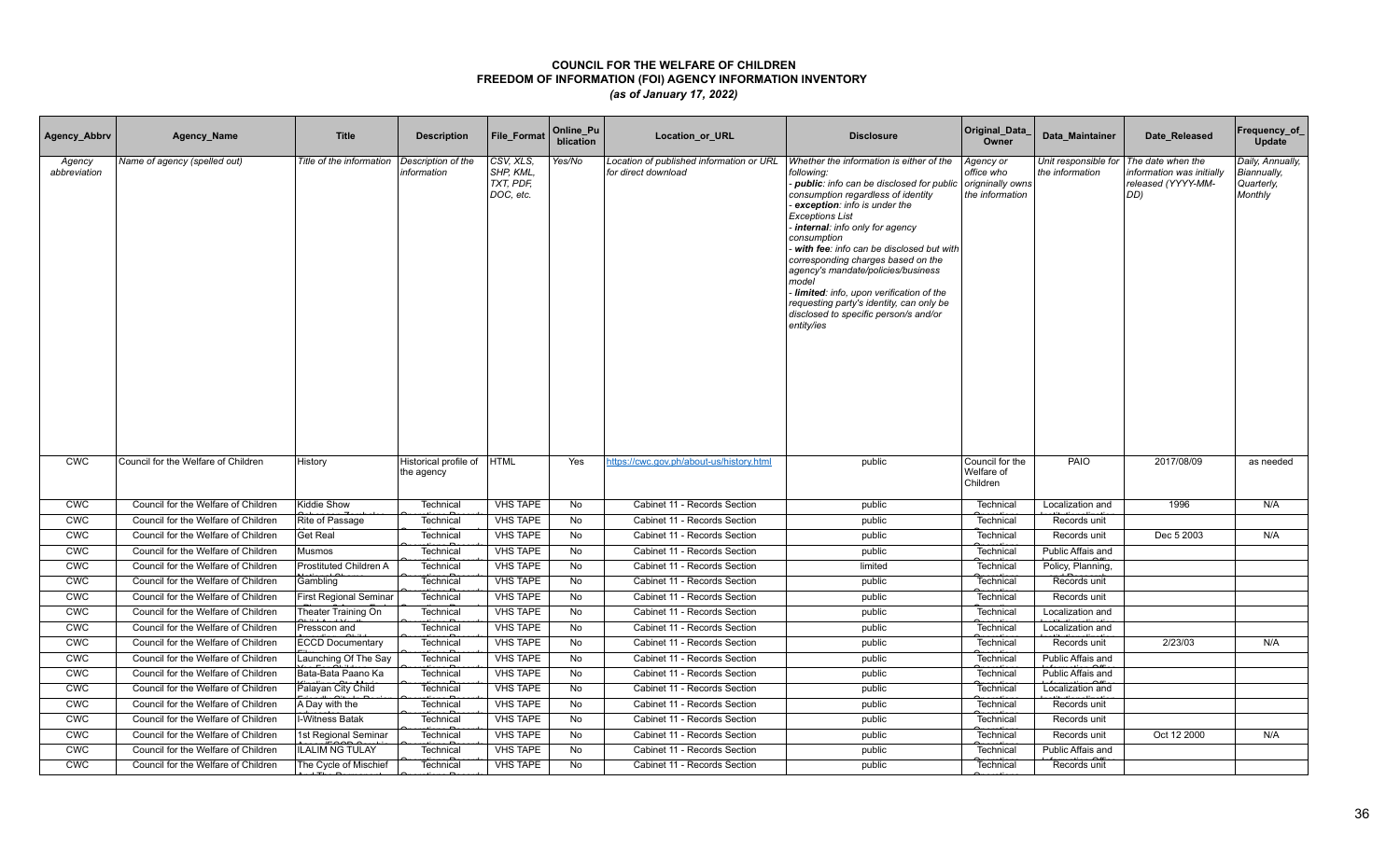| Agency_Abbrv           | Agency_Name                         | <b>Title</b>              | <b>Description</b>                  | <b>File Format</b>                              | Online_Pu<br>blication | Location_or_URL                                                 | <b>Disclosure</b>                                                                                                                                                                                                                                                                                                                                                                                                                                                                                                                    | Original_Data<br>Owner                                         | Data Maintainer                         | Date Released                                                               | Frequency_of_<br>Update                                  |
|------------------------|-------------------------------------|---------------------------|-------------------------------------|-------------------------------------------------|------------------------|-----------------------------------------------------------------|--------------------------------------------------------------------------------------------------------------------------------------------------------------------------------------------------------------------------------------------------------------------------------------------------------------------------------------------------------------------------------------------------------------------------------------------------------------------------------------------------------------------------------------|----------------------------------------------------------------|-----------------------------------------|-----------------------------------------------------------------------------|----------------------------------------------------------|
| Agency<br>abbreviation | Name of agency (spelled out)        | Title of the information  | Description of the<br>information   | CSV, XLS,<br>SHP, KML<br>TXT, PDF,<br>DOC, etc. | Yes/No                 | Location of published information or URL<br>for direct download | Whether the information is either of the<br>following:<br>- public: info can be disclosed for public<br>consumption regardless of identity<br>exception: info is under the<br><b>Exceptions List</b><br>internal: info only for agency<br>consumption<br>with fee: info can be disclosed but with<br>corresponding charges based on the<br>agency's mandate/policies/business<br>model<br>Iimited: info, upon verification of the<br>requesting party's identity, can only be<br>disclosed to specific person/s and/or<br>entity/ies | Agency or<br>office who<br>origninally owns<br>the information | Unit responsible for<br>the information | The date when the<br>information was initially<br>released (YYYY-MM-<br>DD) | Daily, Annually,<br>Biannually,<br>Quarterly,<br>Monthly |
| <b>CWC</b>             | Council for the Welfare of Children | History                   | Historical profile of<br>the agency | <b>HTML</b>                                     | Yes                    | https://cwc.gov.ph/about-us/history.html                        | public                                                                                                                                                                                                                                                                                                                                                                                                                                                                                                                               | Council for the<br>Welfare of<br>Children                      | PAIO                                    | 2017/08/09                                                                  | as needed                                                |
| <b>CWC</b>             | Council for the Welfare of Children | A Century of Service to   | Technical                           | <b>VHS TAPE</b>                                 | No                     | Cabinet 11 - Records Section                                    | public                                                                                                                                                                                                                                                                                                                                                                                                                                                                                                                               | Technical                                                      | Records unit                            |                                                                             |                                                          |
| <b>CWC</b>             | Council for the Welfare of Children | Master Tape Search        | Technical                           | <b>VHS TAPE</b>                                 | No                     | Cabinet 11 - Records Section                                    | public                                                                                                                                                                                                                                                                                                                                                                                                                                                                                                                               | Technical                                                      | Localization and                        |                                                                             |                                                          |
| CWC                    | Council for the Welfare of Children | Generation 2000 To        | Technical                           | <b>VHS TAPE</b>                                 | <b>No</b>              | Cabinet 11 - Records Section                                    | public                                                                                                                                                                                                                                                                                                                                                                                                                                                                                                                               | Technical                                                      | Records unit                            | 2000                                                                        | N/A                                                      |
| <b>CWC</b>             | Council for the Welfare of Children | <b>Media Practioners</b>  | Technical                           | <b>VHS TAPE</b>                                 | <b>No</b>              | Cabinet 11 - Records Section                                    | public                                                                                                                                                                                                                                                                                                                                                                                                                                                                                                                               | Technical                                                      | Public Affais and                       |                                                                             |                                                          |
| <b>CWC</b>             | Council for the Welfare of Children | <b>Child Prostitution</b> | Technical                           | <b>VHS TAPE</b>                                 | No                     | Cabinet 11 - Records Section                                    | limited                                                                                                                                                                                                                                                                                                                                                                                                                                                                                                                              | Technical                                                      | Policy, Planning,                       |                                                                             |                                                          |
| <b>CWC</b>             | Council for the Welfare of Children | CRC Media Tool Kit        | Technical                           | <b>VHS TAPE</b>                                 | No                     | Cabinet 11 - Records Section                                    | public                                                                                                                                                                                                                                                                                                                                                                                                                                                                                                                               | Technical                                                      | Public Affais and                       |                                                                             |                                                          |
| <b>CWC</b>             | Council for the Welfare of Children | The Age Of Modern         | Technical                           | <b>VHS TAPE</b>                                 | No                     | Cabinet 11 - Records Section                                    | limited                                                                                                                                                                                                                                                                                                                                                                                                                                                                                                                              | Technical                                                      | Policy, Planning,                       |                                                                             |                                                          |
| <b>CWC</b>             | Council for the Welfare of Children | <b>DSWD AVP On Street</b> | Technical                           | <b>VHS TAPE</b>                                 | <b>No</b>              | Cabinet 11 - Records Section                                    | public                                                                                                                                                                                                                                                                                                                                                                                                                                                                                                                               | Technical                                                      | Policy, Planning,                       |                                                                             |                                                          |
| <b>CWC</b>             | Council for the Welfare of Children | Children's Voices         | Technical                           | <b>VHS TAPE</b>                                 | No                     | Cabinet 11 - Records Section                                    | public                                                                                                                                                                                                                                                                                                                                                                                                                                                                                                                               | Technical                                                      | Localization and                        |                                                                             |                                                          |
| <b>CWC</b>             | Council for the Welfare of Children | Child-Friendly            | Technical                           | <b>VHS TAPE</b>                                 | No                     | Cabinet 11 - Records Section                                    | public                                                                                                                                                                                                                                                                                                                                                                                                                                                                                                                               | Technical                                                      | Localization and                        |                                                                             |                                                          |
| <b>CWC</b>             | Council for the Welfare of Children | Round Table               | Technical                           | CASSETTE                                        | No                     | Cabinet 11 - Records Section                                    | public                                                                                                                                                                                                                                                                                                                                                                                                                                                                                                                               | Technical                                                      | Policy, Planning,                       | July 26, 2006                                                               | N/A                                                      |
| <b>CWC</b>             | Council for the Welfare of Children | Somewhere Out There       | Technical                           | CASSETTE                                        | No                     | Cabinet 11 - Records Section                                    | public                                                                                                                                                                                                                                                                                                                                                                                                                                                                                                                               | Technical                                                      | Records unit                            |                                                                             |                                                          |
| <b>CWC</b>             | Council for the Welfare of Children | <b>Children's TV Mass</b> | Technical                           | <b>CASSETTE</b>                                 | No                     | Cabinet 11 - Records Section                                    | public                                                                                                                                                                                                                                                                                                                                                                                                                                                                                                                               | Technical                                                      | Records unit                            |                                                                             |                                                          |
| CWC                    | Council for the Welfare of Children | Violence Against          | Technical                           | CASSETTE                                        | No                     | Cabinet 11 - Records Section                                    | public                                                                                                                                                                                                                                                                                                                                                                                                                                                                                                                               | Technical                                                      | Policy, Planning,                       |                                                                             |                                                          |
| <b>CWC</b>             | Council for the Welfare of Children | Concert at Philamlife     | Technical                           | CASSETTE                                        | No                     | Cabinet 11 - Records Section                                    | public                                                                                                                                                                                                                                                                                                                                                                                                                                                                                                                               | Technical                                                      | Records unit                            | 10/26/2004                                                                  | N/A                                                      |
| <b>CWC</b>             | Council for the Welfare of Children | Year- End Assessment      | Technical                           | CASSETTE                                        | No                     | Cabinet 11 - Records Section                                    | public                                                                                                                                                                                                                                                                                                                                                                                                                                                                                                                               | Technical                                                      | Policy, Planning,                       | 1992                                                                        | N/A                                                      |
| <b>CWC</b>             | Council for the Welfare of Children | Child's First Warrior     | Technica                            | CASSETTE                                        | No                     | Cabinet 11 - Records Section                                    | public                                                                                                                                                                                                                                                                                                                                                                                                                                                                                                                               | Technical                                                      | Records unit                            |                                                                             |                                                          |
| <b>CWC</b>             | Council for the Welfare of Children | Smart Symphonies          | Technical                           | <b>CASSETTE</b>                                 | No                     | Cabinet 11 - Records Section                                    | public                                                                                                                                                                                                                                                                                                                                                                                                                                                                                                                               | Technical                                                      | Records unit                            |                                                                             |                                                          |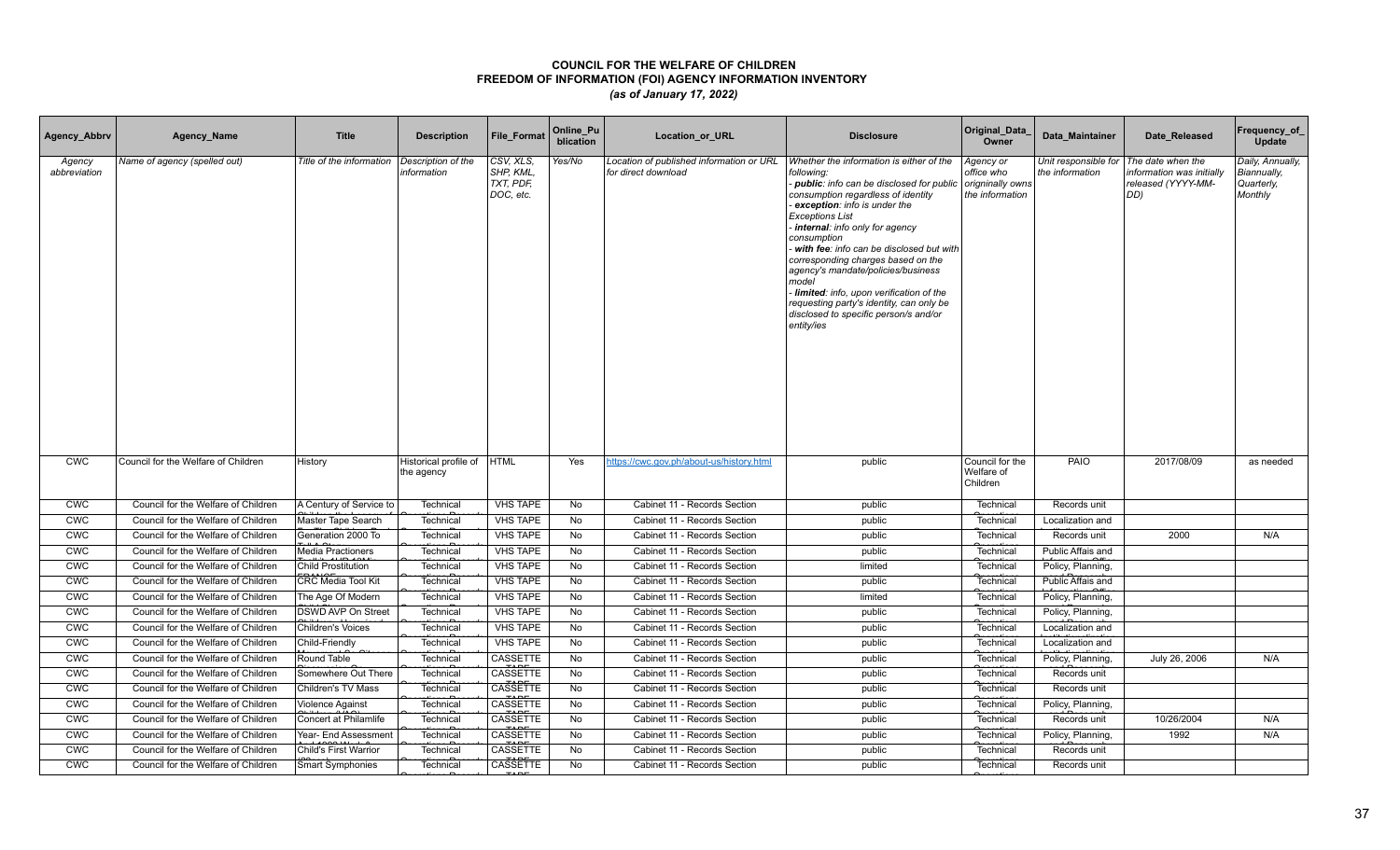| Agency_Abbrv           | Agency_Name                         | <b>Title</b>               | <b>Description</b>                  | <b>File Format</b>                              | Online_Pu<br>blication | Location_or_URL                                                 | <b>Disclosure</b>                                                                                                                                                                                                                                                                                                                                                                                                                                                                                                                    | Original_Data<br>Owner                                         | Data Maintainer                         | Date Released                                                               | Frequency_of_<br>Update                                  |
|------------------------|-------------------------------------|----------------------------|-------------------------------------|-------------------------------------------------|------------------------|-----------------------------------------------------------------|--------------------------------------------------------------------------------------------------------------------------------------------------------------------------------------------------------------------------------------------------------------------------------------------------------------------------------------------------------------------------------------------------------------------------------------------------------------------------------------------------------------------------------------|----------------------------------------------------------------|-----------------------------------------|-----------------------------------------------------------------------------|----------------------------------------------------------|
| Agency<br>abbreviation | Name of agency (spelled out)        | Title of the information   | Description of the<br>information   | CSV, XLS,<br>SHP, KML<br>TXT, PDF,<br>DOC, etc. | Yes/No                 | Location of published information or URL<br>for direct download | Whether the information is either of the<br>following:<br>- public: info can be disclosed for public<br>consumption regardless of identity<br>exception: info is under the<br><b>Exceptions List</b><br>internal: info only for agency<br>consumption<br>with fee: info can be disclosed but with<br>corresponding charges based on the<br>agency's mandate/policies/business<br>model<br>Iimited: info, upon verification of the<br>requesting party's identity, can only be<br>disclosed to specific person/s and/or<br>entity/ies | Agency or<br>office who<br>origninally owns<br>the information | Unit responsible for<br>the information | The date when the<br>information was initially<br>released (YYYY-MM-<br>DD) | Daily, Annually,<br>Biannually,<br>Quarterly,<br>Monthly |
| <b>CWC</b>             | Council for the Welfare of Children | History                    | Historical profile of<br>the agency | <b>HTML</b>                                     | Yes                    | https://cwc.gov.ph/about-us/history.html                        | public                                                                                                                                                                                                                                                                                                                                                                                                                                                                                                                               | Council for the<br>Welfare of<br>Children                      | PAIO                                    | 2017/08/09                                                                  | as needed                                                |
| <b>CWC</b>             | Council for the Welfare of Children | 1994 Year - End            | Technical                           | CASSETTE                                        | No                     | Cabinet 11 - Records Section                                    | public                                                                                                                                                                                                                                                                                                                                                                                                                                                                                                                               | Technical                                                      | Policy, Planning,                       | 1994                                                                        | N/A                                                      |
| <b>CWC</b>             | Council for the Welfare of Children | <b>ECCD Launching</b>      | Technical                           | CASSETTE                                        | No                     | Cabinet 11 - Records Section                                    | public                                                                                                                                                                                                                                                                                                                                                                                                                                                                                                                               | Technical                                                      | Records unit                            |                                                                             |                                                          |
| CWC                    | Council for the Welfare of Children | <b>Girl Child Week</b>     | Technical                           | <b>CASSETTE</b>                                 | No                     | Cabinet 11 - Records Section                                    | public                                                                                                                                                                                                                                                                                                                                                                                                                                                                                                                               | Technical                                                      | Public Affais and                       |                                                                             |                                                          |
| <b>CWC</b>             | Council for the Welfare of Children | Theme Song For The         | Technical                           | CASSETTE                                        | <b>No</b>              | Cabinet 11 - Records Section                                    | public                                                                                                                                                                                                                                                                                                                                                                                                                                                                                                                               | Technical                                                      | Records unit                            |                                                                             |                                                          |
| <b>CWC</b>             | Council for the Welfare of Children | Tape 1-2 Round Table       | Technical                           | <b>CASSETTE</b>                                 | No                     | Cabinet 11 - Records Section                                    | public                                                                                                                                                                                                                                                                                                                                                                                                                                                                                                                               | Technical                                                      | Policy, Planning,                       | 2006                                                                        | N/A                                                      |
| <b>CWC</b>             | Council for the Welfare of Children | The Lord is my Tower       | Technical                           | CASSETTE<br><b>TADE</b>                         | No                     | Cabinet 11 - Records Section                                    | public                                                                                                                                                                                                                                                                                                                                                                                                                                                                                                                               | Technical                                                      | Records unit                            |                                                                             |                                                          |
| <b>CWC</b>             | Council for the Welfare of Children | ECCD - AVP by Unicef       | Technical                           | CASSETTE                                        | No                     | Cabinet 11 - Records Section                                    | public                                                                                                                                                                                                                                                                                                                                                                                                                                                                                                                               | Technical                                                      | Records unit                            |                                                                             |                                                          |
| <b>CWC</b>             | Council for the Welfare of Children | Carmen Ignacio 1-2         | Technical                           | <b>CASSETTE</b><br>ىصت                          | <b>No</b>              | Cabinet 11 - Records Section                                    | public                                                                                                                                                                                                                                                                                                                                                                                                                                                                                                                               | Technical                                                      | Records unit                            |                                                                             |                                                          |
| <b>CWC</b>             | Council for the Welfare of Children | Philippines Medical        | Technical                           | CD                                              | No                     | Cabinet 11 - Records Section                                    | public                                                                                                                                                                                                                                                                                                                                                                                                                                                                                                                               | Technical                                                      | Records unit                            |                                                                             |                                                          |
| <b>CWC</b>             | Council for the Welfare of Children | Hope for The Youth         | Technical                           | CD                                              | No                     | Cabinet 11 - Records Section                                    | public                                                                                                                                                                                                                                                                                                                                                                                                                                                                                                                               | Technical                                                      | Localization and                        |                                                                             |                                                          |
| <b>CWC</b>             | Council for the Welfare of Children | <b>Medical Home</b>        | Technical                           | CD                                              | No                     | Cabinet 11 - Records Section                                    | public                                                                                                                                                                                                                                                                                                                                                                                                                                                                                                                               | Technical                                                      | Records unit                            | 2003                                                                        | N/A                                                      |
| <b>CWC</b>             | Council for the Welfare of Children | Child Labor Video          | Technical                           | CD                                              | No                     | Cabinet 11 - Records Section                                    | limited                                                                                                                                                                                                                                                                                                                                                                                                                                                                                                                              | Technical                                                      | Policy, Planning,                       |                                                                             |                                                          |
| <b>CWC</b>             | Council for the Welfare of Children | Kabataan News              | Technical                           | CD                                              | No                     | Cabinet 11 - Records Section                                    | public                                                                                                                                                                                                                                                                                                                                                                                                                                                                                                                               | Technical                                                      | Public Affais and                       |                                                                             |                                                          |
| CWC                    | Council for the Welfare of Children | Investing In The Future    | Technical                           | CD                                              | No                     | Cabinet 11 - Records Section                                    | public                                                                                                                                                                                                                                                                                                                                                                                                                                                                                                                               | Technical                                                      | Records unit                            |                                                                             |                                                          |
| <b>CWC</b>             | Council for the Welfare of Children | Unicef - Unite For         | Technical                           | CD                                              | <b>No</b>              | Cabinet 11 - Records Section                                    | public                                                                                                                                                                                                                                                                                                                                                                                                                                                                                                                               | Technical                                                      | Records unit                            | Oct 11-18, 2006                                                             | N/A                                                      |
| <b>CWC</b>             | Council for the Welfare of Children | <b>Community Education</b> | Technical                           | CD                                              | No                     | Cabinet 11 - Records Section                                    | public                                                                                                                                                                                                                                                                                                                                                                                                                                                                                                                               | Technical                                                      | Policy, Planning,                       |                                                                             |                                                          |
| <b>CWC</b>             | Council for the Welfare of Children | Speaking Out               | Technical                           | CD                                              | No                     | Cabinet 11 - Records Section                                    | public                                                                                                                                                                                                                                                                                                                                                                                                                                                                                                                               | Technical                                                      | Records unit                            |                                                                             |                                                          |
| <b>CWC</b>             | Council for the Welfare of Children | A Workshop Child           | Technical                           | CD                                              | <b>No</b>              | Cabinet 11 - Records Section                                    | public                                                                                                                                                                                                                                                                                                                                                                                                                                                                                                                               | Technical                                                      | Localization and                        | 2004                                                                        | N/A                                                      |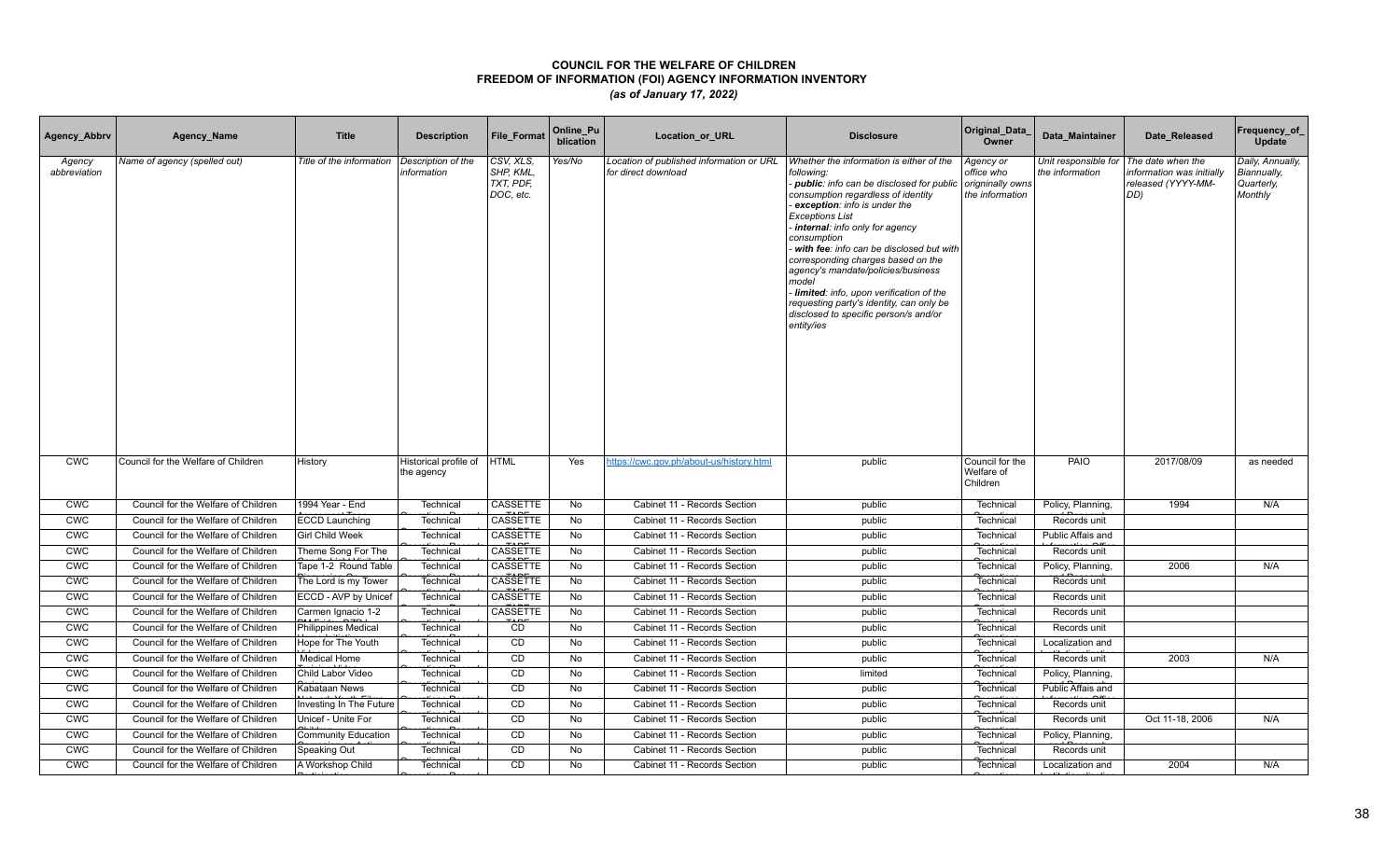| Agency_Abbrv           | Agency_Name                         | <b>Title</b>                 | <b>Description</b>                  | <b>File Format</b>                              | Online_Pu<br>blication | Location_or_URL                                                 | <b>Disclosure</b>                                                                                                                                                                                                                                                                                                                                                                                                                                                                                                                    | Original_Data<br>Owner                                         | Data Maintainer                         | Date Released                                                               | Frequency_of_<br>Update                                  |
|------------------------|-------------------------------------|------------------------------|-------------------------------------|-------------------------------------------------|------------------------|-----------------------------------------------------------------|--------------------------------------------------------------------------------------------------------------------------------------------------------------------------------------------------------------------------------------------------------------------------------------------------------------------------------------------------------------------------------------------------------------------------------------------------------------------------------------------------------------------------------------|----------------------------------------------------------------|-----------------------------------------|-----------------------------------------------------------------------------|----------------------------------------------------------|
| Agency<br>abbreviation | Name of agency (spelled out)        | Title of the information     | Description of the<br>information   | CSV, XLS,<br>SHP, KML<br>TXT, PDF,<br>DOC, etc. | Yes/No                 | Location of published information or URL<br>for direct download | Whether the information is either of the<br>following:<br>- public: info can be disclosed for public<br>consumption regardless of identity<br>exception: info is under the<br><b>Exceptions List</b><br>internal: info only for agency<br>consumption<br>with fee: info can be disclosed but with<br>corresponding charges based on the<br>agency's mandate/policies/business<br>model<br>Iimited: info, upon verification of the<br>requesting party's identity, can only be<br>disclosed to specific person/s and/or<br>entity/ies | Agency or<br>office who<br>origninally owns<br>the information | Unit responsible for<br>the information | The date when the<br>information was initially<br>released (YYYY-MM-<br>DD) | Daily, Annually,<br>Biannually,<br>Quarterly,<br>Monthly |
| <b>CWC</b>             | Council for the Welfare of Children | History                      | Historical profile of<br>the agency | HTML                                            | Yes                    | https://cwc.gov.ph/about-us/history.html                        | public                                                                                                                                                                                                                                                                                                                                                                                                                                                                                                                               | Council for the<br>Welfare of<br>Children                      | PAIO                                    | 2017/08/09                                                                  | as needed                                                |
| <b>CWC</b>             | Council for the Welfare of Children | 2014 Teen Pregnancy          | Technical                           | CD                                              | No                     | Cabinet 11 - Records Section                                    | public                                                                                                                                                                                                                                                                                                                                                                                                                                                                                                                               | Technical                                                      | Policy, Planning,                       | 2014                                                                        | N/A                                                      |
| <b>CWC</b>             | Council for the Welfare of Children | <b>Bright Future (Batang</b> | Technical                           | CD                                              | No                     | Cabinet 11 - Records Section                                    | public                                                                                                                                                                                                                                                                                                                                                                                                                                                                                                                               | Technical                                                      | Public Affais and                       |                                                                             |                                                          |
| CWC                    | Council for the Welfare of Children | After the UN Study -         | Technical                           | CD                                              | No                     | Cabinet 11 - Records Section                                    | public                                                                                                                                                                                                                                                                                                                                                                                                                                                                                                                               | Technical                                                      | Records unit                            |                                                                             |                                                          |
| <b>CWC</b>             | Council for the Welfare of Children | Formula For Disaster         | Technical                           | CD                                              | <b>No</b>              | Cabinet 11 - Records Section                                    | public                                                                                                                                                                                                                                                                                                                                                                                                                                                                                                                               | Technical                                                      | Policy, Planning,                       | 1946-2006                                                                   | N/A                                                      |
| <b>CWC</b>             | Council for the Welfare of Children | The Working President        | Technical                           | <b>CD</b>                                       | No                     | Cabinet 11 - Records Section                                    | public                                                                                                                                                                                                                                                                                                                                                                                                                                                                                                                               | Technical                                                      | Records unit                            |                                                                             |                                                          |
| <b>CWC</b>             | Council for the Welfare of Children | Makati: People &             | Technical                           | CD                                              | No                     | Cabinet 11 - Records Section                                    | public                                                                                                                                                                                                                                                                                                                                                                                                                                                                                                                               | Technical                                                      | Records unit                            |                                                                             |                                                          |
| <b>CWC</b>             | Council for the Welfare of Children | The Power To Choose          | Technical                           | CD                                              | No                     | Cabinet 11 - Records Section                                    | public                                                                                                                                                                                                                                                                                                                                                                                                                                                                                                                               | Technical                                                      | Records unit                            |                                                                             |                                                          |
| <b>CWC</b>             | Council for the Welfare of Children | CWC First 30 Years           | Technical                           | CD                                              | No                     | Cabinet 11 - Records Section                                    | public                                                                                                                                                                                                                                                                                                                                                                                                                                                                                                                               | Technical                                                      | Records unit                            |                                                                             |                                                          |
| <b>CWC</b>             | Council for the Welfare of Children | Second Country               | Technical                           | CD                                              | No                     | Cabinet 11 - Records Section                                    | public                                                                                                                                                                                                                                                                                                                                                                                                                                                                                                                               | Technical                                                      | Policy, Planning,                       | 1995-2000                                                                   | N/A                                                      |
| <b>CWC</b>             | Council for the Welfare of Children | 2006 CWC Pictures            | Technical                           | CD                                              | No                     | Cabinet 11 - Records Section                                    | public                                                                                                                                                                                                                                                                                                                                                                                                                                                                                                                               | Technical                                                      | Records unit                            | 2006                                                                        | N/A                                                      |
| <b>CWC</b>             | Council for the Welfare of Children | AVP LBL Behind The           | Technical                           | CD                                              | No                     | Cabinet 11 - Records Section                                    | public                                                                                                                                                                                                                                                                                                                                                                                                                                                                                                                               | Technical                                                      | Public Affais and                       |                                                                             |                                                          |
| <b>CWC</b>             | Council for the Welfare of Children | Seen and Heard               | Technical                           | CD                                              | No                     | Cabinet 11 - Records Section                                    | public                                                                                                                                                                                                                                                                                                                                                                                                                                                                                                                               | Technical                                                      | Records unit                            | 2002                                                                        | N/A                                                      |
| CWC                    | Council for the Welfare of Children | <b>Supporting Children's</b> | Technical                           | CD                                              | No                     | Cabinet 11 - Records Section                                    | public                                                                                                                                                                                                                                                                                                                                                                                                                                                                                                                               | Technical                                                      | Localization and                        | 2004                                                                        | N/A                                                      |
| CWC                    | Council for the Welfare of Children | The Global Compact In        | Technical                           | CD                                              | No                     | Cabinet 11 - Records Section                                    | public                                                                                                                                                                                                                                                                                                                                                                                                                                                                                                                               | Technical                                                      | Records unit                            | 2015                                                                        | N/A                                                      |
| <b>CWC</b>             | Council for the Welfare of Children | Child 21 Primer              | Technical                           | CD                                              | <b>No</b>              | Cabinet 11 - Records Section                                    | public                                                                                                                                                                                                                                                                                                                                                                                                                                                                                                                               | Technical                                                      | Public Affais and                       | 08-12-2002                                                                  | N/A                                                      |
| <b>CWC</b>             | Council for the Welfare of Children | Gintong Pamana               | Technical                           | CD                                              | No                     | Cabinet 11 - Records Section                                    | public                                                                                                                                                                                                                                                                                                                                                                                                                                                                                                                               | Technical                                                      | Records unit                            |                                                                             |                                                          |
| <b>CWC</b>             | Council for the Welfare of Children | State of National            | Technical                           | CD                                              | No                     | Cabinet 11 - Records Section                                    | public                                                                                                                                                                                                                                                                                                                                                                                                                                                                                                                               | Technical                                                      | Policy, Planning,                       |                                                                             |                                                          |
| <b>CWC</b>             | Council for the Welfare of Children | <b>CWC - IEC Materials</b>   | Technical                           | CD                                              | <b>No</b>              | Cabinet 11 - Records Section                                    | public                                                                                                                                                                                                                                                                                                                                                                                                                                                                                                                               | Technical                                                      | Public Affais and                       | 8/22/2013                                                                   | N/A                                                      |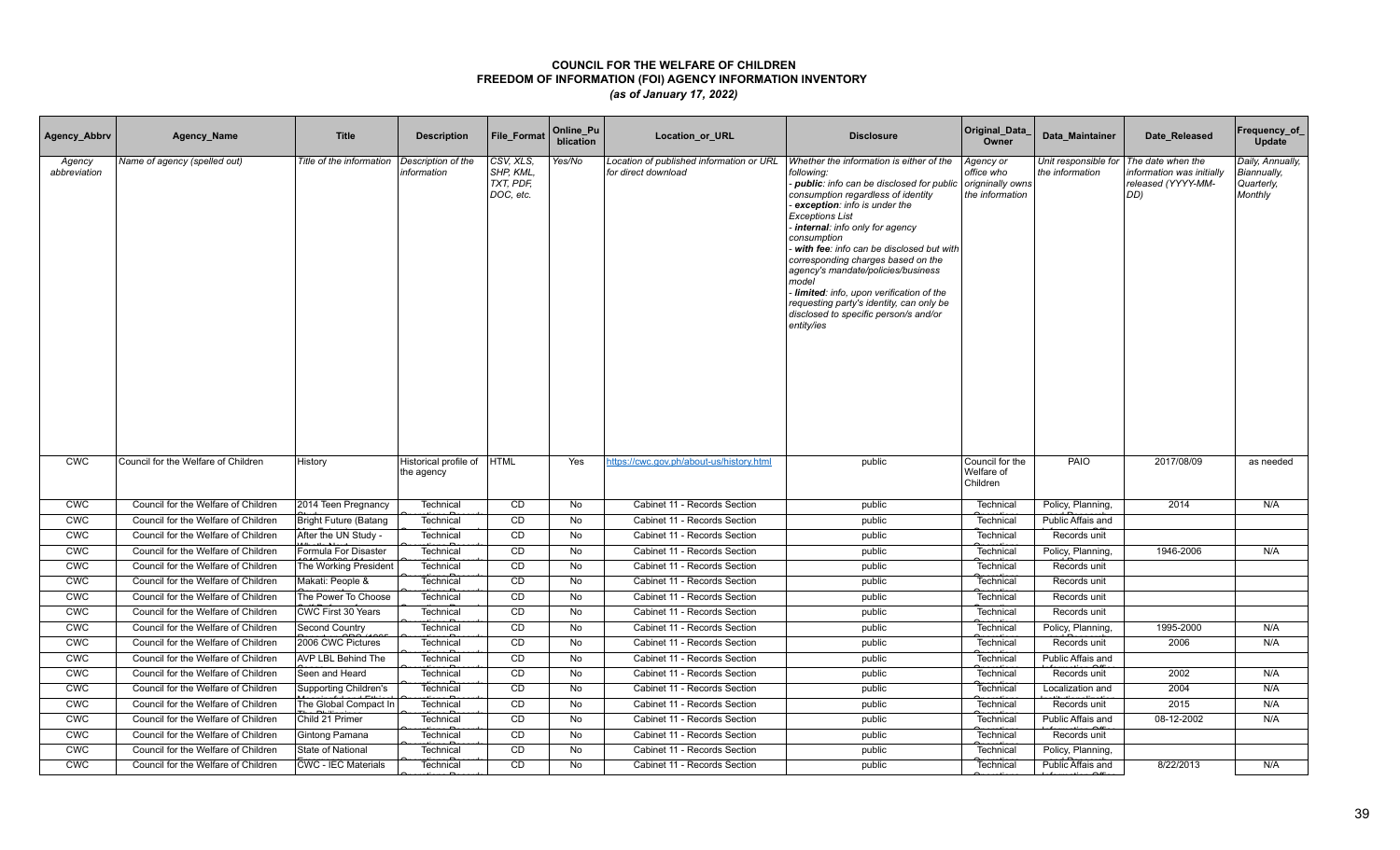| Agency_Abbrv           | Agency_Name                         | <b>Title</b>                | <b>Description</b>                  | <b>File Format</b>                              | Online_Pu<br>blication | Location_or_URL                                                 | <b>Disclosure</b>                                                                                                                                                                                                                                                                                                                                                                                                                                                                                                                    | Original_Data<br>Owner                                         | Data Maintainer                         | Date Released                                                               | Frequency_of_<br>Update                                  |
|------------------------|-------------------------------------|-----------------------------|-------------------------------------|-------------------------------------------------|------------------------|-----------------------------------------------------------------|--------------------------------------------------------------------------------------------------------------------------------------------------------------------------------------------------------------------------------------------------------------------------------------------------------------------------------------------------------------------------------------------------------------------------------------------------------------------------------------------------------------------------------------|----------------------------------------------------------------|-----------------------------------------|-----------------------------------------------------------------------------|----------------------------------------------------------|
| Agency<br>abbreviation | Name of agency (spelled out)        | Title of the information    | Description of the<br>information   | CSV, XLS,<br>SHP, KML<br>TXT, PDF,<br>DOC, etc. | Yes/No                 | Location of published information or URL<br>for direct download | Whether the information is either of the<br>following:<br>- public: info can be disclosed for public<br>consumption regardless of identity<br>exception: info is under the<br><b>Exceptions List</b><br>internal: info only for agency<br>consumption<br>with fee: info can be disclosed but with<br>corresponding charges based on the<br>agency's mandate/policies/business<br>model<br>Iimited: info, upon verification of the<br>requesting party's identity, can only be<br>disclosed to specific person/s and/or<br>entity/ies | Agency or<br>office who<br>origninally owns<br>the information | Unit responsible for<br>the information | The date when the<br>information was initially<br>released (YYYY-MM-<br>DD) | Daily, Annually,<br>Biannually,<br>Quarterly,<br>Monthly |
| <b>CWC</b>             | Council for the Welfare of Children | History                     | Historical profile of<br>the agency | <b>HTML</b>                                     | Yes                    | https://cwc.gov.ph/about-us/history.html                        | public                                                                                                                                                                                                                                                                                                                                                                                                                                                                                                                               | Council for the<br>Welfare of<br>Children                      | PAIO                                    | 2017/08/09                                                                  | as needed                                                |
| <b>CWC</b>             | Council for the Welfare of Children | East Asia Pacific           | Technical                           | CD                                              | No                     | Cabinet 11 - Records Section                                    | public                                                                                                                                                                                                                                                                                                                                                                                                                                                                                                                               | Technical                                                      | Policy, Planning,                       | 11-16 June 2005                                                             | N/A                                                      |
| <b>CWC</b>             | Council for the Welfare of Children | Pictures 2007 Dipolog       | Technical                           | CD                                              | No                     | Cabinet 11 - Records Section                                    | public                                                                                                                                                                                                                                                                                                                                                                                                                                                                                                                               | Technical                                                      | Records unit                            | 2007                                                                        | N/A                                                      |
| CWC                    | Council for the Welfare of Children | 2007 Children's Month       | Technical                           | CD                                              | No                     | Cabinet 11 - Records Section                                    | public                                                                                                                                                                                                                                                                                                                                                                                                                                                                                                                               | Technical                                                      | Public Affais and                       | 2007                                                                        | N/A                                                      |
| <b>CWC</b>             | Council for the Welfare of Children | NPAC / Bright Child         | Technical                           | CD                                              | <b>No</b>              | Cabinet 11 - Records Section                                    | public                                                                                                                                                                                                                                                                                                                                                                                                                                                                                                                               | Technical                                                      | Public Affais and                       | 2007-2010                                                                   | N/A                                                      |
| <b>CWC</b>             | Council for the Welfare of Children | NSO - UCP Cinema            | Technical                           | <b>CD</b>                                       | No                     | Cabinet 11 - Records Section                                    | public                                                                                                                                                                                                                                                                                                                                                                                                                                                                                                                               | Technical                                                      | Records unit                            |                                                                             |                                                          |
| <b>CWC</b>             | Council for the Welfare of Children | State of The Children       | Technical                           | CD                                              | No                     | Cabinet 11 - Records Section                                    | public                                                                                                                                                                                                                                                                                                                                                                                                                                                                                                                               | Technical                                                      | Policy, Planning,                       | 2006                                                                        |                                                          |
| <b>CWC</b>             | Council for the Welfare of Children | <b>CWC Davao Pictures</b>   | Technical                           | CD                                              | No                     | Cabinet 11 - Records Section                                    | public                                                                                                                                                                                                                                                                                                                                                                                                                                                                                                                               | Technical                                                      | Records unit                            |                                                                             |                                                          |
| <b>CWC</b>             | Council for the Welfare of Children | AVP Mid Year                | Technical                           | CD                                              | No                     | Cabinet 11 - Records Section                                    | public                                                                                                                                                                                                                                                                                                                                                                                                                                                                                                                               | Technical                                                      | Policy, Planning,                       |                                                                             |                                                          |
| <b>CWC</b>             | Council for the Welfare of Children | Boses - Erasto Films        | Technical                           | CD                                              | No                     | Cabinet 11 - Records Section                                    | public                                                                                                                                                                                                                                                                                                                                                                                                                                                                                                                               | Technical                                                      | Public Affais and                       |                                                                             |                                                          |
| <b>CWC</b>             | Council for the Welfare of Children | <b>ECDP Special</b>         | Technical                           | CD                                              | No                     | Cabinet 11 - Records Section                                    | public                                                                                                                                                                                                                                                                                                                                                                                                                                                                                                                               | Technical                                                      | Records unit                            |                                                                             |                                                          |
| <b>CWC</b>             | Council for the Welfare of Children | <b>CRC Second Country</b>   | Technical                           | CD                                              | No                     | Cabinet 11 - Records Section                                    | public                                                                                                                                                                                                                                                                                                                                                                                                                                                                                                                               | Technical                                                      | Policy, Planning,                       | 1995-2000                                                                   | N/A                                                      |
| <b>CWC</b>             | Council for the Welfare of Children | <b>Bright Child Program</b> | Technical                           | CD                                              | No                     | Cabinet 11 - Records Section                                    | public                                                                                                                                                                                                                                                                                                                                                                                                                                                                                                                               | Technical                                                      | Public Affais and                       |                                                                             |                                                          |
| <b>CMC</b>             | Council for the Welfare of Children | Strong Beginnings is        | Technical                           | CD                                              | No                     | Cabinet 11 - Records Section                                    | public                                                                                                                                                                                                                                                                                                                                                                                                                                                                                                                               | Technical                                                      | Records unit                            |                                                                             |                                                          |
| CWC                    | Council for the Welfare of Children | Power of You                | Technical                           | CD                                              | No                     | Cabinet 11 - Records Section                                    | public                                                                                                                                                                                                                                                                                                                                                                                                                                                                                                                               | Technical                                                      | Records unit                            |                                                                             |                                                          |
| <b>CWC</b>             | Council for the Welfare of Children | Child Abuse                 | Technical                           | CD                                              | <b>No</b>              | Cabinet 11 - Records Section                                    | limited                                                                                                                                                                                                                                                                                                                                                                                                                                                                                                                              | Technical                                                      | Policy, Planning,                       |                                                                             |                                                          |
| <b>CWC</b>             | Council for the Welfare of Children | Hiraya Manawari             | Technical                           | CD                                              | No                     | Cabinet 11 - Records Section                                    | public                                                                                                                                                                                                                                                                                                                                                                                                                                                                                                                               | Technical                                                      | Public Affais and                       | 2001                                                                        | N/A                                                      |
| <b>CWC</b>             | Council for the Welfare of Children | Ceremonial Signing of       | Technical                           | CD                                              | No                     | Cabinet 11 - Records Section                                    | public                                                                                                                                                                                                                                                                                                                                                                                                                                                                                                                               | Technical                                                      | Policy, Planning,                       | 2014                                                                        | N/A                                                      |
| <b>CWC</b>             | Council for the Welfare of Children | Ingat Sa Byahe              | Technical                           | CD                                              | <b>No</b>              | Cabinet 11 - Records Section                                    | public                                                                                                                                                                                                                                                                                                                                                                                                                                                                                                                               | Technical                                                      | Records unit                            |                                                                             |                                                          |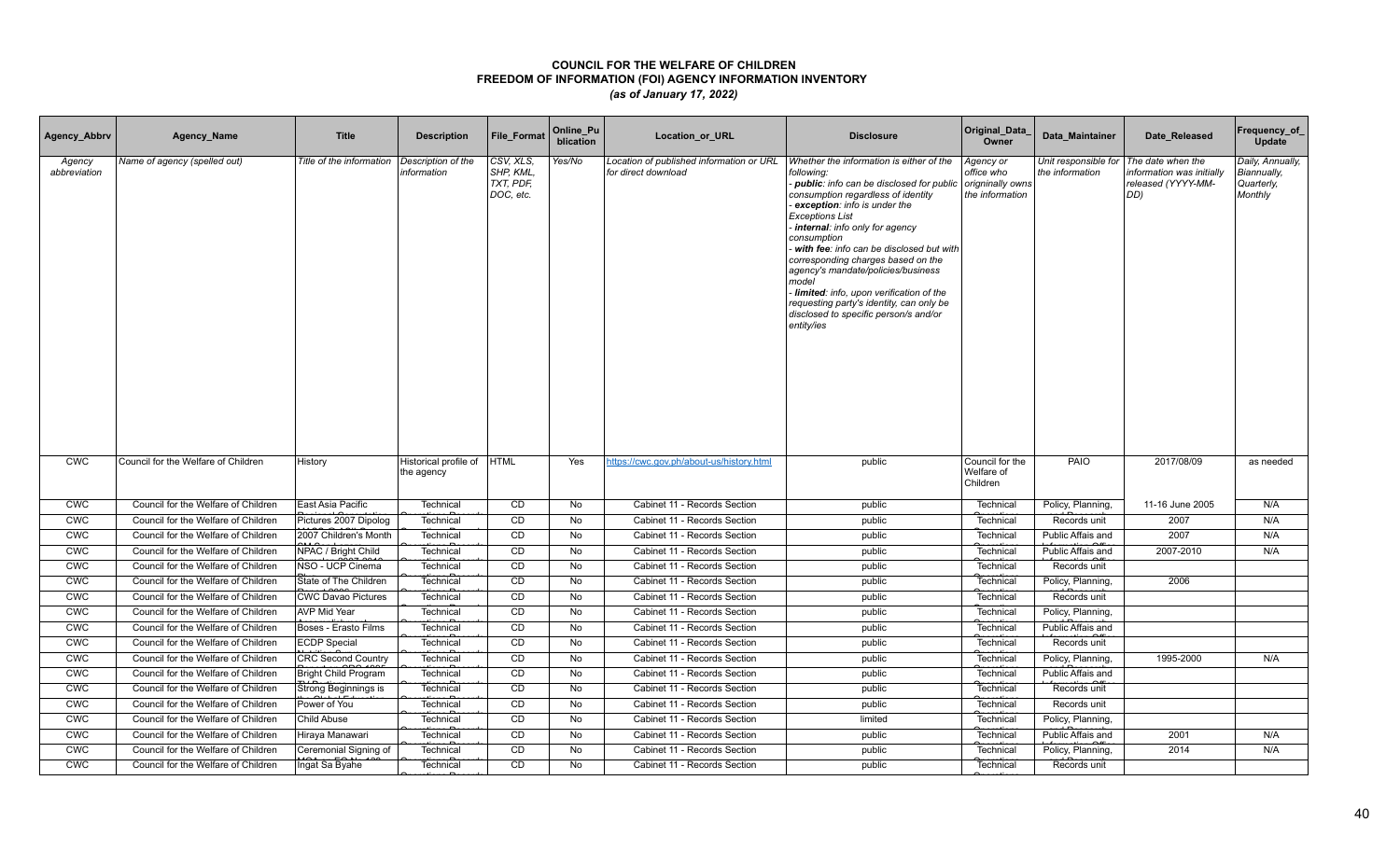| Agency_Abbrv           | Agency_Name                         | <b>Title</b>                    | <b>Description</b>                  | <b>File Format</b>                              | Online_Pu<br>blication | Location_or_URL                                                 | <b>Disclosure</b>                                                                                                                                                                                                                                                                                                                                                                                                                                                                                                                    | Original_Data<br>Owner                                         | Data Maintainer                         | Date Released                                                               | Frequency_of_<br>Update                                  |
|------------------------|-------------------------------------|---------------------------------|-------------------------------------|-------------------------------------------------|------------------------|-----------------------------------------------------------------|--------------------------------------------------------------------------------------------------------------------------------------------------------------------------------------------------------------------------------------------------------------------------------------------------------------------------------------------------------------------------------------------------------------------------------------------------------------------------------------------------------------------------------------|----------------------------------------------------------------|-----------------------------------------|-----------------------------------------------------------------------------|----------------------------------------------------------|
| Agency<br>abbreviation | Name of agency (spelled out)        | Title of the information        | Description of the<br>information   | CSV, XLS,<br>SHP, KML<br>TXT, PDF,<br>DOC, etc. | Yes/No                 | Location of published information or URL<br>for direct download | Whether the information is either of the<br>following:<br>- public: info can be disclosed for public<br>consumption regardless of identity<br>exception: info is under the<br><b>Exceptions List</b><br>internal: info only for agency<br>consumption<br>with fee: info can be disclosed but with<br>corresponding charges based on the<br>agency's mandate/policies/business<br>model<br>Iimited: info, upon verification of the<br>requesting party's identity, can only be<br>disclosed to specific person/s and/or<br>entity/ies | Agency or<br>office who<br>origninally owns<br>the information | Unit responsible for<br>the information | The date when the<br>information was initially<br>released (YYYY-MM-<br>DD) | Daily, Annually,<br>Biannually,<br>Quarterly,<br>Monthly |
| <b>CWC</b>             | Council for the Welfare of Children | History                         | Historical profile of<br>the agency | <b>HTML</b>                                     | Yes                    | https://cwc.gov.ph/about-us/history.html                        | public                                                                                                                                                                                                                                                                                                                                                                                                                                                                                                                               | Council for the<br>Welfare of<br>Children                      | PAIO                                    | 2017/08/09                                                                  | as needed                                                |
| <b>CWC</b>             | Council for the Welfare of Children | Islam, Childhood, and           | Technical                           | CD                                              | No                     | Cabinet 11 - Records Section                                    | public                                                                                                                                                                                                                                                                                                                                                                                                                                                                                                                               | Technical                                                      | Records unit                            | 2010                                                                        | N/A                                                      |
| <b>CWC</b>             | Council for the Welfare of Children | <b>CWC Database</b>             | Administrative and                  | CD                                              | No                     | Cabinet 11 - Records Section                                    | public                                                                                                                                                                                                                                                                                                                                                                                                                                                                                                                               | Technical                                                      | Management                              |                                                                             |                                                          |
| CWC                    | Council for the Welfare of Children | Bright Child TIFF Final         | Technical                           | CD                                              | No                     | Cabinet 11 - Records Section                                    | public                                                                                                                                                                                                                                                                                                                                                                                                                                                                                                                               | Technical                                                      | Public Affais and                       | 03/07/2006                                                                  | N/A                                                      |
| <b>CWC</b>             | Council for the Welfare of Children | <b>Bright Child Campaign</b>    | Technical                           | CD                                              | <b>No</b>              | Cabinet 11 - Records Section                                    | public                                                                                                                                                                                                                                                                                                                                                                                                                                                                                                                               | Technical                                                      | Public Affais and                       | 2010                                                                        | N/A                                                      |
| <b>CWC</b>             | Council for the Welfare of Children | ECC Lezia in Asia:              | Technical                           | CD                                              | No                     | Cabinet 11 - Records Section                                    | public                                                                                                                                                                                                                                                                                                                                                                                                                                                                                                                               | Technical                                                      | Records unit                            | 2006                                                                        | N/A                                                      |
| <b>CWC</b>             | Council for the Welfare of Children | Cambodia Speaks Out             | Technical                           | CD                                              | No                     | Cabinet 11 - Records Section                                    | public                                                                                                                                                                                                                                                                                                                                                                                                                                                                                                                               | Technical                                                      | Policy, Planning,                       |                                                                             |                                                          |
| <b>CWC</b>             | Council for the Welfare of Children | Newborn Screening               | Technical                           | CD                                              | No                     | Cabinet 11 - Records Section                                    | public                                                                                                                                                                                                                                                                                                                                                                                                                                                                                                                               | Technical                                                      | Records unit                            |                                                                             |                                                          |
| <b>CWC</b>             | Council for the Welfare of Children | Pacific Regional                | Technical                           | CD                                              | No                     | Cabinet 11 - Records Section                                    | public                                                                                                                                                                                                                                                                                                                                                                                                                                                                                                                               | Technical                                                      | Policy, Planning,                       | 09/15-19, 2003                                                              | N/A                                                      |
| <b>CWC</b>             | Council for the Welfare of Children | Where Family is                 | Technical                           | CD                                              | No                     | Cabinet 11 - Records Section                                    | public                                                                                                                                                                                                                                                                                                                                                                                                                                                                                                                               | Technical                                                      | Policy, Planning,                       | 2003-2004                                                                   | N/A                                                      |
| <b>CWC</b>             | Council for the Welfare of Children | State of The Filipino           | Technical                           | CD                                              | No                     | Cabinet 11 - Records Section                                    | public                                                                                                                                                                                                                                                                                                                                                                                                                                                                                                                               | Technical                                                      | Policy, Planning,                       |                                                                             |                                                          |
| <b>CWC</b>             | Council for the Welfare of Children | <b>Bright Child Final Print</b> | Technical                           | CD                                              | No                     | Cabinet 11 - Records Section                                    | public                                                                                                                                                                                                                                                                                                                                                                                                                                                                                                                               | Technical                                                      | Public Affais and                       | 11-10-2005                                                                  | N/A                                                      |
| <b>CWC</b>             | Council for the Welfare of Children | LCPC Gumagalaw (2               | Technical                           | CD                                              | No                     | Cabinet 11 - Records Section                                    | public                                                                                                                                                                                                                                                                                                                                                                                                                                                                                                                               | Technical                                                      | Localization and                        |                                                                             |                                                          |
| <b>CMC</b>             | Council for the Welfare of Children | 10 Kumainments Sigla            | Technical                           | CD                                              | No                     | Cabinet 11 - Records Section                                    | public                                                                                                                                                                                                                                                                                                                                                                                                                                                                                                                               | Technical                                                      | Public Affais and                       |                                                                             |                                                          |
| CWC                    | Council for the Welfare of Children | National Children's             | Technical                           | CD                                              | No                     | Cabinet 11 - Records Section                                    | public                                                                                                                                                                                                                                                                                                                                                                                                                                                                                                                               | Technical                                                      | Public Affais and                       | 2008                                                                        | N/A                                                      |
| <b>CWC</b>             | Council for the Welfare of Children | ADVOCOM ACAT                    | Technical                           | CD                                              | <b>No</b>              | Cabinet 11 - Records Section                                    | public                                                                                                                                                                                                                                                                                                                                                                                                                                                                                                                               | Technical                                                      | Public Affais and                       | May 9-13, 2011                                                              | N/A                                                      |
| <b>CWC</b>             | Council for the Welfare of Children | 30 - Second Cinema              | Technical                           | CD                                              | No                     | Cabinet 11 - Records Section                                    | public                                                                                                                                                                                                                                                                                                                                                                                                                                                                                                                               | Technical                                                      | Records unit                            |                                                                             |                                                          |
| <b>CWC</b>             | Council for the Welfare of Children | Batang Marilenyo                | Technical                           | CD                                              | No                     | Cabinet 11 - Records Section                                    | public                                                                                                                                                                                                                                                                                                                                                                                                                                                                                                                               | Technical                                                      | Records unit                            |                                                                             |                                                          |
| <b>CWC</b>             | Council for the Welfare of Children | East Asia Pacific               | Technical                           | CD                                              | <b>No</b>              | Cabinet 11 - Records Section                                    | public                                                                                                                                                                                                                                                                                                                                                                                                                                                                                                                               | Technical                                                      | Policy, Planning,                       | 2005                                                                        | N/A                                                      |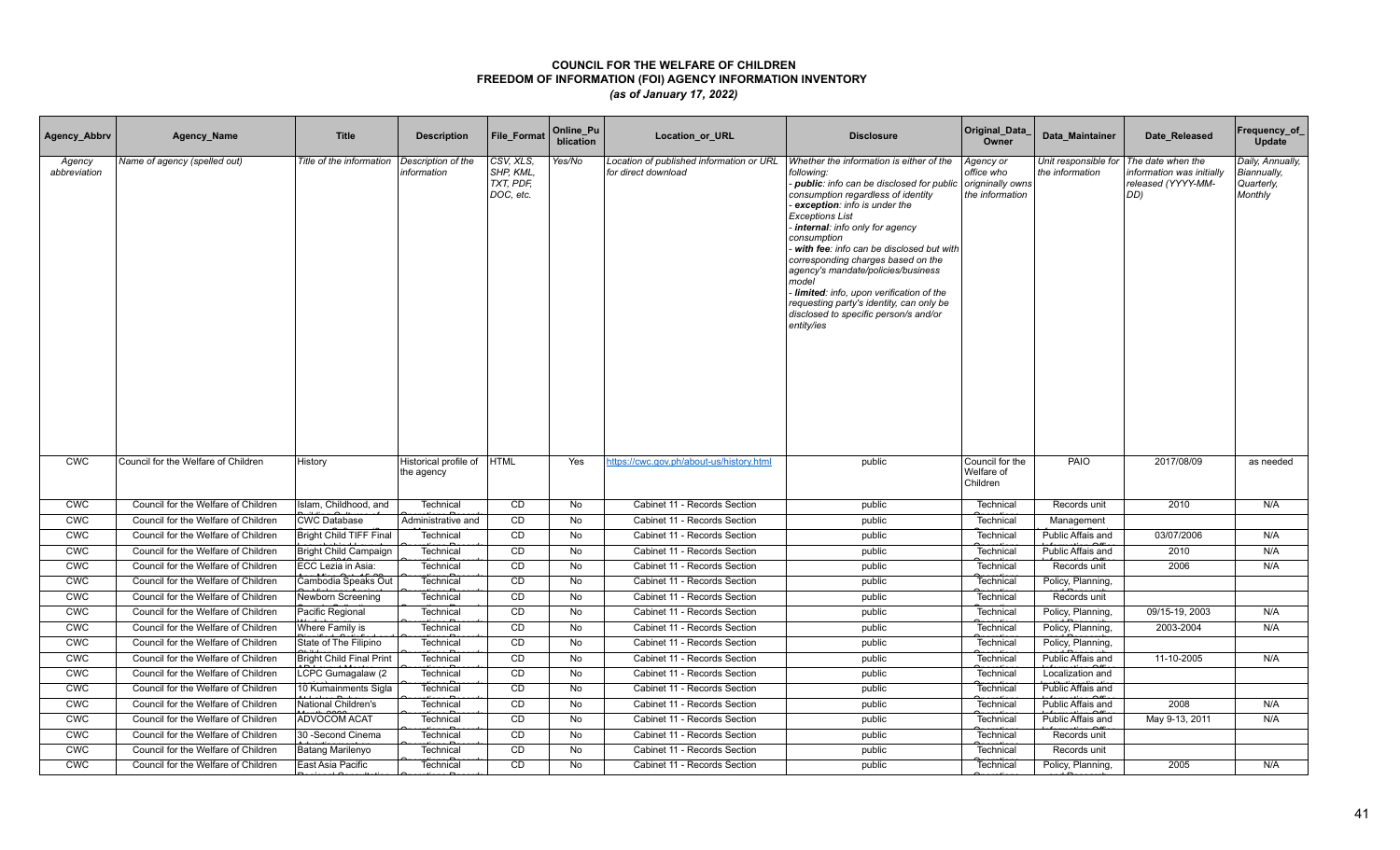| Agency_Abbrv           | Agency_Name                         | <b>Title</b>             | <b>Description</b>                  | <b>File Format</b>                              | Online_Pu<br>blication | Location_or_URL                                                 | <b>Disclosure</b>                                                                                                                                                                                                                                                                                                                                                                                                                                                                                                                    | Original_Data<br>Owner                                         | Data Maintainer                         | Date Released                                                               | Frequency_of_<br>Update                                  |
|------------------------|-------------------------------------|--------------------------|-------------------------------------|-------------------------------------------------|------------------------|-----------------------------------------------------------------|--------------------------------------------------------------------------------------------------------------------------------------------------------------------------------------------------------------------------------------------------------------------------------------------------------------------------------------------------------------------------------------------------------------------------------------------------------------------------------------------------------------------------------------|----------------------------------------------------------------|-----------------------------------------|-----------------------------------------------------------------------------|----------------------------------------------------------|
| Agency<br>abbreviation | Name of agency (spelled out)        | Title of the information | Description of the<br>information   | CSV, XLS,<br>SHP, KML<br>TXT, PDF,<br>DOC, etc. | Yes/No                 | Location of published information or URL<br>for direct download | Whether the information is either of the<br>following:<br>- public: info can be disclosed for public<br>consumption regardless of identity<br>exception: info is under the<br><b>Exceptions List</b><br>internal: info only for agency<br>consumption<br>with fee: info can be disclosed but with<br>corresponding charges based on the<br>agency's mandate/policies/business<br>model<br>Iimited: info, upon verification of the<br>requesting party's identity, can only be<br>disclosed to specific person/s and/or<br>entity/ies | Agency or<br>office who<br>origninally owns<br>the information | Unit responsible for<br>the information | The date when the<br>information was initially<br>released (YYYY-MM-<br>DD) | Daily, Annually,<br>Biannually,<br>Quarterly,<br>Monthly |
| <b>CWC</b>             | Council for the Welfare of Children | History                  | Historical profile of<br>the agency | <b>HTML</b>                                     | Yes                    | https://cwc.gov.ph/about-us/history.html                        | public                                                                                                                                                                                                                                                                                                                                                                                                                                                                                                                               | Council for the<br>Welfare of<br>Children                      | PAIO                                    | 2017/08/09                                                                  | as needed                                                |
| <b>CWC</b>             | Council for the Welfare of Children | Reference Documents:     | Technical                           | CD                                              | No                     | Cabinet 11 - Records Section                                    | public                                                                                                                                                                                                                                                                                                                                                                                                                                                                                                                               | Technical                                                      | Records unit                            | 2001-2003                                                                   | N/A                                                      |
| <b>CWC</b>             | Council for the Welfare of Children | Course on                | Technical                           | CD                                              | No                     | Cabinet 11 - Records Section                                    | public                                                                                                                                                                                                                                                                                                                                                                                                                                                                                                                               | Technical                                                      | Records unit                            |                                                                             |                                                          |
| CWC                    | Council for the Welfare of Children | Second Country           | Technical                           | CD                                              | No                     | Cabinet 11 - Records Section                                    | public                                                                                                                                                                                                                                                                                                                                                                                                                                                                                                                               | Technical                                                      | Policy, Planning,                       | 1995-2000                                                                   | N/A                                                      |
| <b>CWC</b>             | Council for the Welfare of Children | Bata.Bata                | Technical                           | CD                                              | <b>No</b>              | Cabinet 11 - Records Section                                    | public                                                                                                                                                                                                                                                                                                                                                                                                                                                                                                                               | Technical                                                      | Public Affais and                       |                                                                             |                                                          |
| <b>CWC</b>             | Council for the Welfare of Children | VAC Launch Presscon      | Technical                           | CD                                              | No                     | Cabinet 11 - Records Section                                    | public                                                                                                                                                                                                                                                                                                                                                                                                                                                                                                                               | Technical                                                      | Policy, Planning,                       |                                                                             |                                                          |
| <b>CWC</b>             | Council for the Welfare of Children | Formula for Disaster     | Technical                           | CD                                              | No                     | Cabinet 11 - Records Section                                    | public                                                                                                                                                                                                                                                                                                                                                                                                                                                                                                                               | Technical                                                      | Policy, Planning,                       |                                                                             |                                                          |
| <b>CWC</b>             | Council for the Welfare of Children | Cine Pambata             | Technical                           | CD                                              | No                     | Cabinet 11 - Records Section                                    | public                                                                                                                                                                                                                                                                                                                                                                                                                                                                                                                               | Technical                                                      | Public Affais and                       |                                                                             |                                                          |
| <b>CWC</b>             | Council for the Welfare of Children | <b>ECDP</b> Special      | Technical                           | CD                                              | <b>No</b>              | Cabinet 11 - Records Section                                    | public                                                                                                                                                                                                                                                                                                                                                                                                                                                                                                                               | Technical                                                      | Policy, Planning,                       |                                                                             |                                                          |
| <b>CWC</b>             | Council for the Welfare of Children | The Medium-Term          | Technical                           | CD                                              | No                     | Cabinet 11 - Records Section                                    | public                                                                                                                                                                                                                                                                                                                                                                                                                                                                                                                               | Technical                                                      | Policy, Planning,                       | 2001-2004                                                                   | N/A                                                      |
| <b>CWC</b>             | Council for the Welfare of Children | Harnessing The Power     | Technical                           | CD                                              | No                     | Cabinet 11 - Records Section                                    | public                                                                                                                                                                                                                                                                                                                                                                                                                                                                                                                               | Technical                                                      | Records unit                            |                                                                             |                                                          |
| <b>CWC</b>             | Council for the Welfare of Children | 50th Children's          | Technical                           | CD                                              | No                     | Cabinet 11 - Records Section                                    | public                                                                                                                                                                                                                                                                                                                                                                                                                                                                                                                               | Technical                                                      | Records unit                            | 1952                                                                        | N/A                                                      |
| <b>CWC</b>             | Council for the Welfare of Children | Anak TV Youth Vote       | Technical                           | CD                                              | No                     | Cabinet 11 - Records Section                                    | public                                                                                                                                                                                                                                                                                                                                                                                                                                                                                                                               | Technical                                                      | Public Affais and                       |                                                                             |                                                          |
| <b>CMC</b>             | Council for the Welfare of Children | Minsan May Isang Pag     | Technical                           | CD                                              | No                     | Cabinet 11 - Records Section                                    | public                                                                                                                                                                                                                                                                                                                                                                                                                                                                                                                               | Technical                                                      | Records unit                            |                                                                             |                                                          |
| CWC                    | Council for the Welfare of Children | <b>Breaking Rules:</b>   | Technical                           | CD                                              | No                     | Cabinet 11 - Records Section                                    | public                                                                                                                                                                                                                                                                                                                                                                                                                                                                                                                               | Technical                                                      | Policy, Planning,                       |                                                                             |                                                          |
| <b>CWC</b>             | Council for the Welfare of Children | Local Flood Early        | Technical                           | CD                                              | <b>No</b>              | Cabinet 11 - Records Section                                    | public                                                                                                                                                                                                                                                                                                                                                                                                                                                                                                                               | Technical                                                      | Records unit                            | 2006                                                                        | N/A                                                      |
| <b>CWC</b>             | Council for the Welfare of Children | Kung Wala Na Ang         | Technical                           | CD                                              | No                     | Cabinet 11 - Records Section                                    | public                                                                                                                                                                                                                                                                                                                                                                                                                                                                                                                               | Technical                                                      | Records unit                            |                                                                             |                                                          |
| <b>CWC</b>             | Council for the Welfare of Children | Post Yokohama Mid-       | Technical                           | CD                                              | No                     | Cabinet 11 - Records Section                                    | public                                                                                                                                                                                                                                                                                                                                                                                                                                                                                                                               | Technical                                                      | Policy, Planning,                       | 2004                                                                        | N/A                                                      |
| <b>CWC</b>             | Council for the Welfare of Children | <b>ZUMBATA on Child</b>  | Technical                           | CD                                              | <b>No</b>              | Cabinet 11 - Records Section                                    | public                                                                                                                                                                                                                                                                                                                                                                                                                                                                                                                               | Technical                                                      | Public Affais and                       | 10-10-2015                                                                  | N/A                                                      |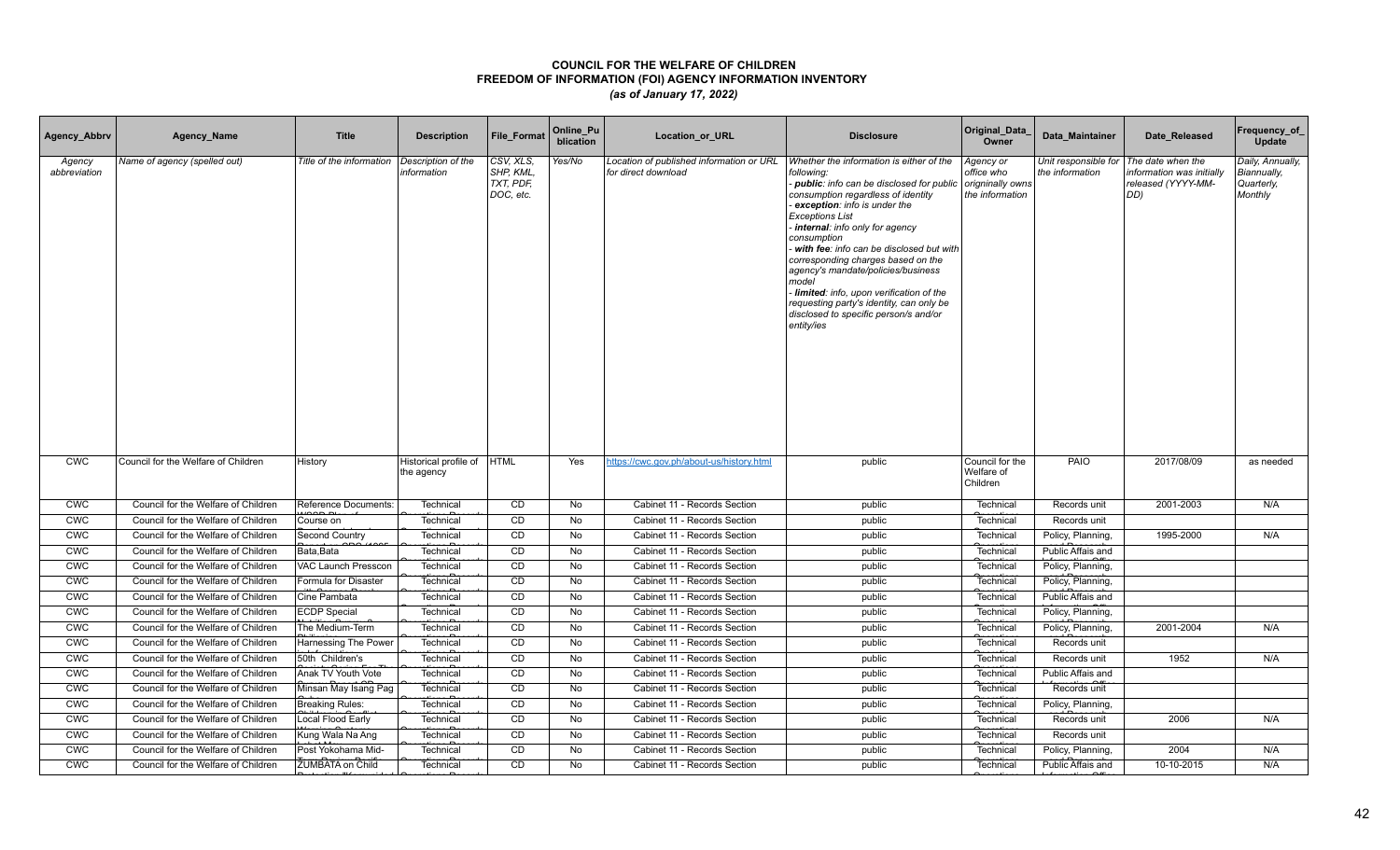| Agency_Abbrv           | Agency_Name                         | <b>Title</b>                   | <b>Description</b>                  | <b>File Format</b>                               | Online_Pu<br>blication | Location_or_URL                                                 | <b>Disclosure</b>                                                                                                                                                                                                                                                                                                                                                                                                                                                                                                                    | Original_Data<br>Owner                                         | Data Maintainer                         | Date Released                                                               | Frequency_of_<br>Update                                  |
|------------------------|-------------------------------------|--------------------------------|-------------------------------------|--------------------------------------------------|------------------------|-----------------------------------------------------------------|--------------------------------------------------------------------------------------------------------------------------------------------------------------------------------------------------------------------------------------------------------------------------------------------------------------------------------------------------------------------------------------------------------------------------------------------------------------------------------------------------------------------------------------|----------------------------------------------------------------|-----------------------------------------|-----------------------------------------------------------------------------|----------------------------------------------------------|
| Agency<br>abbreviation | Name of agency (spelled out)        | Title of the information       | Description of the<br>information   | CSV, XLS,<br>SHP, KML,<br>TXT, PDF,<br>DOC, etc. | Yes/No                 | Location of published information or URL<br>for direct download | Whether the information is either of the<br>following:<br>- public: info can be disclosed for public<br>consumption regardless of identity<br>exception: info is under the<br><b>Exceptions List</b><br>internal: info only for agency<br>consumption<br>with fee: info can be disclosed but with<br>corresponding charges based on the<br>agency's mandate/policies/business<br>model<br>Iimited: info, upon verification of the<br>requesting party's identity, can only be<br>disclosed to specific person/s and/or<br>entity/ies | Agency or<br>office who<br>origninally owns<br>the information | Unit responsible for<br>the information | The date when the<br>information was initially<br>released (YYYY-MM-<br>DD) | Daily, Annually,<br>Biannually,<br>Quarterly,<br>Monthly |
| <b>CWC</b>             | Council for the Welfare of Children | History                        | Historical profile of<br>the agency | <b>HTML</b>                                      | Yes                    | https://cwc.gov.ph/about-us/history.html                        | public                                                                                                                                                                                                                                                                                                                                                                                                                                                                                                                               | Council for the<br>Welfare of<br>Children                      | PAIO                                    | 2017/08/09                                                                  | as needed                                                |
| <b>CWC</b>             | Council for the Welfare of Children | 1st South East Asian           | Technical                           | CD                                               | No                     | Cabinet 11 - Records Section                                    | public                                                                                                                                                                                                                                                                                                                                                                                                                                                                                                                               | Technical                                                      | Policy, Planning,                       | Dec 10-14, 2006                                                             | N/A                                                      |
| <b>CWC</b>             | Council for the Welfare of Children | <b>Bright Child Jingles</b>    | Technical                           | CD                                               | No                     | Cabinet 11 - Records Section                                    | public                                                                                                                                                                                                                                                                                                                                                                                                                                                                                                                               | Technical                                                      | Public Affais and                       |                                                                             |                                                          |
| CWC                    | Council for the Welfare of Children | Project & Program              | Technical                           | CD                                               | No                     | Cabinet 11 - Records Section                                    | public                                                                                                                                                                                                                                                                                                                                                                                                                                                                                                                               | Technical                                                      | Management                              | 2003                                                                        | N/A                                                      |
| <b>CWC</b>             | Council for the Welfare of Children | String of Praise               | Technical                           | CD                                               | <b>No</b>              | Cabinet 11 - Records Section                                    | public                                                                                                                                                                                                                                                                                                                                                                                                                                                                                                                               | Technical                                                      | Records unit                            |                                                                             |                                                          |
| <b>CWC</b>             | Council for the Welfare of Children | Good A Boy. A Story            | Technical                           | <b>CD</b>                                        | No                     | Cabinet 11 - Records Section                                    | public                                                                                                                                                                                                                                                                                                                                                                                                                                                                                                                               | Technical                                                      | Policy, Planning,                       |                                                                             |                                                          |
| <b>CWC</b>             | Council for the Welfare of Children | Annex 3: Data                  | Technical                           | CD                                               | No                     | Cabinet 11 - Records Section                                    | public                                                                                                                                                                                                                                                                                                                                                                                                                                                                                                                               | Technical                                                      | Localization and                        | 2001                                                                        | N/A                                                      |
| <b>CWC</b>             | Council for the Welfare of Children | <b>Children Against</b>        | Technical                           | CD                                               | No                     | Cabinet 11 - Records Section                                    | public                                                                                                                                                                                                                                                                                                                                                                                                                                                                                                                               | Technical                                                      | Policy, Planning,                       |                                                                             |                                                          |
| <b>CWC</b>             | Council for the Welfare of Children | <b>Strategic Reflection</b>    | Technical                           | CD                                               | No                     | Cabinet 11 - Records Section                                    | public                                                                                                                                                                                                                                                                                                                                                                                                                                                                                                                               | Technical                                                      | Policy, Planning,                       | April 12-14, 2010                                                           | N/A                                                      |
| <b>CWC</b>             | Council for the Welfare of Children | <b>Bright Future</b>           | Technical                           | CD                                               | No                     | Cabinet 11 - Records Section                                    | public                                                                                                                                                                                                                                                                                                                                                                                                                                                                                                                               | Technical                                                      | Public Affais and                       | 2004                                                                        | N/A                                                      |
| <b>CWC</b>             | Council for the Welfare of Children | <b>Supporting Children's</b>   | Technical                           | CD                                               | No                     | Cabinet 11 - Records Section                                    | public                                                                                                                                                                                                                                                                                                                                                                                                                                                                                                                               | Technical                                                      | Localization and                        |                                                                             |                                                          |
| <b>CWC</b>             | Council for the Welfare of Children | Patrol 117 Advocacy            | Technical                           | CD                                               | No                     | Cabinet 11 - Records Section                                    | public                                                                                                                                                                                                                                                                                                                                                                                                                                                                                                                               | Technical                                                      | Records unit                            |                                                                             |                                                          |
| <b>CWC</b>             | Council for the Welfare of Children | <b>National Challenges</b>     | Technical                           | CD                                               | No                     | Cabinet 11 - Records Section                                    | public                                                                                                                                                                                                                                                                                                                                                                                                                                                                                                                               | Technical                                                      | Policy, Planning,                       | April 5-9 2004                                                              | N/A                                                      |
| <b>CMC</b>             | Council for the Welfare of Children | <b>VISAYAN Forum</b>           | Technical                           | CD                                               | No                     | Cabinet 11 - Records Section                                    | public                                                                                                                                                                                                                                                                                                                                                                                                                                                                                                                               | Technical                                                      | Records unit                            |                                                                             |                                                          |
| CWC                    | Council for the Welfare of Children | <b>Bright Child Buttonpins</b> | Technical                           | CD                                               | No                     | Cabinet 11 - Records Section                                    | public                                                                                                                                                                                                                                                                                                                                                                                                                                                                                                                               | Technical                                                      | Public Affais and                       |                                                                             |                                                          |
| <b>CWC</b>             | Council for the Welfare of Children | East Asia Regional             | Technical                           | CD                                               | <b>No</b>              | Cabinet 11 - Records Section                                    | public                                                                                                                                                                                                                                                                                                                                                                                                                                                                                                                               | Technical                                                      | Policy, Planning,                       | 2005                                                                        | N/A                                                      |
| <b>CWC</b>             | Council for the Welfare of Children | Microfinance Technoki          | Technical                           | CD                                               | No                     | Cabinet 11 - Records Section                                    | public                                                                                                                                                                                                                                                                                                                                                                                                                                                                                                                               | Technical                                                      | Records unit                            |                                                                             |                                                          |
| <b>CWC</b>             | Council for the Welfare of Children | HP Brio Assist CD-             | Technical                           | CD                                               | No                     | Cabinet 11 - Records Section                                    | public                                                                                                                                                                                                                                                                                                                                                                                                                                                                                                                               | Technical                                                      | Records unit                            |                                                                             |                                                          |
| <b>CWC</b>             | Council for the Welfare of Children | ECD Project (                  | Technical                           | CD                                               | <b>No</b>              | Cabinet 11 - Records Section                                    | public                                                                                                                                                                                                                                                                                                                                                                                                                                                                                                                               | Technical                                                      | Records unit                            | 08-15-2003                                                                  | N/A                                                      |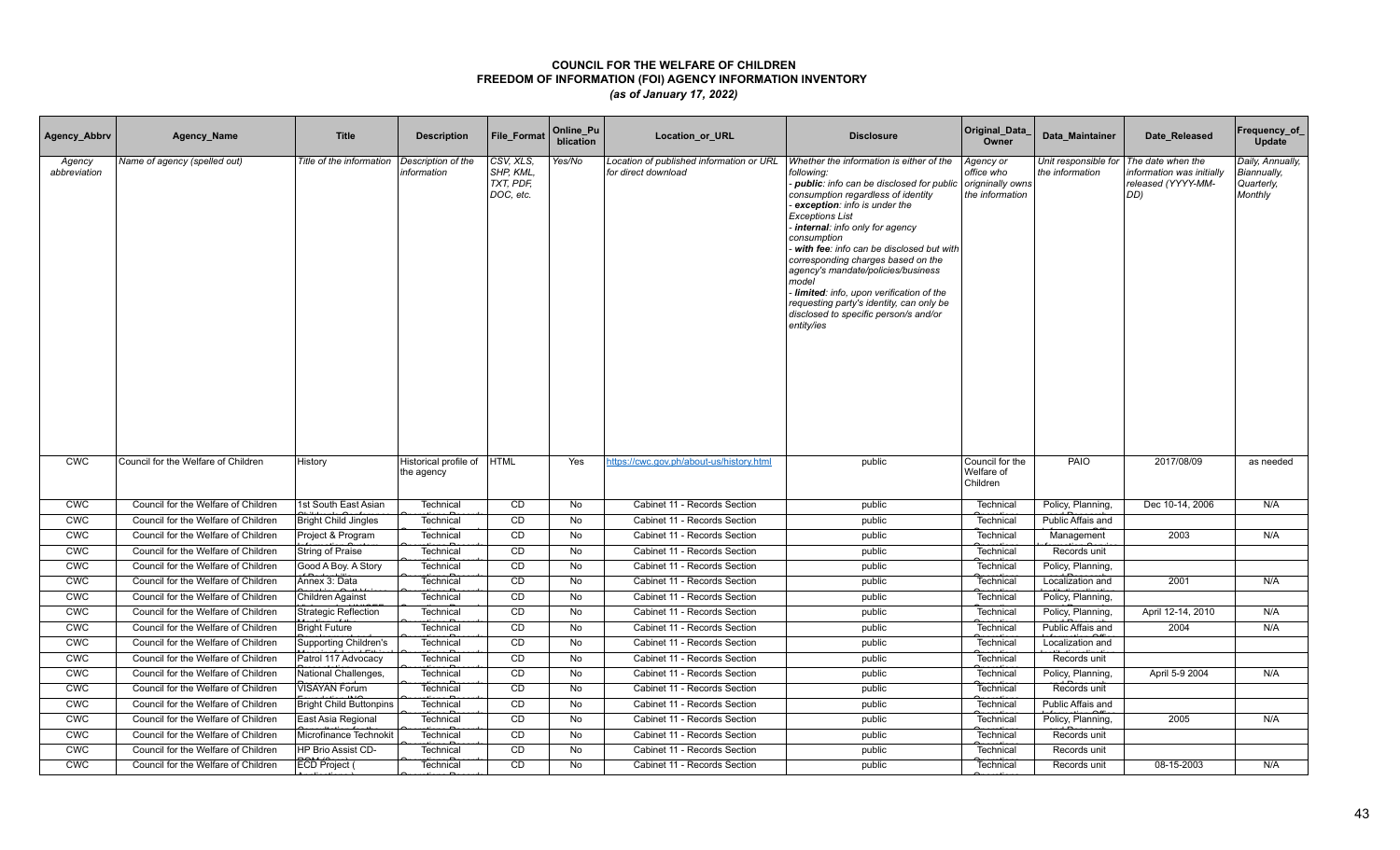| Agency_Abbrv           | Agency_Name                         | <b>Title</b>                | <b>Description</b>                        | <b>File Format</b>                               | Online_Pu<br>blication | Location_or_URL                                                 | <b>Disclosure</b>                                                                                                                                                                                                                                                                                                                                                                                                                                                                                                                    | Original_Data<br>Owner                                         | Data Maintainer                         | Date Released                                                               | Frequency_of_<br>Update                                  |
|------------------------|-------------------------------------|-----------------------------|-------------------------------------------|--------------------------------------------------|------------------------|-----------------------------------------------------------------|--------------------------------------------------------------------------------------------------------------------------------------------------------------------------------------------------------------------------------------------------------------------------------------------------------------------------------------------------------------------------------------------------------------------------------------------------------------------------------------------------------------------------------------|----------------------------------------------------------------|-----------------------------------------|-----------------------------------------------------------------------------|----------------------------------------------------------|
| Agency<br>abbreviation | Name of agency (spelled out)        | Title of the information    | Description of the<br>information         | CSV, XLS,<br>SHP, KML,<br>TXT, PDF,<br>DOC, etc. | Yes/No                 | Location of published information or URL<br>for direct download | Whether the information is either of the<br>following:<br>- public: info can be disclosed for public<br>consumption regardless of identity<br>exception: info is under the<br><b>Exceptions List</b><br>internal: info only for agency<br>consumption<br>with fee: info can be disclosed but with<br>corresponding charges based on the<br>agency's mandate/policies/business<br>model<br>Iimited: info, upon verification of the<br>requesting party's identity, can only be<br>disclosed to specific person/s and/or<br>entity/ies | Agency or<br>office who<br>origninally owns<br>the information | Unit responsible for<br>the information | The date when the<br>information was initially<br>released (YYYY-MM-<br>DD) | Daily, Annually,<br>Biannually,<br>Quarterly,<br>Monthly |
| <b>CWC</b>             | Council for the Welfare of Children | History                     | Historical profile of  HTML<br>the agency |                                                  | Yes                    | https://cwc.gov.ph/about-us/history.html                        | public                                                                                                                                                                                                                                                                                                                                                                                                                                                                                                                               | Council for the<br>Welfare of<br>Children                      | PAIO                                    | 2017/08/09                                                                  | as needed                                                |
| <b>CWC</b>             | Council for the Welfare of Children | Faith of a Child            | Technical                                 | CD                                               | No                     | Cabinet 11 - Records Section                                    | public                                                                                                                                                                                                                                                                                                                                                                                                                                                                                                                               | Technical                                                      | Records unit                            | 2000                                                                        |                                                          |
| <b>CWC</b>             | Council for the Welfare of Children | <b>Harmonized Gender</b>    | Technical                                 | CD                                               | No                     | Cabinet 11 - Records Section                                    | public                                                                                                                                                                                                                                                                                                                                                                                                                                                                                                                               | Technical                                                      | Policy, Planning,                       | 2005                                                                        | N/A                                                      |
| CWC                    | Council for the Welfare of Children | <b>IACACP Stratplanning</b> | Technical                                 | CD                                               | No                     | Cabinet 11 - Records Section                                    | public                                                                                                                                                                                                                                                                                                                                                                                                                                                                                                                               | Technical                                                      | Policy, Planning,                       |                                                                             |                                                          |
| <b>CWC</b>             | Council for the Welfare of Children | Preventive Pediatrics,      | Technical                                 | CD                                               | <b>No</b>              | Cabinet 11 - Records Section                                    | public                                                                                                                                                                                                                                                                                                                                                                                                                                                                                                                               | Technical                                                      | Policy, Planning,                       |                                                                             |                                                          |
| <b>CWC</b>             | Council for the Welfare of Children | 2015 National               | Technical                                 | <b>CD</b>                                        | No                     | Cabinet 11 - Records Section                                    | public                                                                                                                                                                                                                                                                                                                                                                                                                                                                                                                               | Technical                                                      | Public Affais and                       |                                                                             |                                                          |
| <b>CWC</b>             | Council for the Welfare of Children | Philippine Commision        | Technical                                 | CD                                               | No                     | Cabinet 11 - Records Section                                    | public                                                                                                                                                                                                                                                                                                                                                                                                                                                                                                                               | Technical                                                      | Records unit                            |                                                                             |                                                          |
| <b>CWC</b>             | Council for the Welfare of Children | <b>Embracing Diversity:</b> | Technical                                 | CD                                               | No                     | Cabinet 11 - Records Section                                    | public                                                                                                                                                                                                                                                                                                                                                                                                                                                                                                                               | Technical                                                      | Public Affais and                       |                                                                             |                                                          |
| <b>CWC</b>             | Council for the Welfare of Children | 2007 NCM Poster             | Technical                                 | CD                                               | <b>No</b>              | Cabinet 11 - Records Section                                    | public                                                                                                                                                                                                                                                                                                                                                                                                                                                                                                                               | Technical                                                      | Public Affais and                       | 2007                                                                        | N/A                                                      |
| <b>CWC</b>             | Council for the Welfare of Children | National Children's         | Technical                                 | CD                                               | No                     | Cabinet 11 - Records Section                                    | public                                                                                                                                                                                                                                                                                                                                                                                                                                                                                                                               | Technical                                                      | Public Affais and                       |                                                                             |                                                          |
| <b>CWC</b>             | Council for the Welfare of Children | 2006 CWC Pictures           | Technical                                 | CD                                               | No                     | Cabinet 11 - Records Section                                    | public                                                                                                                                                                                                                                                                                                                                                                                                                                                                                                                               | Technical                                                      | Records unit                            |                                                                             |                                                          |
| <b>CWC</b>             | Council for the Welfare of Children | 2008 Children's Month       | Technical                                 | CD                                               | No                     | Cabinet 11 - Records Section                                    | public                                                                                                                                                                                                                                                                                                                                                                                                                                                                                                                               | Technical                                                      | Public Affais and                       |                                                                             |                                                          |
| <b>CWC</b>             | Council for the Welfare of Children | <b>Girl-Child Week</b>      | Technical                                 | CD                                               | No                     | Cabinet 11 - Records Section                                    | public                                                                                                                                                                                                                                                                                                                                                                                                                                                                                                                               | Technical                                                      | Public Affais and                       | 2007                                                                        | N/A                                                      |
| <b>CMC</b>             | Council for the Welfare of Children | National Children's         | Technical                                 | CD                                               | No                     | Cabinet 11 - Records Section                                    | public                                                                                                                                                                                                                                                                                                                                                                                                                                                                                                                               | Technical                                                      | Public Affais and                       | 2007                                                                        | N/A                                                      |
| CWC                    | Council for the Welfare of Children | CWC Poster 113              | Technical                                 | CD                                               | No                     | Cabinet 11 - Records Section                                    | public                                                                                                                                                                                                                                                                                                                                                                                                                                                                                                                               | Technical                                                      | Public Affais and                       |                                                                             |                                                          |
| <b>CWC</b>             | Council for the Welfare of Children | Convention on The           | Technical                                 | CD                                               | <b>No</b>              | Cabinet 11 - Records Section                                    | public                                                                                                                                                                                                                                                                                                                                                                                                                                                                                                                               | Technical                                                      | Policy, Planning,                       | 2009                                                                        | N/A                                                      |
| <b>CWC</b>             | Council for the Welfare of Children | <b>CWC ID Pictures</b>      | Technical                                 | CD                                               | No                     | Cabinet 11 - Records Section                                    | public                                                                                                                                                                                                                                                                                                                                                                                                                                                                                                                               | Technical                                                      | Records unit                            |                                                                             |                                                          |
| <b>CWC</b>             | Council for the Welfare of Children | <b>RSCWC Workshop</b>       | Technical                                 | CD                                               | No                     | Cabinet 11 - Records Section                                    | public                                                                                                                                                                                                                                                                                                                                                                                                                                                                                                                               | Technical                                                      | Localization and                        |                                                                             |                                                          |
| <b>CWC</b>             | Council for the Welfare of Children | VAC CWC                     | Technical                                 | CD                                               | <b>No</b>              | Cabinet 11 - Records Section                                    | public                                                                                                                                                                                                                                                                                                                                                                                                                                                                                                                               | Technical                                                      | Policy, Planning,                       |                                                                             |                                                          |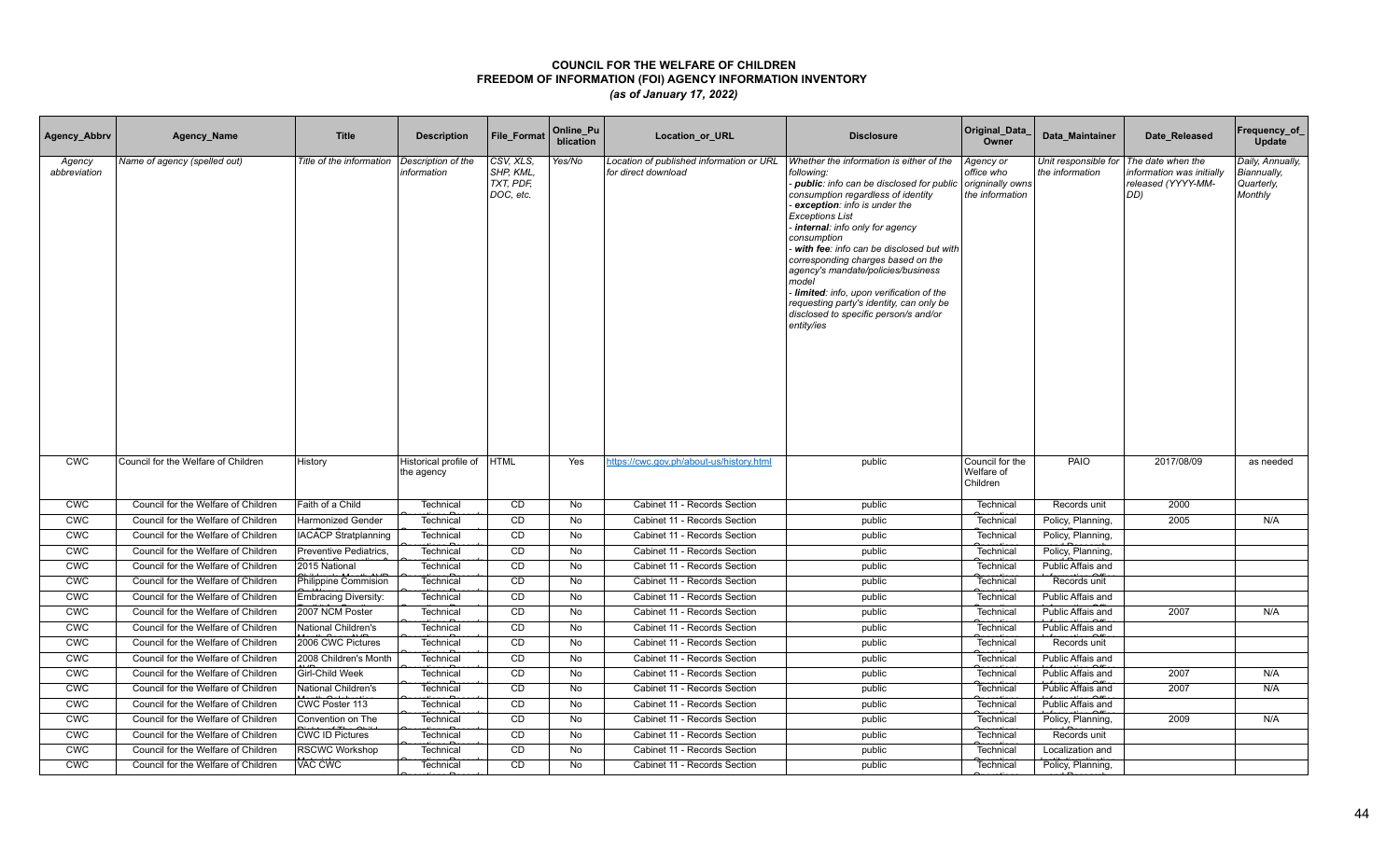| Agency_Abbrv           | Agency_Name                         | <b>Title</b>               | <b>Description</b>                  | <b>File Format</b>                               | Online_Pu<br>blication | Location_or_URL                                                 | <b>Disclosure</b>                                                                                                                                                                                                                                                                                                                                                                                                                                                                                                                    | Original_Data<br>Owner                                         | Data Maintainer                         | Date Released                                                               | Frequency_of_<br>Update                                  |
|------------------------|-------------------------------------|----------------------------|-------------------------------------|--------------------------------------------------|------------------------|-----------------------------------------------------------------|--------------------------------------------------------------------------------------------------------------------------------------------------------------------------------------------------------------------------------------------------------------------------------------------------------------------------------------------------------------------------------------------------------------------------------------------------------------------------------------------------------------------------------------|----------------------------------------------------------------|-----------------------------------------|-----------------------------------------------------------------------------|----------------------------------------------------------|
| Agency<br>abbreviation | Name of agency (spelled out)        | Title of the information   | Description of the<br>information   | CSV, XLS,<br>SHP, KML,<br>TXT, PDF,<br>DOC, etc. | Yes/No                 | Location of published information or URL<br>for direct download | Whether the information is either of the<br>following:<br>- public: info can be disclosed for public<br>consumption regardless of identity<br>exception: info is under the<br><b>Exceptions List</b><br>internal: info only for agency<br>consumption<br>with fee: info can be disclosed but with<br>corresponding charges based on the<br>agency's mandate/policies/business<br>model<br>Iimited: info, upon verification of the<br>requesting party's identity, can only be<br>disclosed to specific person/s and/or<br>entity/ies | Agency or<br>office who<br>origninally owns<br>the information | Unit responsible for<br>the information | The date when the<br>information was initially<br>released (YYYY-MM-<br>DD) | Daily, Annually,<br>Biannually,<br>Quarterly,<br>Monthly |
| <b>CWC</b>             | Council for the Welfare of Children | History                    | Historical profile of<br>the agency | <b>HTML</b>                                      | Yes                    | https://cwc.gov.ph/about-us/history.html                        | public                                                                                                                                                                                                                                                                                                                                                                                                                                                                                                                               | Council for the<br>Welfare of<br>Children                      | PAIO                                    | 2017/08/09                                                                  | as needed                                                |
| <b>CWC</b>             | Council for the Welfare of Children | <b>SA Violence Against</b> | Technical                           | CD                                               | No                     | Cabinet 11 - Records Section                                    | public                                                                                                                                                                                                                                                                                                                                                                                                                                                                                                                               | Technical                                                      | Policy, Planning,                       |                                                                             |                                                          |
| <b>CWC</b>             | Council for the Welfare of Children | Serbisyo All Access        | Technical                           | CD                                               | No                     | Cabinet 11 - Records Section                                    | public                                                                                                                                                                                                                                                                                                                                                                                                                                                                                                                               | Technical                                                      | Records unit                            |                                                                             |                                                          |
| CWC                    | Council for the Welfare of Children | Human Rights - Based       | Technical                           | CD                                               | No                     | Cabinet 11 - Records Section                                    | public                                                                                                                                                                                                                                                                                                                                                                                                                                                                                                                               | Technical                                                      | Policy, Planning,                       | Noc 9-12, 2010                                                              | N/A                                                      |
| <b>CWC</b>             | Council for the Welfare of Children | <b>Information Power</b>   | Technical                           | CD                                               | <b>No</b>              | Cabinet 11 - Records Section                                    | public                                                                                                                                                                                                                                                                                                                                                                                                                                                                                                                               | Technical                                                      | Records unit                            |                                                                             |                                                          |
| <b>CWC</b>             | Council for the Welfare of Children | State of The World's       | Technical                           | <b>BETAMAX</b>                                   | No                     | Cabinet 11 - Records Section                                    | public                                                                                                                                                                                                                                                                                                                                                                                                                                                                                                                               | Technical                                                      | Policy, Planning,                       | 1990                                                                        | N/A                                                      |
| <b>CWC</b>             | Council for the Welfare of Children | Pangrehiyong               | Technical                           | <b>BETAMAX</b>                                   | No                     | Cabinet 11 - Records Section                                    | public                                                                                                                                                                                                                                                                                                                                                                                                                                                                                                                               | Technical                                                      | Localization and                        |                                                                             |                                                          |
| <b>CWC</b>             | Council for the Welfare of Children | Guidelines On Child        | Technical                           | <b>BETAMAX</b>                                   | No                     | Cabinet 11 - Records Section                                    | public                                                                                                                                                                                                                                                                                                                                                                                                                                                                                                                               | Technical                                                      | Policy, Planning,                       |                                                                             |                                                          |
| <b>CWC</b>             | Council for the Welfare of Children | Sec De Leon's PPAC         | Technical                           | <b>BETAMAX</b>                                   | <b>No</b>              | Cabinet 11 - Records Section                                    | public                                                                                                                                                                                                                                                                                                                                                                                                                                                                                                                               | Technical                                                      | Policy, Planning,                       |                                                                             |                                                          |
| <b>CWC</b>             | Council for the Welfare of Children | The President's Hour:      | Technical                           | <b>BETAMAX</b>                                   | No                     | Cabinet 11 - Records Section                                    | public                                                                                                                                                                                                                                                                                                                                                                                                                                                                                                                               | Technical                                                      | Policy, Planning,                       | 03-04-1992                                                                  | N/A                                                      |
| <b>CWC</b>             | Council for the Welfare of Children | Edited Copy FL & PFM       | Technical                           | <b>BETAMAX</b>                                   | No                     | Cabinet 11 - Records Section                                    | public                                                                                                                                                                                                                                                                                                                                                                                                                                                                                                                               | Technical                                                      | Records unit                            | 12-06-1985                                                                  | N/A                                                      |
| <b>CWC</b>             | Council for the Welfare of Children | Prescription For Health    | Technical                           | <b>BETAMAX</b>                                   | No                     | Cabinet 11 - Records Section                                    | public                                                                                                                                                                                                                                                                                                                                                                                                                                                                                                                               | Technical                                                      | Records unit                            |                                                                             |                                                          |
| <b>CWC</b>             | Council for the Welfare of Children | ABS-CBN Plug Rights        | Technical                           | <b>BETAMAX</b>                                   | No                     | Cabinet 11 - Records Section                                    | public                                                                                                                                                                                                                                                                                                                                                                                                                                                                                                                               | Technical                                                      | Public Affais and                       |                                                                             |                                                          |
| <b>CWC</b>             | Council for the Welfare of Children | National Youth Forum       | Technical                           | <b>BETAMAX</b>                                   | No                     | Cabinet 11 - Records Section                                    | public                                                                                                                                                                                                                                                                                                                                                                                                                                                                                                                               | Technical                                                      | Policy, Planning,                       |                                                                             |                                                          |
| CWC                    | Council for the Welfare of Children | Paco Park Presents         | Technical                           | <b>BETAMAX</b>                                   | No                     | Cabinet 11 - Records Section                                    | public                                                                                                                                                                                                                                                                                                                                                                                                                                                                                                                               | Technical                                                      | Public Affais and                       | Dec 10.1982                                                                 | N/A                                                      |
| <b>CWC</b>             | Council for the Welfare of Children | Pre-School Education       | Technical                           | <b>FLOPPY</b>                                    | No                     | Cabinet 11 - Records Section                                    | public                                                                                                                                                                                                                                                                                                                                                                                                                                                                                                                               | Technical                                                      | Records unit                            |                                                                             |                                                          |
| <b>CWC</b>             | Council for the Welfare of Children | Performer                  | Technical                           | <b>FLOPPY</b>                                    | No                     | Cabinet 11 - Records Section                                    | public                                                                                                                                                                                                                                                                                                                                                                                                                                                                                                                               | Technical                                                      | Records unit                            |                                                                             |                                                          |
| <b>CWC</b>             | Council for the Welfare of Children | Windows 3.11 ISD           | Technical                           | <b>FLOPPY</b>                                    | <b>No</b>              | Cabinet 11 - Records Section                                    | public                                                                                                                                                                                                                                                                                                                                                                                                                                                                                                                               | Technical                                                      | Management                              |                                                                             |                                                          |
| <b>CWC</b>             | Council for the Welfare of Children | <b>DPWH Special Bldgs</b>  | Technical                           | <b>FLOPPY</b>                                    | No                     | Cabinet 11 - Records Section                                    | public                                                                                                                                                                                                                                                                                                                                                                                                                                                                                                                               | Technical                                                      | Records unit                            |                                                                             |                                                          |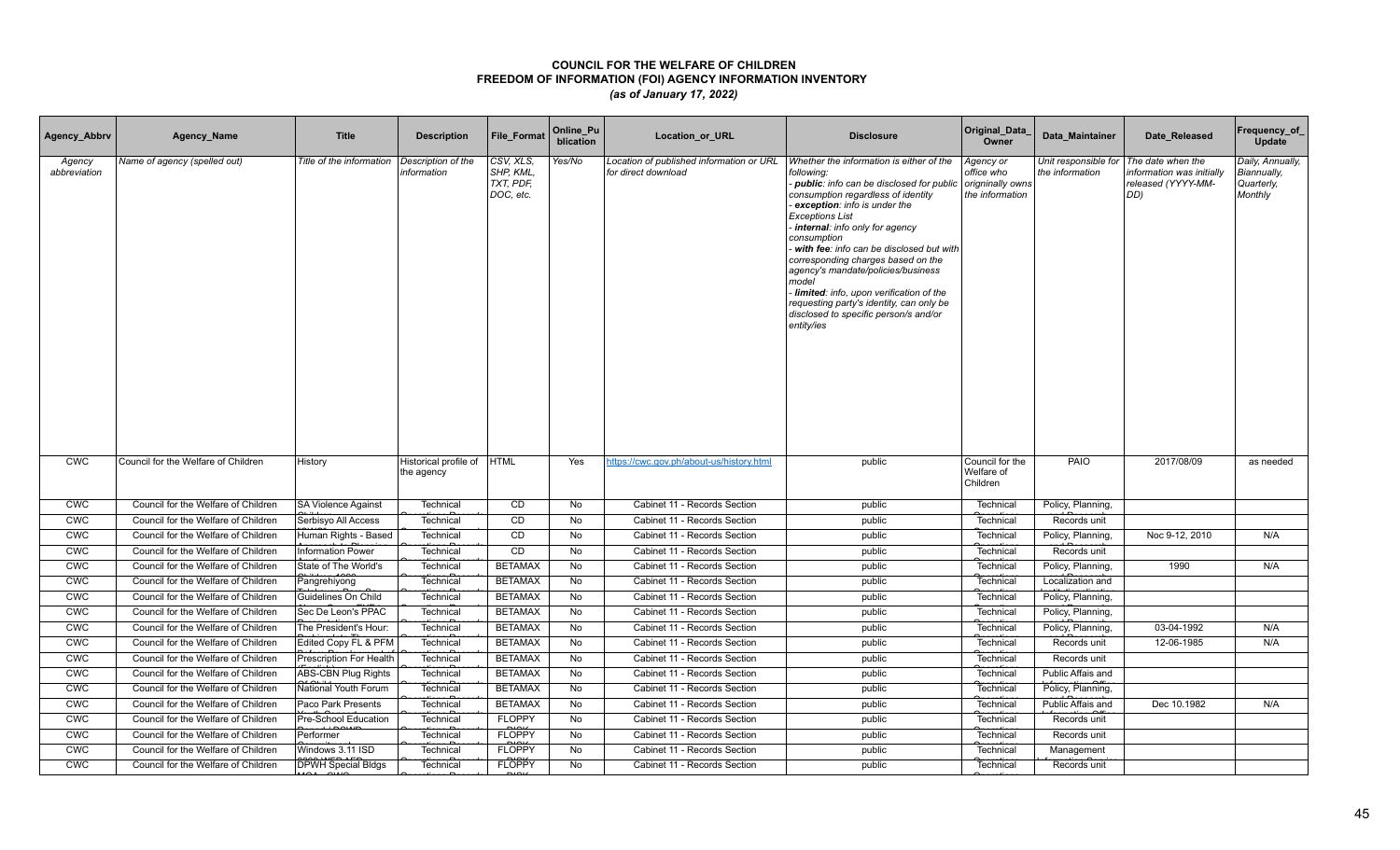| Agency_Abbrv           | Agency_Name                         | <b>Title</b>                | <b>Description</b>                  | <b>File Format</b>                               | Online_Pu<br>blication | Location_or_URL                                                 | <b>Disclosure</b>                                                                                                                                                                                                                                                                                                                                                                                                                                                                                                                    | Original_Data<br>Owner                                         | Data Maintainer                         | Date Released                                                               | Frequency_of_<br>Update                                  |
|------------------------|-------------------------------------|-----------------------------|-------------------------------------|--------------------------------------------------|------------------------|-----------------------------------------------------------------|--------------------------------------------------------------------------------------------------------------------------------------------------------------------------------------------------------------------------------------------------------------------------------------------------------------------------------------------------------------------------------------------------------------------------------------------------------------------------------------------------------------------------------------|----------------------------------------------------------------|-----------------------------------------|-----------------------------------------------------------------------------|----------------------------------------------------------|
| Agency<br>abbreviation | Name of agency (spelled out)        | Title of the information    | Description of the<br>information   | CSV, XLS,<br>SHP, KML,<br>TXT, PDF,<br>DOC, etc. | Yes/No                 | Location of published information or URL<br>for direct download | Whether the information is either of the<br>following:<br>- public: info can be disclosed for public<br>consumption regardless of identity<br>exception: info is under the<br><b>Exceptions List</b><br>internal: info only for agency<br>consumption<br>with fee: info can be disclosed but with<br>corresponding charges based on the<br>agency's mandate/policies/business<br>model<br>Iimited: info, upon verification of the<br>requesting party's identity, can only be<br>disclosed to specific person/s and/or<br>entity/ies | Agency or<br>office who<br>origninally owns<br>the information | Unit responsible for<br>the information | The date when the<br>information was initially<br>released (YYYY-MM-<br>DD) | Daily, Annually,<br>Biannually,<br>Quarterly,<br>Monthly |
| <b>CWC</b>             | Council for the Welfare of Children | History                     | Historical profile of<br>the agency | <b>HTML</b>                                      | Yes                    | https://cwc.gov.ph/about-us/history.html                        | public                                                                                                                                                                                                                                                                                                                                                                                                                                                                                                                               | Council for the<br>Welfare of<br>Children                      | PAIO                                    | 2017/08/09                                                                  | as needed                                                |
| <b>CWC</b>             | Council for the Welfare of Children | <b>Payroll Contractuals</b> | Technical                           | <b>FLOPPY</b>                                    | No                     | Cabinet 11 - Records Section                                    | public                                                                                                                                                                                                                                                                                                                                                                                                                                                                                                                               | Technical                                                      | Records unit                            |                                                                             |                                                          |
| <b>CWC</b>             | Council for the Welfare of Children | CNSRD Sept 1 2024           | Technical                           | <b>FLOPPY</b>                                    | No                     | Cabinet 11 - Records Section                                    | public                                                                                                                                                                                                                                                                                                                                                                                                                                                                                                                               | Technical                                                      | Records unit                            | Sept 1 2024                                                                 | N/A                                                      |
| CWC                    | Council for the Welfare of Children | <b>JEV Bank Recon</b>       | Technical                           | <b>FLOPPY</b>                                    | No                     | Cabinet 11 - Records Section                                    | public                                                                                                                                                                                                                                                                                                                                                                                                                                                                                                                               | Technical                                                      | Records unit                            |                                                                             |                                                          |
| <b>CWC</b>             | Council for the Welfare of Children | ECCD-WFP 2003               | Technical                           | <b>FLOPPY</b>                                    | <b>No</b>              | Cabinet 11 - Records Section                                    | public                                                                                                                                                                                                                                                                                                                                                                                                                                                                                                                               | Technical                                                      | Records unit                            | 2003                                                                        | N/A                                                      |
| <b>CWC</b>             | Council for the Welfare of Children | O.P-Council For The         | Technical                           | <b>FLOPPY</b>                                    | No                     | Cabinet 11 - Records Section                                    | public                                                                                                                                                                                                                                                                                                                                                                                                                                                                                                                               | Technical                                                      | Records unit                            | 2005                                                                        | N/A                                                      |
| <b>CWC</b>             | Council for the Welfare of Children | <b>BANK RECON ECDP</b>      | Technical                           | <b>FLOPPY</b>                                    | No                     | Cabinet 11 - Records Section                                    | public                                                                                                                                                                                                                                                                                                                                                                                                                                                                                                                               | Technical                                                      | Records unit                            |                                                                             |                                                          |
| <b>CWC</b>             | Council for the Welfare of Children | Back Up File For COA        | Technical                           | <b>FLOPPY</b>                                    | No                     | Cabinet 11 - Records Section                                    | public                                                                                                                                                                                                                                                                                                                                                                                                                                                                                                                               | Technical                                                      | Records unit                            |                                                                             |                                                          |
| <b>CWC</b>             | Council for the Welfare of Children | <b>SAOB</b>                 | Accounting &                        | <b>FLOPPY</b>                                    | <b>No</b>              | Cabinet 11 - Records Section                                    | public                                                                                                                                                                                                                                                                                                                                                                                                                                                                                                                               | Technical                                                      | Records unit                            | 2003                                                                        | N/A                                                      |
| <b>CWC</b>             | Council for the Welfare of Children | <b>RSCWC-NCR WFP</b>        | Technical                           | <b>FLOPPY</b>                                    | No                     | Cabinet 11 - Records Section                                    | public                                                                                                                                                                                                                                                                                                                                                                                                                                                                                                                               | Technical                                                      | Localization and                        | 2005                                                                        | N/A                                                      |
| <b>CWC</b>             | Council for the Welfare of Children | <b>ECCD Presentation</b>    | Technical                           | <b>FLOPPY</b>                                    | No                     | Cabinet 11 - Records Section                                    | public                                                                                                                                                                                                                                                                                                                                                                                                                                                                                                                               | Technical                                                      | Records unit                            | 2005                                                                        | N/A                                                      |
| <b>CWC</b>             | Council for the Welfare of Children | <b>ECCD Planning</b>        | Technical                           | <b>FLOPPY</b>                                    | No                     | Cabinet 11 - Records Section                                    | public                                                                                                                                                                                                                                                                                                                                                                                                                                                                                                                               | Technical                                                      | Records unit                            |                                                                             |                                                          |
| <b>CWC</b>             | Council for the Welfare of Children | Tax 101                     | Technical                           | <b>FLOPPY</b>                                    | No                     | Cabinet 11 - Records Section                                    | public                                                                                                                                                                                                                                                                                                                                                                                                                                                                                                                               | Technical                                                      | Records unit                            |                                                                             |                                                          |
| <b>CWC</b>             | Council for the Welfare of Children | New DV Format TRA           | Technical                           | <b>FLOPPY</b>                                    | <b>No</b>              | Cabinet 11 - Records Section                                    | public                                                                                                                                                                                                                                                                                                                                                                                                                                                                                                                               | Technical                                                      | Records unit                            | 2005                                                                        | N/A                                                      |
| CWC                    | Council for the Welfare of Children | ECCD updates .State         | Technical                           | <b>FLOPPY</b>                                    | No                     | Cabinet 11 - Records Section                                    | public                                                                                                                                                                                                                                                                                                                                                                                                                                                                                                                               | Technical                                                      | Localization and                        | 2003                                                                        | N/A                                                      |
| <b>CWC</b>             | Council for the Welfare of Children | <b>ECCD Assesment May</b>   | Technical                           | <b>FLOPPY</b>                                    | No                     | Cabinet 11 - Records Section                                    | public                                                                                                                                                                                                                                                                                                                                                                                                                                                                                                                               | Technical                                                      | Records unit                            | May 6-7 2004                                                                | N/A                                                      |
| <b>CWC</b>             | Council for the Welfare of Children | Feedback- Palawan           | Technical                           | <b>FLOPPY</b>                                    | No                     | Cabinet 11 - Records Section                                    | public                                                                                                                                                                                                                                                                                                                                                                                                                                                                                                                               | Technical                                                      | Localization and                        | 2004                                                                        | N/A                                                      |
| <b>CWC</b>             | Council for the Welfare of Children | <b>ECCD Activities</b>      | Technical                           | <b>FLOPPY</b>                                    | <b>No</b>              | Cabinet 11 - Records Section                                    | public                                                                                                                                                                                                                                                                                                                                                                                                                                                                                                                               | Technical                                                      | Records unit                            |                                                                             |                                                          |
| <b>CWC</b>             | Council for the Welfare of Children | RSCWC 2004 WFP              | Technical                           | <b>FLOPPY</b>                                    | No                     | Cabinet 11 - Records Section                                    | public                                                                                                                                                                                                                                                                                                                                                                                                                                                                                                                               | Technical                                                      | Localization and                        | 2004                                                                        | N/A                                                      |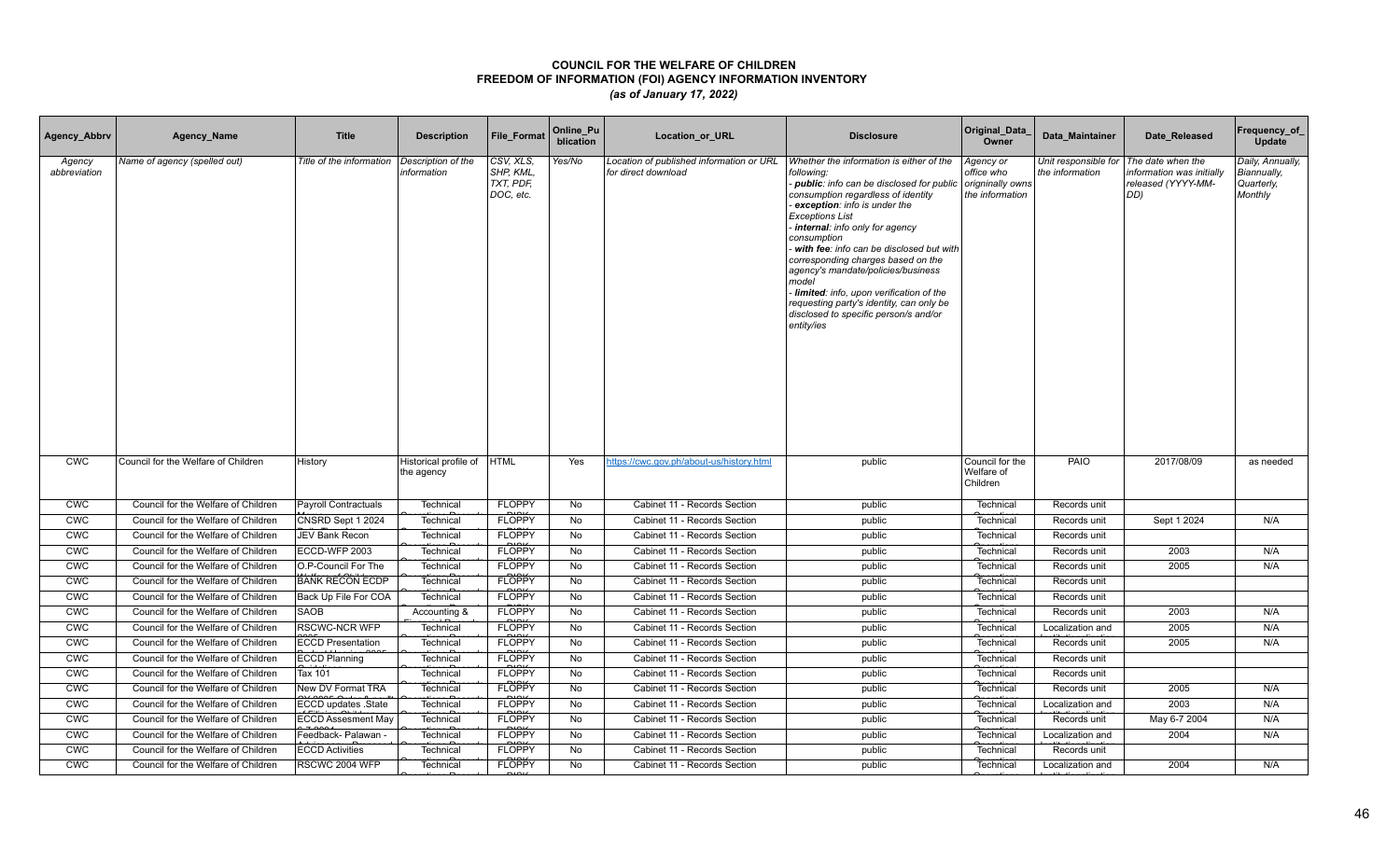| Agency_Abbrv           | Agency_Name                         | <b>Title</b>             | <b>Description</b>                  | File_Format                                      | Online_Pu<br>blication | Location_or_URL                                                 | <b>Disclosure</b>                                                                                                                                                                                                                                                                                                                                                                                                                                                                                                                  | Original_Data<br>Owner                                         | Data Maintainer                         | Date Released                                                              | Frequency_of<br>Update                                   |
|------------------------|-------------------------------------|--------------------------|-------------------------------------|--------------------------------------------------|------------------------|-----------------------------------------------------------------|------------------------------------------------------------------------------------------------------------------------------------------------------------------------------------------------------------------------------------------------------------------------------------------------------------------------------------------------------------------------------------------------------------------------------------------------------------------------------------------------------------------------------------|----------------------------------------------------------------|-----------------------------------------|----------------------------------------------------------------------------|----------------------------------------------------------|
| Agency<br>abbreviation | Name of agency (spelled out)        | Title of the information | Description of the<br>information   | CSV, XLS,<br>SHP, KML,<br>TXT, PDF,<br>DOC, etc. | Yes/No                 | Location of published information or URL<br>for direct download | Whether the information is either of the<br>following:<br>public: info can be disclosed for public<br>consumption regardless of identity<br>exception: info is under the<br><b>Exceptions List</b><br>internal: info only for agency<br>consumption<br>with fee: info can be disclosed but with<br>corresponding charges based on the<br>agency's mandate/policies/business<br>model<br>Iimited: info, upon verification of the<br>requesting party's identity, can only be<br>disclosed to specific person/s and/or<br>entity/ies | Agency or<br>office who<br>origninally owns<br>the information | Unit responsible for<br>the information | The date when the<br>nformation was initially<br>released (YYYY-MM-<br>DD) | Daily, Annually,<br>Biannually,<br>Quarterly,<br>Monthly |
| <b>CWC</b>             | Council for the Welfare of Children | History                  | Historical profile of<br>the agency | <b>HTML</b>                                      | Yes                    | ttps://cwc.gov.ph/about-us/history.html                         | public                                                                                                                                                                                                                                                                                                                                                                                                                                                                                                                             | Council for the<br>Welfare of<br>Children                      | PAIO                                    | 2017/08/09                                                                 | as needed                                                |
| <b>CWC</b>             | Council for the Welfare of Children | Legistative Agenda       | Technical                           | <b>FLOPPY</b>                                    | No                     | Cabinet 11 - Records Section                                    | public                                                                                                                                                                                                                                                                                                                                                                                                                                                                                                                             | Technical                                                      | Policy, Planning,                       | 1997-1998                                                                  | N/A                                                      |
| <b>CWC</b>             | Council for the Welfare of Children | Tape 1-2-3               | Technical                           | <b>VIDEO CAM</b>                                 | <b>No</b>              | Cabinet 11 - Records Section                                    | public                                                                                                                                                                                                                                                                                                                                                                                                                                                                                                                             | Technical                                                      | Records unit                            | 2014                                                                       | N/A                                                      |
| <b>CWC</b>             | Council for the Welfare of Children | <b>Rizal Park</b>        | Technical                           | <b>VIDEO CAM</b>                                 | No                     | Cabinet 11 - Records Section                                    | public                                                                                                                                                                                                                                                                                                                                                                                                                                                                                                                             | Technical                                                      | Records unit                            | 10-04-2014                                                                 | N/A                                                      |
| <b>CWC</b>             | Council for the Welfare of          | Search for the           | Technical                           | hard copy                                        | Yes                    | Cabinet 7-7                                                     | public                                                                                                                                                                                                                                                                                                                                                                                                                                                                                                                             | <b>CWC</b>                                                     | Localization and                        | 1999; 2001-2004; 2008;                                                     | N/A                                                      |
| <b>CWC</b>             | Council for the Welfare of          | Search for Child-        | Technical                           | hard copy                                        | No                     | Cabinet 9-1                                                     | public                                                                                                                                                                                                                                                                                                                                                                                                                                                                                                                             | <b>CMC</b>                                                     | Localization and                        | 2001-2002; 2007; 2015                                                      | N/A                                                      |
| <b>CWC</b>             | Council for the Welfare of          | ECCD WFP -               | Technical                           | hard copy                                        | No                     | Cabinet 9-1                                                     | public                                                                                                                                                                                                                                                                                                                                                                                                                                                                                                                             | <b>CWC</b>                                                     | Records unit                            | 2002-2010                                                                  | N/A, Permanent                                           |
| <b>CWC</b>             | Council for the Welfare of          | <b>ECCD</b>              | Technical                           | hard copy                                        | No                     | Cabinet 9-1                                                     | public                                                                                                                                                                                                                                                                                                                                                                                                                                                                                                                             | <b>CWC</b>                                                     | Records unit                            | 1997; 2001-2007; 2009                                                      | N/A                                                      |
| CWC                    | Council for the Welfare of          | <b>ECD TWG Meeting</b>   | Technica                            | hard copy                                        | No                     | Cabinet 9-2                                                     | public                                                                                                                                                                                                                                                                                                                                                                                                                                                                                                                             | <b>CWC</b>                                                     | Records unit                            | 2000-2005                                                                  | N/A                                                      |
| <b>CWC</b>             | Council for the Welfare of          | Research &               | Technical                           | hard copy                                        | No                     | Cabinet 9-3                                                     | public                                                                                                                                                                                                                                                                                                                                                                                                                                                                                                                             | <b>CWC</b>                                                     | Policy, Planning,                       | 2001; 2003-2004                                                            | N/A                                                      |
| CWC                    | Council for the Welfare of          | <b>CWC Staff Meeting</b> | Technical                           | hard copy                                        | No                     | Cabinet 9-8                                                     | limited                                                                                                                                                                                                                                                                                                                                                                                                                                                                                                                            | <b>CMC</b>                                                     | Records unit                            | 1991-2003; 2005; 2010;                                                     | N/A, Permanent                                           |
| CWC                    | Council for the Welfare of          | Guidelines for           | Technical                           | hard copy                                        | No                     | Cabinet 9-2                                                     | public                                                                                                                                                                                                                                                                                                                                                                                                                                                                                                                             | CWC                                                            | Localization and                        | 2000; 2002; 2016                                                           | N/A, Permanent                                           |
| CWC                    | Council for the Welfare of          | Technical                | Technical                           | hard copy                                        | No                     | Cabinet 8-4                                                     | limited                                                                                                                                                                                                                                                                                                                                                                                                                                                                                                                            | CWC                                                            | Policy, Planning,                       | 1992-1994; 1997-2003;                                                      | N/A, Permanent                                           |
| CWC                    | Council for the Welfare of          | Technical                | Technical                           | hard copy                                        | No                     | Cabinet 5-6                                                     | public                                                                                                                                                                                                                                                                                                                                                                                                                                                                                                                             | CWC                                                            | Policy, Planning,                       | 2000-2002; 2004; 2006-                                                     | N/A                                                      |
| <b>CWC</b>             | Council for the Welfare of          | Convention on the        | Technical                           | hard copy                                        | No                     | Cabinet 8-2                                                     | public                                                                                                                                                                                                                                                                                                                                                                                                                                                                                                                             | CWC                                                            | Policy, Planning,                       | 1989; 1993-2000; 2004-                                                     | N/A                                                      |
| CWC                    | Council for the Welfare of          | <b>ECCD Updates</b>      | Technica                            | hard copy                                        | <b>No</b>              | Cabinet 7-2                                                     | public                                                                                                                                                                                                                                                                                                                                                                                                                                                                                                                             | <b>CWC</b>                                                     | Records unit                            | 2004-2012                                                                  | N/A                                                      |
| <b>CWC</b>             | Council for the Welfare of          | Early Childhood          | Technica                            | hard copy                                        | No                     | Cabinet 9-1                                                     | public                                                                                                                                                                                                                                                                                                                                                                                                                                                                                                                             | CWC                                                            | Records unit                            | 1998: 2000: 2005: 2007                                                     | N/A                                                      |
| <b>CWC</b>             | Council for the Welfare of          | <b>CWC Annual</b>        | Technical                           | hard copy                                        | <b>No</b>              | Cabinet 6-1                                                     | public                                                                                                                                                                                                                                                                                                                                                                                                                                                                                                                             | <b>CWC</b>                                                     | Policy, Planning,                       | 1990-1991; 1993; 2000-                                                     | N/A                                                      |
| <b>CWC</b>             | Council for the Welfare of          | Committe on              | Technical                           | hard copy                                        | No                     | Cabinet 5-10                                                    | public                                                                                                                                                                                                                                                                                                                                                                                                                                                                                                                             | <b>CWC</b>                                                     | Policy, Planning,                       | 1995; 2005-2008                                                            | N/A                                                      |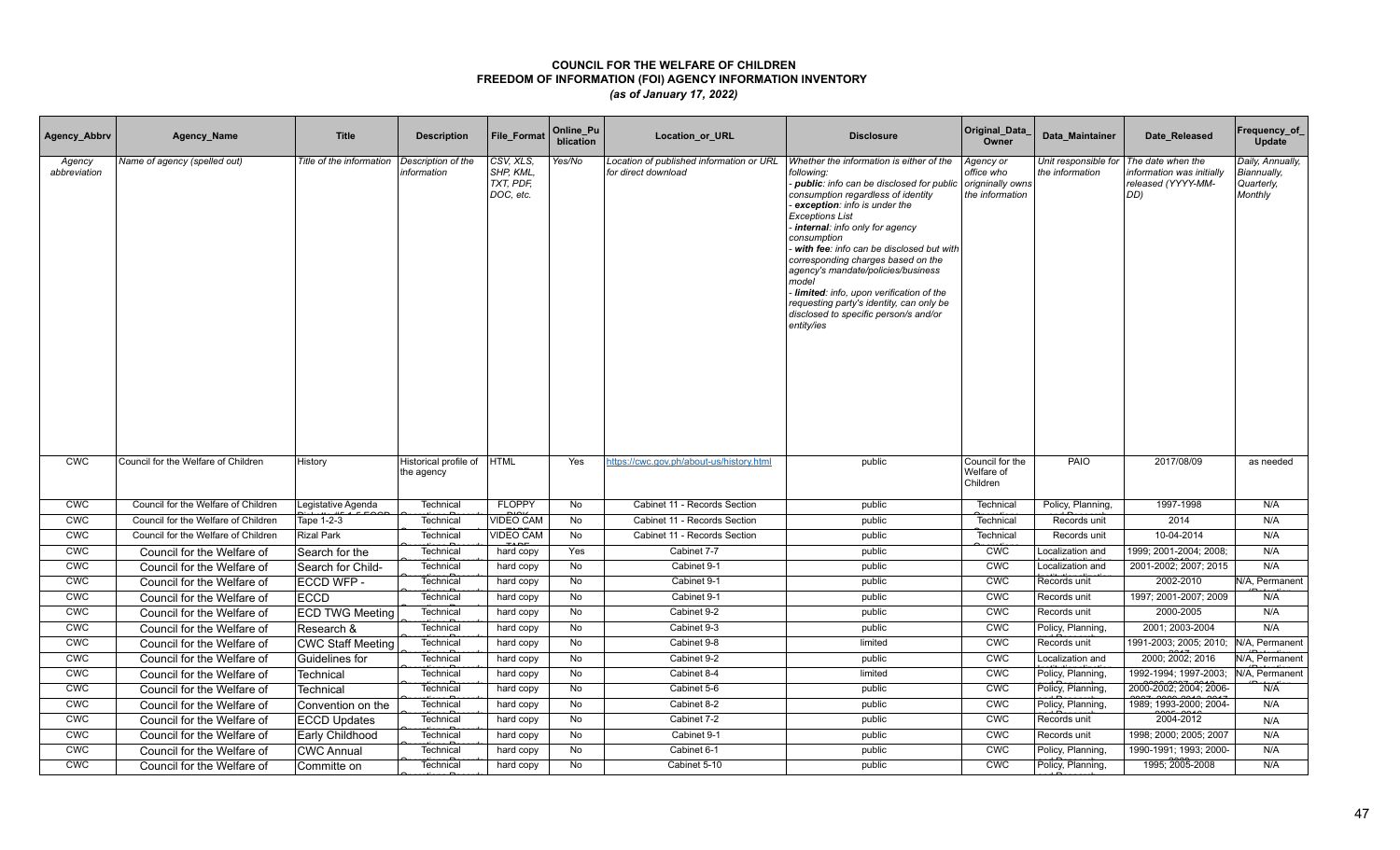| Agency_Abbrv           | Agency_Name                         | <b>Title</b>               | <b>Description</b>                  | File_Format                                      | Online_Pu<br>blication | Location_or_URL                                                 | <b>Disclosure</b>                                                                                                                                                                                                                                                                                                                                                                                                                                                                                                                  | Original_Data<br>Owner                                         | Data Maintainer                         | Date Released                                                              | Frequency_of<br>Update                                   |
|------------------------|-------------------------------------|----------------------------|-------------------------------------|--------------------------------------------------|------------------------|-----------------------------------------------------------------|------------------------------------------------------------------------------------------------------------------------------------------------------------------------------------------------------------------------------------------------------------------------------------------------------------------------------------------------------------------------------------------------------------------------------------------------------------------------------------------------------------------------------------|----------------------------------------------------------------|-----------------------------------------|----------------------------------------------------------------------------|----------------------------------------------------------|
| Agency<br>abbreviation | Name of agency (spelled out)        | Title of the information   | Description of the<br>information   | CSV, XLS,<br>SHP, KML,<br>TXT, PDF,<br>DOC, etc. | Yes/No                 | Location of published information or URL<br>for direct download | Whether the information is either of the<br>following:<br>public: info can be disclosed for public<br>consumption regardless of identity<br>exception: info is under the<br><b>Exceptions List</b><br>internal: info only for agency<br>consumption<br>with fee: info can be disclosed but with<br>corresponding charges based on the<br>agency's mandate/policies/business<br>model<br>Iimited: info, upon verification of the<br>requesting party's identity, can only be<br>disclosed to specific person/s and/or<br>entity/ies | Agency or<br>office who<br>origninally owns<br>the information | Unit responsible for<br>the information | The date when the<br>nformation was initially<br>released (YYYY-MM-<br>DD) | Daily, Annually,<br>Biannually,<br>Quarterly,<br>Monthly |
| <b>CWC</b>             | Council for the Welfare of Children | History                    | Historical profile of<br>the agency | <b>HTML</b>                                      | Yes                    | https://cwc.gov.ph/about-us/history.html                        | public                                                                                                                                                                                                                                                                                                                                                                                                                                                                                                                             | Council for the<br>Welfare of<br>Children                      | PAIO                                    | 2017/08/09                                                                 | as needed                                                |
| <b>CWC</b>             | Council for the Welfare of          | Child Labor                | Technical                           | hard copy                                        | No                     | Cabinet 9-4                                                     | public                                                                                                                                                                                                                                                                                                                                                                                                                                                                                                                             | <b>CWC</b>                                                     | Policy, Planning,                       | 1989; 1995-1996; 1998;                                                     | N/A                                                      |
| <b>CWC</b>             | Council for the Welfare of          | <b>Effects of Early</b>    | Technical                           | hard copy                                        | No                     | Cabinet 9-7                                                     | public                                                                                                                                                                                                                                                                                                                                                                                                                                                                                                                             | <b>CWC</b>                                                     | Records unit                            | 2003-2005                                                                  | N/A                                                      |
| <b>CWC</b>             | Council for the Welfare of          | <b>CWC National</b>        | Technical                           | hard copy                                        | No                     | Cabinet 8-6                                                     | public                                                                                                                                                                                                                                                                                                                                                                                                                                                                                                                             | <b>CWC</b>                                                     | Records unit                            | 1996; 2003-2005                                                            | N/A                                                      |
| <b>CWC</b>             | Council for the Welfare of          | State of the Filipino      | Technical                           | hard copy                                        | No                     | Cabinet 5-2                                                     | public                                                                                                                                                                                                                                                                                                                                                                                                                                                                                                                             | <b>CWC</b>                                                     | Policy, Planning,                       | 2000-2002; 2005-2007;                                                      | N/A                                                      |
| CWC                    | Council for the Welfare of          | Child 21                   | Technical                           | hard copy                                        | No                     | Cabinet 9-4                                                     | public                                                                                                                                                                                                                                                                                                                                                                                                                                                                                                                             | <b>CMC</b>                                                     | Policy, Planning,                       | 1999; 2001-2003                                                            | N/A                                                      |
| <b>CWC</b>             | Council for the Welfare of          | Sub-Committee on           | Technical                           | hard copy                                        | No                     | Cabinet 6-2                                                     | limited                                                                                                                                                                                                                                                                                                                                                                                                                                                                                                                            | <b>CWC</b>                                                     | Policy, Planning,                       | 2000; 2002-2010; 2017   N/A, Permanent                                     |                                                          |
| <b>CWC</b>             | Council for the Welfare of          | Accomplisment              | Technical                           | hard copy                                        | No                     | Cabinet 6-2                                                     | public                                                                                                                                                                                                                                                                                                                                                                                                                                                                                                                             | <b>CWC</b>                                                     | Policy, Planning,                       | 2000-2001; 2005-2006                                                       | N/A                                                      |
| CWC                    | Council for the Welfare of          | Activity/Project           | Technica                            | hard copy                                        | No                     | Cabinet 9-3                                                     | public                                                                                                                                                                                                                                                                                                                                                                                                                                                                                                                             | <b>CWC</b>                                                     | Records unit                            | 1990; 1998; 2000-2004;                                                     | N/A                                                      |
| <b>CWC</b>             | Council for the Welfare of          | Committe on                | Technica                            | hard copy                                        | No                     | Cabinet 8-4                                                     | limited                                                                                                                                                                                                                                                                                                                                                                                                                                                                                                                            | <b>CWC</b>                                                     | Policy, Planning,                       | 1996-1998; 2006                                                            | N/A, Permanent                                           |
| CWC                    | Council for the Welfare of          | <b>Special Committee</b>   | Technical                           | hard copy                                        | No                     | Cabinet 5-1                                                     | limited                                                                                                                                                                                                                                                                                                                                                                                                                                                                                                                            | <b>CMC</b>                                                     | Policy, Planning,                       | 2000; 2002-2004; 2007                                                      | N/A                                                      |
| CWC                    | Council for the Welfare of          | Filipino Girl Child        | Technical                           | hard copy                                        | No                     | Cabinet 5-1                                                     | public                                                                                                                                                                                                                                                                                                                                                                                                                                                                                                                             | CWC                                                            | Policy, Planning,                       | 1997; 2000-2005; 2007                                                      | N/A                                                      |
| CWC                    | Council for the Welfare of          | <b>Bright Child</b>        | Technical                           | hard copy                                        | No                     | Cabinet 9-3                                                     | public                                                                                                                                                                                                                                                                                                                                                                                                                                                                                                                             | CWC                                                            | Records unit                            | 2005-2007; 2009; 2011;                                                     | N/A                                                      |
| CWC                    | Council for the Welfare of          | <b>Position Papers</b>     | Technical                           | hard copy                                        | <b>No</b>              | Cabinet 8-12                                                    | public                                                                                                                                                                                                                                                                                                                                                                                                                                                                                                                             | <b>CMC</b>                                                     | Policy, Planning,                       | 1999-2003                                                                  | N/A                                                      |
| <b>CWC</b>             | Council for the Welfare of          | <b>Consultants Files</b>   | Technical                           | hard copy                                        | No                     | Cabinet 5-4                                                     | public                                                                                                                                                                                                                                                                                                                                                                                                                                                                                                                             | CWC                                                            | Records unit                            | 1999: 2003-2004                                                            | N/A                                                      |
| CWC                    | Council for the Welfare of          | Memorundum of              | Technica                            | hard copy                                        | <b>No</b>              | Cabinet 9-7                                                     | public                                                                                                                                                                                                                                                                                                                                                                                                                                                                                                                             | <b>CWC</b>                                                     | Records unit                            | 1997; 2003; 2009                                                           | N/A                                                      |
| CWC                    | Council for the Welfare of          | Philippine Plan of         | Technica                            | hard copy                                        | No                     | Cabinet 5-2                                                     | public                                                                                                                                                                                                                                                                                                                                                                                                                                                                                                                             | CWC                                                            | Policy, Planning,                       | 1996-2000                                                                  | N/A, 3 years                                             |
| <b>CWC</b>             | Council for the Welfare of          | Various                    | Technical                           | hard copy                                        | <b>No</b>              | Cabinet 9-7                                                     | public                                                                                                                                                                                                                                                                                                                                                                                                                                                                                                                             | <b>CWC</b>                                                     | Policy, Planning,                       | 1996; 2003                                                                 | N/A                                                      |
| <b>CWC</b>             | Council for the Welfare of          | <b>Philippine National</b> | Technical                           | hard copy                                        | No                     | Cabinet 9-2                                                     | public                                                                                                                                                                                                                                                                                                                                                                                                                                                                                                                             | <b>CWC</b>                                                     | Policy, Planning,                       | 1999-2005                                                                  | N/A                                                      |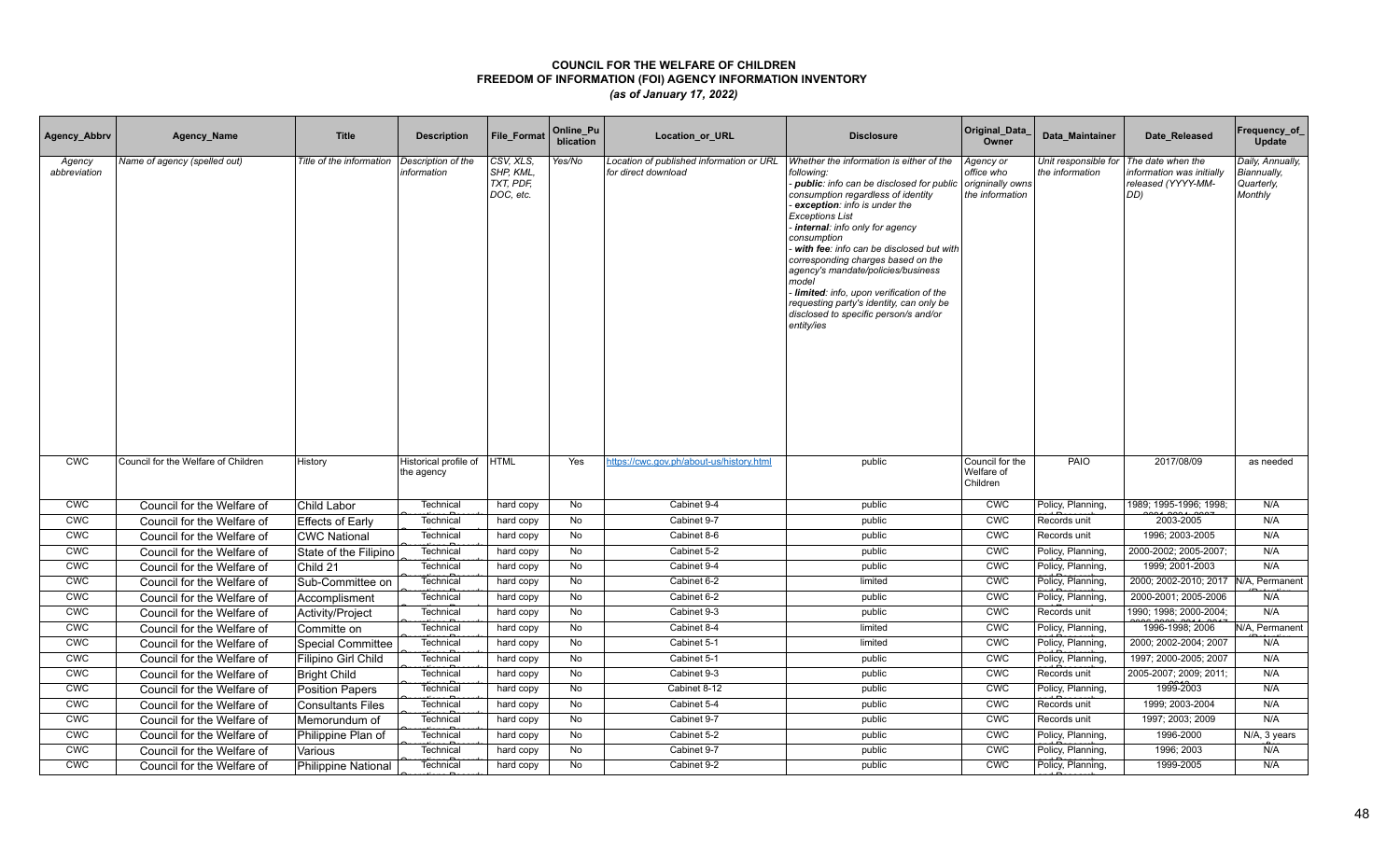| Agency_Abbrv           | Agency_Name                         | <b>Title</b>             | <b>Description</b>                  | File_Format                                      | Online_Pu<br>blication | Location_or_URL                                                 | <b>Disclosure</b>                                                                                                                                                                                                                                                                                                                                                                                                                                                                                                                    | Original_Data<br>Owner                                         | Data Maintainer                         | Date Released                                                              | Frequency_of<br>Update                                   |
|------------------------|-------------------------------------|--------------------------|-------------------------------------|--------------------------------------------------|------------------------|-----------------------------------------------------------------|--------------------------------------------------------------------------------------------------------------------------------------------------------------------------------------------------------------------------------------------------------------------------------------------------------------------------------------------------------------------------------------------------------------------------------------------------------------------------------------------------------------------------------------|----------------------------------------------------------------|-----------------------------------------|----------------------------------------------------------------------------|----------------------------------------------------------|
| Agency<br>abbreviation | Name of agency (spelled out)        | Title of the information | Description of the<br>information   | CSV, XLS,<br>SHP, KML,<br>TXT, PDF,<br>DOC, etc. | Yes/No                 | Location of published information or URL<br>for direct download | Whether the information is either of the<br>following:<br>- public: info can be disclosed for public<br>consumption regardless of identity<br>exception: info is under the<br><b>Exceptions List</b><br>internal: info only for agency<br>consumption<br>with fee: info can be disclosed but with<br>corresponding charges based on the<br>agency's mandate/policies/business<br>model<br>Iimited: info, upon verification of the<br>requesting party's identity, can only be<br>disclosed to specific person/s and/or<br>entity/ies | Agency or<br>office who<br>origninally owns<br>the information | Unit responsible for<br>the information | The date when the<br>nformation was initially<br>released (YYYY-MM-<br>DD) | Daily, Annually,<br>Biannually,<br>Quarterly,<br>Monthly |
| <b>CWC</b>             | Council for the Welfare of Children | History                  | Historical profile of<br>the agency | <b>HTML</b>                                      | Yes                    | https://cwc.gov.ph/about-us/history.html                        | public                                                                                                                                                                                                                                                                                                                                                                                                                                                                                                                               | Council for the<br>Welfare of<br>Children                      | PAIO                                    | 2017/08/09                                                                 | as needed                                                |
| <b>CWC</b>             | Council for the Welfare of          | Research &               | Technical                           | hard copy                                        | No                     | Cabinet 9-3                                                     | public                                                                                                                                                                                                                                                                                                                                                                                                                                                                                                                               | <b>CWC</b>                                                     | Policy, Planning,                       | 2001-2003                                                                  | N/A                                                      |
| <b>CWC</b>             | Council for the Welfare of          | National Plan of         | Technical                           | hard copy                                        | No                     | Cabinet 8-7                                                     | public                                                                                                                                                                                                                                                                                                                                                                                                                                                                                                                               | <b>CWC</b>                                                     | Policy, Planning,                       | 1987; 1990-1992; 2000;                                                     | N/A                                                      |
| <b>CWC</b>             | Council for the Welfare of          | Gender and               | Technical                           | hard copy                                        | No                     | Cabinet 6-1                                                     | public                                                                                                                                                                                                                                                                                                                                                                                                                                                                                                                               | <b>CWC</b>                                                     | Policy, Planning,                       | 2016-2018                                                                  | N/A                                                      |
| <b>CWC</b>             | Council for the Welfare of          | NBS-Violence             | Technical                           | hard copy                                        | No                     | Cabinet 9-8                                                     | public                                                                                                                                                                                                                                                                                                                                                                                                                                                                                                                               | <b>CWC</b>                                                     | Policy, Planning,                       | 1992; 2005-2006; 2013;                                                     | N/A, Permanent                                           |
| CWC                    | Council for the Welfare of          | Task Force -             | Technical                           | hard copy                                        | No                     | Cabinet 9-2                                                     | limited                                                                                                                                                                                                                                                                                                                                                                                                                                                                                                                              | <b>CMC</b>                                                     | Policy, Planning,                       | 2001; 2002; 2007                                                           | N/A, Permanent                                           |
| <b>CWC</b>             | Council for the Welfare of          | East Asia and the        | Technical                           | hard copy                                        | No                     | Cabinet 8-3                                                     | public                                                                                                                                                                                                                                                                                                                                                                                                                                                                                                                               | CWC                                                            | Policy, Planning,                       | 2003; 2006                                                                 | N/A                                                      |
| <b>CWC</b>             | Council for the Welfare of          | CWC National             | Technica                            | hard copy                                        | No                     | Cabinet 6-7                                                     | limited                                                                                                                                                                                                                                                                                                                                                                                                                                                                                                                              | CWC                                                            | Records unit                            | 2007-2008                                                                  | N/A                                                      |
| CWC                    | Council for the Welfare of          | CWC Strategic            | Technica                            | hard copy                                        | No                     | Cabinet 6-2                                                     | public                                                                                                                                                                                                                                                                                                                                                                                                                                                                                                                               | <b>CWC</b>                                                     | Policy, Planning,                       | 2003; 2005                                                                 | N/A                                                      |
| <b>CWC</b>             | Council for the Welfare of          | National Study on        | Technica                            | hard copy                                        | No                     | Cabinet 5-10                                                    | public                                                                                                                                                                                                                                                                                                                                                                                                                                                                                                                               | <b>CWC</b>                                                     | Policy, Planning,                       | 1985; 1977-1987                                                            | N/A                                                      |
| CWC                    | Council for the Welfare of          | <b>Local Develpment</b>  | Technical                           | hard copy                                        | No                     | Cabinet 10-4                                                    | public                                                                                                                                                                                                                                                                                                                                                                                                                                                                                                                               | <b>CMC</b>                                                     | Localization and                        | 2001; 2005-2010                                                            | N/A                                                      |
| CWC                    | Council for the Welfare of          | Seminar /                | Technical                           | hard copy                                        | No                     | Cabinet 9-1                                                     | public                                                                                                                                                                                                                                                                                                                                                                                                                                                                                                                               | CWC                                                            | Records unit                            | 1990; 1993-1995; 1999;                                                     | N/A                                                      |
| CWC                    | Council for the Welfare of          | Country                  | Technical                           | hard copy                                        | No                     | Cabinet 9-4                                                     | public                                                                                                                                                                                                                                                                                                                                                                                                                                                                                                                               | CWC                                                            | Policy, Planning,                       | 1993; 19962-2000;                                                          | N/A                                                      |
| CWC                    | Council for the Welfare of          | Term of Reference        | Technical                           | hard copy                                        | No                     | Cabinet 6-4                                                     | public                                                                                                                                                                                                                                                                                                                                                                                                                                                                                                                               | CWC                                                            | Technical                               | 2000-2001                                                                  | N/A, Permanent                                           |
| <b>CWC</b>             | Council for the Welfare of          | <b>RSCWC Quarterly</b>   | Technical                           | hard copy                                        | No                     | Cabinet 7-1                                                     | public                                                                                                                                                                                                                                                                                                                                                                                                                                                                                                                               | CWC                                                            | Localization and                        | 2002: 2005-2009                                                            | N/A                                                      |
| CWC                    | Council for the Welfare of          | Contract of              | Technica                            | hard copy                                        | <b>No</b>              | Cabinet 9-5                                                     | public                                                                                                                                                                                                                                                                                                                                                                                                                                                                                                                               | CWC                                                            | Records unit                            | 2001; 2003-2005                                                            | N/A, 5 years                                             |
| CWC                    | Council for the Welfare of          | <b>Mental Health</b>     | Technica                            | hard copy                                        | No                     | Cabinet 9-3                                                     | public                                                                                                                                                                                                                                                                                                                                                                                                                                                                                                                               | CWC                                                            | Policy, Planning,                       | 2007-2008                                                                  | N/A                                                      |
| <b>CWC</b>             | Council for the Welfare of          | Researches /             | Technical                           | hard copy                                        | <b>No</b>              | Cabinet 9-4                                                     | public                                                                                                                                                                                                                                                                                                                                                                                                                                                                                                                               | <b>CWC</b>                                                     | Records unit                            | 1993-1996; 2002-2007;                                                      | N/A                                                      |
| <b>CWC</b>             | Council for the Welfare of          | The Revised Early        | Technical                           | hard copy                                        | No                     | Cabinet 9-2                                                     | public                                                                                                                                                                                                                                                                                                                                                                                                                                                                                                                               | <b>CWC</b>                                                     | Records unit                            | 2000-2002                                                                  | N/A                                                      |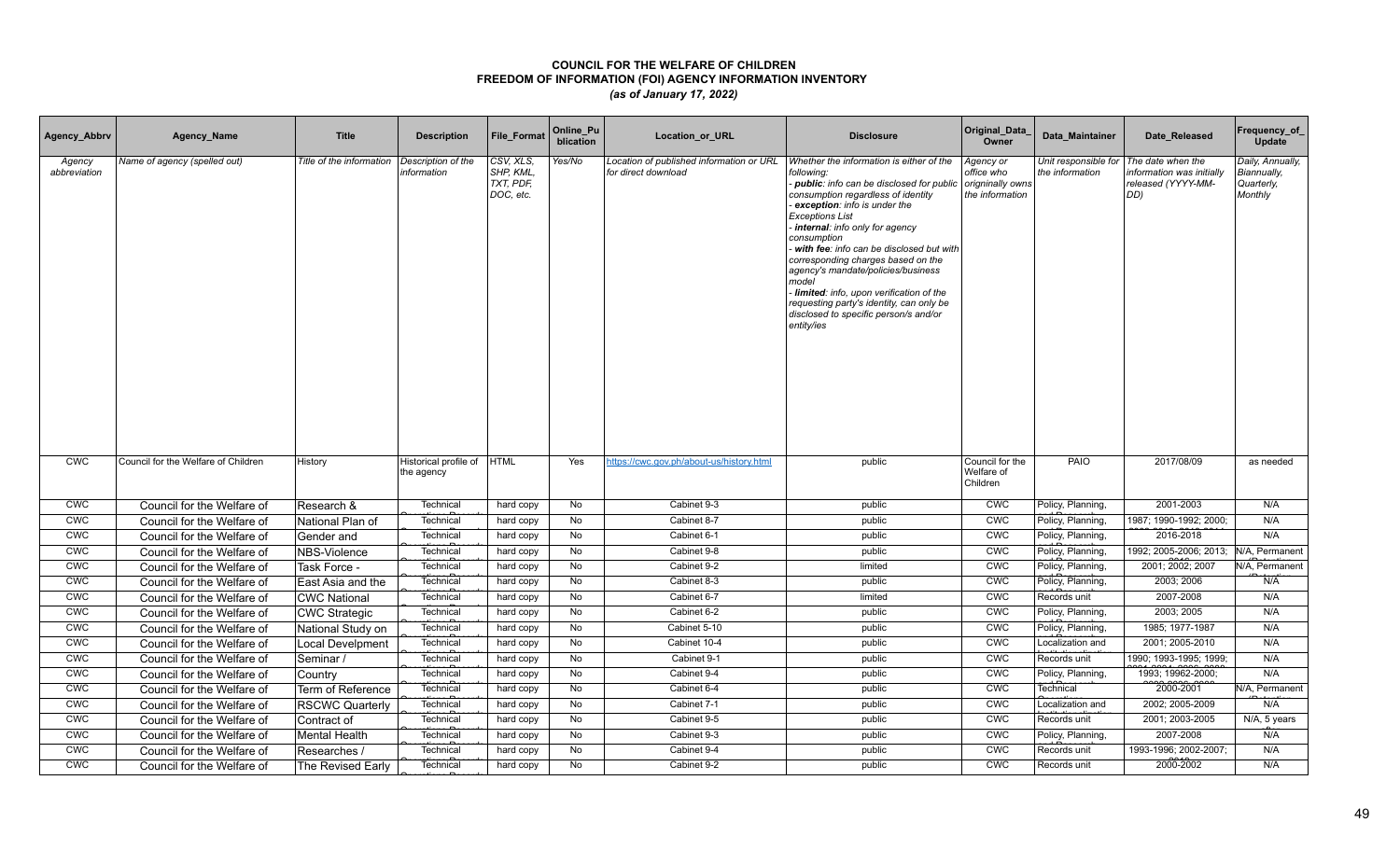| Agency_Abbrv           | Agency_Name                         | <b>Title</b>              | <b>Description</b>                  | File_Format                                      | Online_Pu<br>blication | Location_or_URL                                                 | <b>Disclosure</b>                                                                                                                                                                                                                                                                                                                                                                                                                                                                                                                  | Original_Data<br>Owner                                         | Data Maintainer                         | Date Released                                                              | Frequency_of<br>Update                                   |
|------------------------|-------------------------------------|---------------------------|-------------------------------------|--------------------------------------------------|------------------------|-----------------------------------------------------------------|------------------------------------------------------------------------------------------------------------------------------------------------------------------------------------------------------------------------------------------------------------------------------------------------------------------------------------------------------------------------------------------------------------------------------------------------------------------------------------------------------------------------------------|----------------------------------------------------------------|-----------------------------------------|----------------------------------------------------------------------------|----------------------------------------------------------|
| Agency<br>abbreviation | Name of agency (spelled out)        | Title of the information  | Description of the<br>information   | CSV, XLS,<br>SHP, KML,<br>TXT, PDF,<br>DOC, etc. | Yes/No                 | Location of published information or URL<br>for direct download | Whether the information is either of the<br>following:<br>public: info can be disclosed for public<br>consumption regardless of identity<br>exception: info is under the<br><b>Exceptions List</b><br>internal: info only for agency<br>consumption<br>with fee: info can be disclosed but with<br>corresponding charges based on the<br>agency's mandate/policies/business<br>model<br>Iimited: info, upon verification of the<br>requesting party's identity, can only be<br>disclosed to specific person/s and/or<br>entity/ies | Agency or<br>office who<br>origninally owns<br>the information | Unit responsible for<br>the information | The date when the<br>nformation was initially<br>released (YYYY-MM-<br>DD) | Daily, Annually,<br>Biannually,<br>Quarterly,<br>Monthly |
| <b>CWC</b>             | Council for the Welfare of Children | History                   | Historical profile of<br>the agency | <b>HTML</b>                                      | Yes                    | https://cwc.gov.ph/about-us/history.html                        | public                                                                                                                                                                                                                                                                                                                                                                                                                                                                                                                             | Council for the<br>Welfare of<br>Children                      | PAIO                                    | 2017/08/09                                                                 | as needed                                                |
| <b>CWC</b>             | Council for the Welfare of          | Early Childhood           | Technical                           | hard copy                                        | No                     | Cabinet 8-7                                                     | public                                                                                                                                                                                                                                                                                                                                                                                                                                                                                                                             | <b>CWC</b>                                                     | Records unit                            | 1998-2006                                                                  | N/A                                                      |
| <b>CWC</b>             | Council for the Welfare of          | <b>Situation Analysis</b> | Technical                           | hard copy                                        | No                     | Cabinet 5-2                                                     | public                                                                                                                                                                                                                                                                                                                                                                                                                                                                                                                             | <b>CWC</b>                                                     | Localization and                        | 1986; 1992-1994; 1997;                                                     | N/A                                                      |
| <b>CWC</b>             | Council for the Welfare of          | <b>Child Protection</b>   | Technical                           | hard copy                                        | No                     | Cabinet 6-12                                                    | public                                                                                                                                                                                                                                                                                                                                                                                                                                                                                                                             | <b>CWC</b>                                                     | Policy, Planning,                       | 1999; 2003; 2006; 2008                                                     | N/A                                                      |
| <b>CWC</b>             | Council for the Welfare of          | Minutes of the            | Technical                           | hard copy                                        | No                     | Cabinet 8-12                                                    | limited                                                                                                                                                                                                                                                                                                                                                                                                                                                                                                                            | <b>CWC</b>                                                     | Policy, Planning,                       | 2001-2005; 2007                                                            | N/A                                                      |
| <b>CWC</b>             | Council for the Welfare of          | <b>Senior Staff</b>       | Technical                           | hard copy                                        | No                     | Cabinet 8-12                                                    | limited                                                                                                                                                                                                                                                                                                                                                                                                                                                                                                                            | <b>CMC</b>                                                     | Records unit                            | 2009-2010                                                                  | N/A                                                      |
| <b>CWC</b>             | Council for the Welfare of          | National Child            | Technical                           | hard copy                                        | No                     | Cabinet 9-12                                                    | limited                                                                                                                                                                                                                                                                                                                                                                                                                                                                                                                            | <b>CWC</b>                                                     | Policy, Planning,                       | 1995; 2001                                                                 | N/A                                                      |
| <b>CWC</b>             | Council for the Welfare of          | Council Board             | Technica                            | hard copy                                        | No                     | Cabinet 6-8                                                     | limited                                                                                                                                                                                                                                                                                                                                                                                                                                                                                                                            | <b>CWC</b>                                                     | Policy, Planning,                       | 1995; 1999; 2006                                                           | N/A                                                      |
| CWC                    | Council for the Welfare of          | Report and other          | Technica                            | hard copy                                        | No                     | Cabinet 9-6                                                     | public                                                                                                                                                                                                                                                                                                                                                                                                                                                                                                                             | <b>CWC</b>                                                     | Records unit                            | 1997-1998; 2000-2001                                                       | N/A                                                      |
| <b>CWC</b>             | Council for the Welfare of          | Compendium of             | Technica                            | hard copy                                        | No                     | Cabinet 8-9                                                     | public                                                                                                                                                                                                                                                                                                                                                                                                                                                                                                                             | <b>CWC</b>                                                     | Records unit                            | 1996; 2000-2001; 2006;                                                     | N/A                                                      |
| CWC                    | Council for the Welfare of          | Documents on              | Technical                           | hard copy                                        | No                     | Cabinet 7-10                                                    | public                                                                                                                                                                                                                                                                                                                                                                                                                                                                                                                             | <b>CMC</b>                                                     | Records unit                            | 1986; 1993-1995; 1998;                                                     | N/A                                                      |
| CWC                    | Council for the Welfare of          | Surveys related on        | Technical                           | hard copy                                        | No                     | Cabinet 9-5                                                     | public                                                                                                                                                                                                                                                                                                                                                                                                                                                                                                                             | CWC                                                            | Records unit                            | 1994; 1996; 2000; 2003;                                                    | N/A                                                      |
| CWC                    | Council for the Welfare of          | Documents                 | Technical                           | hard copy                                        | No                     | Cabinet 7-8                                                     | public                                                                                                                                                                                                                                                                                                                                                                                                                                                                                                                             | CWC                                                            | Policy, Planning,                       | 1976; 1986; 1992; 2014                                                     | N/A                                                      |
| CWC                    | Council for the Welfare of          | Documents                 | Technical                           | hard copy                                        | No                     | Cabinet 8-1                                                     | limited                                                                                                                                                                                                                                                                                                                                                                                                                                                                                                                            | CWC                                                            | Policy, Planning,                       | 2000-2001; 2003; 2006;                                                     | N/A                                                      |
| <b>CWC</b>             | Council for the Welfare of          | Development of            | Technical                           | hard copy                                        | No                     | Cabinet 6-1                                                     | public                                                                                                                                                                                                                                                                                                                                                                                                                                                                                                                             | CWC                                                            | Policy, Planning,                       | 2008-2009                                                                  | N/A                                                      |
| CWC                    | Council for the Welfare of          | Documents Quality         | Technica                            | hard copy                                        | <b>No</b>              | Cabinet 9-5                                                     | public                                                                                                                                                                                                                                                                                                                                                                                                                                                                                                                             | <b>CWC</b>                                                     | Records unit                            | 2015; 2017                                                                 | N/A                                                      |
| <b>CWC</b>             | Council for the Welfare of          | Documents re:             | Technica                            | hard copy                                        | No                     | Cabinet 9-12                                                    | public                                                                                                                                                                                                                                                                                                                                                                                                                                                                                                                             | CWC                                                            | Localization and                        | 2000; 2003                                                                 | N/A                                                      |
| <b>CWC</b>             | Council for the Welfare of          | Reading materials         | Technical                           | hard copy                                        | No                     | Cabinet 9-8                                                     | public                                                                                                                                                                                                                                                                                                                                                                                                                                                                                                                             | <b>CWC</b>                                                     | Policy, Planning,                       | 2008; 2017                                                                 | N/A                                                      |
| <b>CWC</b>             | Council for the Welfare of          | References on             | Technical                           | hard copy                                        | No                     | Cabinet 6-8                                                     | public                                                                                                                                                                                                                                                                                                                                                                                                                                                                                                                             | <b>CWC</b>                                                     | Records unit                            | 2002; 2017                                                                 | N/A                                                      |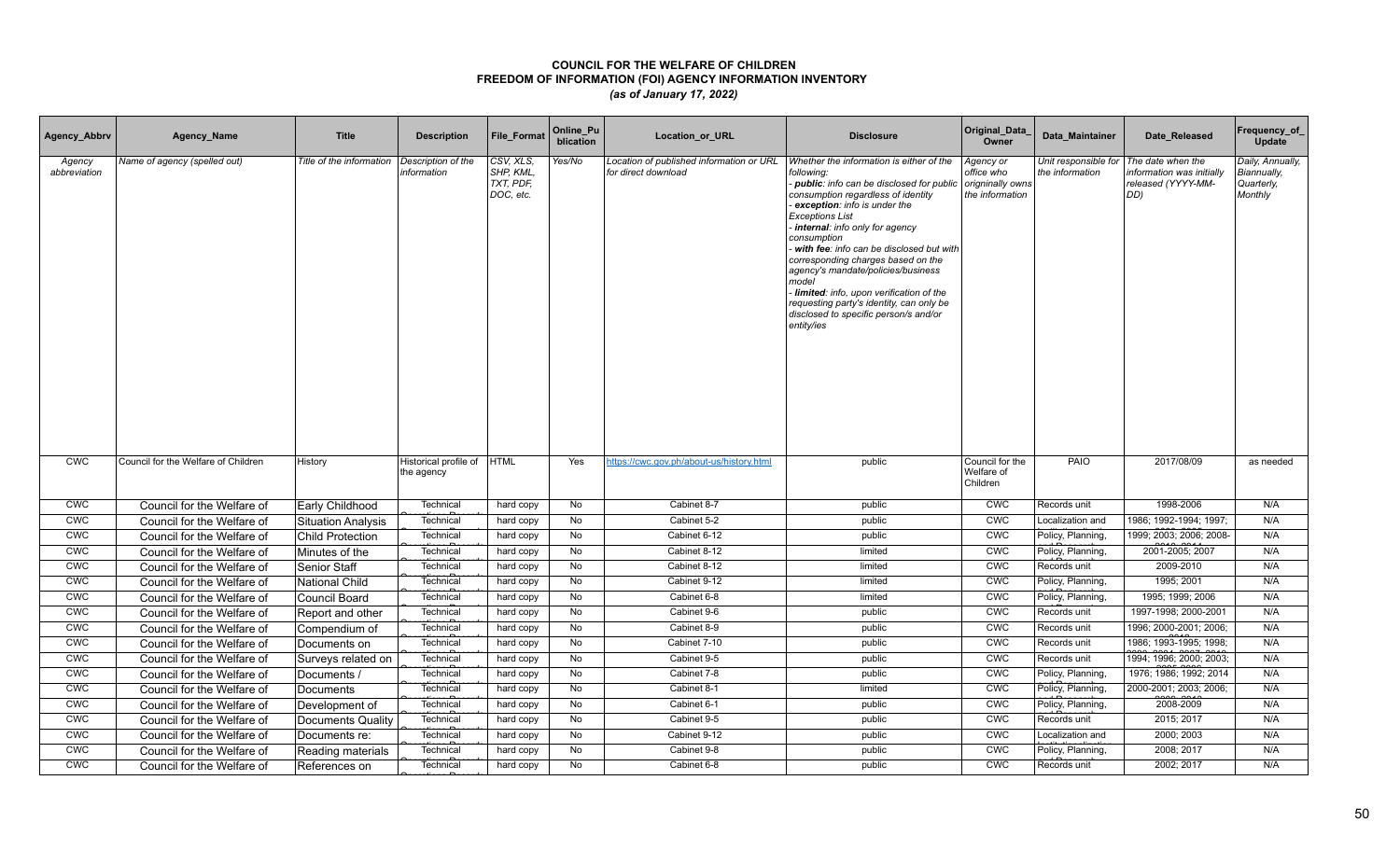| Agency_Abbrv           | Agency_Name                         | <b>Title</b>             | <b>Description</b>                  | File_Format                                      | Online_Pu<br>blication | Location_or_URL                                                 | <b>Disclosure</b>                                                                                                                                                                                                                                                                                                                                                                                                                                                                                                                  | Original_Data<br>Owner                                         | Data Maintainer                         | Date Released                                                              | Frequency_of<br>Update                                   |
|------------------------|-------------------------------------|--------------------------|-------------------------------------|--------------------------------------------------|------------------------|-----------------------------------------------------------------|------------------------------------------------------------------------------------------------------------------------------------------------------------------------------------------------------------------------------------------------------------------------------------------------------------------------------------------------------------------------------------------------------------------------------------------------------------------------------------------------------------------------------------|----------------------------------------------------------------|-----------------------------------------|----------------------------------------------------------------------------|----------------------------------------------------------|
| Agency<br>abbreviation | Name of agency (spelled out)        | Title of the information | Description of the<br>information   | CSV, XLS,<br>SHP, KML,<br>TXT, PDF,<br>DOC, etc. | Yes/No                 | Location of published information or URL<br>for direct download | Whether the information is either of the<br>following:<br>public: info can be disclosed for public<br>consumption regardless of identity<br>exception: info is under the<br><b>Exceptions List</b><br>internal: info only for agency<br>consumption<br>with fee: info can be disclosed but with<br>corresponding charges based on the<br>agency's mandate/policies/business<br>model<br>Iimited: info, upon verification of the<br>requesting party's identity, can only be<br>disclosed to specific person/s and/or<br>entity/ies | Agency or<br>office who<br>origninally owns<br>the information | Unit responsible for<br>the information | The date when the<br>nformation was initially<br>released (YYYY-MM-<br>DD) | Daily, Annually,<br>Biannually,<br>Quarterly,<br>Monthly |
| <b>CWC</b>             | Council for the Welfare of Children | History                  | Historical profile of<br>the agency | <b>HTML</b>                                      | Yes                    | https://cwc.gov.ph/about-us/history.html                        | public                                                                                                                                                                                                                                                                                                                                                                                                                                                                                                                             | Council for the<br>Welfare of<br>Children                      | PAIO                                    | 2017/08/09                                                                 | as needed                                                |
| <b>CWC</b>             | Council for the Welfare of          | Program                  | Technical                           | hard copy                                        | No                     | Cabinet 7-10                                                    | public                                                                                                                                                                                                                                                                                                                                                                                                                                                                                                                             | <b>CWC</b>                                                     | Records unit                            | 1995-1996                                                                  | N/A                                                      |
| <b>CWC</b>             | Council for the Welfare of          | <b>CFLG Presidential</b> | Technical                           | hard copy                                        | No                     | Cabinet 5-5                                                     | public                                                                                                                                                                                                                                                                                                                                                                                                                                                                                                                             | CWC                                                            | Localization and                        | 2012; 2014-2015                                                            | N/A                                                      |
| <b>CWC</b>             | Council for the Welfare of          | National                 | Technical                           | hard copy                                        | No                     | Cabinet 9-7                                                     | public                                                                                                                                                                                                                                                                                                                                                                                                                                                                                                                             | <b>CWC</b>                                                     | Policy, Planning,                       | 2000-2009; 2016                                                            | N/A                                                      |
| <b>CWC</b>             | Council for the Welfare of          | National Children's      | Technical                           | hard copy                                        | No                     | Cabinet 7-7                                                     | public                                                                                                                                                                                                                                                                                                                                                                                                                                                                                                                             | <b>CWC</b>                                                     | Public Affairs and                      | 2005; 2011; 2015-2017                                                      | N/A                                                      |
| CWC                    | Council for the Welfare of          | Evaluation of the        | Technical                           | hard copy                                        | No                     | Cabinet 9-10                                                    | public                                                                                                                                                                                                                                                                                                                                                                                                                                                                                                                             | <b>CMC</b>                                                     | Policy, Planning,                       | 2003-2004                                                                  | N/A                                                      |
| <b>CWC</b>             | Council for the Welfare of          | Instructional            | Technical                           | hard copy                                        | No                     | Cabinet 9-2                                                     | public                                                                                                                                                                                                                                                                                                                                                                                                                                                                                                                             | <b>CWC</b>                                                     | Records unit                            | 2000                                                                       | N/A, Permanent                                           |
| <b>CWC</b>             | Council for the Welfare of          | Panel Discussion         | Technica                            | hard copy                                        | No                     | Cabinet 9-2                                                     | public                                                                                                                                                                                                                                                                                                                                                                                                                                                                                                                             | <b>CWC</b>                                                     | Policy, Planning,                       | 1/27/2005                                                                  | N/A                                                      |
| CWC                    | Council for the Welfare of          | Sagip or Huli?           | Technica                            | hard copy                                        | No                     | Cabinet 9-3                                                     | public                                                                                                                                                                                                                                                                                                                                                                                                                                                                                                                             | <b>CWC</b>                                                     | Policy, Planning,                       | 1/0/2008                                                                   | N/A                                                      |
| <b>CWC</b>             | Council for the Welfare of          | Certification of         | Technica                            | hard copy                                        | No                     | Cabinet 9-3                                                     | public                                                                                                                                                                                                                                                                                                                                                                                                                                                                                                                             | <b>CWC</b>                                                     | Records unit                            | 3/8/2004                                                                   | N/A                                                      |
| CWC                    | Council for the Welfare of          | Anotated List of         | Technical                           | hard copy                                        | No                     | Cabinet 9-4                                                     | public                                                                                                                                                                                                                                                                                                                                                                                                                                                                                                                             | CWC                                                            | Policy, Planning,                       | 5/11/1989                                                                  | N/A                                                      |
| CWC                    | Council for the Welfare of          | The Best Interest        | Technical                           | hard copy                                        | No                     | Cabinet 9-4                                                     | public                                                                                                                                                                                                                                                                                                                                                                                                                                                                                                                             | CWC                                                            | Policy, Planning,                       | 2004                                                                       | N/A                                                      |
| CWC                    | Council for the Welfare of          | Medium Term              | Technical                           | hard copy                                        | No                     | Cabinet 9-4                                                     | public                                                                                                                                                                                                                                                                                                                                                                                                                                                                                                                             | CWC                                                            | Policy, Planning,                       | 7/23/1996                                                                  | N/A                                                      |
| CWC                    | Council for the Welfare of          | Local Code for           | Technical                           | hard copy                                        | No                     | Cabinet 9-5                                                     | public                                                                                                                                                                                                                                                                                                                                                                                                                                                                                                                             | CWC                                                            | Policy, Planning,                       | N/A                                                                        | N/A                                                      |
| <b>CWC</b>             | Council for the Welfare of          | <b>Baseline Survey</b>   | Technical                           | hard copy                                        | No                     | Cabinet 9-7                                                     | public                                                                                                                                                                                                                                                                                                                                                                                                                                                                                                                             | CWC                                                            | Policy, Planning,                       | N/A                                                                        | N/A                                                      |
| CWC                    | Council for the Welfare of          | Implementing the         | Technica                            | hard copy                                        | <b>No</b>              | Cabinet 9-8                                                     | public                                                                                                                                                                                                                                                                                                                                                                                                                                                                                                                             | <b>CWC</b>                                                     | Policy, Planning,                       | 7/15/1995                                                                  | N/A                                                      |
| CWC                    | Council for the Welfare of          | <b>Third Philippines</b> | Technica                            | hard copy                                        | No                     | Cabinet 8-1                                                     | public                                                                                                                                                                                                                                                                                                                                                                                                                                                                                                                             | CWC                                                            | Policy, Planning,                       | 9/18-20/1995                                                               | N/A                                                      |
| <b>CWC</b>             | Council for the Welfare of          | Monitoring               | Technical                           | hard copy                                        | No                     | Cabinet 8-1                                                     | public                                                                                                                                                                                                                                                                                                                                                                                                                                                                                                                             | <b>CWC</b>                                                     | Records unit                            | N/A                                                                        | N/A                                                      |
| <b>CWC</b>             | Council for the Welfare of          | Sharing Filipino         | Technical                           | hard copy                                        | No                     | Cabinet 8-1                                                     | public                                                                                                                                                                                                                                                                                                                                                                                                                                                                                                                             | <b>CWC</b>                                                     | Records unit                            | 11/3-8/2000                                                                | N/A                                                      |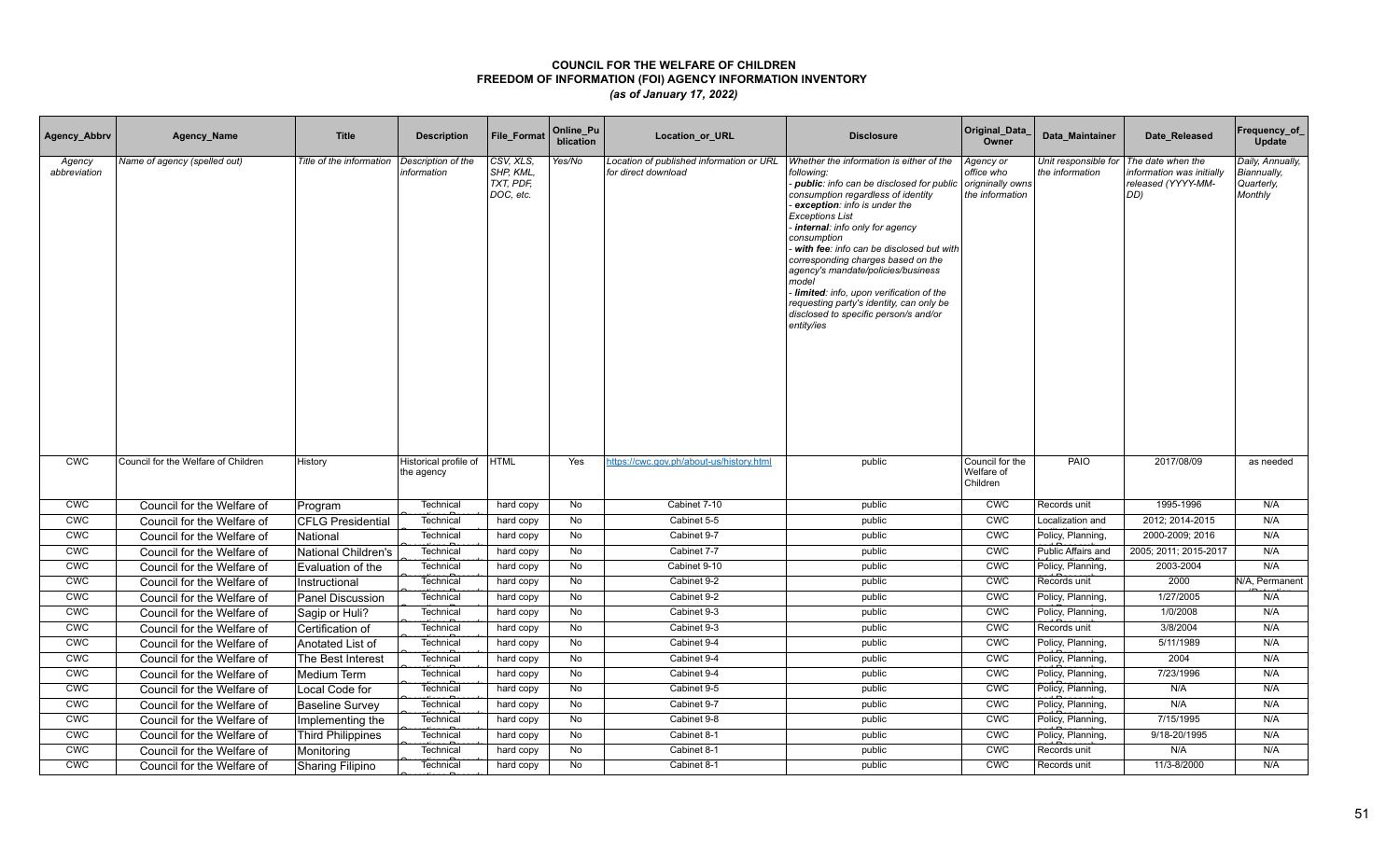| Agency_Abbrv           | Agency_Name                         | <b>Title</b>              | <b>Description</b>                  | File_Format                                      | Online_Pu<br>blication | Location_or_URL                                                 | <b>Disclosure</b>                                                                                                                                                                                                                                                                                                                                                                                                                                                                                                                  | Original_Data<br>Owner                                         | Data Maintainer                         | Date Released                                                              | Frequency_of<br>Update                                   |
|------------------------|-------------------------------------|---------------------------|-------------------------------------|--------------------------------------------------|------------------------|-----------------------------------------------------------------|------------------------------------------------------------------------------------------------------------------------------------------------------------------------------------------------------------------------------------------------------------------------------------------------------------------------------------------------------------------------------------------------------------------------------------------------------------------------------------------------------------------------------------|----------------------------------------------------------------|-----------------------------------------|----------------------------------------------------------------------------|----------------------------------------------------------|
| Agency<br>abbreviation | Name of agency (spelled out)        | Title of the information  | Description of the<br>information   | CSV, XLS,<br>SHP, KML,<br>TXT, PDF,<br>DOC, etc. | Yes/No                 | Location of published information or URL<br>for direct download | Whether the information is either of the<br>following:<br>public: info can be disclosed for public<br>consumption regardless of identity<br>exception: info is under the<br><b>Exceptions List</b><br>internal: info only for agency<br>consumption<br>with fee: info can be disclosed but with<br>corresponding charges based on the<br>agency's mandate/policies/business<br>model<br>Iimited: info, upon verification of the<br>requesting party's identity, can only be<br>disclosed to specific person/s and/or<br>entity/ies | Agency or<br>office who<br>origninally owns<br>the information | Unit responsible for<br>the information | The date when the<br>nformation was initially<br>released (YYYY-MM-<br>DD) | Daily, Annually,<br>Biannually,<br>Quarterly,<br>Monthly |
| <b>CWC</b>             | Council for the Welfare of Children | History                   | Historical profile of<br>the agency | <b>HTML</b>                                      | Yes                    | https://cwc.gov.ph/about-us/history.html                        | public                                                                                                                                                                                                                                                                                                                                                                                                                                                                                                                             | Council for the<br>Welfare of<br>Children                      | PAIO                                    | 2017/08/09                                                                 | as needed                                                |
| <b>CWC</b>             | Council for the Welfare of          | The Rights of             | Technical                           | hard copy                                        | No                     | Cabinet 8-1                                                     | public                                                                                                                                                                                                                                                                                                                                                                                                                                                                                                                             | <b>CWC</b>                                                     | Policy, Planning,                       | 10/22/2000                                                                 | N/A                                                      |
| <b>CWC</b>             | Council for the Welfare of          | Philippine Plan for       | Technical                           | hard copy                                        | No                     | Cabinet 8-1                                                     | public                                                                                                                                                                                                                                                                                                                                                                                                                                                                                                                             | <b>CWC</b>                                                     | Policy, Planning,                       | 1994-2000                                                                  | N/A                                                      |
| <b>CWC</b>             | Council for the Welfare of          | Materials on the          | Technical                           | hard copy                                        | No                     | Cabinet 8-1                                                     | public                                                                                                                                                                                                                                                                                                                                                                                                                                                                                                                             | <b>CWC</b>                                                     | Records unit                            | 1999                                                                       | N/A                                                      |
| <b>CWC</b>             | Council for the Welfare of          | ASEAN: For the            | Technical                           | hard copy                                        | No                     | Cabinet 8-1                                                     | public                                                                                                                                                                                                                                                                                                                                                                                                                                                                                                                             | <b>CWC</b>                                                     | Policy, Planning,                       | 2/28/1996                                                                  | N/A                                                      |
| CWC                    | Council for the Welfare of          | Special Session on        | Technical                           | hard copy                                        | No                     | Cabinet 8-4                                                     | public                                                                                                                                                                                                                                                                                                                                                                                                                                                                                                                             | <b>CMC</b>                                                     | Records unit                            | 4/9/2000                                                                   | N/A                                                      |
| <b>CWC</b>             | Council for the Welfare of          | Fostering Children        | Technical                           | hard copy                                        | No                     | Cabinet 8-4                                                     | public                                                                                                                                                                                                                                                                                                                                                                                                                                                                                                                             | CWC                                                            | Policy, Planning,                       | 1998                                                                       | N/A                                                      |
| <b>CWC</b>             | Council for the Welfare of          | Policy Paper on           | Technical                           | hard copy                                        | No                     | Cabinet 8-4                                                     | public                                                                                                                                                                                                                                                                                                                                                                                                                                                                                                                             | <b>CWC</b>                                                     | Policy, Planning,                       | 2/10/1999                                                                  | N/A                                                      |
| CWC                    | Council for the Welfare of          | The Filipino Child        | Technica                            | hard copy                                        | No                     | Cabinet 8-5, Cabinet 8-6, & Cabinet 5-12                        | public                                                                                                                                                                                                                                                                                                                                                                                                                                                                                                                             | <b>CWC</b>                                                     | Policy, Planning,                       | 2005-2010; 9/00/2004                                                       | N/A                                                      |
| <b>CWC</b>             | Council for the Welfare of          | <b>Project Terminal</b>   | Technical                           | hard copy                                        | No                     | Cabinet 8-5                                                     | public                                                                                                                                                                                                                                                                                                                                                                                                                                                                                                                             | <b>CWC</b>                                                     | Records unit                            | 1988-1993                                                                  | N/A                                                      |
| CWC                    | Council for the Welfare of          | Proceedings of the        | Technical                           | hard copy                                        | No                     | Cabinet 8-5                                                     | public                                                                                                                                                                                                                                                                                                                                                                                                                                                                                                                             | <b>CMC</b>                                                     | Records unit                            | N/A                                                                        | N/A                                                      |
| CWC                    | Council for the Welfare of          | <b>Terminal Report on</b> | Technical                           | hard copy                                        | No                     | Cabinet 8-5                                                     | public                                                                                                                                                                                                                                                                                                                                                                                                                                                                                                                             | CWC                                                            | Policy, Planning,                       | 9/25-29/1994                                                               | N/A                                                      |
| CWC                    | Council for the Welfare of          | The Convetion on          | Technical                           | hard copy                                        | No                     | Cabinet 8-5                                                     | public                                                                                                                                                                                                                                                                                                                                                                                                                                                                                                                             | CWC                                                            | Policy, Planning,                       | N/A                                                                        | N/A                                                      |
| CWC                    | Council for the Welfare of          | Children's Rights         | Technical                           | hard copy                                        | No                     | Cabinet 8-5                                                     | public                                                                                                                                                                                                                                                                                                                                                                                                                                                                                                                             | CWC                                                            | Policy, Planning,                       | N/A                                                                        | N/A                                                      |
| <b>CWC</b>             | Council for the Welfare of          | <b>AFP Perspective</b>    | Technical                           | hard copy                                        | No                     | Cabinet 8-5                                                     | public                                                                                                                                                                                                                                                                                                                                                                                                                                                                                                                             | CWC                                                            | Policy, Planning,                       | N/A                                                                        | N/A                                                      |
| CWC                    | Council for the Welfare of          | 1990 Year-End             | Technica                            | hard copy                                        | <b>No</b>              | Cabinet 8-6                                                     | public                                                                                                                                                                                                                                                                                                                                                                                                                                                                                                                             | <b>CWC</b>                                                     | Policy, Planning,                       | 1/10/1991                                                                  | N/A                                                      |
| CWC                    | Council for the Welfare of          | Information               | Technica                            | hard copy                                        | No                     | Cabinet 8-6                                                     | public                                                                                                                                                                                                                                                                                                                                                                                                                                                                                                                             | CWC                                                            | Records unit                            | 2003-2005                                                                  | N/A                                                      |
| <b>CWC</b>             | Council for the Welfare of          | Medium-Term               | Technical                           | hard copy                                        | No                     | Cabinet 8-6                                                     | public                                                                                                                                                                                                                                                                                                                                                                                                                                                                                                                             | <b>CWC</b>                                                     | Policy, Planning,                       | 2004-2008                                                                  | N/A                                                      |
| <b>CWC</b>             | Council for the Welfare of          | Alternative               | Technical                           | hard copy                                        | No                     | Cabinet 8-6                                                     | public                                                                                                                                                                                                                                                                                                                                                                                                                                                                                                                             | <b>CWC</b>                                                     | Policy, Planning,                       | 10/00/2002                                                                 | N/A                                                      |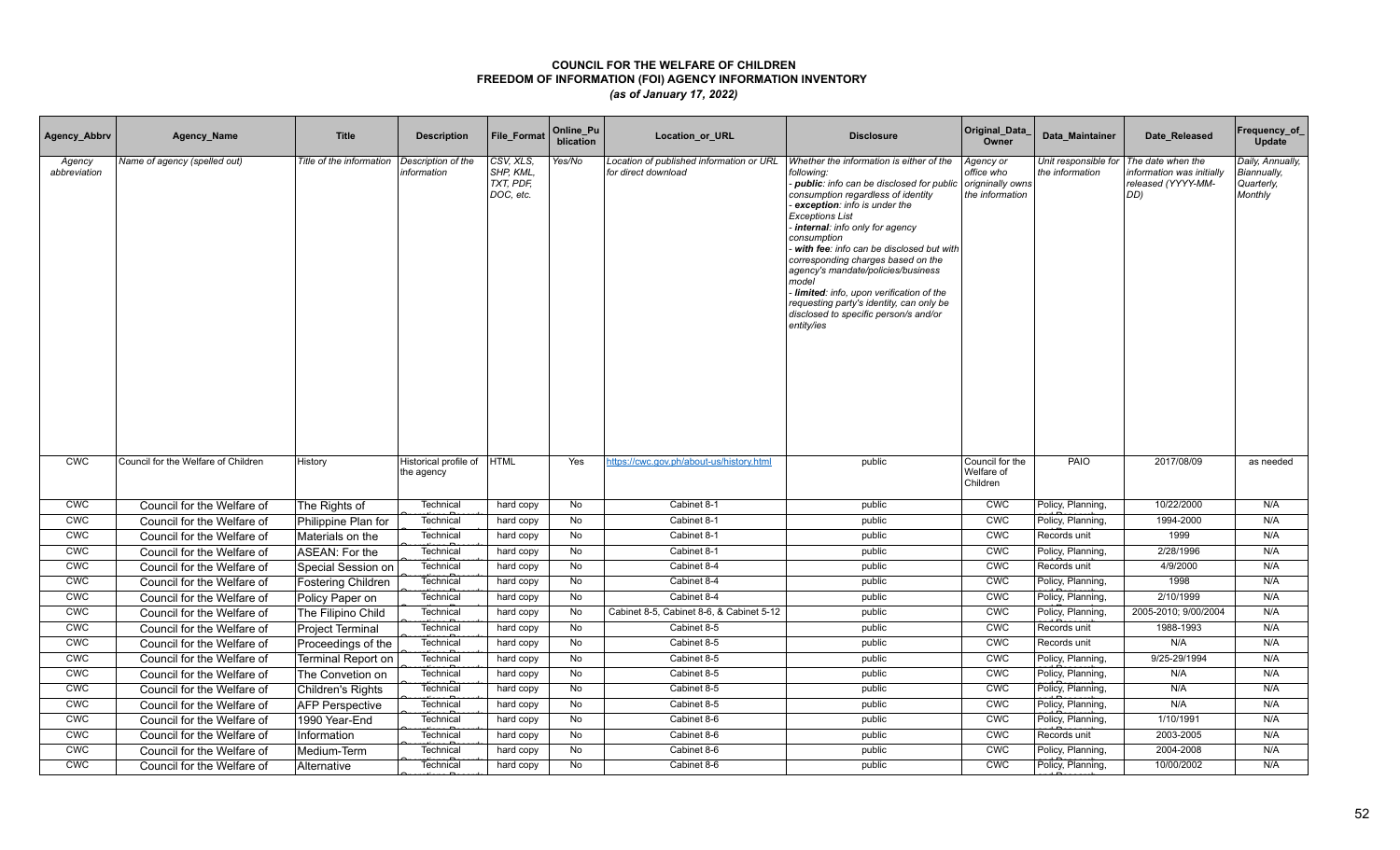| Agency_Abbrv           | Agency_Name                         | <b>Title</b>             | <b>Description</b>                  | File_Format                                      | Online_Pu<br>blication | Location_or_URL                                                 | <b>Disclosure</b>                                                                                                                                                                                                                                                                                                                                                                                                                                                                                                                  | Original_Data<br>Owner                                         | Data Maintainer                         | Date Released                                                              | Frequency_of<br>Update                                   |
|------------------------|-------------------------------------|--------------------------|-------------------------------------|--------------------------------------------------|------------------------|-----------------------------------------------------------------|------------------------------------------------------------------------------------------------------------------------------------------------------------------------------------------------------------------------------------------------------------------------------------------------------------------------------------------------------------------------------------------------------------------------------------------------------------------------------------------------------------------------------------|----------------------------------------------------------------|-----------------------------------------|----------------------------------------------------------------------------|----------------------------------------------------------|
| Agency<br>abbreviation | Name of agency (spelled out)        | Title of the information | Description of the<br>information   | CSV, XLS,<br>SHP, KML,<br>TXT, PDF,<br>DOC, etc. | Yes/No                 | Location of published information or URL<br>for direct download | Whether the information is either of the<br>following:<br>public: info can be disclosed for public<br>consumption regardless of identity<br>exception: info is under the<br><b>Exceptions List</b><br>internal: info only for agency<br>consumption<br>with fee: info can be disclosed but with<br>corresponding charges based on the<br>agency's mandate/policies/business<br>model<br>Iimited: info, upon verification of the<br>requesting party's identity, can only be<br>disclosed to specific person/s and/or<br>entity/ies | Agency or<br>office who<br>origninally owns<br>the information | Unit responsible for<br>the information | The date when the<br>nformation was initially<br>released (YYYY-MM-<br>DD) | Daily, Annually,<br>Biannually,<br>Quarterly,<br>Monthly |
| <b>CWC</b>             | Council for the Welfare of Children | History                  | Historical profile of<br>the agency | <b>HTML</b>                                      | Yes                    | https://cwc.gov.ph/about-us/history.html                        | public                                                                                                                                                                                                                                                                                                                                                                                                                                                                                                                             | Council for the<br>Welfare of<br>Children                      | PAIO                                    | 2017/08/09                                                                 | as needed                                                |
| <b>CWC</b>             | Council for the Welfare of          | Prevention               | Technical                           | hard copy                                        | No                     | Cabinet 8-7                                                     | public                                                                                                                                                                                                                                                                                                                                                                                                                                                                                                                             | <b>CWC</b>                                                     | Policy, Planning,                       | 1990                                                                       | N/A                                                      |
| <b>CWC</b>             | Council for the Welfare of          | The Philippines:         | Technical                           | hard copy                                        | No                     | Cabinet 8-7                                                     | public                                                                                                                                                                                                                                                                                                                                                                                                                                                                                                                             | CWC                                                            | Records unit                            | 5/17/1995                                                                  | N/A                                                      |
| <b>CWC</b>             | Council for the Welfare of          | Disaster                 | Technical                           | hard copy                                        | No                     | Cabinet 5-1                                                     | public                                                                                                                                                                                                                                                                                                                                                                                                                                                                                                                             | <b>CWC</b>                                                     | Policy, Planning,                       | 5/00/2006                                                                  | N/A                                                      |
| <b>CWC</b>             | Council for the Welfare of          | National Search for      | Technical                           | hard copy                                        | No                     | Cabinet 5-1                                                     | public                                                                                                                                                                                                                                                                                                                                                                                                                                                                                                                             | <b>CWC</b>                                                     | Localization and                        | 4/00/2004                                                                  | N/A                                                      |
| CWC                    | Council for the Welfare of          | Families of              | Technical                           | hard copy                                        | No                     | Cabinet 5-2                                                     | public                                                                                                                                                                                                                                                                                                                                                                                                                                                                                                                             | <b>CMC</b>                                                     | Policy, Planning,                       | N/A                                                                        | N/A                                                      |
| <b>CWC</b>             | Council for the Welfare of          | Building a               | Technical                           | hard copy                                        | No                     | Cabinet 5-2                                                     | public                                                                                                                                                                                                                                                                                                                                                                                                                                                                                                                             | <b>CWC</b>                                                     | Records unit                            | 2006-2010                                                                  | N/A                                                      |
| <b>CWC</b>             | Council for the Welfare of          | The Leaders'             | Technica                            | hard copy                                        | No                     | Cabinet 5-2                                                     | public                                                                                                                                                                                                                                                                                                                                                                                                                                                                                                                             | CWC                                                            | Records unit                            | N/A                                                                        | N/A                                                      |
| CWC                    | Council for the Welfare of          | Defining the             | Technica                            | hard copy                                        | No                     | Cabinet 5-3                                                     | public                                                                                                                                                                                                                                                                                                                                                                                                                                                                                                                             | <b>CWC</b>                                                     | Policy, Planning,                       | N/A                                                                        | N/A                                                      |
| <b>CWC</b>             | Council for the Welfare of          | Out of School            | Technica                            | hard copy                                        | No                     | Cabinet 5-6                                                     | public                                                                                                                                                                                                                                                                                                                                                                                                                                                                                                                             | <b>CWC</b>                                                     | Policy, Planning,                       | 6/30/2002                                                                  | N/A                                                      |
| CWC                    | Council for the Welfare of          | Cost-Effectiveness       | Technical                           | hard copy                                        | No                     | Cabinet 5-6                                                     | public                                                                                                                                                                                                                                                                                                                                                                                                                                                                                                                             | <b>CMC</b>                                                     | Records unit                            | 2001                                                                       | N/A                                                      |
| CWC                    | Council for the Welfare of          | Perception and           | Technical                           | hard copy                                        | No                     | Cabinet 5-7                                                     | public                                                                                                                                                                                                                                                                                                                                                                                                                                                                                                                             | CWC                                                            | Policy, Planning,                       | N/A                                                                        | N/A                                                      |
| CWC                    | Council for the Welfare of          | <b>CWC Approved</b>      | Technical                           | hard copy                                        | No                     | Cabinet 6-2                                                     | public                                                                                                                                                                                                                                                                                                                                                                                                                                                                                                                             | CWC                                                            | Records unit                            | 4/23/2007                                                                  | N/A                                                      |
| CWC                    | Council for the Welfare of          | Writeshop on the         | Technical                           | hard copy                                        | No                     | Cabinet 6-2                                                     | public                                                                                                                                                                                                                                                                                                                                                                                                                                                                                                                             | CWC                                                            | Policy, Planning,                       | 9/3/2010                                                                   | N/A                                                      |
| <b>CWC</b>             | Council for the Welfare of          | Department of            | Technical                           | hard copy                                        | No                     | Cabinet 6-2                                                     | public                                                                                                                                                                                                                                                                                                                                                                                                                                                                                                                             | CWC                                                            | Records unit                            | 2007-2008                                                                  | N/A                                                      |
| CWC                    | Council for the Welfare of          | Protocol to Reach        | Technica                            | hard copy                                        | <b>No</b>              | Cabinet 6-2                                                     | public                                                                                                                                                                                                                                                                                                                                                                                                                                                                                                                             | CWC                                                            | Policy, Planning,                       | 2003                                                                       | N/A                                                      |
| CWC                    | Council for the Welfare of          | Leaders Caring for       | Technical                           | hard copy                                        | No                     | Cabinet 6-2                                                     | public                                                                                                                                                                                                                                                                                                                                                                                                                                                                                                                             | CWC                                                            | Records unit                            | 2007                                                                       | N/A                                                      |
| <b>CWC</b>             | Council for the Welfare of          | Manual of                | Technical                           | hard copy                                        | No                     | Cabinet 6-3                                                     | public                                                                                                                                                                                                                                                                                                                                                                                                                                                                                                                             | <b>CWC</b>                                                     | Policy, Planning,                       | 12/00/2002                                                                 | N/A                                                      |
| <b>CWC</b>             | Council for the Welfare of          | Developing IEC           | Technical                           | hard copy                                        | No                     | Cabinet 6-3                                                     | public                                                                                                                                                                                                                                                                                                                                                                                                                                                                                                                             | <b>CWC</b>                                                     | Public Affairs and                      | 6/7-7/31/1993                                                              | N/A                                                      |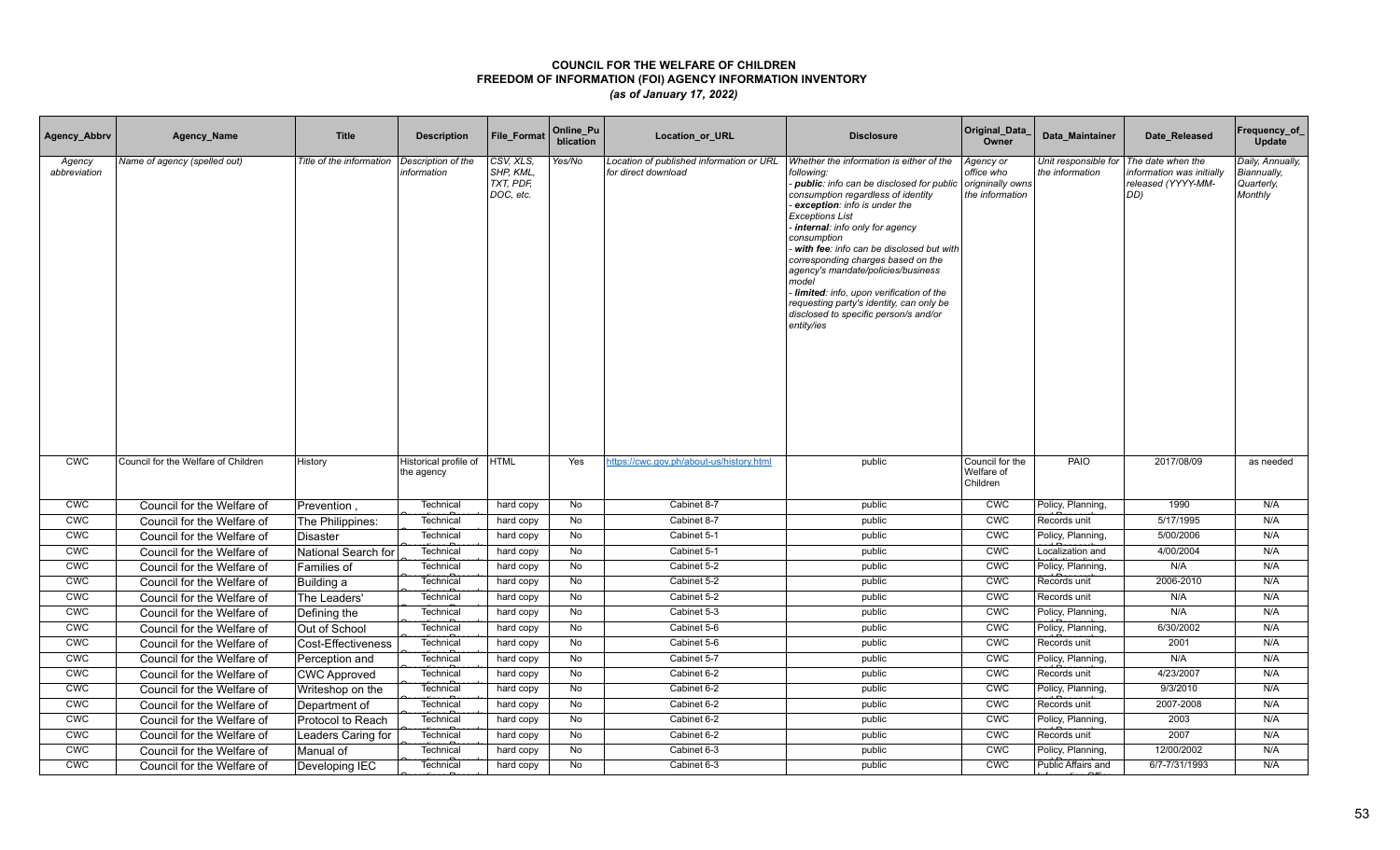| Agency_Abbrv           | Agency_Name                         | <b>Title</b>               | <b>Description</b>                  | File_Format                                      | Online_Pu<br>blication | Location_or_URL                                                 | <b>Disclosure</b>                                                                                                                                                                                                                                                                                                                                                                                                                                                                                                                  | Original_Data<br>Owner                                         | Data Maintainer                         | Date Released                                                              | Frequency_of<br>Update                                   |
|------------------------|-------------------------------------|----------------------------|-------------------------------------|--------------------------------------------------|------------------------|-----------------------------------------------------------------|------------------------------------------------------------------------------------------------------------------------------------------------------------------------------------------------------------------------------------------------------------------------------------------------------------------------------------------------------------------------------------------------------------------------------------------------------------------------------------------------------------------------------------|----------------------------------------------------------------|-----------------------------------------|----------------------------------------------------------------------------|----------------------------------------------------------|
| Agency<br>abbreviation | Name of agency (spelled out)        | Title of the information   | Description of the<br>information   | CSV, XLS,<br>SHP, KML,<br>TXT, PDF,<br>DOC, etc. | Yes/No                 | Location of published information or URL<br>for direct download | Whether the information is either of the<br>following:<br>public: info can be disclosed for public<br>consumption regardless of identity<br>exception: info is under the<br><b>Exceptions List</b><br>internal: info only for agency<br>consumption<br>with fee: info can be disclosed but with<br>corresponding charges based on the<br>agency's mandate/policies/business<br>model<br>Iimited: info, upon verification of the<br>requesting party's identity, can only be<br>disclosed to specific person/s and/or<br>entity/ies | Agency or<br>office who<br>origninally owns<br>the information | Unit responsible for<br>the information | The date when the<br>nformation was initially<br>released (YYYY-MM-<br>DD) | Daily, Annually,<br>Biannually,<br>Quarterly,<br>Monthly |
| <b>CWC</b>             | Council for the Welfare of Children | History                    | Historical profile of<br>the agency | <b>HTML</b>                                      | Yes                    | https://cwc.gov.ph/about-us/history.html                        | public                                                                                                                                                                                                                                                                                                                                                                                                                                                                                                                             | Council for the<br>Welfare of<br>Children                      | PAIO                                    | 2017/08/09                                                                 | as needed                                                |
| <b>CWC</b>             | Council for the Welfare of          | <b>Macro Monitoring</b>    | Technical                           | hard copy                                        | No                     | Cabinet 6-3                                                     | public                                                                                                                                                                                                                                                                                                                                                                                                                                                                                                                             | <b>CWC</b>                                                     | Records unit                            | 12/1/2002                                                                  | N/A                                                      |
| <b>CWC</b>             | Council for the Welfare of          | <b>Beijing Declaration</b> | Technical                           | hard copy                                        | No                     | Cabinet 6-3                                                     | public                                                                                                                                                                                                                                                                                                                                                                                                                                                                                                                             | <b>CWC</b>                                                     | Policy, Planning,                       | N/A                                                                        | N/A                                                      |
| <b>CWC</b>             | Council for the Welfare of          | Stress Debriefing          | Technical                           | hard copy                                        | No                     | Cabinet 6-3                                                     | public                                                                                                                                                                                                                                                                                                                                                                                                                                                                                                                             | <b>CWC</b>                                                     | Policy, Planning,                       | N/A                                                                        | N/A                                                      |
| <b>CWC</b>             | Council for the Welfare of          | Situation of the           | Technical                           | hard copy                                        | No                     | Cabinet 6-3                                                     | public                                                                                                                                                                                                                                                                                                                                                                                                                                                                                                                             | <b>CWC</b>                                                     | Policy, Planning,                       | 2/00/1997                                                                  | N/A                                                      |
| CWC                    | Council for the Welfare of          | Integrated                 | Technical                           | hard copy                                        | No                     | Cabinet 6-4                                                     | public                                                                                                                                                                                                                                                                                                                                                                                                                                                                                                                             | <b>CMC</b>                                                     | Public Affairs and                      | N/A                                                                        | N/A                                                      |
| <b>CWC</b>             | Council for the Welfare of          | <b>Children's Rigths</b>   | Technical                           | hard copy                                        | No                     | Cabinet 6-4                                                     | public                                                                                                                                                                                                                                                                                                                                                                                                                                                                                                                             | CWC                                                            | Policy, Planning,                       | N/A                                                                        | N/A                                                      |
| <b>CWC</b>             | Council for the Welfare of          | Bureu of                   | Technical                           | hard copy                                        | No                     | Cabinet 6-4                                                     | public                                                                                                                                                                                                                                                                                                                                                                                                                                                                                                                             | CWC                                                            | Records unit                            | 12/00/1993                                                                 | N/A                                                      |
| <b>CMC</b>             | Council for the Welfare of          | The Filipino               | Technica                            | hard copy                                        | No                     | Cabinet 6-4                                                     | public                                                                                                                                                                                                                                                                                                                                                                                                                                                                                                                             | <b>CWC</b>                                                     | Policy, Planning,                       | 2000                                                                       | N/A                                                      |
| <b>CWC</b>             | Council for the Welfare of          | Children in Conflict       | Technical                           | hard copy                                        | No                     | Cabinet 6-4                                                     | public                                                                                                                                                                                                                                                                                                                                                                                                                                                                                                                             | <b>CWC</b>                                                     | Policy, Planning,                       | 10/9/2003                                                                  | N/A                                                      |
| CWC                    | Council for the Welfare of          | The Project Based          | Technical                           | hard copy                                        | No                     | Cabinet 6-5                                                     | public                                                                                                                                                                                                                                                                                                                                                                                                                                                                                                                             | <b>CMC</b>                                                     | Records unit                            | N/A                                                                        | N/A                                                      |
| CWC                    | Council for the Welfare of          | <b>SC CAACD</b>            | Technical                           | hard copy                                        | No                     | Cabinet 6-5                                                     | public                                                                                                                                                                                                                                                                                                                                                                                                                                                                                                                             | CWC                                                            | Policy, Planning,                       | 2/14-15/2013                                                               | N/A                                                      |
| CWC                    | Council for the Welfare of          | Rationalizaion and         | Technical                           | hard copy                                        | No                     | Cabinet 6-6                                                     | public                                                                                                                                                                                                                                                                                                                                                                                                                                                                                                                             | CWC                                                            | Records unit                            | 9/11/2003                                                                  | N/A                                                      |
| CWC                    | Council for the Welfare of          | Visayas                    | Technical                           | hard copy                                        | No                     | Cabinet 6-6                                                     | public                                                                                                                                                                                                                                                                                                                                                                                                                                                                                                                             | CWC                                                            | Policy, Planning,                       | 2/18-19/1999                                                               | N/A                                                      |
| <b>CWC</b>             | Council for the Welfare of          | <b>Promoting Positive</b>  | Technical                           | hard copy                                        | No                     | Cabinet 6-6                                                     | public                                                                                                                                                                                                                                                                                                                                                                                                                                                                                                                             | CWC                                                            | Policy, Planning,                       | N/A                                                                        | N/A                                                      |
| CWC                    | Council for the Welfare of          | Revised Manual fo          | Technical                           | hard copy                                        | <b>No</b>              | Cabinet 6-6                                                     | public                                                                                                                                                                                                                                                                                                                                                                                                                                                                                                                             | <b>CWC</b>                                                     | Records unit                            | N/A                                                                        | N/A                                                      |
| CWC                    | Council for the Welfare of          | Youth Participation        | Technica                            | hard copy                                        | No                     | Cabinet 6-6                                                     | public                                                                                                                                                                                                                                                                                                                                                                                                                                                                                                                             | CWC                                                            | Localization and                        | N/A                                                                        | N/A. Permanent                                           |
| <b>CWC</b>             | Council for the Welfare of          | Integrated                 | Technical                           | hard copy                                        | No                     | Cabinet 6-6                                                     | public                                                                                                                                                                                                                                                                                                                                                                                                                                                                                                                             | <b>CMC</b>                                                     | Records unit                            | N/A                                                                        | N/A                                                      |
| <b>CWC</b>             | Council for the Welfare of          | Integrated                 | Technical                           | hard copy                                        | No                     | Cabinet 6-6                                                     | public                                                                                                                                                                                                                                                                                                                                                                                                                                                                                                                             | <b>CWC</b>                                                     | Records unit                            | N/A                                                                        | N/A                                                      |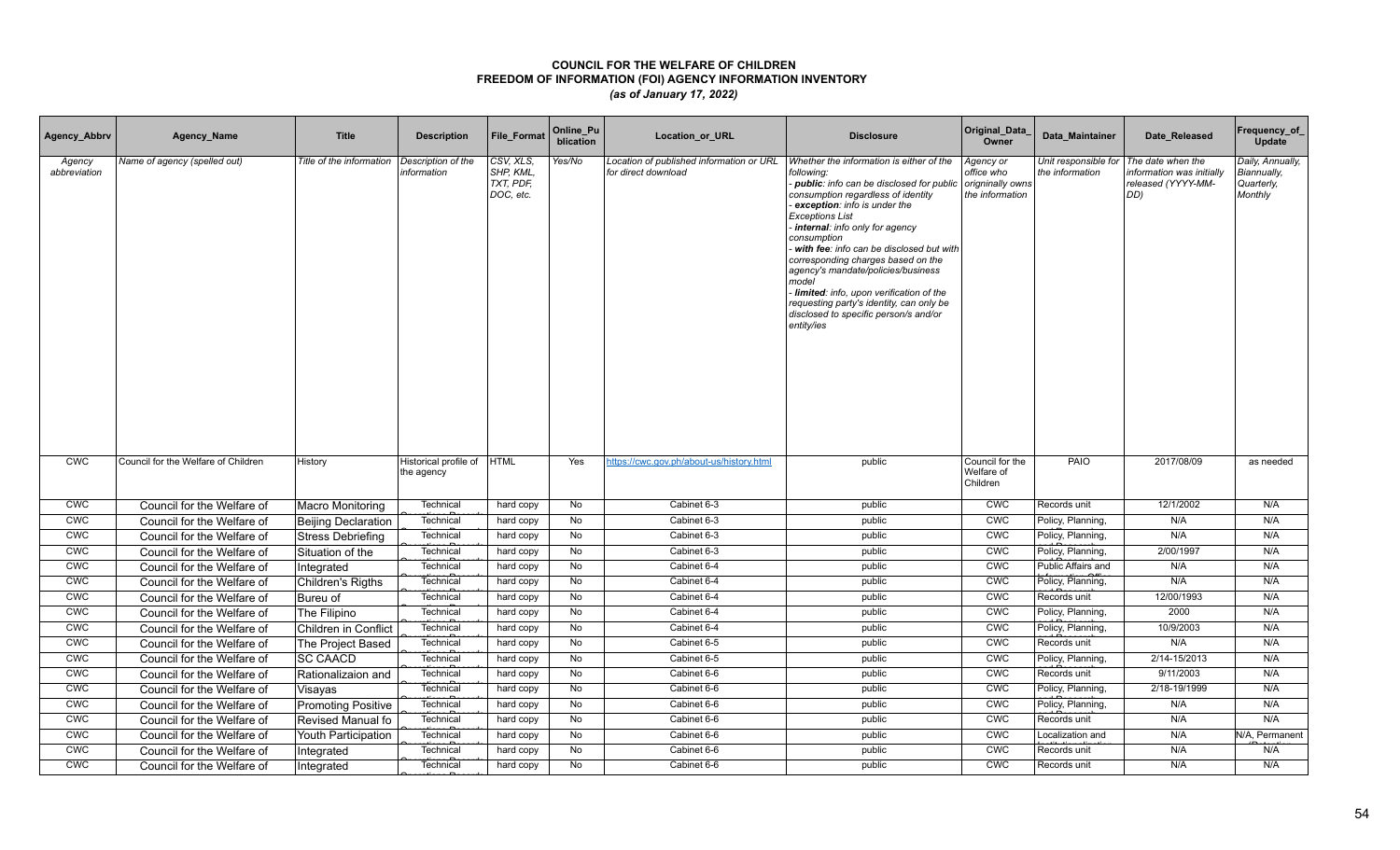| Agency_Abbrv           | Agency_Name                         | <b>Title</b>             | <b>Description</b>                  | File_Format                                      | Online_Pu<br>blication | Location_or_URL                                                 | <b>Disclosure</b>                                                                                                                                                                                                                                                                                                                                                                                                                                                                                                                    | Original_Data<br>Owner                                         | Data Maintainer                         | Date Released                                                              | Frequency_of<br>Update                                   |
|------------------------|-------------------------------------|--------------------------|-------------------------------------|--------------------------------------------------|------------------------|-----------------------------------------------------------------|--------------------------------------------------------------------------------------------------------------------------------------------------------------------------------------------------------------------------------------------------------------------------------------------------------------------------------------------------------------------------------------------------------------------------------------------------------------------------------------------------------------------------------------|----------------------------------------------------------------|-----------------------------------------|----------------------------------------------------------------------------|----------------------------------------------------------|
| Agency<br>abbreviation | Name of agency (spelled out)        | Title of the information | Description of the<br>information   | CSV, XLS,<br>SHP, KML,<br>TXT, PDF,<br>DOC, etc. | Yes/No                 | Location of published information or URL<br>for direct download | Whether the information is either of the<br>following:<br>- public: info can be disclosed for public<br>consumption regardless of identity<br>exception: info is under the<br><b>Exceptions List</b><br>internal: info only for agency<br>consumption<br>with fee: info can be disclosed but with<br>corresponding charges based on the<br>agency's mandate/policies/business<br>model<br>Iimited: info, upon verification of the<br>requesting party's identity, can only be<br>disclosed to specific person/s and/or<br>entity/ies | Agency or<br>office who<br>origninally owns<br>the information | Unit responsible for<br>the information | The date when the<br>nformation was initially<br>released (YYYY-MM-<br>DD) | Daily, Annually,<br>Biannually,<br>Quarterly,<br>Monthly |
| <b>CWC</b>             | Council for the Welfare of Children | History                  | Historical profile of<br>the agency | <b>HTML</b>                                      | Yes                    | https://cwc.gov.ph/about-us/history.html                        | public                                                                                                                                                                                                                                                                                                                                                                                                                                                                                                                               | Council for the<br>Welfare of<br>Children                      | PAIO                                    | 2017/08/09                                                                 | as needed                                                |
| <b>CWC</b>             | Council for the Welfare of          | Integrated               | Technical                           | hard copy                                        | No                     | Cabinet 6-6                                                     | public                                                                                                                                                                                                                                                                                                                                                                                                                                                                                                                               | <b>CWC</b>                                                     | Records unit                            | N/A                                                                        | N/A                                                      |
| <b>CWC</b>             | Council for the Welfare of          | Integrated               | Technical                           | hard copy                                        | No                     | Cabinet 6-6                                                     | public                                                                                                                                                                                                                                                                                                                                                                                                                                                                                                                               | <b>CWC</b>                                                     | Records unit                            | N/A                                                                        | N/A                                                      |
| <b>CWC</b>             | Council for the Welfare of          | Integrated               | Technical                           | hard copy                                        | No                     | Cabinet 6-6                                                     | public                                                                                                                                                                                                                                                                                                                                                                                                                                                                                                                               | <b>CWC</b>                                                     | Records unit                            | N/A                                                                        | N/A                                                      |
| <b>CWC</b>             | Council for the Welfare of          | Integrated               | Technical                           | hard copy                                        | No                     | Cabinet 6-6                                                     | public                                                                                                                                                                                                                                                                                                                                                                                                                                                                                                                               | <b>CWC</b>                                                     | Records unit                            | N/A                                                                        | N/A                                                      |
| CWC                    | Council for the Welfare of          | Re: Latigo sa Ikog       | Technical                           | hard copy                                        | No                     | Cabinet 6-7                                                     | public                                                                                                                                                                                                                                                                                                                                                                                                                                                                                                                               | <b>CMC</b>                                                     | Records unit                            | 2012                                                                       | N/A                                                      |
| <b>CWC</b>             | Council for the Welfare of          | <b>APPEAL TO CAO</b>     | Technical                           | hard copy                                        | No                     | Cabinet 6-7                                                     | public                                                                                                                                                                                                                                                                                                                                                                                                                                                                                                                               | <b>CWC</b>                                                     | Policy, Planning,                       | 2012                                                                       | N/A                                                      |
| <b>CWC</b>             | Council for the Welfare of          | A Caring and             | Technical                           | hard copy                                        | No                     | Cabinet 6-7, Cabinet 6-10                                       | public                                                                                                                                                                                                                                                                                                                                                                                                                                                                                                                               | CWC                                                            | Records unit                            | 9/6/2012                                                                   | N/A                                                      |
| CWC                    | Council for the Welfare of          | An institutional         | Technica                            | hard copy                                        | No                     | Cabinet 6-8, Cabinet 9-12                                       | public                                                                                                                                                                                                                                                                                                                                                                                                                                                                                                                               | <b>CMC</b>                                                     | Policy, Planning,                       | 10/00/1998                                                                 | N/A                                                      |
| <b>CWC</b>             | Council for the Welfare of          | CWC Mandate,             | Technica                            | hard copy                                        | No                     | Cabinet 6-8                                                     | public                                                                                                                                                                                                                                                                                                                                                                                                                                                                                                                               | <b>CWC</b>                                                     | Records unit                            | N/A                                                                        | N/A                                                      |
| CWC                    | Council for the Welfare of          | Monitoring &             | Technical                           | hard copy                                        | No                     | Cabinet 6-8                                                     | public                                                                                                                                                                                                                                                                                                                                                                                                                                                                                                                               | <b>CMC</b>                                                     | Records unit                            | 11/24-26/1994                                                              | N/A                                                      |
| CWC                    | Council for the Welfare of          | Membership of            | Technical                           | hard copy                                        | No                     | Cabinet 7-1                                                     | public                                                                                                                                                                                                                                                                                                                                                                                                                                                                                                                               | CWC                                                            | Policy, Planning,                       | 1993-1995                                                                  | N/A                                                      |
| CWC                    | Council for the Welfare of          | <b>CWC Social</b>        | Technical                           | hard copy                                        | No                     | Cabinet 7-1                                                     | public                                                                                                                                                                                                                                                                                                                                                                                                                                                                                                                               | CWC                                                            | Policy, Planning,                       | 1997                                                                       | N/A                                                      |
| CWC                    | Council for the Welfare of          | Parenting Roles,         | Technical                           | hard copy                                        | No                     | Cabinet 7-1                                                     | public                                                                                                                                                                                                                                                                                                                                                                                                                                                                                                                               | CWC                                                            | Policy, Planning,                       | 2006                                                                       | N/A                                                      |
| <b>CWC</b>             | Council for the Welfare of          | Should the               | Technical                           | hard copy                                        | No                     | Cabinet 7-1                                                     | public                                                                                                                                                                                                                                                                                                                                                                                                                                                                                                                               | CWC                                                            | Policy, Planning,                       | N/A                                                                        | N/A                                                      |
| CWC                    | Council for the Welfare of          | <b>Provincial Social</b> | Technica                            | hard copy                                        | <b>No</b>              | Cabinet 7-2                                                     | public                                                                                                                                                                                                                                                                                                                                                                                                                                                                                                                               | <b>CWC</b>                                                     | Records unit                            | 7/18/2008                                                                  | N/A                                                      |
| CWC                    | Council for the Welfare of          | Age of Criminal          | Technica                            | hard copy                                        | No                     | Cabinet 7-6                                                     | public                                                                                                                                                                                                                                                                                                                                                                                                                                                                                                                               | CWC                                                            | Policy, Planning,                       | 5/00/2007                                                                  | N/A                                                      |
| <b>CWC</b>             | Council for the Welfare of          | Election to the          | Technical                           | hard copy                                        | No                     | Cabinet 7-6                                                     | public                                                                                                                                                                                                                                                                                                                                                                                                                                                                                                                               | CWC                                                            | Records unit                            | 1/15/2007                                                                  | N/A                                                      |
| <b>CWC</b>             | Council for the Welfare of          | <b>Violence Againts</b>  | Technical                           | hard copy                                        | No                     | Cabinet 7-6                                                     | public                                                                                                                                                                                                                                                                                                                                                                                                                                                                                                                               | <b>CWC</b>                                                     | Policy, Planning,                       | N/A                                                                        | N/A                                                      |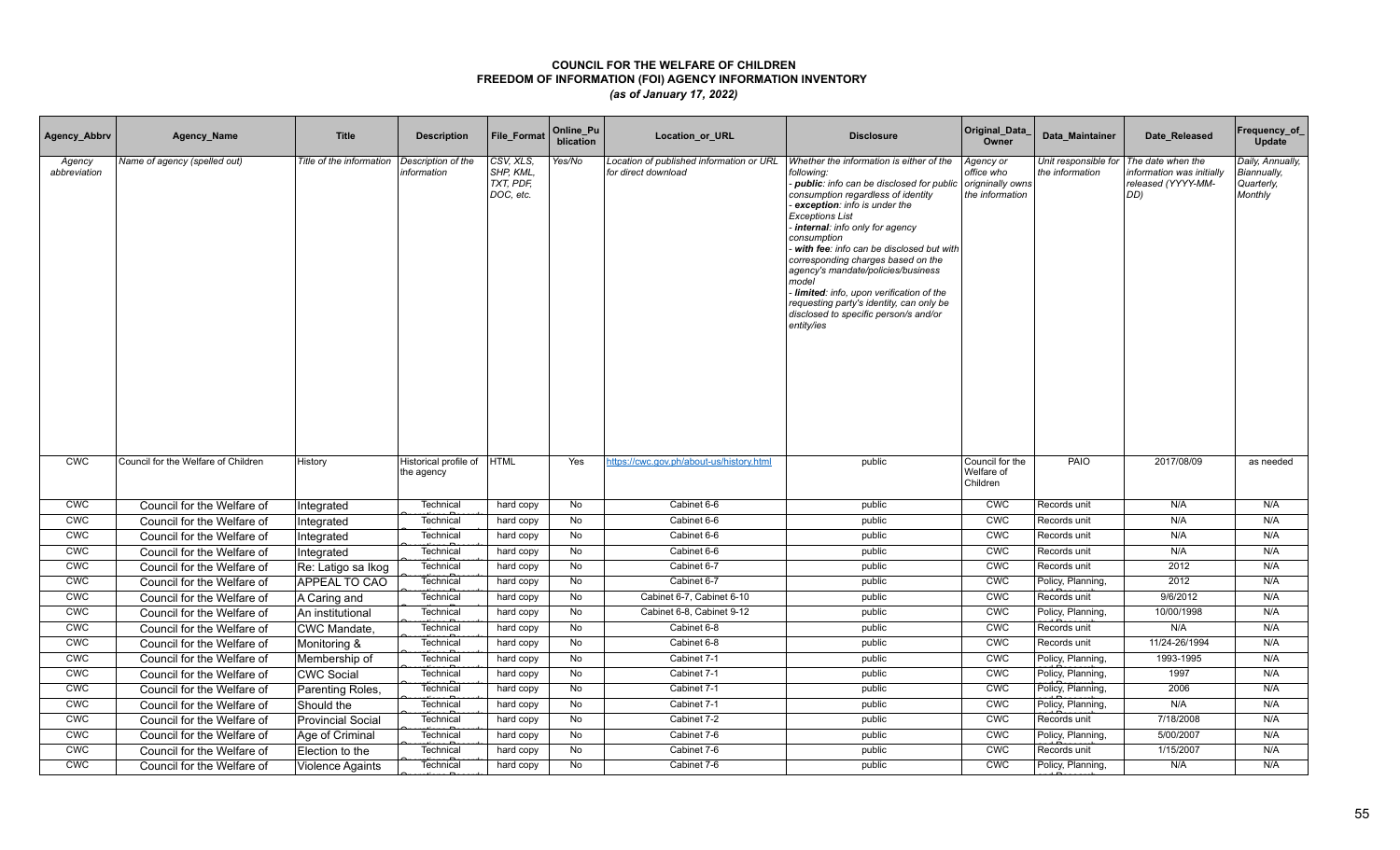| Agency_Abbrv           | Agency_Name                         | <b>Title</b>                | <b>Description</b>                  | File_Format                                      | Online_Pu<br>blication | Location_or_URL                                                 | <b>Disclosure</b>                                                                                                                                                                                                                                                                                                                                                                                                                                                                                                                  | Original_Data<br>Owner                                         | Data Maintainer                         | Date Released                                                              | Frequency_of<br>Update                                   |
|------------------------|-------------------------------------|-----------------------------|-------------------------------------|--------------------------------------------------|------------------------|-----------------------------------------------------------------|------------------------------------------------------------------------------------------------------------------------------------------------------------------------------------------------------------------------------------------------------------------------------------------------------------------------------------------------------------------------------------------------------------------------------------------------------------------------------------------------------------------------------------|----------------------------------------------------------------|-----------------------------------------|----------------------------------------------------------------------------|----------------------------------------------------------|
| Agency<br>abbreviation | Name of agency (spelled out)        | Title of the information    | Description of the<br>information   | CSV, XLS,<br>SHP, KML,<br>TXT, PDF,<br>DOC, etc. | Yes/No                 | Location of published information or URL<br>for direct download | Whether the information is either of the<br>following:<br>public: info can be disclosed for public<br>consumption regardless of identity<br>exception: info is under the<br><b>Exceptions List</b><br>internal: info only for agency<br>consumption<br>with fee: info can be disclosed but with<br>corresponding charges based on the<br>agency's mandate/policies/business<br>model<br>Iimited: info, upon verification of the<br>requesting party's identity, can only be<br>disclosed to specific person/s and/or<br>entity/ies | Agency or<br>office who<br>origninally owns<br>the information | Unit responsible for<br>the information | The date when the<br>nformation was initially<br>released (YYYY-MM-<br>DD) | Daily, Annually,<br>Biannually,<br>Quarterly,<br>Monthly |
| <b>CWC</b>             | Council for the Welfare of Children | History                     | Historical profile of<br>the agency | <b>HTML</b>                                      | Yes                    | https://cwc.gov.ph/about-us/history.html                        | public                                                                                                                                                                                                                                                                                                                                                                                                                                                                                                                             | Council for the<br>Welfare of<br>Children                      | PAIO                                    | 2017/08/09                                                                 | as needed                                                |
| <b>CWC</b>             | Council for the Welfare of          | Who Am I in the             | Technical                           | hard copy                                        | No                     | Cabinet 7-6                                                     | public                                                                                                                                                                                                                                                                                                                                                                                                                                                                                                                             | <b>CWC</b>                                                     | Records unit                            | N/A                                                                        | N/A                                                      |
| <b>CWC</b>             | Council for the Welfare of          | Social Work                 | Technical                           | hard copy                                        | No                     | Cabinet 7-6                                                     | public                                                                                                                                                                                                                                                                                                                                                                                                                                                                                                                             | <b>CWC</b>                                                     | Records unit                            | 8/28-11/2000                                                               | N/A                                                      |
| <b>CWC</b>             | Council for the Welfare of          | Toward a                    | Technical                           | hard copy                                        | No                     | Cabinet 7-6                                                     | public                                                                                                                                                                                                                                                                                                                                                                                                                                                                                                                             | <b>CWC</b>                                                     | Policy, Planning,                       | 2/00/2001                                                                  | N/A                                                      |
| <b>CWC</b>             | Council for the Welfare of          | Globalization and           | Technical                           | hard copy                                        | No                     | Cabinet 7-6                                                     | public                                                                                                                                                                                                                                                                                                                                                                                                                                                                                                                             | <b>CWC</b>                                                     | Policy, Planning,                       | 1/00/2006                                                                  | N/A                                                      |
| CWC                    | Council for the Welfare of          | <b>Priority Legislative</b> | Technical                           | hard copy                                        | No                     | Cabinet 7-6                                                     | public                                                                                                                                                                                                                                                                                                                                                                                                                                                                                                                             | <b>CMC</b>                                                     | Policy, Planning,                       | 9/8/2015                                                                   | N/A                                                      |
| <b>CWC</b>             | Council for the Welfare of          | Implementing                | Technical                           | hard copy                                        | No                     | Cabinet 7-6                                                     | public                                                                                                                                                                                                                                                                                                                                                                                                                                                                                                                             | CWC                                                            | Policy, Planning,                       | 1/00/2004                                                                  | N/A                                                      |
| <b>CWC</b>             | Council for the Welfare of          | An Act to                   | Technica                            | hard copy                                        | No                     | Cabinet 7-7                                                     | public                                                                                                                                                                                                                                                                                                                                                                                                                                                                                                                             | <b>CWC</b>                                                     | Policy, Planning,                       | 2017                                                                       | N/A                                                      |
| CWC                    | Council for the Welfare of          | Philippine                  | Technica                            | hard copy                                        | No                     | Cabinet 7-7                                                     | public                                                                                                                                                                                                                                                                                                                                                                                                                                                                                                                             | <b>CWC</b>                                                     | Records unit                            | N/A                                                                        | N/A                                                      |
| <b>CWC</b>             | Council for the Welfare of          | Operationalization          | Technica                            | hard copy                                        | No                     | Cabinet 7-7                                                     | public                                                                                                                                                                                                                                                                                                                                                                                                                                                                                                                             | <b>CWC</b>                                                     | Records unit                            | 7/26/1993                                                                  | N/A                                                      |
| CWC                    | Council for the Welfare of          | Mid-Decade Goals            | Technical                           | hard copy                                        | No                     | Cabinet 7-7                                                     | public                                                                                                                                                                                                                                                                                                                                                                                                                                                                                                                             | <b>CMC</b>                                                     | Records unit                            | 1993-1995                                                                  | N/A                                                      |
| CWC                    | Council for the Welfare of          | Matching the                | Technical                           | hard copy                                        | No                     | Cabinet 7-7                                                     | public                                                                                                                                                                                                                                                                                                                                                                                                                                                                                                                             | CWC                                                            | Records unit                            | 1992                                                                       | N/A                                                      |
| CWC                    | Council for the Welfare of          | Food based                  | Technical                           | hard copy                                        | No                     | Cabinet 7-8                                                     | public                                                                                                                                                                                                                                                                                                                                                                                                                                                                                                                             | CWC                                                            | Records unit                            | 11/12-24/1994                                                              | N/A                                                      |
| CWC                    | Council for the Welfare of          | Report of the               | Technical                           | hard copy                                        | No                     | Cabinet 7-8                                                     | public                                                                                                                                                                                                                                                                                                                                                                                                                                                                                                                             | CWC                                                            | Policy, Planning,                       | 2004                                                                       | N/A                                                      |
| <b>CWC</b>             | Council for the Welfare of          | Strategy Paper in           | Technical                           | hard copy                                        | No                     | Cabinet 7-8                                                     | public                                                                                                                                                                                                                                                                                                                                                                                                                                                                                                                             | CWC                                                            | Policy, Planning,                       | N/A                                                                        | N/A                                                      |
| CWC                    | Council for the Welfare of          | Manual on                   | Technica                            | hard copy                                        | <b>No</b>              | Cabinet 7-8                                                     | public                                                                                                                                                                                                                                                                                                                                                                                                                                                                                                                             | CWC                                                            | Localization and                        |                                                                            | N/A. Permanent                                           |
| CWC                    | Council for the Welfare of          | <b>Macro Monitoring</b>     | Technical                           | hard copy                                        | No                     | Cabinet 7-8                                                     | public                                                                                                                                                                                                                                                                                                                                                                                                                                                                                                                             | CWC                                                            | Records unit                            | 2003                                                                       | N/A. Permanent                                           |
| <b>CWC</b>             | Council for the Welfare of          | Universalization of         | Technical                           | hard copy                                        | No                     | Cabinet 8-9                                                     | public                                                                                                                                                                                                                                                                                                                                                                                                                                                                                                                             | <b>CWC</b>                                                     | Policy, Planning,                       | 1989                                                                       | N/A                                                      |
| <b>CWC</b>             | Council for the Welfare of          | Contraceptive Use           | Technical                           | hard copy                                        | No                     | Cabinet 8-9                                                     | public                                                                                                                                                                                                                                                                                                                                                                                                                                                                                                                             | <b>CWC</b>                                                     | Policy, Planning,                       | 1993                                                                       | N/A                                                      |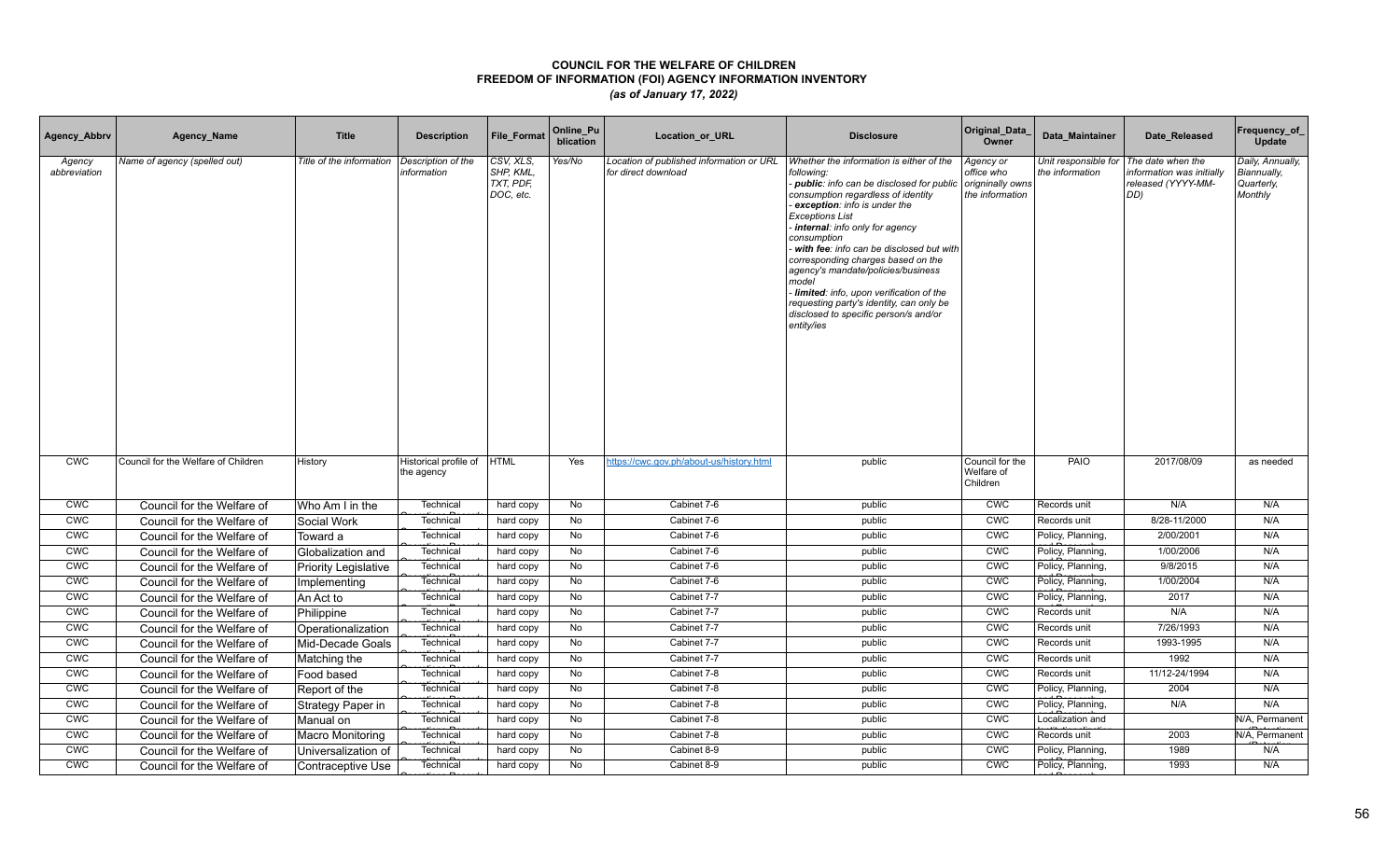| Agency_Abbrv           | Agency_Name                         | <b>Title</b>              | <b>Description</b>                  | File_Format                                      | Online_Pu<br>blication | Location_or_URL                                                 | <b>Disclosure</b>                                                                                                                                                                                                                                                                                                                                                                                                                                                                                                                  | Original_Data<br>Owner                                         | Data Maintainer                         | Date Released                                                              | Frequency_of<br>Update                                   |
|------------------------|-------------------------------------|---------------------------|-------------------------------------|--------------------------------------------------|------------------------|-----------------------------------------------------------------|------------------------------------------------------------------------------------------------------------------------------------------------------------------------------------------------------------------------------------------------------------------------------------------------------------------------------------------------------------------------------------------------------------------------------------------------------------------------------------------------------------------------------------|----------------------------------------------------------------|-----------------------------------------|----------------------------------------------------------------------------|----------------------------------------------------------|
| Agency<br>abbreviation | Name of agency (spelled out)        | Title of the information  | Description of the<br>information   | CSV, XLS,<br>SHP, KML,<br>TXT, PDF,<br>DOC, etc. | Yes/No                 | Location of published information or URL<br>for direct download | Whether the information is either of the<br>following:<br>public: info can be disclosed for public<br>consumption regardless of identity<br>exception: info is under the<br><b>Exceptions List</b><br>internal: info only for agency<br>consumption<br>with fee: info can be disclosed but with<br>corresponding charges based on the<br>agency's mandate/policies/business<br>model<br>Iimited: info, upon verification of the<br>requesting party's identity, can only be<br>disclosed to specific person/s and/or<br>entity/ies | Agency or<br>office who<br>origninally owns<br>the information | Unit responsible for<br>the information | The date when the<br>nformation was initially<br>released (YYYY-MM-<br>DD) | Daily, Annually,<br>Biannually,<br>Quarterly,<br>Monthly |
| <b>CWC</b>             | Council for the Welfare of Children | History                   | Historical profile of<br>the agency | <b>HTML</b>                                      | Yes                    | https://cwc.gov.ph/about-us/history.html                        | public                                                                                                                                                                                                                                                                                                                                                                                                                                                                                                                             | Council for the<br>Welfare of<br>Children                      | PAIO                                    | 2017/08/09                                                                 | as needed                                                |
| <b>CWC</b>             | Council for the Welfare of          | The Working               | Technical                           | hard copy                                        | No                     | Cabinet 8-9                                                     | public                                                                                                                                                                                                                                                                                                                                                                                                                                                                                                                             | <b>CWC</b>                                                     | Policy, Planning,                       | 2008                                                                       | N/A                                                      |
| <b>CWC</b>             | Council for the Welfare of          | Organizing the            | Technical                           | hard copy                                        | No                     | Cabinet 8-10, Cabinet 5-10                                      | public                                                                                                                                                                                                                                                                                                                                                                                                                                                                                                                             | CWC                                                            | Localization and                        | N/A                                                                        | N/A                                                      |
| <b>CWC</b>             | Council for the Welfare of          | <b>Food Fortification</b> | Technical                           | hard copy                                        | No                     | Cabinet 8-10                                                    | public                                                                                                                                                                                                                                                                                                                                                                                                                                                                                                                             | <b>CWC</b>                                                     | Policy, Planning,                       | 3/00/1995                                                                  | N/A                                                      |
| <b>CWC</b>             | Council for the Welfare of          | The Services              | Technical                           | hard copy                                        | No                     | Cabinet 8-10                                                    | public                                                                                                                                                                                                                                                                                                                                                                                                                                                                                                                             | <b>CWC</b>                                                     | Policy, Planning,                       | 9/00/1994                                                                  | N/A                                                      |
| CWC                    | Council for the Welfare of          | Summary of                | Technical                           | hard copy                                        | No                     | Cabinet 8-11                                                    | public                                                                                                                                                                                                                                                                                                                                                                                                                                                                                                                             | <b>CMC</b>                                                     | Public Affairs and                      | 7-9/00/2006                                                                | N/A                                                      |
| <b>CWC</b>             | Council for the Welfare of          | Cost-Effectiveness        | Technical                           | hard copy                                        | No                     | Cabinet 8-11                                                    | public                                                                                                                                                                                                                                                                                                                                                                                                                                                                                                                             | <b>CWC</b>                                                     | Policy, Planning,                       | 2003                                                                       | N/A                                                      |
| <b>CWC</b>             | Council for the Welfare of          | Proposed                  | Technical                           | hard copy                                        | No                     | Cabinet 8-12                                                    | public                                                                                                                                                                                                                                                                                                                                                                                                                                                                                                                             | <b>CWC</b>                                                     | Policy, Planning,                       | 12/30/1899                                                                 | N/A                                                      |
| CWC                    | Council for the Welfare of          | Mother and Child          | Technica                            | hard copy                                        | No                     | Cabinet 8-12                                                    | public                                                                                                                                                                                                                                                                                                                                                                                                                                                                                                                             | <b>CWC</b>                                                     | Records unit                            | 7/22/2003                                                                  | N/A                                                      |
| <b>CWC</b>             | Council for the Welfare of          | Activities in             | Technica                            | hard copy                                        | No                     | Cabinet 8-12                                                    | public                                                                                                                                                                                                                                                                                                                                                                                                                                                                                                                             | <b>CWC</b>                                                     | Policy, Planning,                       | 1994                                                                       | N/A                                                      |
| CWC                    | Council for the Welfare of          | Evaluation of the         | Technical                           | hard copy                                        | No                     | Cabinet 8-12                                                    | public                                                                                                                                                                                                                                                                                                                                                                                                                                                                                                                             | <b>CMC</b>                                                     | Records unit                            | N/A                                                                        | N/A                                                      |
| CWC                    | Council for the Welfare of          | <b>1991 Work</b>          | Technical                           | hard copy                                        | No                     | Cabinet 8-12                                                    | public                                                                                                                                                                                                                                                                                                                                                                                                                                                                                                                             | CWC                                                            | Records unit                            | 1991                                                                       | N/A                                                      |
| CWC                    | Council for the Welfare of          | Shared Vision for         | Technical                           | hard copy                                        | No                     | Cabinet 8-12                                                    | public                                                                                                                                                                                                                                                                                                                                                                                                                                                                                                                             | CWC                                                            | Records unit                            | N/A                                                                        | N/A                                                      |
| CWC                    | Council for the Welfare of          | Program                   | Technical                           | hard copy                                        | No                     | Cabinet 9-9                                                     | public                                                                                                                                                                                                                                                                                                                                                                                                                                                                                                                             | CWC                                                            | Records unit                            | N/A                                                                        | N/A                                                      |
| <b>CWC</b>             | Council for the Welfare of          | Morality of               | Technical                           | hard copy                                        | No                     | Cabinet 9-9                                                     | public                                                                                                                                                                                                                                                                                                                                                                                                                                                                                                                             | CWC                                                            | Records unit                            | 10/23/1997                                                                 | N/A                                                      |
| CWC                    | Council for the Welfare of          | Perception on             | Technical                           | hard copy                                        | <b>No</b>              | Cabinet 9-10, 9-12, and 5-11                                    | public                                                                                                                                                                                                                                                                                                                                                                                                                                                                                                                             | CWC                                                            | Records unit                            | 2003                                                                       | N/A                                                      |
| CWC                    | Council for the Welfare of          | Methods of Early          | Technical                           | hard copy                                        | No                     | Cabinet 9-10                                                    | public                                                                                                                                                                                                                                                                                                                                                                                                                                                                                                                             | CWC                                                            | Policy, Planning,                       | 1/11/2003                                                                  | N/A                                                      |
| <b>CWC</b>             | Council for the Welfare of          | Application of            | Technical                           | hard copy                                        | No                     | Cabinet 9-10                                                    | public                                                                                                                                                                                                                                                                                                                                                                                                                                                                                                                             | <b>CWC</b>                                                     | Policy, Planning,                       | 1/12/2004                                                                  | N/A                                                      |
| <b>CWC</b>             | Council for the Welfare of          | Promoting the             | Technical                           | hard copy                                        | No                     | Cabinet 9-11                                                    | public                                                                                                                                                                                                                                                                                                                                                                                                                                                                                                                             | <b>CWC</b>                                                     | Policy, Planning,                       | 2/00/1999                                                                  | N/A                                                      |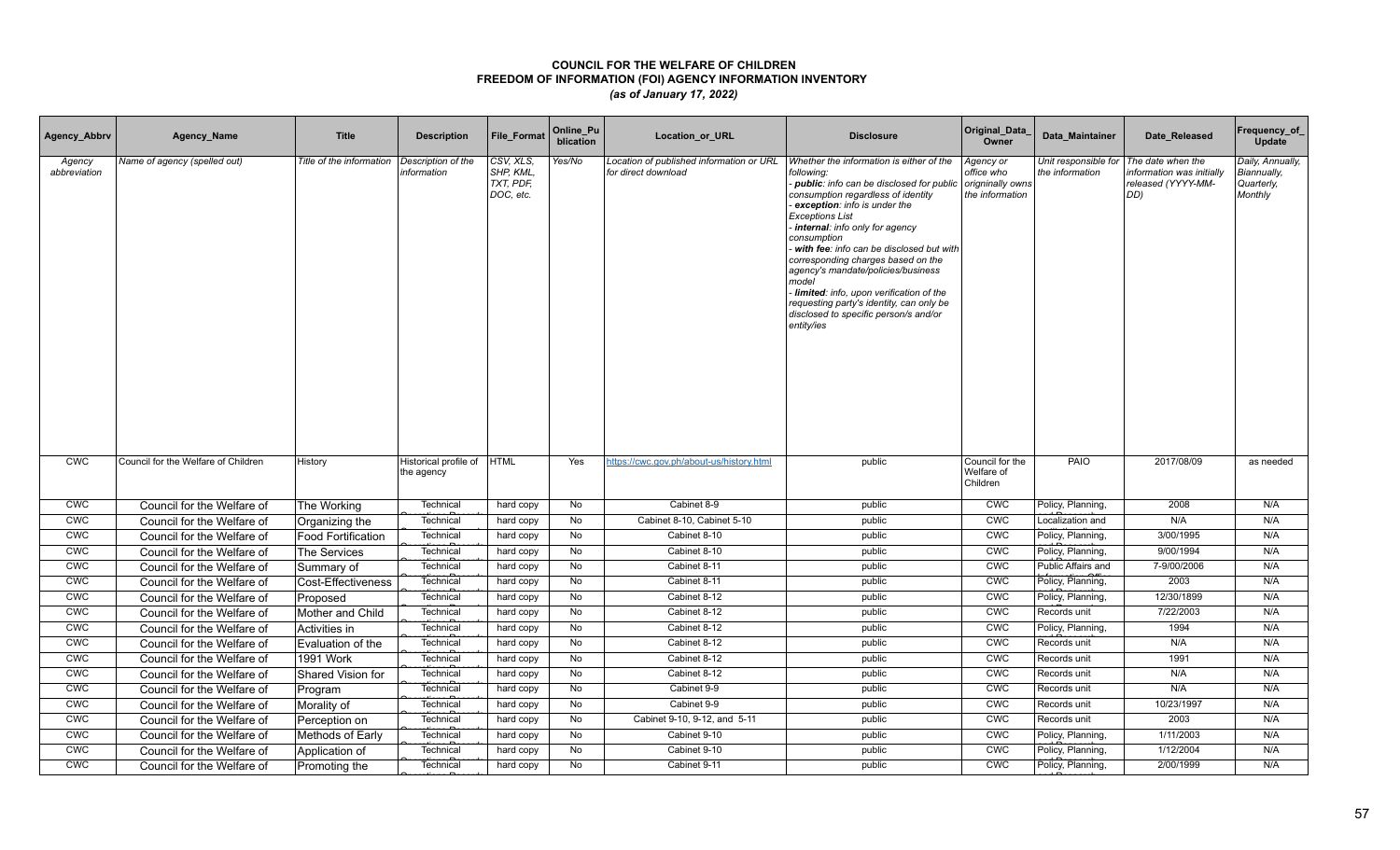| Agency_Abbrv           | Agency_Name                         | <b>Title</b>              | <b>Description</b>                  | File_Format                                      | Online_Pu<br>blication | Location_or_URL                                                 | <b>Disclosure</b>                                                                                                                                                                                                                                                                                                                                                                                                                                                                                                                  | Original_Data<br>Owner                                         | Data Maintainer                         | Date Released                                                              | Frequency_of<br>Update                                   |
|------------------------|-------------------------------------|---------------------------|-------------------------------------|--------------------------------------------------|------------------------|-----------------------------------------------------------------|------------------------------------------------------------------------------------------------------------------------------------------------------------------------------------------------------------------------------------------------------------------------------------------------------------------------------------------------------------------------------------------------------------------------------------------------------------------------------------------------------------------------------------|----------------------------------------------------------------|-----------------------------------------|----------------------------------------------------------------------------|----------------------------------------------------------|
| Agency<br>abbreviation | Name of agency (spelled out)        | Title of the information  | Description of the<br>information   | CSV, XLS,<br>SHP, KML,<br>TXT, PDF,<br>DOC, etc. | Yes/No                 | Location of published information or URL<br>for direct download | Whether the information is either of the<br>following:<br>public: info can be disclosed for public<br>consumption regardless of identity<br>exception: info is under the<br><b>Exceptions List</b><br>internal: info only for agency<br>consumption<br>with fee: info can be disclosed but with<br>corresponding charges based on the<br>agency's mandate/policies/business<br>model<br>Iimited: info, upon verification of the<br>requesting party's identity, can only be<br>disclosed to specific person/s and/or<br>entity/ies | Agency or<br>office who<br>origninally owns<br>the information | Unit responsible for<br>the information | The date when the<br>nformation was initially<br>released (YYYY-MM-<br>DD) | Daily, Annually,<br>Biannually,<br>Quarterly,<br>Monthly |
| <b>CWC</b>             | Council for the Welfare of Children | History                   | Historical profile of<br>the agency | <b>HTML</b>                                      | Yes                    | https://cwc.gov.ph/about-us/history.html                        | public                                                                                                                                                                                                                                                                                                                                                                                                                                                                                                                             | Council for the<br>Welfare of<br>Children                      | PAIO                                    | 2017/08/09                                                                 | as needed                                                |
| <b>CWC</b>             | Council for the Welfare of          | Establishment of          | Technical                           | hard copy                                        | No                     | Cabinet 9-11                                                    | public                                                                                                                                                                                                                                                                                                                                                                                                                                                                                                                             | <b>CWC</b>                                                     | Records unit                            | N/A                                                                        | N/A                                                      |
| <b>CWC</b>             | Council for the Welfare of          | The President's           | Technical                           | hard copy                                        | No                     | Cabinet 9-11                                                    | public                                                                                                                                                                                                                                                                                                                                                                                                                                                                                                                             | CWC                                                            | Localization and                        | 1980                                                                       | N/A                                                      |
| <b>CWC</b>             | Council for the Welfare of          | National                  | Technical                           | hard copy                                        | No                     | Cabinet 5-9                                                     | public                                                                                                                                                                                                                                                                                                                                                                                                                                                                                                                             | <b>CWC</b>                                                     | Policy, Planning,                       | 7/25/2001                                                                  | N/A                                                      |
| <b>CWC</b>             | Council for the Welfare of          | <b>CWC Compilation</b>    | Technical                           | hard copy                                        | No                     | Cabinet 5-9                                                     | public                                                                                                                                                                                                                                                                                                                                                                                                                                                                                                                             | <b>CWC</b>                                                     | Policy, Planning,                       | 2003-2006                                                                  | N/A                                                      |
| CWC                    | Council for the Welfare of          | Finalization of the       | Technical                           | hard copy                                        | No                     | Cabinet 5-9                                                     | public                                                                                                                                                                                                                                                                                                                                                                                                                                                                                                                             | <b>CMC</b>                                                     | Policy, Planning,                       | 7/5-6/2001                                                                 | N/A                                                      |
| <b>CWC</b>             | Council for the Welfare of          | Highligths of the         | Technical                           | hard copy                                        | No                     | Cabinet 5-10                                                    | public                                                                                                                                                                                                                                                                                                                                                                                                                                                                                                                             | <b>CWC</b>                                                     | Localization and                        | 6/13/2001                                                                  | N/A                                                      |
| <b>CWC</b>             | Council for the Welfare of          | <b>Final Manual</b>       | Technica                            | hard copy                                        | No                     | Cabinet 5-10                                                    | public                                                                                                                                                                                                                                                                                                                                                                                                                                                                                                                             | CWC                                                            | Localization and                        | 2000                                                                       | N/A, Permanent                                           |
| <b>CMC</b>             | Council for the Welfare of          | Transferring the          | Technica                            | hard copy                                        | No                     | Cabinet 5-10                                                    | public                                                                                                                                                                                                                                                                                                                                                                                                                                                                                                                             | <b>CWC</b>                                                     | Records unit                            | 9/11/2006                                                                  | N/A                                                      |
| <b>CWC</b>             | Council for the Welfare of          | Decade of the             | Technica                            | hard copy                                        | No                     | Cabinet 5-10                                                    | public                                                                                                                                                                                                                                                                                                                                                                                                                                                                                                                             | <b>CWC</b>                                                     | Policy, Planning,                       | 1977-1987                                                                  | N/A                                                      |
| CWC                    | Council for the Welfare of          | Special Children          | Technical                           | hard copy                                        | No                     | Cabinet 5-10                                                    | public                                                                                                                                                                                                                                                                                                                                                                                                                                                                                                                             | <b>CMC</b>                                                     | Records unit                            | 2011-2012                                                                  | N/A                                                      |
| CWC                    | Council for the Welfare of          | <b>CWC Approved</b>       | Technical                           | hard copy                                        | No                     | Cabinet 5-11                                                    | public                                                                                                                                                                                                                                                                                                                                                                                                                                                                                                                             | CWC                                                            | Records unit                            | 4/23/2007                                                                  | N/A                                                      |
| CWC                    | Council for the Welfare of          | Children's                | Technical                           | hard copy                                        | No                     | Cabinet 5-11                                                    | public                                                                                                                                                                                                                                                                                                                                                                                                                                                                                                                             | CWC                                                            | Localization and                        | 1992                                                                       | N/A                                                      |
| CWC                    | Council for the Welfare of          | Orientation on the        | Technical                           | hard copy                                        | <b>No</b>              | Cabinet 5-11                                                    | public                                                                                                                                                                                                                                                                                                                                                                                                                                                                                                                             | CWC                                                            | Localization and                        | N/A                                                                        | N/A                                                      |
| <b>CWC</b>             | Council for the Welfare of          | Forum on Inclusive        | Technical                           | hard copy                                        | No                     | Cabinet 5-12                                                    | public                                                                                                                                                                                                                                                                                                                                                                                                                                                                                                                             | CWC                                                            | Policy, Planning,                       | 11/17-19/2010                                                              | N/A                                                      |
| CWC                    | Council for the Welfare of          | <b>Protecting Persons</b> | Technica                            | hard copy                                        | <b>No</b>              | Cabinet 5-12                                                    | public                                                                                                                                                                                                                                                                                                                                                                                                                                                                                                                             | CWC                                                            | Policy, Planning,                       | N/A                                                                        | N/A                                                      |
| CWC                    | Council for the Welfare of          | Philippine Plan of        | Technical                           | hard copy                                        | No                     | Cabinet 5-12                                                    | public                                                                                                                                                                                                                                                                                                                                                                                                                                                                                                                             | CWC                                                            | Policy, Planning,                       | 1996-2000                                                                  | N/A, 3 years                                             |
| <b>CWC</b>             | Council for the Welfare of          | Consultation on           | Technical                           | hard copy                                        | No                     | Cabinet 5-12                                                    | public                                                                                                                                                                                                                                                                                                                                                                                                                                                                                                                             | <b>CWC</b>                                                     | Policy, Planning,                       | 11/29-12/1/2005                                                            | N/A                                                      |
| <b>CWC</b>             | Council for the Welfare of          | Concluding                | Technical                           | hard copy                                        | No                     | Cabinet 5-12                                                    | public                                                                                                                                                                                                                                                                                                                                                                                                                                                                                                                             | <b>CWC</b>                                                     | Policy, Planning,                       | 1/18/1995                                                                  | N/A                                                      |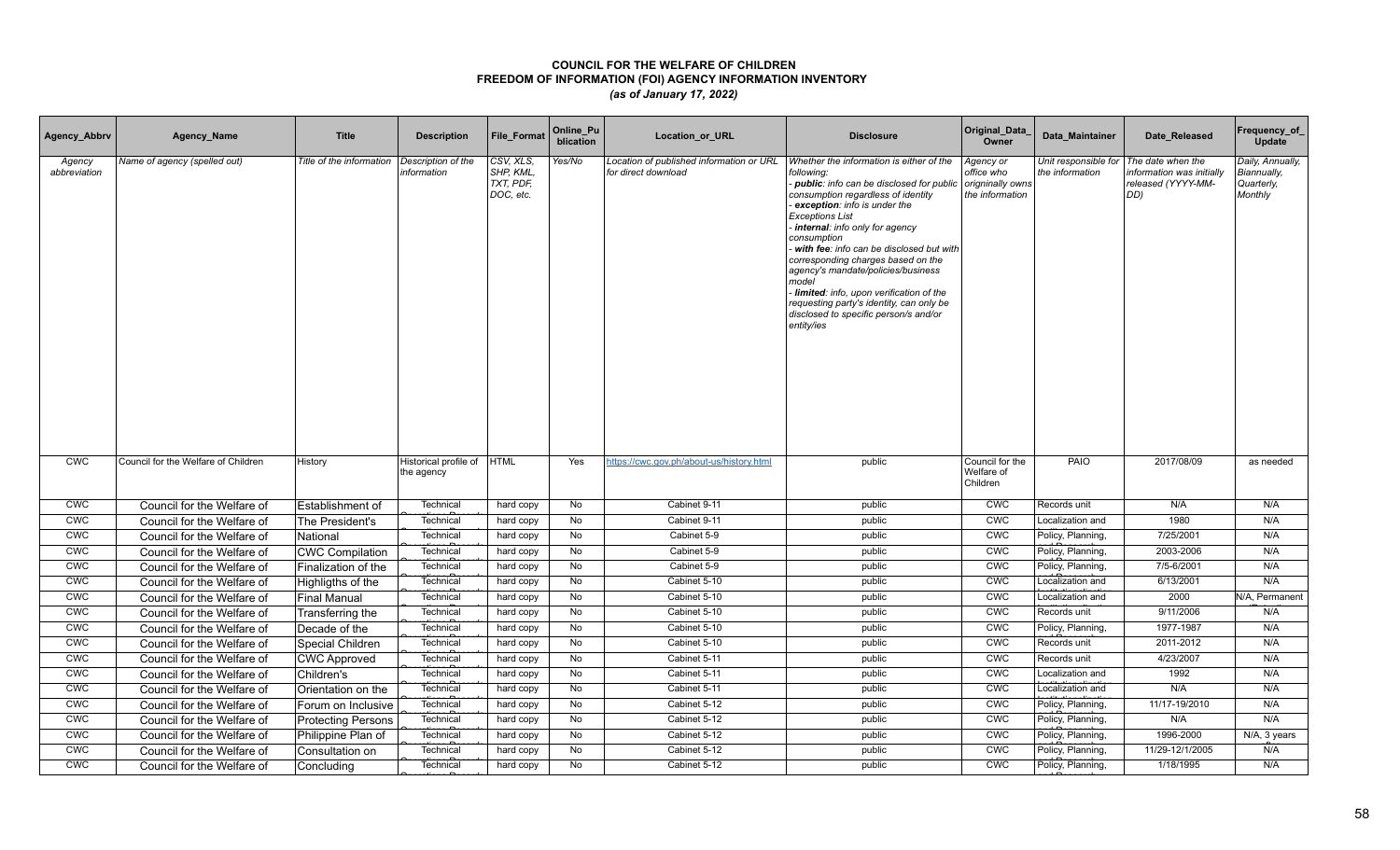| Agency_Abbrv           | Agency_Name                         | <b>Title</b>             | <b>Description</b>                  | File_Format                                      | Online_Pu<br>blication | Location_or_URL                                                 | <b>Disclosure</b>                                                                                                                                                                                                                                                                                                                                                                                                                                                                                                                  | Original_Data<br>Owner                                         | Data Maintainer                         | Date Released                                                              | Frequency_of<br>Update                                   |
|------------------------|-------------------------------------|--------------------------|-------------------------------------|--------------------------------------------------|------------------------|-----------------------------------------------------------------|------------------------------------------------------------------------------------------------------------------------------------------------------------------------------------------------------------------------------------------------------------------------------------------------------------------------------------------------------------------------------------------------------------------------------------------------------------------------------------------------------------------------------------|----------------------------------------------------------------|-----------------------------------------|----------------------------------------------------------------------------|----------------------------------------------------------|
| Agency<br>abbreviation | Name of agency (spelled out)        | Title of the information | Description of the<br>information   | CSV, XLS,<br>SHP, KML,<br>TXT, PDF,<br>DOC, etc. | Yes/No                 | Location of published information or URL<br>for direct download | Whether the information is either of the<br>following:<br>public: info can be disclosed for public<br>consumption regardless of identity<br>exception: info is under the<br><b>Exceptions List</b><br>internal: info only for agency<br>consumption<br>with fee: info can be disclosed but with<br>corresponding charges based on the<br>agency's mandate/policies/business<br>model<br>Iimited: info, upon verification of the<br>requesting party's identity, can only be<br>disclosed to specific person/s and/or<br>entity/ies | Agency or<br>office who<br>origninally owns<br>the information | Unit responsible for<br>the information | The date when the<br>nformation was initially<br>released (YYYY-MM-<br>DD) | Daily, Annually,<br>Biannually,<br>Quarterly,<br>Monthly |
| <b>CWC</b>             | Council for the Welfare of Children | History                  | Historical profile of<br>the agency | <b>HTML</b>                                      | Yes                    | https://cwc.gov.ph/about-us/history.html                        | public                                                                                                                                                                                                                                                                                                                                                                                                                                                                                                                             | Council for the<br>Welfare of<br>Children                      | PAIO                                    | 2017/08/09                                                                 | as needed                                                |
| <b>CWC</b>             | Council for the Welfare of          | Proceeding of the        | Technical                           | hard copy                                        | No                     | Cabinet 5-12                                                    | public                                                                                                                                                                                                                                                                                                                                                                                                                                                                                                                             | <b>CWC</b>                                                     | Policy, Planning,                       | 7/20-21/1995                                                               | N/A                                                      |
| <b>CWC</b>             | Council for the Welfare of          | <b>Ultimate Care</b>     | Technical                           | hard copy                                        | No                     | Cabinet 5-12                                                    | public                                                                                                                                                                                                                                                                                                                                                                                                                                                                                                                             | CWC                                                            | Records unit                            | N/A                                                                        | N/A                                                      |
| <b>CWC</b>             | Council for the Welfare of          | Crisis in the            | Technical                           | hard copy                                        | No                     | Cabinet 5-12                                                    | public                                                                                                                                                                                                                                                                                                                                                                                                                                                                                                                             | <b>CWC</b>                                                     | Policy, Planning,                       | 10/28/1982                                                                 | N/A                                                      |
| <b>CWC</b>             | Council for the Welfare of          | An Information           | Technical                           | hard copy                                        | No                     | Cabinet 5-12                                                    | public                                                                                                                                                                                                                                                                                                                                                                                                                                                                                                                             | <b>CWC</b>                                                     | Policy, Planning,                       | 1995                                                                       | N/A                                                      |
| CWC                    | Council for the Welfare of          | CWC the First            | Technical                           | hard copy                                        | No                     | Cabinet 5-12                                                    | public                                                                                                                                                                                                                                                                                                                                                                                                                                                                                                                             | <b>CMC</b>                                                     | Public Affairs and                      |                                                                            | N/A                                                      |
| <b>CWC</b>             | Council for the Welfare of          | Promotion of             | Technical                           | hard copy                                        | No                     | Cabinet 5-12                                                    | public                                                                                                                                                                                                                                                                                                                                                                                                                                                                                                                             | CWC                                                            | Policy, Planning,                       | 1991                                                                       | N/A                                                      |
| <b>CWC</b>             | Council for the Welfare of          | Social Welfare           | Technica                            | hard copy                                        | No                     | Cabinet 5-12                                                    | public                                                                                                                                                                                                                                                                                                                                                                                                                                                                                                                             | <b>CWC</b>                                                     | Policy, Planning,                       | 6/14/1991                                                                  | N/A                                                      |
| <b>CMC</b>             | Council for the Welfare of          | Department of            | Technica                            | hard copy                                        | No                     | Cabinet 6-9                                                     | public                                                                                                                                                                                                                                                                                                                                                                                                                                                                                                                             | <b>CWC</b>                                                     | Localization and                        | 8/15/2011                                                                  | N/A                                                      |
| <b>CWC</b>             | Council for the Welfare of          | <b>Technical</b>         | Technica                            | hard copy                                        | No                     | Cabinet 6-9                                                     | public                                                                                                                                                                                                                                                                                                                                                                                                                                                                                                                             | <b>CWC</b>                                                     | Records unit                            | N/A                                                                        | N/A                                                      |
| CWC                    | Council for the Welfare of          | Metro Manila             | Technical                           | hard copy                                        | No                     | Cabinet 6-9                                                     | public                                                                                                                                                                                                                                                                                                                                                                                                                                                                                                                             | <b>CMC</b>                                                     | Policy, Planning,                       | 3/14-16/2008                                                               | N/A                                                      |
| CWC                    | Council for the Welfare of          | The Office of the        | Technical                           | hard copy                                        | No                     | Cabinet 6-9                                                     | public                                                                                                                                                                                                                                                                                                                                                                                                                                                                                                                             | CWC                                                            | Policy, Planning,                       | 10/1-19/2007                                                               | N/A                                                      |
| CWC                    | Council for the Welfare of          | Sipat Bata Files (       | Technical                           | hard copy                                        | No                     | Cabinet 6-9                                                     | public                                                                                                                                                                                                                                                                                                                                                                                                                                                                                                                             | CWC                                                            | Public Affairs and                      | 2014                                                                       | N/A                                                      |
| CWC                    | Council for the Welfare of          | Supply of Service        | Technical                           | hard copy                                        | No                     | Cabinet 6-10                                                    | public                                                                                                                                                                                                                                                                                                                                                                                                                                                                                                                             | CWC                                                            | Records unit                            | 2/25/2014                                                                  | N/A                                                      |
| <b>CWC</b>             | Council for the Welfare of          | List of Register         | Technical                           | hard copy                                        | No                     | Cabinet 6-10                                                    | public                                                                                                                                                                                                                                                                                                                                                                                                                                                                                                                             | CWC                                                            | Policy, Planning,                       | 10/16/2013                                                                 | N/A                                                      |
| CWC                    | Council for the Welfare of          | Consultation             | Technica                            | hard copy                                        | <b>No</b>              | Cabinet 6-10                                                    | public                                                                                                                                                                                                                                                                                                                                                                                                                                                                                                                             | CWC                                                            | Policy, Planning,                       | 5/10/2012                                                                  | N/A                                                      |
| CWC                    | Council for the Welfare of          | Concern for              | Technical                           | hard copy                                        | No                     | Cabinet 6-10                                                    | public                                                                                                                                                                                                                                                                                                                                                                                                                                                                                                                             | CWC                                                            | Policy, Planning,                       | N/A                                                                        | N/A                                                      |
| <b>CWC</b>             | Council for the Welfare of          | List of Recognized       | Technical                           | hard copy                                        | No                     | Cabinet 6-10                                                    | public                                                                                                                                                                                                                                                                                                                                                                                                                                                                                                                             | <b>CWC</b>                                                     | Policy, Planning,                       | 2009                                                                       | N/A                                                      |
| <b>CWC</b>             | Council for the Welfare of          | Participation of the     | Technical                           | hard copy                                        | No                     | Cabinet 6-10                                                    | public                                                                                                                                                                                                                                                                                                                                                                                                                                                                                                                             | <b>CWC</b>                                                     | Public Affairs and                      | 1/12/2011                                                                  | N/A                                                      |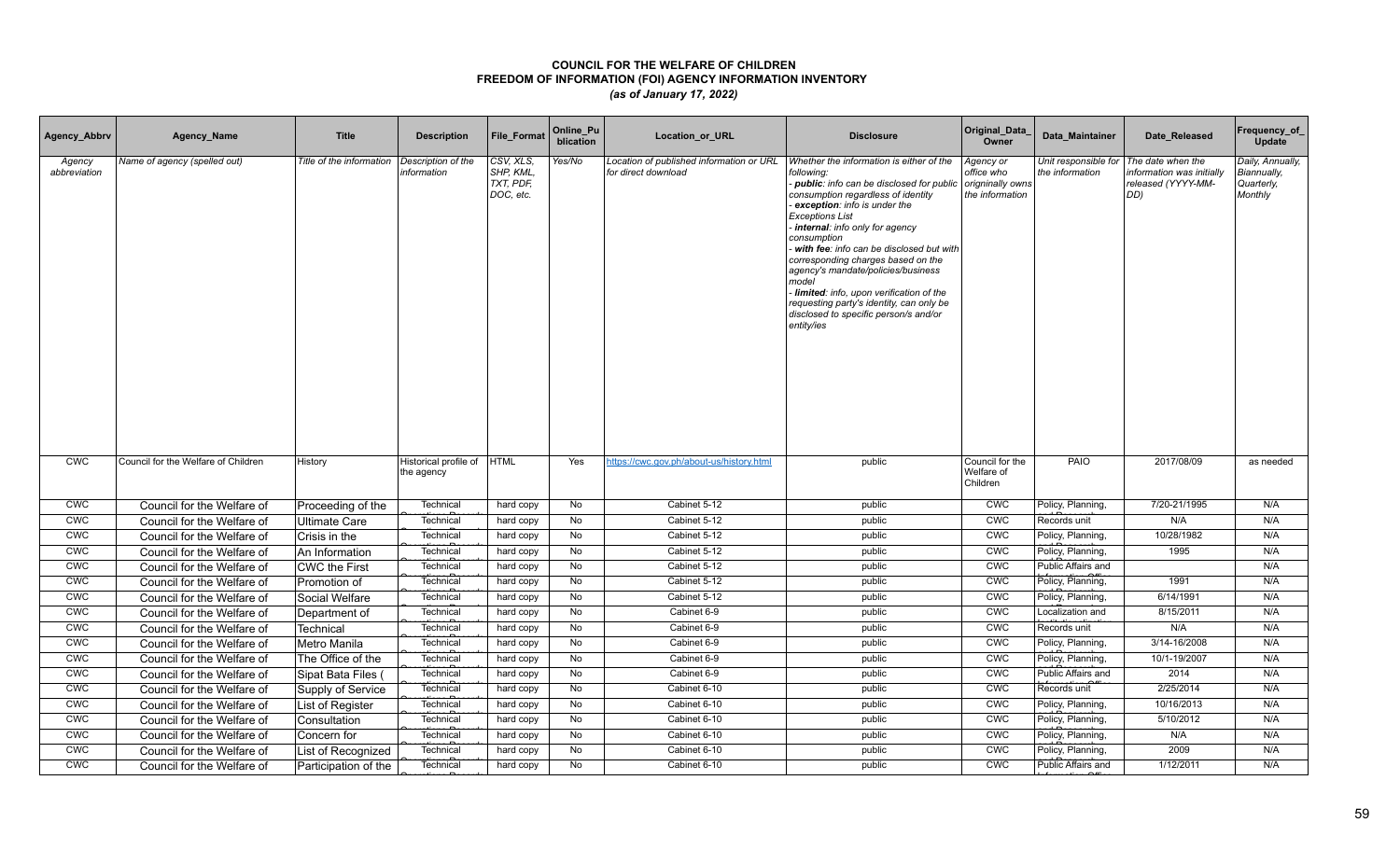| Agency_Abbrv           | Agency_Name                         | <b>Title</b>             | <b>Description</b>                  | File_Format                                      | Online_Pu<br>blication | Location_or_URL                                                 | <b>Disclosure</b>                                                                                                                                                                                                                                                                                                                                                                                                                                                                                                                    | Original_Data<br>Owner                                         | Data Maintainer                         | Date Released                                                              | Frequency_of<br>Update                                   |
|------------------------|-------------------------------------|--------------------------|-------------------------------------|--------------------------------------------------|------------------------|-----------------------------------------------------------------|--------------------------------------------------------------------------------------------------------------------------------------------------------------------------------------------------------------------------------------------------------------------------------------------------------------------------------------------------------------------------------------------------------------------------------------------------------------------------------------------------------------------------------------|----------------------------------------------------------------|-----------------------------------------|----------------------------------------------------------------------------|----------------------------------------------------------|
| Agency<br>abbreviation | Name of agency (spelled out)        | Title of the information | Description of the<br>information   | CSV, XLS,<br>SHP, KML,<br>TXT, PDF,<br>DOC, etc. | Yes/No                 | Location of published information or URL<br>for direct download | Whether the information is either of the<br>following:<br>- public: info can be disclosed for public<br>consumption regardless of identity<br>exception: info is under the<br><b>Exceptions List</b><br>internal: info only for agency<br>consumption<br>with fee: info can be disclosed but with<br>corresponding charges based on the<br>agency's mandate/policies/business<br>model<br>Iimited: info, upon verification of the<br>requesting party's identity, can only be<br>disclosed to specific person/s and/or<br>entity/ies | Agency or<br>office who<br>origninally owns<br>the information | Unit responsible for<br>the information | The date when the<br>nformation was initially<br>released (YYYY-MM-<br>DD) | Daily, Annually,<br>Biannually,<br>Quarterly,<br>Monthly |
| <b>CWC</b>             | Council for the Welfare of Children | History                  | Historical profile of<br>the agency | <b>HTML</b>                                      | Yes                    | https://cwc.gov.ph/about-us/history.html                        | public                                                                                                                                                                                                                                                                                                                                                                                                                                                                                                                               | Council for the<br>Welfare of<br>Children                      | PAIO                                    | 2017/08/09                                                                 | as needed                                                |
| <b>CWC</b>             | Council for the Welfare of          | $E.Q$ in the             | Technical                           | hard copy                                        | No                     | Cabinet 6-10                                                    | public                                                                                                                                                                                                                                                                                                                                                                                                                                                                                                                               | <b>CWC</b>                                                     | Records unit                            | N/A                                                                        | N/A                                                      |
| <b>CWC</b>             | Council for the Welfare of          | Dissolving the           | Technical                           | hard copy                                        | No                     | Cabinet 6-10                                                    | public                                                                                                                                                                                                                                                                                                                                                                                                                                                                                                                               | <b>CWC</b>                                                     | Policy, Planning,                       | 2010                                                                       | N/A                                                      |
| <b>CWC</b>             | Council for the Welfare of          | Solicitation             | Technical                           | hard copy                                        | No                     | Cabinet 6-10                                                    | public                                                                                                                                                                                                                                                                                                                                                                                                                                                                                                                               | <b>CWC</b>                                                     | Records unit                            | 6/15/2017                                                                  | N/A                                                      |
| <b>CWC</b>             | Council for the Welfare of          | Children w/              | Technical                           | hard copy                                        | No                     | Cabinet 6-11                                                    | public                                                                                                                                                                                                                                                                                                                                                                                                                                                                                                                               | <b>CWC</b>                                                     | Policy, Planning,                       | 2008-2009                                                                  | N/A                                                      |
| CWC                    | Council for the Welfare of          | EO No. 630 --            | Technical                           | hard copy                                        | No                     | Cabinet 6-11                                                    | public                                                                                                                                                                                                                                                                                                                                                                                                                                                                                                                               | <b>CMC</b>                                                     | Records unit                            | 2007                                                                       | N/A                                                      |
| <b>CWC</b>             | Council for the Welfare of          | Integrity                | Technical                           | hard copy                                        | No                     | Cabinet 6-11                                                    | public                                                                                                                                                                                                                                                                                                                                                                                                                                                                                                                               | <b>CWC</b>                                                     | Records unit                            | 8/1/2016                                                                   | N/A                                                      |
| <b>CWC</b>             | Council for the Welfare of          | To the Faculty of        | Technical                           | hard copy                                        | No                     | Cabinet 6-11                                                    | public                                                                                                                                                                                                                                                                                                                                                                                                                                                                                                                               | <b>CWC</b>                                                     | Records unit                            | 10/1/2016                                                                  | N/A                                                      |
| CWC                    | Council for the Welfare of          | Strengthening            | Technica                            | hard copy                                        | No                     | Cabinet 6-11                                                    | public                                                                                                                                                                                                                                                                                                                                                                                                                                                                                                                               | <b>CWC</b>                                                     | Policy, Planning,                       | 5/26-28/2011                                                               | N/A                                                      |
| <b>CWC</b>             | Council for the Welfare of          | Youth Focal Point        | Technical                           | hard copy                                        | No                     | Cabinet 6-11                                                    | public                                                                                                                                                                                                                                                                                                                                                                                                                                                                                                                               | <b>CWC</b>                                                     | Policy, Planning,                       | 3/30/2015                                                                  | N/A                                                      |
| CWC                    | Council for the Welfare of          | 2nd Philippine           | Technical                           | hard copy                                        | No                     | Cabinet 6-11                                                    | public                                                                                                                                                                                                                                                                                                                                                                                                                                                                                                                               | CWC                                                            | Policy, Planning,                       | 2015                                                                       | N/A                                                      |
| CWC                    | Council for the Welfare of          | List of Province         | Technical                           | hard copy                                        | No                     | Cabinet 6-11                                                    | public                                                                                                                                                                                                                                                                                                                                                                                                                                                                                                                               | CWC                                                            | Localization and                        | 7/1/1996                                                                   | N/A                                                      |
| CWC                    | Council for the Welfare of          | E.O 187.                 | Technical                           | hard copy                                        | No                     | Cabinet 6-11                                                    | public                                                                                                                                                                                                                                                                                                                                                                                                                                                                                                                               | CWC                                                            | Localization and                        | 1999                                                                       | N/A                                                      |
| CWC                    | Council for the Welfare of          | Rules and                | Technical                           | hard copy                                        | <b>No</b>              | Cabinet 6-12                                                    | public                                                                                                                                                                                                                                                                                                                                                                                                                                                                                                                               | CWC                                                            | Policy, Planning,                       | N/A                                                                        | N/A                                                      |
| <b>CWC</b>             | Council for the Welfare of          | RA No. 4881-- An         | Technical                           | hard copy                                        | No                     | Cabinet 6-12                                                    | public                                                                                                                                                                                                                                                                                                                                                                                                                                                                                                                               | CWC                                                            | Policy, Planning,                       | N/A                                                                        | N/A                                                      |
| CWC                    | Council for the Welfare of          | ADVOCOM                  | Technical                           | hard copy                                        | <b>No</b>              | Cabinet 6-12                                                    | public                                                                                                                                                                                                                                                                                                                                                                                                                                                                                                                               | <b>CWC</b>                                                     | Public Affairs and                      | 2014                                                                       | N/A                                                      |
| CWC                    | Council for the Welfare of          | Guidelines in            | Technica                            | hard copy                                        | No                     | Cabinet 6-12                                                    | public                                                                                                                                                                                                                                                                                                                                                                                                                                                                                                                               | CWC                                                            | Policy, Planning,                       | 2015                                                                       | N/A                                                      |
| <b>CWC</b>             | Council for the Welfare of          | Suicide Case '09         | Technical                           | hard copy                                        | No                     | Cabinet 6-12                                                    | public                                                                                                                                                                                                                                                                                                                                                                                                                                                                                                                               | <b>CWC</b>                                                     | Policy, Planning,                       | 2010                                                                       | N/A                                                      |
| <b>CWC</b>             | Council for the Welfare of          | Psychosocial             | Technical                           | hard copy                                        | No                     | Cabinet 6-12                                                    | public                                                                                                                                                                                                                                                                                                                                                                                                                                                                                                                               | <b>CWC</b>                                                     | Policy, Planning,                       | N/A                                                                        | N/A                                                      |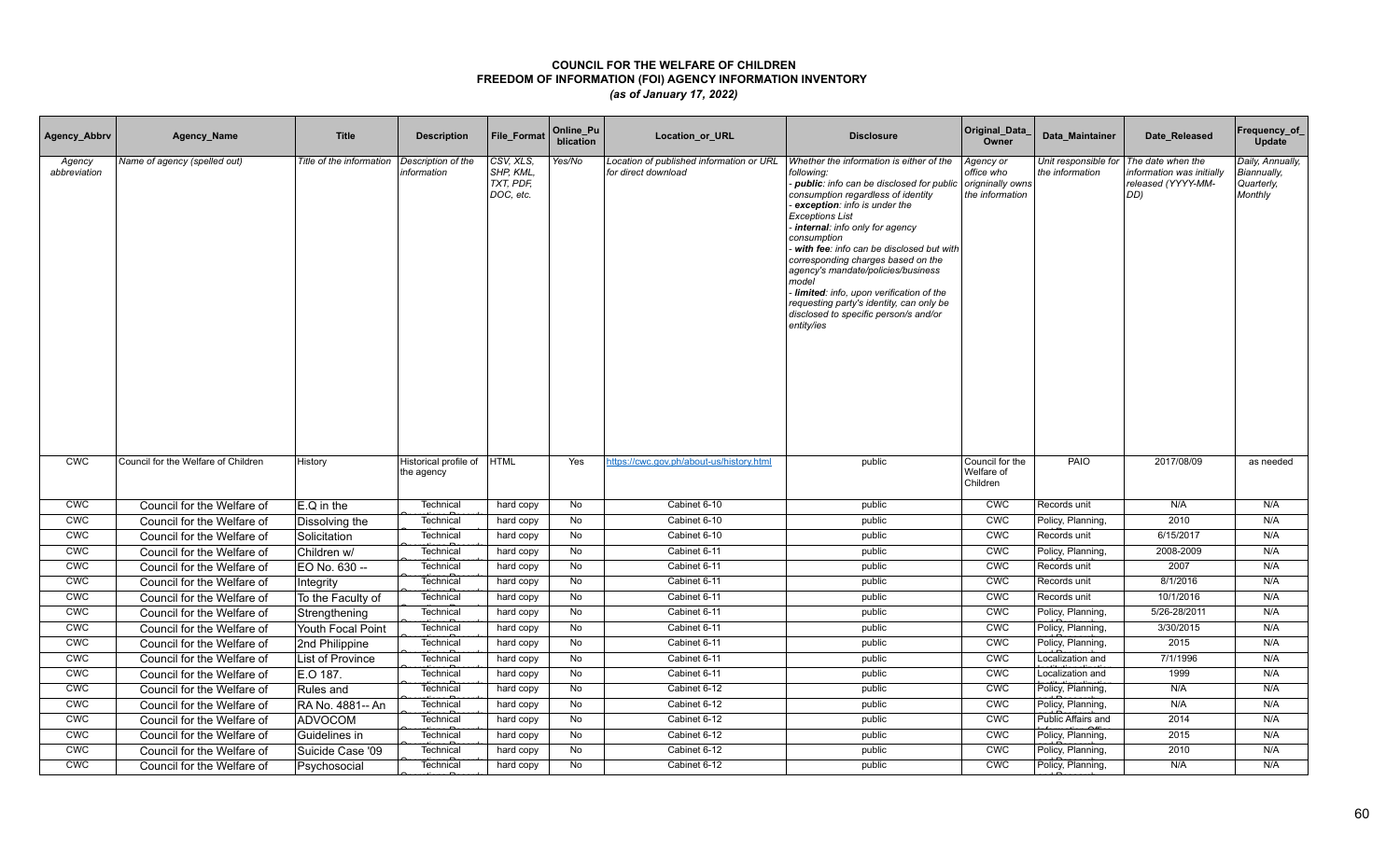| Agency_Abbrv           | Agency_Name                         | <b>Title</b>             | <b>Description</b>                  | File_Format                                      | Online_Pu<br>blication | Location_or_URL                                                 | <b>Disclosure</b>                                                                                                                                                                                                                                                                                                                                                                                                                                                                                                                  | Original_Data<br>Owner                                         | Data Maintainer                         | Date Released                                                              | Frequency_of<br>Update                                   |
|------------------------|-------------------------------------|--------------------------|-------------------------------------|--------------------------------------------------|------------------------|-----------------------------------------------------------------|------------------------------------------------------------------------------------------------------------------------------------------------------------------------------------------------------------------------------------------------------------------------------------------------------------------------------------------------------------------------------------------------------------------------------------------------------------------------------------------------------------------------------------|----------------------------------------------------------------|-----------------------------------------|----------------------------------------------------------------------------|----------------------------------------------------------|
| Agency<br>abbreviation | Name of agency (spelled out)        | Title of the information | Description of the<br>information   | CSV, XLS,<br>SHP, KML,<br>TXT, PDF,<br>DOC, etc. | Yes/No                 | Location of published information or URL<br>for direct download | Whether the information is either of the<br>following:<br>public: info can be disclosed for public<br>consumption regardless of identity<br>exception: info is under the<br><b>Exceptions List</b><br>internal: info only for agency<br>consumption<br>with fee: info can be disclosed but with<br>corresponding charges based on the<br>agency's mandate/policies/business<br>model<br>Iimited: info, upon verification of the<br>requesting party's identity, can only be<br>disclosed to specific person/s and/or<br>entity/ies | Agency or<br>office who<br>origninally owns<br>the information | Unit responsible for<br>the information | The date when the<br>nformation was initially<br>released (YYYY-MM-<br>DD) | Daily, Annually,<br>Biannually,<br>Quarterly,<br>Monthly |
| <b>CWC</b>             | Council for the Welfare of Children | History                  | Historical profile of<br>the agency | <b>HTML</b>                                      | Yes                    | https://cwc.gov.ph/about-us/history.html                        | public                                                                                                                                                                                                                                                                                                                                                                                                                                                                                                                             | Council for the<br>Welfare of<br>Children                      | PAIO                                    | 2017/08/09                                                                 | as needed                                                |
| <b>CWC</b>             | Council for the Welfare of          | Functionally             | Technical                           | hard copy                                        | No                     | Cabinet 7-9                                                     | public                                                                                                                                                                                                                                                                                                                                                                                                                                                                                                                             | <b>CWC</b>                                                     | Policy, Planning,                       | 2005                                                                       | N/A                                                      |
| <b>CWC</b>             | Council for the Welfare of          | PPAC Issues in           | Technical                           | hard copy                                        | No                     | Cabinet 7-10                                                    | public                                                                                                                                                                                                                                                                                                                                                                                                                                                                                                                             | <b>CWC</b>                                                     | Policy, Planning,                       | 1993                                                                       | N/A                                                      |
| <b>CWC</b>             | Council for the Welfare of          | Child and Youth          | Technical                           | hard copy                                        | No                     | Cabinet 7-10                                                    | public                                                                                                                                                                                                                                                                                                                                                                                                                                                                                                                             | <b>CWC</b>                                                     | Localization and                        | N/A                                                                        | N/A                                                      |
| <b>CWC</b>             | Council for the Welfare of          | Macro Monitoring         | Technical                           | hard copy                                        | No                     | Cabinet 7-10                                                    | public                                                                                                                                                                                                                                                                                                                                                                                                                                                                                                                             | <b>CWC</b>                                                     | Records unit                            | 12/00/2002                                                                 | N/A                                                      |
| CWC                    | Council for the Welfare of          | A Primer on the          | Technical                           | hard copy                                        | No                     | Cabinet 7-10                                                    | public                                                                                                                                                                                                                                                                                                                                                                                                                                                                                                                             | <b>CMC</b>                                                     | Public Affairs and                      | 1994                                                                       | N/A                                                      |
| <b>CWC</b>             | Council for the Welfare of          | The Effect of            | Technical                           | hard copy                                        | No                     | Cabinet 7-10                                                    | public                                                                                                                                                                                                                                                                                                                                                                                                                                                                                                                             | CWC                                                            | Policy, Planning,                       | 11/00/2005                                                                 | N/A                                                      |
| <b>CWC</b>             | Council for the Welfare of          | Balita at Talakayan      | Technical                           | hard copy                                        | No                     | Cabinet 7-11                                                    | public                                                                                                                                                                                                                                                                                                                                                                                                                                                                                                                             | CWC                                                            | Public Affairs and                      | 2000                                                                       | N/A                                                      |
| <b>CMC</b>             | Council for the Welfare of          | Improving the            | Technica                            | hard copy                                        | No                     | Cabinet 7-12                                                    | public                                                                                                                                                                                                                                                                                                                                                                                                                                                                                                                             | <b>CWC</b>                                                     | Policy, Planning,                       | 1990                                                                       | N/A                                                      |
| <b>CWC</b>             | Council for the Welfare of          | <b>Gender Sensivity</b>  | Technical                           | hard copy                                        | No                     | Cabinet 7-12                                                    | public                                                                                                                                                                                                                                                                                                                                                                                                                                                                                                                             | <b>CWC</b>                                                     | Policy, Planning,                       | 6/22-25/1994                                                               | N/A                                                      |
| CWC                    | Council for the Welfare of          | Local Plans of           | Technical                           | hard copy                                        | No                     | Cabinet 7-12                                                    | public                                                                                                                                                                                                                                                                                                                                                                                                                                                                                                                             | <b>CMC</b>                                                     | Localization and                        | 1994-1998                                                                  | N/A, 3 years                                             |
| CWC                    | Council for the Welfare of          | Manual on                | Technical                           | hard copy                                        | No                     | Cabinet 7-12                                                    | public                                                                                                                                                                                                                                                                                                                                                                                                                                                                                                                             | CWC                                                            | Policy, Planning,                       | 1997                                                                       | N/A, Permanent                                           |
| CWC                    | Council for the Welfare of          | Comunity-Based           | Technical                           | hard copy                                        | No                     | Cabinet 10-1                                                    | public                                                                                                                                                                                                                                                                                                                                                                                                                                                                                                                             | CWC                                                            | Records unit                            | 1/15-16/1994                                                               | N/A                                                      |
| CWC                    | Council for the Welfare of          | Data Verification        | Technical                           | hard copy                                        | <b>No</b>              | Cabinet 10-1                                                    | public                                                                                                                                                                                                                                                                                                                                                                                                                                                                                                                             | CWC                                                            | Policy, Planning,                       | 1996                                                                       | N/A                                                      |
| <b>CWC</b>             | Council for the Welfare of          | The Goverment of         | Technical                           | hard copy                                        | No                     | Cabinet 10-1                                                    | public                                                                                                                                                                                                                                                                                                                                                                                                                                                                                                                             | CWC                                                            | Policy, Planning,                       | 1988                                                                       | N/A                                                      |
| CWC                    | Council for the Welfare of          | Age-Validitation         | Technical                           | hard copy                                        | <b>No</b>              | Cabinet 10-3                                                    | public                                                                                                                                                                                                                                                                                                                                                                                                                                                                                                                             | <b>CWC</b>                                                     | Policy, Planning,                       | 5/15/2008                                                                  | N/A                                                      |
| CWC                    | Council for the Welfare of          | The Social Reform        | Technica                            | hard copy                                        | No                     | Cabinet 10-4                                                    | public                                                                                                                                                                                                                                                                                                                                                                                                                                                                                                                             | CWC                                                            | Localization and                        | 9/1/1998                                                                   | N/A                                                      |
| <b>CWC</b>             | Council for the Welfare of          | National Youth           | Technical                           | hard copy                                        | No                     | Cabinet 10-5                                                    | public                                                                                                                                                                                                                                                                                                                                                                                                                                                                                                                             | <b>CMC</b>                                                     | Records unit                            | 2015                                                                       | N/A                                                      |
| <b>CWC</b>             | Council for the Welfare of          | Director's               | Technical                           | hard copy                                        | No                     | Cabinet 10-5                                                    | public                                                                                                                                                                                                                                                                                                                                                                                                                                                                                                                             | <b>CWC</b>                                                     | Records unit                            | 2014                                                                       | N/A                                                      |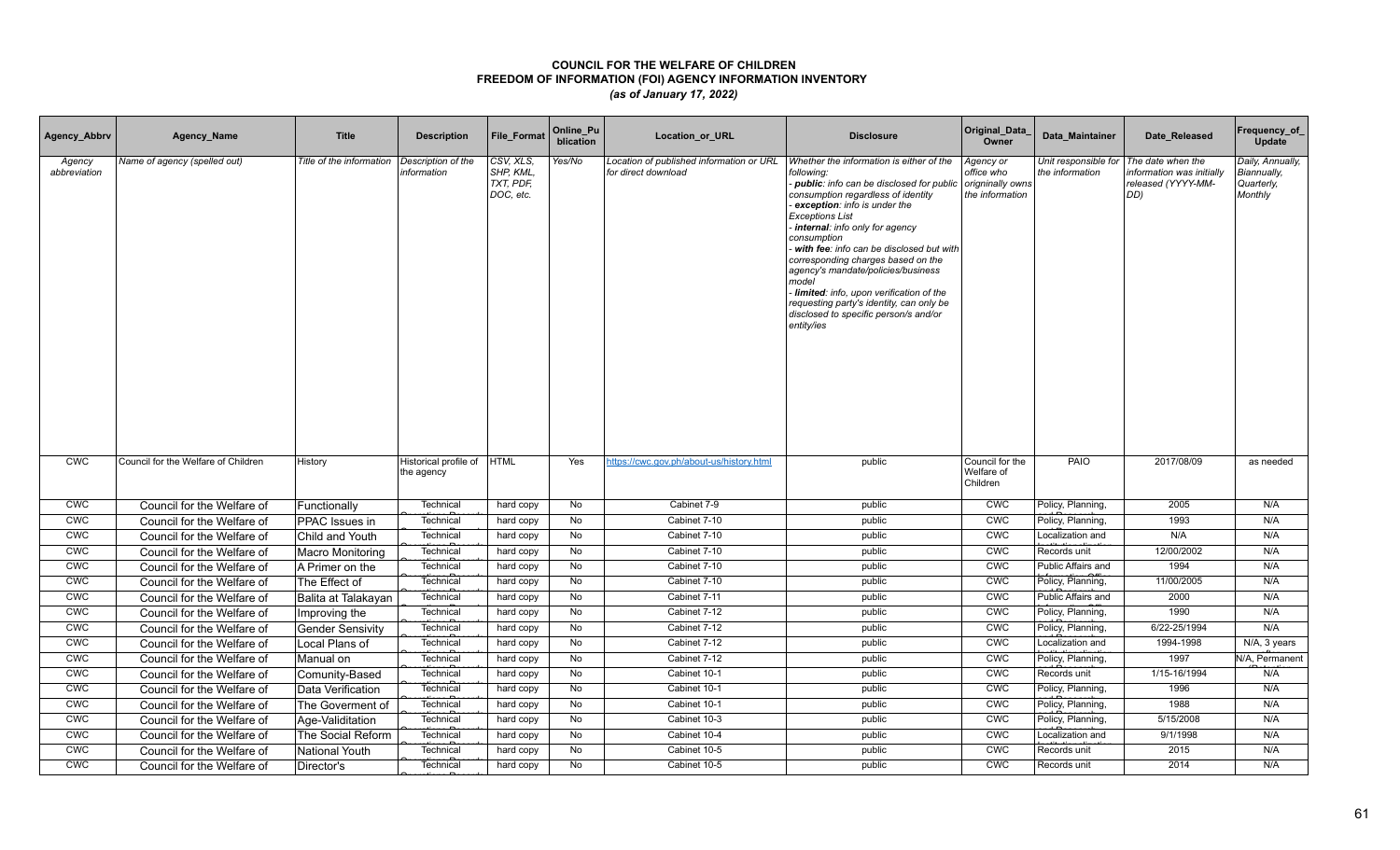| Agency_Abbrv           | Agency_Name                         | <b>Title</b>                | <b>Description</b>                  | <b>File Format</b>                               | Online_Pu<br>blication | <b>Location or URL</b>                                          | <b>Disclosure</b>                                                                                                                                                                                                                                                                                                                                                                                                                                                                                                                  | Original_Data<br>Owner                                         | Data Maintainer                         | Date Released                                                              | Frequency_of<br>Update                                   |
|------------------------|-------------------------------------|-----------------------------|-------------------------------------|--------------------------------------------------|------------------------|-----------------------------------------------------------------|------------------------------------------------------------------------------------------------------------------------------------------------------------------------------------------------------------------------------------------------------------------------------------------------------------------------------------------------------------------------------------------------------------------------------------------------------------------------------------------------------------------------------------|----------------------------------------------------------------|-----------------------------------------|----------------------------------------------------------------------------|----------------------------------------------------------|
| Agency<br>abbreviation | Name of agency (spelled out)        | Title of the information    | Description of the<br>information   | CSV, XLS,<br>SHP, KML,<br>TXT, PDF,<br>DOC, etc. | Yes/No                 | Location of published information or URL<br>for direct download | Whether the information is either of the<br>following:<br>public: info can be disclosed for public<br>consumption regardless of identity<br>exception: info is under the<br><b>Exceptions List</b><br>internal: info only for agency<br>consumption<br>with fee: info can be disclosed but with<br>corresponding charges based on the<br>agency's mandate/policies/business<br>model<br>limited: info, upon verification of the<br>requesting party's identity, can only be<br>disclosed to specific person/s and/or<br>entity/ies | Agency or<br>office who<br>origninally owns<br>the information | Unit responsible for<br>the information | The date when the<br>nformation was initially<br>released (YYYY-MM-<br>DD) | Daily, Annually,<br>Biannually,<br>Quarterly,<br>Monthly |
| <b>CWC</b>             | Council for the Welfare of Children | History                     | Historical profile of<br>the agency | <b>HTML</b>                                      | Yes                    | https://cwc.gov.ph/about-us/history.html                        | public                                                                                                                                                                                                                                                                                                                                                                                                                                                                                                                             | Council for the<br>Welfare of<br>Children                      | PAIO                                    | 2017/08/09                                                                 | as needed                                                |
| <b>CWC</b>             | Council for the Welfare of Children | Allotment and Obligation    | Financial and                       | Hard copy                                        | No                     | Cabinet 1 - 1, Records Section                                  | internal                                                                                                                                                                                                                                                                                                                                                                                                                                                                                                                           | Administrative                                                 | <b>Budget and</b>                       | 1998; 2002-2004; 2010                                                      | Annual; 3 years                                          |
| <b>CWC</b>             | Council for the Welfare of Children | Payrolls (Various Years)    | Financial and                       | Hard copy                                        | No                     | Cabinet 1-2, Records Section                                    | internal                                                                                                                                                                                                                                                                                                                                                                                                                                                                                                                           | Administrative                                                 | Accounting unit                         | 1983; 1995-2006; 2008;                                                     | Annual; 10 years                                         |
| <b>CWC</b>             | Council for the Welfare of Children | WFP / Work and              | <b>Budget records</b>               | Hard copy                                        | No                     | Cabinet 1-3, Records Section                                    | public                                                                                                                                                                                                                                                                                                                                                                                                                                                                                                                             | Administrative                                                 | <b>Budget unit</b>                      | 1987; 1989; 1995-2010;                                                     | Annual, 3 years                                          |
| <b>CWC</b>             | Council for the Welfare of Children | <b>CWC Budget Proposals</b> | <b>Budget records</b>               | Hard copy                                        | <b>No</b>              | Cabinet 1-3 and Cabinet 3-4 (1998), Records                     | public                                                                                                                                                                                                                                                                                                                                                                                                                                                                                                                             | Administrative                                                 | Budget unit                             | 1989; 1990; 1994; 1996-                                                    | Annual, 3 years                                          |
| <b>CWC</b>             | Council for the Welfare of Children | <b>National Government</b>  | Financial and                       | Hard copy                                        | No                     | Cabinet 1-1, Records Section                                    | public                                                                                                                                                                                                                                                                                                                                                                                                                                                                                                                             | Administrative                                                 | Accounting unit                         | 2001-2003                                                                  | N/A; 1 year After                                        |
| <b>CWC</b>             | Council for the Welfare of Children | Contracts / Contract of     | Legal Records                       | Hard copy                                        | No                     | Cabinet 1-6, Records Section                                    | public                                                                                                                                                                                                                                                                                                                                                                                                                                                                                                                             | Administrative                                                 | Human Resource uni <sup>.</sup>         | 1988; 1991-1993; 1995-                                                     | N/A, 5 years after                                       |
| <b>CWC</b>             | Council for the Welfare of Children | Trial Balance (Various      | Financial and                       | Hard copy                                        | No                     | Cabinet 1-4, Records Section                                    | public                                                                                                                                                                                                                                                                                                                                                                                                                                                                                                                             | Administrative                                                 | <b>Accounting Unit</b>                  | 1986-1987; 1990-1999;                                                      | N/A, Permanent                                           |
| <b>CWC</b>             | Council for the Welfare of Children | Step Increments (Various    | Human Resource                      | Hard copy                                        | No                     | Cabinet 1-2, Records Section                                    | public                                                                                                                                                                                                                                                                                                                                                                                                                                                                                                                             | Administrative                                                 | Human Resource unit                     | 1991; 19931997; 1999-                                                      | N/A, 5 years after                                       |
| <b>CWC</b>             | Council for the Welfare of Children | Salary Adjustments          | Human Resource                      | Hard copy                                        | No                     | Cabinet 1-2, Records Section                                    | internal                                                                                                                                                                                                                                                                                                                                                                                                                                                                                                                           | Administrative                                                 | Human Resource unit                     | 1985-1995; 2007                                                            | N/A, 5 years after                                       |
| <b>CWC</b>             | Council for the Welfare of Children | General Ledger (Various     | Financial and                       | Hard copy                                        | No                     | Cabinet 2-2, Records Section                                    | public                                                                                                                                                                                                                                                                                                                                                                                                                                                                                                                             | Administrative                                                 | <b>Accounting Unit</b>                  | 1984-1987; 1989-1996;                                                      | N/A, Permanent                                           |
| <b>CWC</b>             | Council for the Welfare of Children | Subsidiary Ledger           | Financial and                       | Hard copy                                        | No                     | Cabinet 2-3, Records Section                                    | public                                                                                                                                                                                                                                                                                                                                                                                                                                                                                                                             | Administrative                                                 | Accounting unit                         | 1996-1998; 2001; 2003-                                                     | N/A, Permanent                                           |
| <b>CWC</b>             | Council for the Welfare of Children | Journal Voucher (Various    | Financial and                       | Hard copy                                        | No                     | Cabinet 1-1, Records Section                                    | internal                                                                                                                                                                                                                                                                                                                                                                                                                                                                                                                           | Administrative                                                 | Accounting unit                         | 1996-2001; 2005; 2017                                                      | NA; 12 years                                             |
| <b>CWC</b>             | Council for the Welfare of Children | Travel Order (Various       | Admin and                           | Hard copy                                        | No                     | Cabinet 3-3, Records Section                                    | public                                                                                                                                                                                                                                                                                                                                                                                                                                                                                                                             | Administrative                                                 | Human Resource uni                      | 1997-1999; 2002-2009;                                                      | N/A, 1 year                                              |
| <b>CWC</b>             | Council for the Welfare of Children | Service Record of           | Human Resource /                    | Hard copy                                        | No                     | Cabinet 1-2, Records Section                                    | internal                                                                                                                                                                                                                                                                                                                                                                                                                                                                                                                           | Administrative                                                 | Human Resource unit                     | 1987-2000; 2003; 2006;                                                     | $N/A$ , 15 years                                         |
| <b>CWC</b>             | Council for the Welfare of Children | Narrative                   | Admin and                           | Hard copy                                        | No                     | Cabinet 1-2 & Cabinet 2-7, Records Section                      | public                                                                                                                                                                                                                                                                                                                                                                                                                                                                                                                             | Administrative                                                 | Human Resource unit                     | 1985-1986; 1989; 1992-                                                     | Annually;                                                |
| <b>CWC</b>             | Council for the Welfare of Children | Outgoing                    | Admin and                           | Hard copy                                        | No                     | Cabinet 1-4, Records Section                                    | public                                                                                                                                                                                                                                                                                                                                                                                                                                                                                                                             | Administrative                                                 | Records unit                            | 1988; 1997; 2001-2006                                                      | N/A                                                      |
| <b>CWC</b>             | Council for the Welfare of Children | Incoming                    | Admin and                           | Hard copy                                        | No                     | Cabinet 1-4, Records Section                                    | public                                                                                                                                                                                                                                                                                                                                                                                                                                                                                                                             | Administrative                                                 | Records unit                            | 1994-1997; 2001-2006;                                                      | N/A                                                      |
| <b>CWC</b>             | Council for the Welfare of Children | <b>Bank Reconciliation</b>  | Financial and                       | Hard copy                                        | No                     | Cabinet 2-4, Records Section                                    | public                                                                                                                                                                                                                                                                                                                                                                                                                                                                                                                             | Administrative                                                 | Cashier unit                            | 1988-1993; 1996; 1998-                                                     | N/A, 10 years                                            |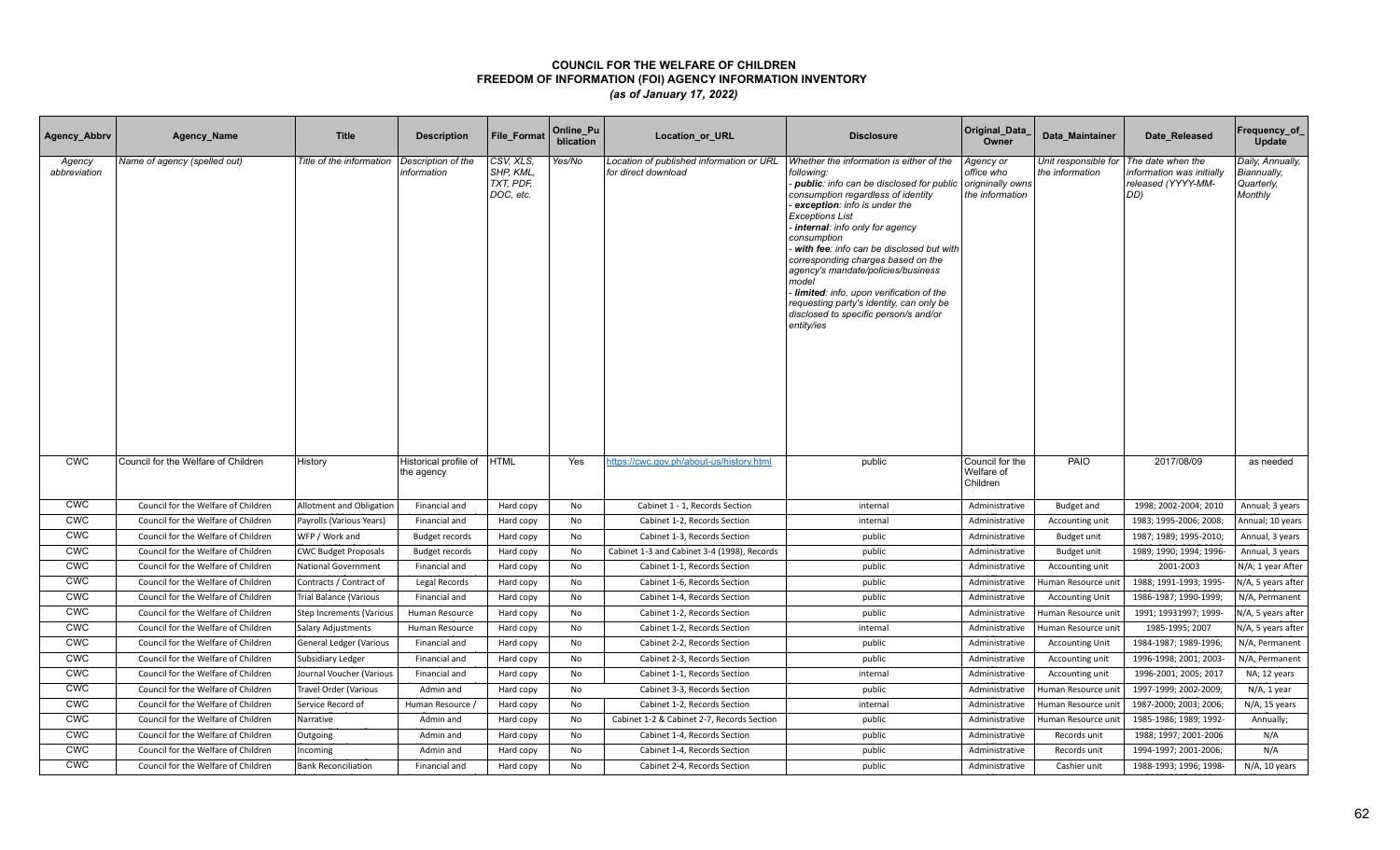| Agency_Abbrv           | Agency_Name                         | <b>Title</b>                                                          | <b>Description</b>                         | <b>File Format</b>                              | Online_Pu<br>blication | Location_or_URL                                                 | <b>Disclosure</b>                                                                                                                                                                                                                                                                                                                                                                                                                                                                                                                          | Original_Data<br>Owner                                         | Data Maintainer                         | Date Released                                                               | Frequency_of_<br>Update                                  |
|------------------------|-------------------------------------|-----------------------------------------------------------------------|--------------------------------------------|-------------------------------------------------|------------------------|-----------------------------------------------------------------|--------------------------------------------------------------------------------------------------------------------------------------------------------------------------------------------------------------------------------------------------------------------------------------------------------------------------------------------------------------------------------------------------------------------------------------------------------------------------------------------------------------------------------------------|----------------------------------------------------------------|-----------------------------------------|-----------------------------------------------------------------------------|----------------------------------------------------------|
| Agency<br>abbreviation | Name of agency (spelled out)        | Title of the information                                              | Description of the<br>information          | CSV, XLS,<br>SHP, KML<br>TXT, PDF,<br>DOC, etc. | Yes/No                 | Location of published information or URL<br>for direct download | Whether the information is either of the<br>following:<br><b>public</b> : info can be disclosed for public<br>consumption regardless of identity<br>exception: info is under the<br><b>Exceptions List</b><br>internal: info only for agency<br>consumption<br>with fee: info can be disclosed but with<br>corresponding charges based on the<br>agency's mandate/policies/business<br>model<br>Iimited: info, upon verification of the<br>requesting party's identity, can only be<br>disclosed to specific person/s and/or<br>entity/ies | Agency or<br>office who<br>origninally owns<br>the information | Unit responsible for<br>the information | The date when the<br>information was initially<br>released (YYYY-MM-<br>DD) | Daily, Annually,<br>Biannually,<br>Quarterly,<br>Monthly |
| <b>CWC</b>             | Council for the Welfare of Children | History                                                               | Historical profile of<br>the agency        | <b>HTML</b>                                     | Yes                    | https://cwc.gov.ph/about-us/history.html                        | public                                                                                                                                                                                                                                                                                                                                                                                                                                                                                                                                     | Council for the<br>Welfare of<br>Children                      | PAIO                                    | 2017/08/09                                                                  | as needed                                                |
| <b>CWC</b>             | Council for the Welfare of Children | Itinerary of Travel / IT                                              | Admin and                                  | Hard copy                                       | No                     | Cabinet 1-3, Records Section                                    | internal                                                                                                                                                                                                                                                                                                                                                                                                                                                                                                                                   | Administrative                                                 | Human Resource unit                     | 1997-1999; 2003-2005;                                                       | N/A                                                      |
| <b>CWC</b>             | Council for the Welfare of Children | Advice of Check Issued                                                | Financial and                              | Hard copy                                       | No                     | Cabinet 2-7, Records Section                                    | public                                                                                                                                                                                                                                                                                                                                                                                                                                                                                                                                     | Administrative                                                 | Cashier unit                            | 2001; 2006-2008; 2012;                                                      | N/A, 4 years                                             |
| <b>CWC</b>             | Council for the Welfare of Children | Report of Checks Issued                                               | Financial and                              | Hard copy                                       | No                     | Cabinet 2-1, Records Section                                    | public                                                                                                                                                                                                                                                                                                                                                                                                                                                                                                                                     | Administrative                                                 | Cashier unit                            | 2002-2005; 2008-2012;                                                       | Annually, 10                                             |
| CWC                    | Council for the Welfare of Children | Report of Collections and                                             | Financial and                              | Hard copy                                       | No                     | Cabinet 3-6                                                     | internal                                                                                                                                                                                                                                                                                                                                                                                                                                                                                                                                   | Administrative                                                 | Accounting unit                         | 2002-2008; 2010-2015                                                        | Annually, 10                                             |
| CWC                    | Council for the Welfare of Children | Report on Fixed Assets of                                             | Admin and                                  | Hard copy                                       | <b>No</b>              | Cabinet 2-3, Records Section                                    | public                                                                                                                                                                                                                                                                                                                                                                                                                                                                                                                                     | Administrative                                                 | Procurement unit                        | 1976-1983                                                                   | N/A, Permanent                                           |
| <b>CWC</b>             | Council for the Welfare of Children | General Journal (Various                                              | Financial and                              | Hard copy                                       | No                     | Cabinet 4-4                                                     | public                                                                                                                                                                                                                                                                                                                                                                                                                                                                                                                                     | Administrative                                                 | Accounting unit                         | 1988-1993; 2001; 2005                                                       | N/A, Permanent                                           |
| <b>CWC</b>             | Council for the Welfare of Children | Report of Disbursement                                                | Financial and                              | Hard copy                                       | No                     | Cabinet 3-8                                                     | public                                                                                                                                                                                                                                                                                                                                                                                                                                                                                                                                     | Administrative                                                 | Accounting unit                         | 1997; 2002; 2004-2009;                                                      | Annually, 3 years                                        |
| <b>CWC</b>             | Council for the Welfare of Children | <b>Request for Obligations</b>                                        | Financial and                              | Hard copy                                       | No                     | Cabinet 2-3, Records Section                                    | public                                                                                                                                                                                                                                                                                                                                                                                                                                                                                                                                     | Administrative                                                 | Budget unit                             | 1997 - 2001; 2008; 2009                                                     | N/A, 3 years                                             |
| <b>CWC</b>             | Council for the Welfare of Children | Special Order (Various                                                | Admin and                                  | Hard copy                                       | No                     | Cabinet 2-7, Records Section                                    | public                                                                                                                                                                                                                                                                                                                                                                                                                                                                                                                                     | Administrative                                                 | Human Resource unit                     | 1990-1999; 2002; 2005;                                                      | N/A, 2 years after                                       |
| <b>CWC</b>             | Council for the Welfare of Children | Procurement & Supplies<br>Guidelines and Issuances<br>(Various Years) | Procurement and<br>Supply Record           | Hard copy                                       | No                     | Cabibet 1-3, Records Section                                    | public                                                                                                                                                                                                                                                                                                                                                                                                                                                                                                                                     | Administrative<br>and Finance<br>Division                      | Procurement unit                        | 2002-2004; 2010; 2016                                                       | N/A, Permanent<br>(Retention<br>Period)                  |
| <b>CWC</b>             | Council for the Welfare of Children | <b>Commission on Audit</b><br>(COA) Circulars (Various<br>Years)      | Financial and<br><b>Accounting Records</b> | Hard copy                                       | No                     | Cabinet 1-1, Records Section                                    | public                                                                                                                                                                                                                                                                                                                                                                                                                                                                                                                                     | Administrative<br>and Finance<br>Division                      | Accounting unit                         | 1975-1976; 1978; 1985-<br>1986; 1989; 1991; 1996-<br>1997; 1999; 2000-2002  | N/A, Permanent<br>(Retention<br>Period)                  |
| <b>CWC</b>             | Council for the Welfare of Children | Requisition and Issue                                                 | Procurement and                            | Hard copy                                       | No                     | Cabinet 1-1, Records Section                                    | internal                                                                                                                                                                                                                                                                                                                                                                                                                                                                                                                                   | Administrative                                                 | Procurement unit                        | 2000-2002; 2004; 2008;                                                      | $N/A$ ; 1 year                                           |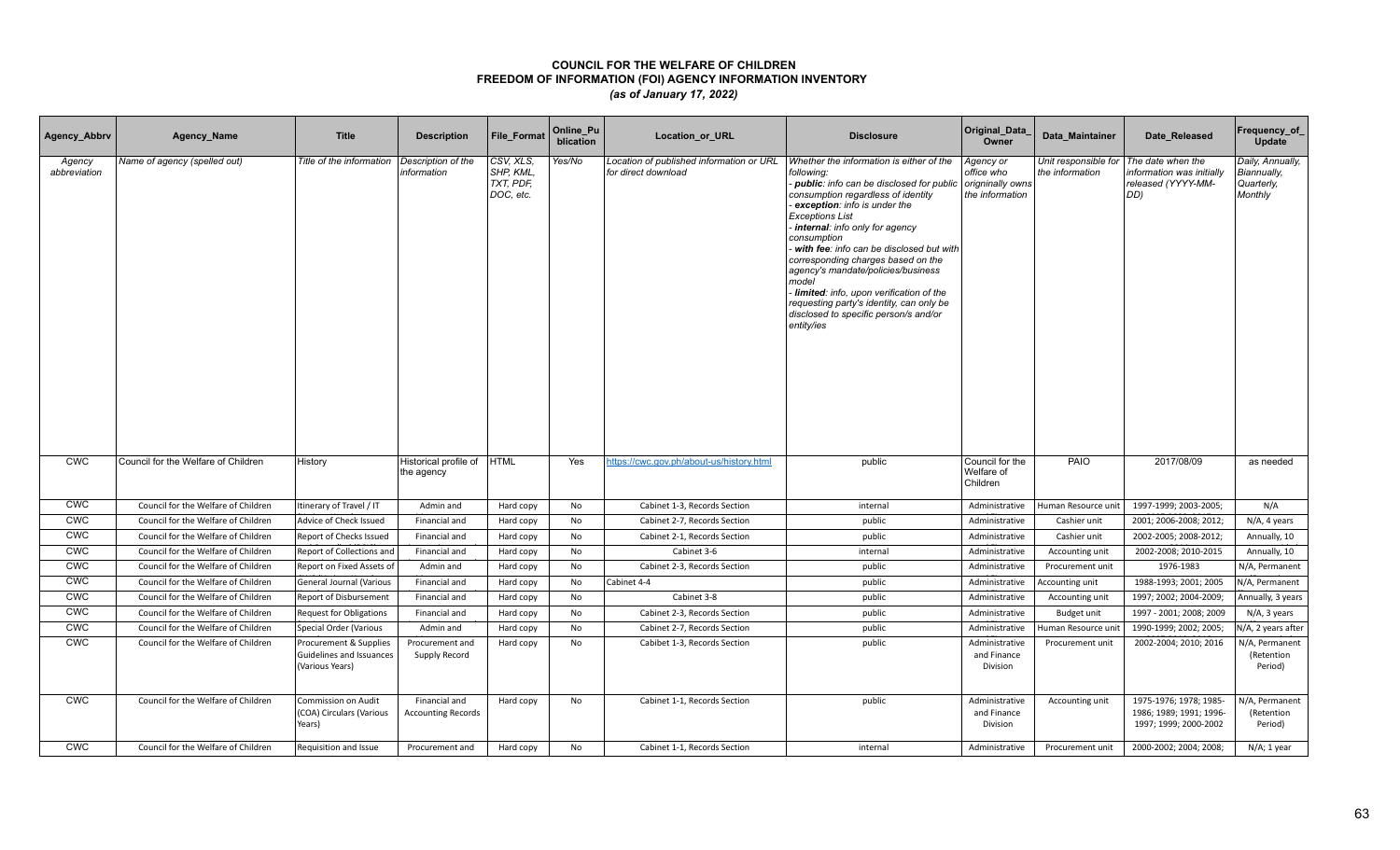| Agency_Abbrv           | Agency_Name                         | <b>Title</b>                                                                       | <b>Description</b>                  | File_Format                                      | Online_Pu<br>blication | Location_or_URL                                                 | <b>Disclosure</b>                                                                                                                                                                                                                                                                                                                                                                                                                                                                                                                    | Original_Data<br>Owner                                         | Data Maintainer                         | Date Released                                                               | Frequency_of<br>Update                                   |
|------------------------|-------------------------------------|------------------------------------------------------------------------------------|-------------------------------------|--------------------------------------------------|------------------------|-----------------------------------------------------------------|--------------------------------------------------------------------------------------------------------------------------------------------------------------------------------------------------------------------------------------------------------------------------------------------------------------------------------------------------------------------------------------------------------------------------------------------------------------------------------------------------------------------------------------|----------------------------------------------------------------|-----------------------------------------|-----------------------------------------------------------------------------|----------------------------------------------------------|
| Agency<br>abbreviation | Name of agency (spelled out)        | Title of the information                                                           | Description of the<br>information   | CSV, XLS,<br>SHP, KML,<br>TXT, PDF,<br>DOC, etc. | Yes/No                 | Location of published information or URL<br>for direct download | Whether the information is either of the<br>following:<br>- public: info can be disclosed for public<br>consumption regardless of identity<br>exception: info is under the<br><b>Exceptions List</b><br>internal: info only for agency<br>consumption<br>with fee: info can be disclosed but with<br>corresponding charges based on the<br>agency's mandate/policies/business<br>model<br>Iimited: info, upon verification of the<br>requesting party's identity, can only be<br>disclosed to specific person/s and/or<br>entity/ies | Agency or<br>office who<br>origninally owns<br>the information | Unit responsible for<br>the information | The date when the<br>information was initially<br>released (YYYY-MM-<br>DD) | Daily, Annually,<br>Biannually,<br>Quarterly,<br>Monthly |
| <b>CWC</b>             | Council for the Welfare of Children | History                                                                            | Historical profile of<br>the agency | <b>HTML</b>                                      | Yes                    | https://cwc.gov.ph/about-us/history.html                        | public                                                                                                                                                                                                                                                                                                                                                                                                                                                                                                                               | Council for the<br>Welfare of<br>Children                      | PAIO                                    | 2017/08/09                                                                  | as needed                                                |
| <b>CWC</b>             | Council for the Welfare of Children | Personnel Locator Slip<br>(Various Years)                                          | Admin and<br>Management<br>Records  | Hard copy                                        | No                     | Cabinet 3-5, Records Section                                    | internal                                                                                                                                                                                                                                                                                                                                                                                                                                                                                                                             | Administrative<br>and Finance<br>Division                      | Human Resource unit                     | 2006-2009; 2012; 2014;<br>2016-2018                                         | N/A, Permanent<br>(Retention<br>Period)                  |
| <b>CWC</b>             | Council for the Welfare of Children | Summary of Allotment,<br><b>Obligations and Balances</b><br>/ SAOB (Various Years) | <b>Budget Records</b>               | Hard copy                                        | No                     | Cabinet 2-5, Records Section                                    | public                                                                                                                                                                                                                                                                                                                                                                                                                                                                                                                               | Administrative<br>and Finance<br>Division                      | Budget unit                             | 1999-2002                                                                   | N/A, 3 years<br>(Retention<br>Period)                    |
| <b>CWC</b>             | Council for the Welfare of Children | Disbursement Voucher                                                               | Financial and                       | Hard copy                                        | No                     | Cabinet 1-2                                                     | limited                                                                                                                                                                                                                                                                                                                                                                                                                                                                                                                              | Administrative                                                 | Accounting unit                         | 1994; 1996; 2001-2005;                                                      | N/A, 10 years                                            |
| <b>CWC</b>             | Council for the Welfare of Children | <b>GSIS Primer and</b>                                                             | Human Resource /                    | Hard copy                                        | No                     | Cabinet 1-1, Records Section                                    | public                                                                                                                                                                                                                                                                                                                                                                                                                                                                                                                               | Administrative                                                 | Human Resource unit                     | 1990; 1997                                                                  | As needed;                                               |
| <b>CWC</b>             | Council for the Welfare of Children | <b>GSIS Membership Files</b>                                                       | Human Resource /                    | Hard copy                                        | No                     | Cabinet 1-2, Records Section                                    | internal                                                                                                                                                                                                                                                                                                                                                                                                                                                                                                                             | Administrative                                                 | Human Resource unit                     | 1992; 1994-1996; 1999-                                                      | $N/A$ ; 15 years                                         |
| <b>CWC</b>             | Council for the Welfare of Children | Application for Leave                                                              | Human Resource /                    | Hard copy                                        | No                     | Cabinet 4-3                                                     | internal                                                                                                                                                                                                                                                                                                                                                                                                                                                                                                                             | Administrative                                                 | Human Resource unit                     | 1986; 1999; 2007-2009                                                       | N/A, 1 year after                                        |
| <b>CWC</b>             | Council for the Welfare of Children | Deposit Slips (Various                                                             | Financial and                       | Hard copy                                        | No                     | Cabinet 3-5, Records Section                                    | limited                                                                                                                                                                                                                                                                                                                                                                                                                                                                                                                              | Administrative                                                 | Cashier unit                            | 1997, 1998,                                                                 | N/A, 10 years                                            |
| <b>CWC</b>             | Council for the Welfare of Children | Liquidation Reports and                                                            | Financial and                       | Hard copy                                        | No                     | Cabinet 1-3, Records Section                                    | internal                                                                                                                                                                                                                                                                                                                                                                                                                                                                                                                             | Administrative                                                 | Accounting unit                         | 10/23/2001                                                                  | N/A, 10 years                                            |
| <b>CWC</b>             | Council for the Welfare of Children | <b>Meetings Conducted</b>                                                          | Admin and                           | Hard copy                                        | No                     | Cabinet 1-3, Records Section                                    | public                                                                                                                                                                                                                                                                                                                                                                                                                                                                                                                               | Administrative                                                 | Records unit                            | 1999-2000                                                                   | N/A, 1 year                                              |
| <b>CWC</b>             | Council for the Welfare of Children | Affidavit of Loss (Various                                                         | Legal Records                       | Hard copy                                        | No                     | Cabinet 1-2, Records Section                                    | internal                                                                                                                                                                                                                                                                                                                                                                                                                                                                                                                             | Administrative                                                 | Human Resource unit                     | 1990                                                                        | N/A; 1 year after                                        |
| <b>CWC</b>             | Council for the Welfare of Children | <b>General Allotment</b>                                                           | <b>Budget Records</b>               | Hard copy                                        | No                     | Cabinet 3-4, Records Section                                    | public                                                                                                                                                                                                                                                                                                                                                                                                                                                                                                                               | Admnistrative                                                  | Budget unit                             | 1998-1999                                                                   | N/A, 3 years                                             |
| <b>CWC</b>             | Council for the Welfare of Children | Notice of                                                                          | Financial and                       | Hard copy                                        | No                     | Cabinet 1-6, Records Section                                    | internal                                                                                                                                                                                                                                                                                                                                                                                                                                                                                                                             | Administrative                                                 | Accounting unit                         | 1996-2001; 2009-2013                                                        | N/A, 3 years after                                       |
| CWC                    | Council for the Welfare of Children | Notice of Cash Allocation                                                          | <b>Budget Records</b>               | Hard copy                                        | No                     | Cabinet 3-4, Records Section                                    | public                                                                                                                                                                                                                                                                                                                                                                                                                                                                                                                               | Administrative                                                 | Budget unit                             | 1994-1998                                                                   | N/A, 3 years                                             |
| <b>CWC</b>             | Council for the Welfare of Children | Department of Budget<br>and Management (DBM)                                       | Admin and<br>Management             | Hard copy                                        | No                     | Cable 1-4, Records Section                                      | public                                                                                                                                                                                                                                                                                                                                                                                                                                                                                                                               | Administrative<br>and Finance                                  | Budget unit                             | 1996-1997; 2001-2002;<br>2012                                               | N/A, Permanent<br>(Retention                             |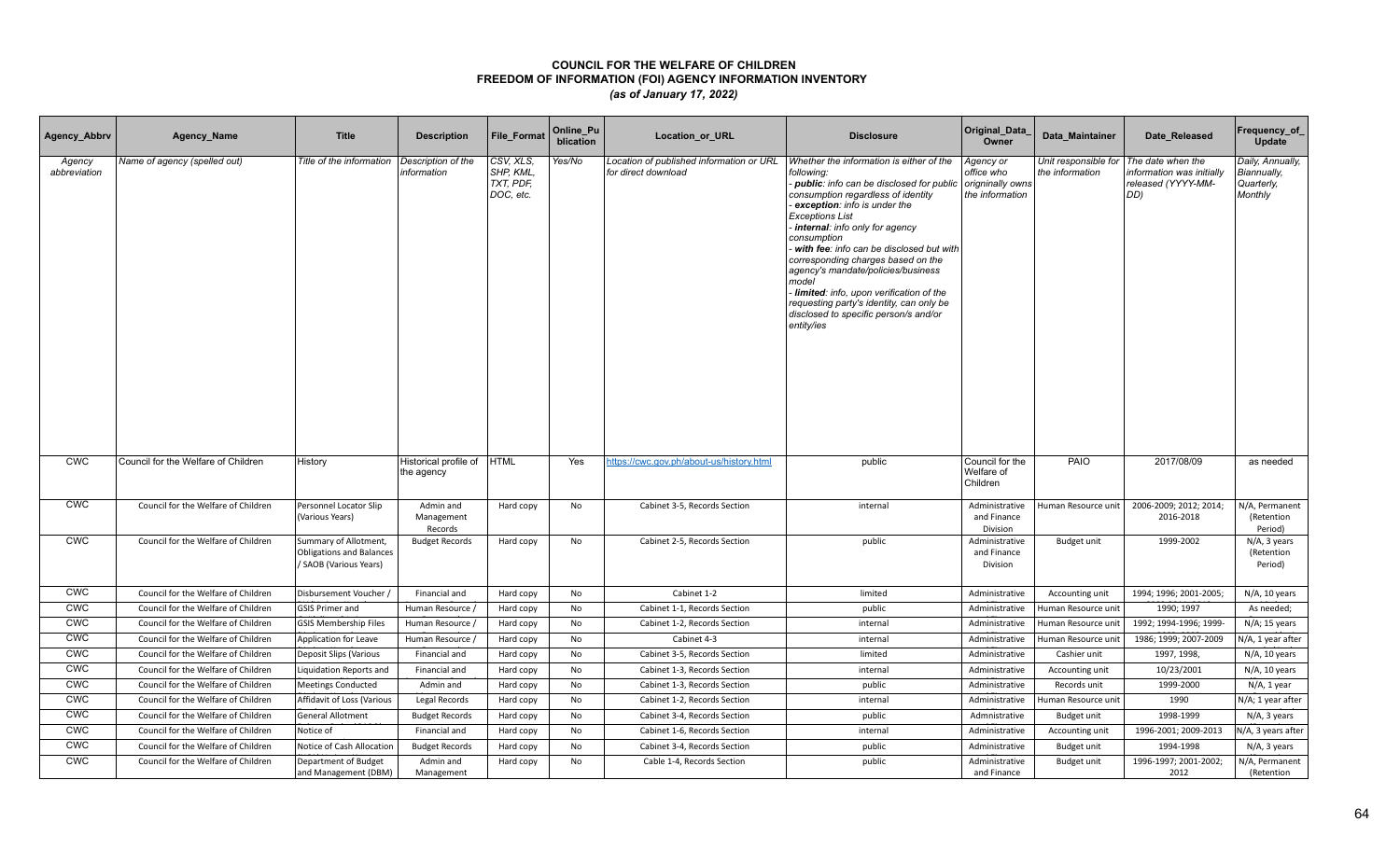| Agency_Abbrv           | Agency_Name                         | <b>Title</b>                    | <b>Description</b>                  | <b>File Format</b>                               | Online_Pu<br>blication | <b>Location or URL</b>                                          | <b>Disclosure</b>                                                                                                                                                                                                                                                                                                                                                                                                                                                                                                                    | Original_Data<br>Owner                                         | Data Maintainer                         | Date Released                                                               | Frequency_of<br>Update                                   |
|------------------------|-------------------------------------|---------------------------------|-------------------------------------|--------------------------------------------------|------------------------|-----------------------------------------------------------------|--------------------------------------------------------------------------------------------------------------------------------------------------------------------------------------------------------------------------------------------------------------------------------------------------------------------------------------------------------------------------------------------------------------------------------------------------------------------------------------------------------------------------------------|----------------------------------------------------------------|-----------------------------------------|-----------------------------------------------------------------------------|----------------------------------------------------------|
| Agency<br>abbreviation | Name of agency (spelled out)        | Title of the information        | Description of the<br>information   | CSV, XLS,<br>SHP, KML,<br>TXT, PDF,<br>DOC, etc. | Yes/No                 | Location of published information or URL<br>for direct download | Whether the information is either of the<br>following:<br>- public: info can be disclosed for public<br>consumption regardless of identity<br>exception: info is under the<br><b>Exceptions List</b><br>internal: info only for agency<br>consumption<br>with fee: info can be disclosed but with<br>corresponding charges based on the<br>agency's mandate/policies/business<br>model<br>Iimited: info, upon verification of the<br>requesting party's identity, can only be<br>disclosed to specific person/s and/or<br>entity/ies | Agency or<br>office who<br>origninally owns<br>the information | Unit responsible for<br>the information | The date when the<br>information was initially<br>released (YYYY-MM-<br>DD) | Daily, Annually,<br>Biannually,<br>Quarterly,<br>Monthly |
| <b>CWC</b>             | Council for the Welfare of Children | History                         | Historical profile of<br>the agency | <b>HTML</b>                                      | Yes                    | https://cwc.gov.ph/about-us/history.html                        | public                                                                                                                                                                                                                                                                                                                                                                                                                                                                                                                               | Council for the<br>Welfare of<br>Children                      | PAIO                                    | 2017/08/09                                                                  | as needed                                                |
| <b>CWC</b>             | Council for the Welfare of Children | <b>National Budget Call</b>     | <b>Budget Records</b>               | Hard copy                                        | No                     | Cabinet 3-6                                                     | public                                                                                                                                                                                                                                                                                                                                                                                                                                                                                                                               | Administrative                                                 | Budget unit                             | 1996; 1998-2000; 2008                                                       | N/A                                                      |
| <b>CWC</b>             | Council for the Welfare of Children | List of Unreleased &            | Financial and                       | Hard copy                                        | No                     | Cabinet 3-7                                                     | public                                                                                                                                                                                                                                                                                                                                                                                                                                                                                                                               | Administrative                                                 | Cashier unit                            | 2003-2004; 2006-2010;                                                       | N/A                                                      |
| <b>CWC</b>             | Council for the Welfare of Children | <b>Check Disbursement</b>       | Financial and                       | Hard copy                                        | No                     | Cabinet 1-11                                                    | public                                                                                                                                                                                                                                                                                                                                                                                                                                                                                                                               | Administrative                                                 | Cashier unit                            | 2006-2007                                                                   | N/A                                                      |
| <b>CWC</b>             | Council for the Welfare of Children | Cash Position Report            | Financial and                       | Hard copy                                        | <b>No</b>              | Cabinet 4-2                                                     | public                                                                                                                                                                                                                                                                                                                                                                                                                                                                                                                               | Administrative                                                 | Accounting unit                         | 2012-2014                                                                   | N/A                                                      |
| <b>CWC</b>             | Council for the Welfare of Children | Petty Cash Voucher              | Financial and                       | Hard copy                                        | No                     | Cabinet 3-8                                                     | public                                                                                                                                                                                                                                                                                                                                                                                                                                                                                                                               | Administrative                                                 | Cashier unit                            | 2003; 2007; 2014; 2017                                                      | N/A                                                      |
| <b>CWC</b>             | Council for the Welfare of Children | <b>Statement of Assets,</b>     | Human Resource /                    | Hard copy                                        | No                     | Cabinet 1-9                                                     | exception                                                                                                                                                                                                                                                                                                                                                                                                                                                                                                                            | Administrative                                                 | Human Resource unit                     | 1998-1999; 2008                                                             | N/A; 10 Years                                            |
| <b>CWC</b>             | Council for the Welfare of Children | Inventory of Properties         | Procurement and                     | Hard copy                                        | No                     | Cabinet 1-3, Records Section                                    | public                                                                                                                                                                                                                                                                                                                                                                                                                                                                                                                               | Administrative                                                 | Procurement unit                        | 1993; 1995; 2000-2002;                                                      | N/A; Permanent                                           |
| CWC                    | Council for the Welfare of Children | <b>Internal Communications</b>  | Admin and                           | Hard copy                                        | No                     | Cabinet 3-10                                                    | internal                                                                                                                                                                                                                                                                                                                                                                                                                                                                                                                             | Administrative                                                 | <b>Records Section</b>                  | 1984; 1991-1992; 1996;                                                      | N/A, Permanent                                           |
| <b>CWC</b>             | Council for the Welfare of Children | <b>CWC Budget Folio</b>         | <b>Budget Records</b>               | Hard copy                                        | No                     | Cabinet 1-6, Records Section                                    | public                                                                                                                                                                                                                                                                                                                                                                                                                                                                                                                               | Administrative                                                 | Budget unit                             | 1997; 1999-2001; 2005                                                       | N/A; 3 years                                             |
| <b>CWC</b>             | Council for the Welfare of Children | <b>CWC Budget Matrix</b>        | <b>Budget Records</b>               | Hard copy                                        | <b>No</b>              | Cabinet 1-5, Records Section                                    | public                                                                                                                                                                                                                                                                                                                                                                                                                                                                                                                               | Administrative                                                 | Budget unit                             | 1998; 2001; 2003                                                            | N/A, 3 years                                             |
| <b>CWC</b>             | Council for the Welfare of Children | House Committee on              | <b>Budget Records</b>               | Hard copy                                        | No                     | Cabinet 1-6, Records Section                                    | public                                                                                                                                                                                                                                                                                                                                                                                                                                                                                                                               | Administrative                                                 | Budget unit                             | 2000-2001                                                                   | N/A, 3 years                                             |
| <b>CWC</b>             | Council for the Welfare of Children | Statement of                    | Financial and                       | Hard copy                                        | No                     | Cabinet 2-10                                                    | public                                                                                                                                                                                                                                                                                                                                                                                                                                                                                                                               | Administrative                                                 | <b>Accounting Unit</b>                  | 1998-2000                                                                   | N/A, 10 years                                            |
| <b>CWC</b>             | Council for the Welfare of Children | Employment                      | Human Resource /                    | Hard copy                                        | No                     | Cabinet 1-12                                                    | public                                                                                                                                                                                                                                                                                                                                                                                                                                                                                                                               | Administrative                                                 | Human Resource unit                     | 1983; 1987; 1997; 2006;                                                     | N/A; 1 year                                              |
| <b>CWC</b>             | Council for the Welfare of Children | Overtime Authorization          | Financial and                       | Hard copy                                        | No                     | Cabinet 3-3, Records Section                                    | public                                                                                                                                                                                                                                                                                                                                                                                                                                                                                                                               | Administrative                                                 | Human Resource unit                     | 2004-2009; 2017                                                             | N/A; 1 year after                                        |
| <b>CWC</b>             | Council for the Welfare of Children | <b>CWC Budget Estimates</b>     | <b>Budget Records</b>               | Hard copy                                        | <b>No</b>              | Cabinet 2-2, Records Section                                    | public                                                                                                                                                                                                                                                                                                                                                                                                                                                                                                                               | Administrative                                                 | <b>Budget unit</b>                      | 2002; 2005-2006                                                             | N/A; 3 years                                             |
| <b>CWC</b>             | Council for the Welfare of Children | Delivery Receipts               | Procurement and                     | Hard copy                                        | No                     | Cabinet 1-5, Records Section                                    | public                                                                                                                                                                                                                                                                                                                                                                                                                                                                                                                               | Administrative                                                 | Records unit                            | 2014; 2017                                                                  | N/A; 5 years                                             |
| <b>CWC</b>             | Council for the Welfare of Children | Plantilla of Personnel          | Human Resource /                    | Hard copy                                        | No                     | Cabinet 1-9                                                     | internal                                                                                                                                                                                                                                                                                                                                                                                                                                                                                                                             | Administrative                                                 | Human Resource uni                      | 1987; 1993-1995; 2004                                                       | N/A; Permanent                                           |
| <b>CWC</b>             | Council for the Welfare of Children | <b>BIR Tax Witheld (Various</b> | Financial and                       | Hard copy                                        | No                     | Cabinet 3-11                                                    | internal                                                                                                                                                                                                                                                                                                                                                                                                                                                                                                                             | Administrative                                                 | Accounting unit                         | 1987-2003; 2017                                                             | N/A                                                      |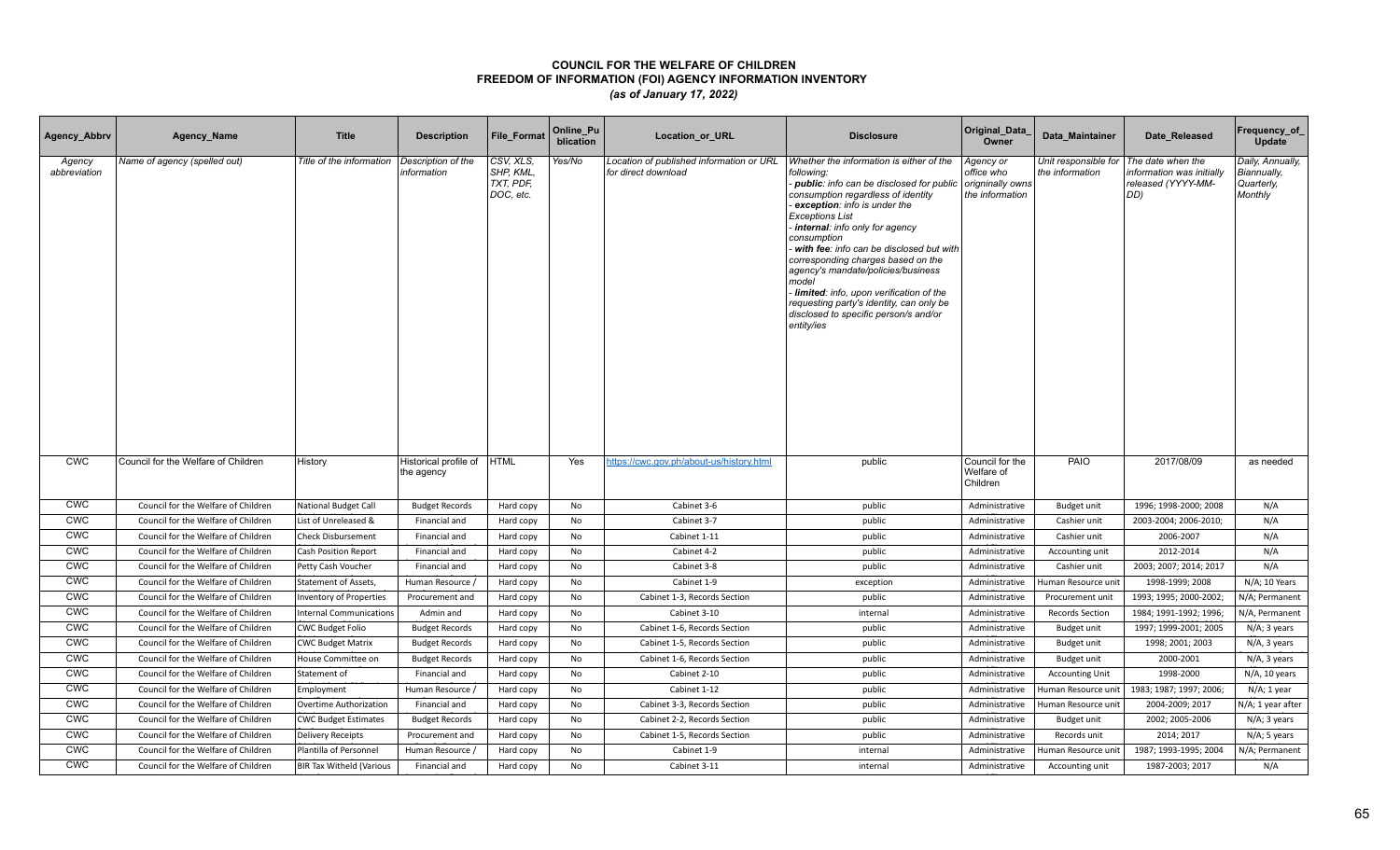| Agency_Abbrv           | Agency_Name                         | <b>Title</b>                     | <b>Description</b>                  | <b>File Format</b>                               | Online_Pu<br>blication | <b>Location or URL</b>                                          | <b>Disclosure</b>                                                                                                                                                                                                                                                                                                                                                                                                                                                                                                                    | Original_Data<br>Owner                                         | Data Maintainer                         | Date Released                                                              | Frequency_of<br>Update                                   |
|------------------------|-------------------------------------|----------------------------------|-------------------------------------|--------------------------------------------------|------------------------|-----------------------------------------------------------------|--------------------------------------------------------------------------------------------------------------------------------------------------------------------------------------------------------------------------------------------------------------------------------------------------------------------------------------------------------------------------------------------------------------------------------------------------------------------------------------------------------------------------------------|----------------------------------------------------------------|-----------------------------------------|----------------------------------------------------------------------------|----------------------------------------------------------|
| Agency<br>abbreviation | Name of agency (spelled out)        | Title of the information         | Description of the<br>information   | CSV, XLS,<br>SHP, KML,<br>TXT, PDF,<br>DOC, etc. | Yes/No                 | Location of published information or URL<br>for direct download | Whether the information is either of the<br>following:<br>- public: info can be disclosed for public<br>consumption regardless of identity<br>exception: info is under the<br><b>Exceptions List</b><br>internal: info only for agency<br>consumption<br>with fee: info can be disclosed but with<br>corresponding charges based on the<br>agency's mandate/policies/business<br>model<br>Iimited: info, upon verification of the<br>requesting party's identity, can only be<br>disclosed to specific person/s and/or<br>entity/ies | Agency or<br>office who<br>origninally owns<br>the information | Unit responsible for<br>the information | The date when the<br>nformation was initially<br>released (YYYY-MM-<br>DD) | Daily, Annually,<br>Biannually,<br>Quarterly,<br>Monthly |
| <b>CWC</b>             | Council for the Welfare of Children | History                          | Historical profile of<br>the agency | <b>HTML</b>                                      | Yes                    | https://cwc.gov.ph/about-us/history.html                        | public                                                                                                                                                                                                                                                                                                                                                                                                                                                                                                                               | Council for the<br>Welfare of<br>Children                      | PAIO                                    | 2017/08/09                                                                 | as needed                                                |
| <b>CWC</b>             | Council for the Welfare of Children | Annual Audit Report              | Financial and                       | Hard copy                                        | No                     | Cabinet 1-2, Records Section                                    | limited                                                                                                                                                                                                                                                                                                                                                                                                                                                                                                                              | Administrative                                                 | Accounting unit                         | 1992-1994; 19961998;                                                       | N/A, (Permanent                                          |
| <b>CWC</b>             | Council for the Welfare of Children | <b>COA Decision and Audit</b>    | Financial and                       | Hard copy                                        | No                     | Cabinet 2-3, Records Section                                    | limited                                                                                                                                                                                                                                                                                                                                                                                                                                                                                                                              | Administrative                                                 | Accounting unit                         | 1997-2001; 2004                                                            | N/A                                                      |
| <b>CWC</b>             | Council for the Welfare of Children | Child-Friendly Local             | Administrative and                  | Hard copy                                        | No                     | Cabinet 1-9                                                     | public                                                                                                                                                                                                                                                                                                                                                                                                                                                                                                                               | Administrative                                                 | Records unit                            | 2014-2015                                                                  | N/A                                                      |
| <b>CWC</b>             | Council for the Welfare of Children | <b>CWC Budget Profile</b>        | <b>Budget Records</b>               | Hard copy                                        | <b>No</b>              | Cabinet 4-4                                                     | public                                                                                                                                                                                                                                                                                                                                                                                                                                                                                                                               | Administrative                                                 | Budget unit                             | 1991; 1996-1997                                                            | N/A                                                      |
| <b>CWC</b>             | Council for the Welfare of Children | <b>Budget Documents for</b>      | <b>Budget Records</b>               | Hard copy                                        | No                     | Cabinet 1-11                                                    | public                                                                                                                                                                                                                                                                                                                                                                                                                                                                                                                               | Administrative                                                 | Budget unit                             | 1989; 1996; 1999; 2005                                                     | N/A                                                      |
| <b>CWC</b>             | Council for the Welfare of Children | <b>Budget Utilization Report</b> | <b>Budget Records</b>               | Hard copy                                        | No                     | Cabinet 4-3                                                     | public                                                                                                                                                                                                                                                                                                                                                                                                                                                                                                                               | Administrative                                                 | Budget unit                             | 1996; 2017                                                                 | N/A                                                      |
| <b>CWC</b>             | Council for the Welfare of Children | CSC Issuance / Circulars         | Human Resource /                    | Hard copy                                        | No                     | Cabinet 2-12                                                    | public                                                                                                                                                                                                                                                                                                                                                                                                                                                                                                                               | Administrative                                                 | Human Resource unit                     | 1990; 1997                                                                 | N/A; Permanent                                           |
| CWC                    | Council for the Welfare of Children | Purchase Order and               | Procurement and                     | Hard copy                                        | No                     | Cabinet 3-8                                                     | internal                                                                                                                                                                                                                                                                                                                                                                                                                                                                                                                             | Administrative                                                 | Procurement unit                        | 1993; 2016                                                                 | N/A; 4 years                                             |
| <b>CWC</b>             | Council for the Welfare of Children | CWC Workshop and                 | Administrative and                  | Hard copy                                        | No                     | Cabinet 2-7, Records Section                                    | public                                                                                                                                                                                                                                                                                                                                                                                                                                                                                                                               | Administrative                                                 | Human Resource unit                     | 1995-1998; 2001; 2003-                                                     | N/A, 1 year                                              |
| <b>CWC</b>             | Council for the Welfare of Children | <b>Workshop and Traning</b>      | Human Resource /                    | Hard copy                                        | No                     | Cabinet 1-1, Records Section                                    | public                                                                                                                                                                                                                                                                                                                                                                                                                                                                                                                               | Administrative                                                 | Human Resource unit                     | 2001; 2003                                                                 | N/A; 1 year After                                        |
| <b>CWC</b>             | Council for the Welfare of Children | <b>CWC Internal Policies</b>     | Admin and                           | Hard copy                                        | No                     | Cabinet 1-2, Records Section                                    | public                                                                                                                                                                                                                                                                                                                                                                                                                                                                                                                               | Administrative                                                 | Human Resource unit                     | 1991; 1996, 2000; 2012                                                     | N/A; Permanent                                           |
| <b>CWC</b>             | Council for the Welfare of Children | <b>UNICEF Assisted Projects</b>  | Administrative and                  | Hard copy                                        | No                     | Cabinet 1-6, Records Section                                    | public                                                                                                                                                                                                                                                                                                                                                                                                                                                                                                                               | Administrative                                                 | Records unit                            | 1996-1997                                                                  | N/A, Permanent                                           |
| <b>CWC</b>             | Council for the Welfare of Children | <b>CWC Building</b>              | <b>Financial and Supply</b>         | Hard copy                                        | No                     | Cabinet 2-9                                                     | public                                                                                                                                                                                                                                                                                                                                                                                                                                                                                                                               | Administrative                                                 | Records unit                            | 1994-1998; 2004                                                            | N/A; Permanent                                           |
| <b>CWC</b>             | Council for the Welfare of Children | Individual Performance           | Human Resource /                    | Hard copy                                        | No                     | Cabinet 12-4                                                    | public                                                                                                                                                                                                                                                                                                                                                                                                                                                                                                                               | Administrative                                                 | Human Resource unit                     | 2016                                                                       | N/A; 5 years after                                       |
| <b>CWC</b>             | Council for the Welfare of Children | CWC Vehicles 2017                | Procurement and                     | Hard copy                                        | <b>No</b>              | Cabinet 11-6                                                    | public                                                                                                                                                                                                                                                                                                                                                                                                                                                                                                                               | Administrative                                                 | Records unit                            | 2017                                                                       | N/A                                                      |
| <b>CWC</b>             | Council for the Welfare of Children | Salary Loan (Various             | <b>Financial and Supply</b>         | Hard copy                                        | No                     | Cabinet 2-9                                                     | internal                                                                                                                                                                                                                                                                                                                                                                                                                                                                                                                             | Administrative                                                 | Human Resource unit                     | 1999-2002                                                                  | N/A                                                      |
| <b>CWC</b>             | Council for the Welfare of Children | <b>Publication of Vacancies</b>  | Human                               | Hard copy                                        | No                     | Cabinet 1-9                                                     | public                                                                                                                                                                                                                                                                                                                                                                                                                                                                                                                               | Administrative                                                 | Human Resource unit                     | 2002-2007                                                                  | N/A, Permanent                                           |
| <b>CWC</b>             | Council for the Welfare of Children | <b>CWC Performance</b>           | Administrative and                  | Hard copy                                        | No                     | Cabinet 3-3, Records Section                                    | public                                                                                                                                                                                                                                                                                                                                                                                                                                                                                                                               | Administrative                                                 | Human Resource unit                     | 1994; 1997; 2000-2002;                                                     | $N/A$ , 1 year                                           |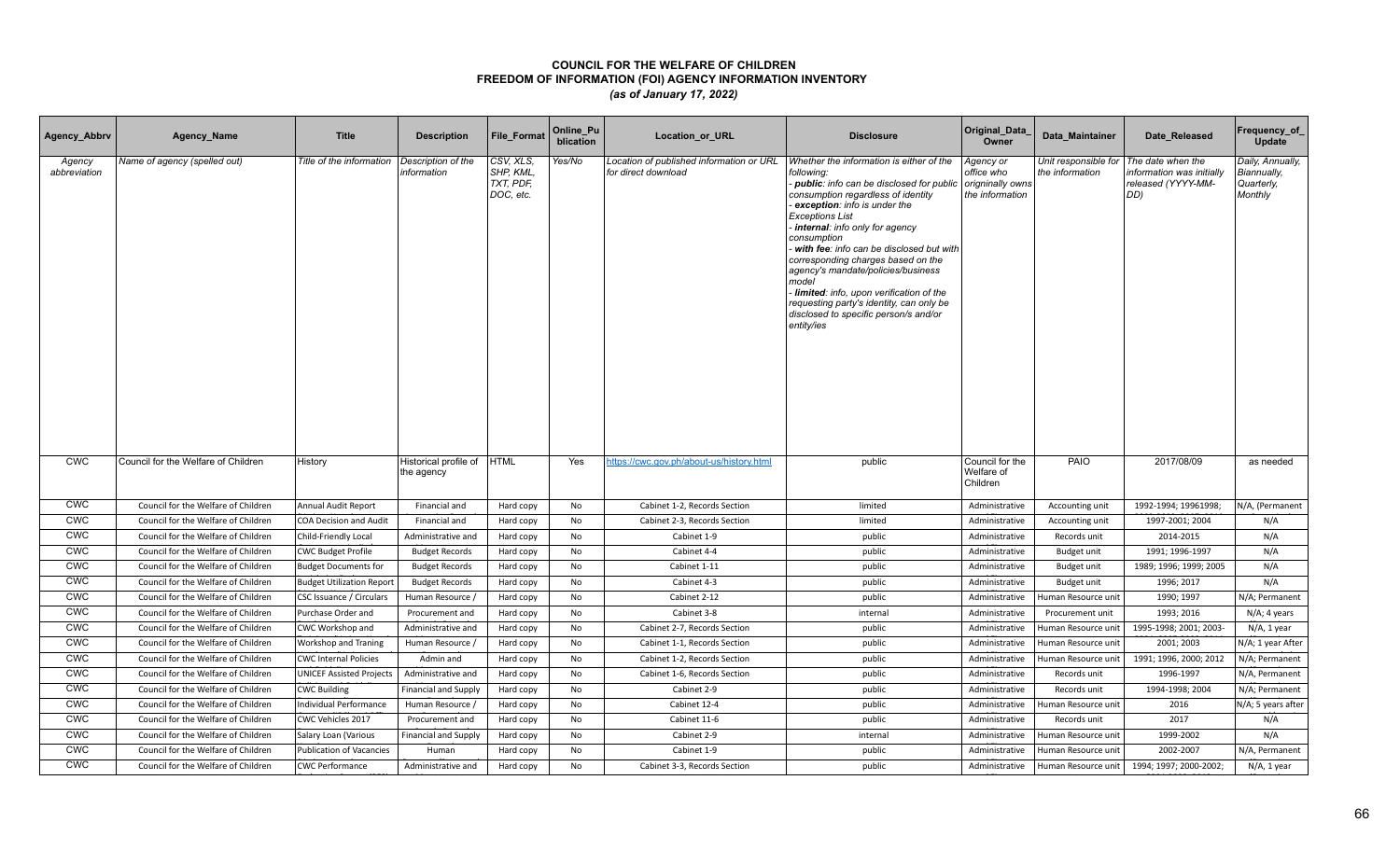| Agency_Abbrv           | Agency_Name                         | <b>Title</b>                  | <b>Description</b>                  | File_Format                                      | Online_Pu<br>blication | Location_or_URL                                                 | <b>Disclosure</b>                                                                                                                                                                                                                                                                                                                                                                                                                                                                                                                                   | Original_Data<br>Owner                     | Data Maintainer                         | Date Released                                                               | Frequency_of_<br>Update                                  |
|------------------------|-------------------------------------|-------------------------------|-------------------------------------|--------------------------------------------------|------------------------|-----------------------------------------------------------------|-----------------------------------------------------------------------------------------------------------------------------------------------------------------------------------------------------------------------------------------------------------------------------------------------------------------------------------------------------------------------------------------------------------------------------------------------------------------------------------------------------------------------------------------------------|--------------------------------------------|-----------------------------------------|-----------------------------------------------------------------------------|----------------------------------------------------------|
| Agency<br>abbreviation | Name of agency (spelled out)        | Title of the information      | Description of the<br>information   | CSV, XLS.<br>SHP, KML.<br>TXT, PDF,<br>DOC, etc. | Yes/No                 | Location of published information or URL<br>for direct download | Whether the information is either of the<br>following:<br>public: info can be disclosed for public origninally owns<br>consumption regardless of identity<br>exception: info is under the<br><b>Exceptions List</b><br>internal: info only for agency<br>consumption<br>with fee: info can be disclosed but with<br>corresponding charges based on the<br>agency's mandate/policies/business<br>model<br>Iimited: info, upon verification of the<br>requesting party's identity, can only be<br>disclosed to specific person/s and/or<br>entity/ies | Agency or<br>office who<br>the information | Unit responsible for<br>the information | The date when the<br>information was initially<br>released (YYYY-MM-<br>DD) | Daily, Annually,<br>Biannually,<br>Quarterly,<br>Monthly |
| <b>CWC</b>             | Council for the Welfare of Children | History                       | Historical profile of<br>the agency | <b>HTML</b>                                      | Yes                    | https://cwc.gov.ph/about-us/history.html                        | public                                                                                                                                                                                                                                                                                                                                                                                                                                                                                                                                              | Council for the<br>Welfare of<br>Children  | PAIO                                    | 2017/08/09                                                                  | as needed                                                |
| <b>CWC</b>             | Council for the Welfare of Children | Philippine Plan of Action     | Administrative and                  | Hard copy                                        | No                     | Cabinet 13-7                                                    | public                                                                                                                                                                                                                                                                                                                                                                                                                                                                                                                                              | Administrative                             | Records unit                            | 1992-1994                                                                   | N/A                                                      |
| <b>CWC</b>             | Council for the Welfare of Children | <b>CWC Security Manpower</b>  | Administrative and                  | Hard copy                                        | No                     | Cabinet 12-7                                                    | public                                                                                                                                                                                                                                                                                                                                                                                                                                                                                                                                              | Administrative                             | Records unit                            | 2011; 2016                                                                  | N/A                                                      |
| <b>CWC</b>             | Council for the Welfare of Children | Trip Tickets 2019             | Administrative and                  | Hard copy                                        | No                     | Cabinet 13-11                                                   | internal                                                                                                                                                                                                                                                                                                                                                                                                                                                                                                                                            | Administrative                             | Records unit                            | 2019                                                                        | N/A; 1 year                                              |
| <b>CWC</b>             | Council for the Welfare of Children | Performance Appraisal         | Human Resource/                     | Hard copy                                        | No                     | Cabinet 2-9                                                     | public                                                                                                                                                                                                                                                                                                                                                                                                                                                                                                                                              | Administrative                             | Human Resource unit                     | 1990                                                                        | N/A                                                      |
| <b>CWC</b>             | Council for the Welfare of Children | Accounts Payable / AP         | Financial and                       | Hard copy                                        | No                     | Cabinet 2-3, Records Section                                    | publilc                                                                                                                                                                                                                                                                                                                                                                                                                                                                                                                                             | Administrative                             | Accounting unit                         | 1996; 1998; 2006; 2008;                                                     | N/A, Permanent                                           |
| <b>CWC</b>             | Council for the Welfare of Children | COA Certifications &          | Financial and                       | Hard copy                                        | No                     | Cabinet 2-2, Records Section                                    | publilc                                                                                                                                                                                                                                                                                                                                                                                                                                                                                                                                             | Administrative                             | Accounting unit                         | 1999, 2000                                                                  | /A, 1 year Retention                                     |
| <b>CWC</b>             | Council for the Welfare of Children | <b>Bonding Files (Various</b> | Financial and                       | Hard copy                                        | No                     | Cabinet 1-6, Records Section                                    | public                                                                                                                                                                                                                                                                                                                                                                                                                                                                                                                                              | Administrative                             | Accounting unit                         | 1995; 1978; 2001                                                            | N/A, 5 years after                                       |
| <b>CWC</b>             | Council for the Welfare of Children | Annual Procurement            | Procurement and                     | Hard copy                                        | No                     | Cabinet 12-8                                                    | public                                                                                                                                                                                                                                                                                                                                                                                                                                                                                                                                              | Administrative                             | Procurement unit                        | 2014                                                                        | N/A                                                      |
| <b>CWC</b>             | Council for the Welfare of Children | <b>CWC Multi Purpose</b>      | Administrative and                  | Hard copy                                        | <b>No</b>              | Cabinet 13-2                                                    | internal                                                                                                                                                                                                                                                                                                                                                                                                                                                                                                                                            | Administrative                             | Records unit                            | 2007                                                                        | N/A                                                      |
| <b>CWC</b>             | Council for the Welfare of Children | PAG-IBIG Documents            | Financial and                       | Hard copy                                        | No                     | Cabinet 3-3, Records Section                                    | internal                                                                                                                                                                                                                                                                                                                                                                                                                                                                                                                                            | Administrative                             | Human Resource unit                     | 2004-2007                                                                   | N/A, 15 years                                            |
| <b>CWC</b>             | Council for the Welfare of Children | Early Childhood Care and      | Financial and                       | Hard copy                                        | No                     | Cabinet 12-12                                                   | public                                                                                                                                                                                                                                                                                                                                                                                                                                                                                                                                              | Administrative                             | Accounting unit                         | 2004-2010                                                                   | N/A; 5 years                                             |
| <b>CWC</b>             | Council for the Welfare of Children | <b>Obligation Request</b>     | <b>Budget Records</b>               | Hard copy                                        | No                     | Cabinet 12-10                                                   | public                                                                                                                                                                                                                                                                                                                                                                                                                                                                                                                                              | Administrative                             | Budget unit                             | 1998-1999; 2008                                                             | N/A; 3 years                                             |
| <b>CWC</b>             | Council for the Welfare of Children | Report of Attendance          | Human Resource,                     | Hard copy                                        | No                     | Cabinet 3-3, Records Section                                    | public                                                                                                                                                                                                                                                                                                                                                                                                                                                                                                                                              | Administrative                             | Human Resource unit                     | 2005-2007                                                                   | $N/A$ , 1 year                                           |
| <b>CWC</b>             | Council for the Welfare of Children | Feedback Reports              | Administrative and                  | Hard copy                                        | No                     | Cabinet 1-2, Records Section                                    | public                                                                                                                                                                                                                                                                                                                                                                                                                                                                                                                                              | Administrative                             | Records unit                            | 1991-1992                                                                   | N/A, 2 years after                                       |
| <b>CWC</b>             | Council for the Welfare of Children | <b>Consultancy Services</b>   | Administrative and                  | Hard copy                                        | No                     | Cabinet 13-8                                                    | public                                                                                                                                                                                                                                                                                                                                                                                                                                                                                                                                              | Administrative                             | Records unit                            | 2002-2003                                                                   | N/A                                                      |
| <b>CWC</b>             | Council for the Welfare of Children | <b>General Approprations</b>  | <b>Budget Records</b>               | Hard copy                                        | No                     | Cabinet 3-7                                                     | public                                                                                                                                                                                                                                                                                                                                                                                                                                                                                                                                              | Administrative                             | Budget unit                             | 2014-2016                                                                   | N/A, 3 years                                             |
| <b>CWC</b>             | Council for the Welfare of Children | <b>Charts of Accounts</b>     | Financial and                       | Hard copy                                        | No                     | Cabinet 1-1, Records Section                                    | internal                                                                                                                                                                                                                                                                                                                                                                                                                                                                                                                                            | Administrative                             | Accounting unit                         | <b>NA</b>                                                                   | N/A, Permanent                                           |
| <b>CWC</b>             | Council for the Welfare of Children | GACPA/PICPA                   | Financial and                       | Hard copy                                        | <b>No</b>              | Cabinet 1-1, Records Section                                    | internal                                                                                                                                                                                                                                                                                                                                                                                                                                                                                                                                            | Administrative                             | Accounting unit                         | 06/18/1997-02/2/1998                                                        | N/A; 2 years after                                       |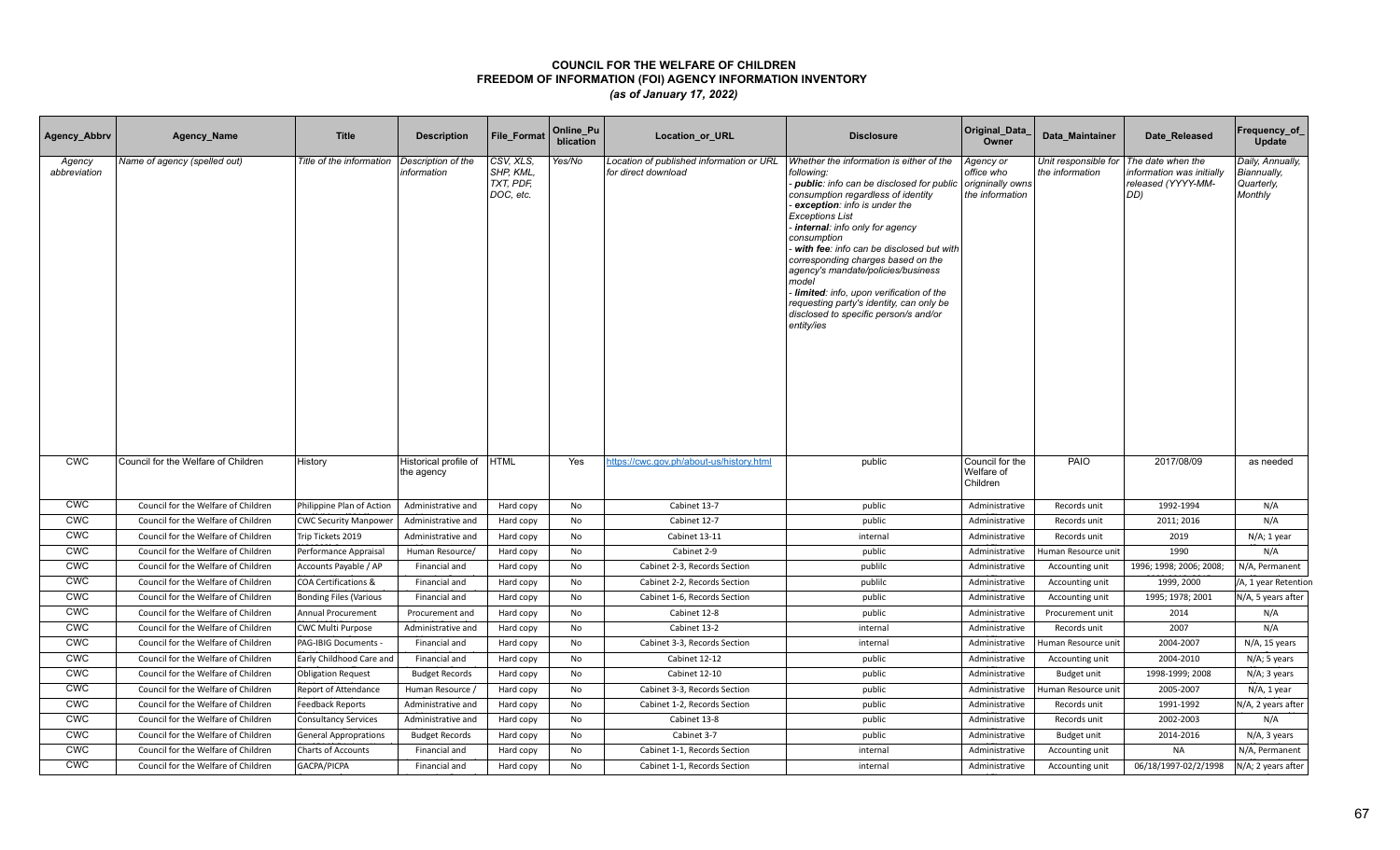| Agency_Abbrv           | Agency_Name                         | <b>Title</b>                    | <b>Description</b>                  | <b>File Format</b>                               | Online_Pu<br>blication | <b>Location or URL</b>                                          | <b>Disclosure</b>                                                                                                                                                                                                                                                                                                                                                                                                                                                                                                                    | Original_Data<br>Owner                                         | Data Maintainer                         | Date Released                                                              | Frequency_of<br><b>Update</b>                            |
|------------------------|-------------------------------------|---------------------------------|-------------------------------------|--------------------------------------------------|------------------------|-----------------------------------------------------------------|--------------------------------------------------------------------------------------------------------------------------------------------------------------------------------------------------------------------------------------------------------------------------------------------------------------------------------------------------------------------------------------------------------------------------------------------------------------------------------------------------------------------------------------|----------------------------------------------------------------|-----------------------------------------|----------------------------------------------------------------------------|----------------------------------------------------------|
| Agency<br>abbreviation | Name of agency (spelled out)        | Title of the information        | Description of the<br>information   | CSV, XLS,<br>SHP, KML,<br>TXT, PDF,<br>DOC, etc. | Yes/No                 | Location of published information or URL<br>for direct download | Whether the information is either of the<br>following:<br>- public: info can be disclosed for public<br>consumption regardless of identity<br>exception: info is under the<br><b>Exceptions List</b><br>internal: info only for agency<br>consumption<br>with fee: info can be disclosed but with<br>corresponding charges based on the<br>agency's mandate/policies/business<br>model<br>Iimited: info, upon verification of the<br>requesting party's identity, can only be<br>disclosed to specific person/s and/or<br>entity/ies | Agency or<br>office who<br>origninally owns<br>the information | Unit responsible for<br>the information | The date when the<br>nformation was initially<br>released (YYYY-MM-<br>DD) | Daily, Annually,<br>Biannually,<br>Quarterly,<br>Monthly |
| <b>CWC</b>             | Council for the Welfare of Children | History                         | Historical profile of<br>the agency | <b>HTML</b>                                      | Yes                    | https://cwc.gov.ph/about-us/history.html                        | public                                                                                                                                                                                                                                                                                                                                                                                                                                                                                                                               | Council for the<br>Welfare of<br>Children                      | PAIO                                    | 2017/08/09                                                                 | as needed                                                |
| <b>CWC</b>             | Council for the Welfare of Children | <b>Proposed Rationalization</b> | Admin and                           | Hard copy                                        | No                     | Cabinet 1-2, Records Section                                    | public                                                                                                                                                                                                                                                                                                                                                                                                                                                                                                                               | Administrative                                                 | Human Resource unit                     | N/A                                                                        | N/A; 3 years after                                       |
| <b>CWC</b>             | Council for the Welfare of Children | <b>Position Classification</b>  | Human Resource /                    | Hard copy                                        | No                     | Cabinet 1-2, Records Section                                    | public                                                                                                                                                                                                                                                                                                                                                                                                                                                                                                                               | Administrative                                                 | Human Resource unit                     | 6/28/1999                                                                  | N/A; Permanent                                           |
| <b>CWC</b>             | Council for the Welfare of Children | Implementing Rules and          | Human Resource /                    | Hard copy                                        | <b>No</b>              | Cabinet 1-2, Records Section                                    | public                                                                                                                                                                                                                                                                                                                                                                                                                                                                                                                               | Administrative                                                 | Human Resource unit                     | 1995                                                                       | N/A; Permanent                                           |
| <b>CWC</b>             | Council for the Welfare of Children | Rationalization and             | Admin and                           | Hard copy                                        | No                     | Cabinet 1-2, Records Section                                    | public                                                                                                                                                                                                                                                                                                                                                                                                                                                                                                                               | Administrative                                                 | Human Resource unit                     | 9/11/2003                                                                  | N/A; Permanent                                           |
| <b>CWC</b>             | Council for the Welfare of Children | <b>Incident Reports</b>         | Human Resource /                    | Hard copy                                        | No                     | Cabinet 1-2, Records Section                                    | internal                                                                                                                                                                                                                                                                                                                                                                                                                                                                                                                             | Administrative                                                 | Human Resource unit                     | 6/17/1995                                                                  | N/A, Permanent                                           |
| <b>CWC</b>             | Council for the Welfare of Children | Position Paper / Making         | Legal Records                       | Hard copy                                        | No                     | Cabinet 1-2, Records Section                                    | public                                                                                                                                                                                                                                                                                                                                                                                                                                                                                                                               | Administrative                                                 | Human Resource unit                     | 1997                                                                       | N/A, 5 years after                                       |
| <b>CWC</b>             | Council for the Welfare of Children | 1997 CWC                        | Admin and                           | Hard copy                                        | No                     | Cabinet 1-2, Records Section                                    | public                                                                                                                                                                                                                                                                                                                                                                                                                                                                                                                               | Administrative                                                 | Records unit                            | 1997                                                                       | N/A, Permanent                                           |
| <b>CWC</b>             | Council for the Welfare of Children | Payment of the                  | Financial and                       | Hard copy                                        | No                     | Cabinet 1-2, Records Section                                    | limited                                                                                                                                                                                                                                                                                                                                                                                                                                                                                                                              | Administrative                                                 | <b>Accounting Unit</b>                  | 6/18/2004                                                                  | N/A, 2 years after                                       |
| <b>CWC</b>             | Council for the Welfare of Children | <b>Report on Donations</b>      | Legal Records                       | Hard copy                                        | No                     | Cabinet 1-2, Records Section                                    | public                                                                                                                                                                                                                                                                                                                                                                                                                                                                                                                               | Administrative                                                 | Records unit                            | 3/31/1999                                                                  | N/A, Permanent                                           |
| <b>CWC</b>             | Council for the Welfare of Children | Major Activities for CY         | Admin and                           | Hard copy                                        | No                     | Cabinet 1-3, Records Section                                    | public                                                                                                                                                                                                                                                                                                                                                                                                                                                                                                                               | Administrative                                                 | Budget unit                             | 6/23/2001                                                                  | N/A, 2 years after                                       |
| <b>CWC</b>             | Council for the Welfare of Children | Strategic Plan of CWC           | Admin and                           | Hard copy                                        | No                     | Cabinet 1-3, Records Section                                    | public                                                                                                                                                                                                                                                                                                                                                                                                                                                                                                                               | Administrative                                                 | Records unit                            | 2001-2004                                                                  | N/A, 3 years after                                       |
| <b>CWC</b>             | Council for the Welfare of Children | Guidlines of                    | Human Resource /                    | Hard copy                                        | No                     | Cabinet 1-3, Records Section                                    | public                                                                                                                                                                                                                                                                                                                                                                                                                                                                                                                               | Administrative                                                 | Human Resource unit                     | 9/15/1997                                                                  | N/A, Permanent                                           |
| <b>CWC</b>             | Council for the Welfare of Children | Narrative Report of             | Administrative and                  | Hard copy                                        | No                     | Cabinet 1-3, Records Section                                    | public                                                                                                                                                                                                                                                                                                                                                                                                                                                                                                                               | Administrative                                                 | Records unit                            | 6/30/1999                                                                  | Annual, 2 years                                          |
| <b>CWC</b>             | Council for the Welfare of Children | Quarterly Performance           | Human Resource /                    | Hard copy                                        | No                     | Cabinet 1-3, Records Section                                    | public                                                                                                                                                                                                                                                                                                                                                                                                                                                                                                                               | Administrative                                                 | Records unit                            | 2001                                                                       | N/A, Permanent                                           |
| <b>CWC</b>             | Council for the Welfare of Children | Project appraisal               | Administrative and                  | Hard copy                                        | <b>No</b>              | Cabinet 1-4, Records Section                                    | public                                                                                                                                                                                                                                                                                                                                                                                                                                                                                                                               | Administrative                                                 | Records unit                            | 2/27/1998                                                                  | N/A, Permanent                                           |
| <b>CWC</b>             | Council for the Welfare of Children | <b>Internal Control</b>         | Financial and                       | Hard copy                                        | No                     | Cabinet 1-4, Records Section                                    | internal                                                                                                                                                                                                                                                                                                                                                                                                                                                                                                                             | Administrative                                                 | Cashier unit                            | 1996, 1997, 1998                                                           | N/A, Permanent                                           |
| <b>CWC</b>             | Council for the Welfare of Children | DBM Reports CY 2000             | <b>Budget Records</b>               | Hard copy                                        | No                     | Cabinet 1-4, Records Section                                    | public                                                                                                                                                                                                                                                                                                                                                                                                                                                                                                                               | Administrative                                                 | Budget unit                             | 2000                                                                       | N/A, Permanent                                           |
| <b>CWC</b>             | Council for the Welfare of Children | List of Retirees                | Human                               | Hard copy                                        | No                     | Cabinet 1-4, Records Section                                    | public                                                                                                                                                                                                                                                                                                                                                                                                                                                                                                                               | Administrative                                                 | Human Resource unit                     | 09/01-12/31/2000                                                           | N/A                                                      |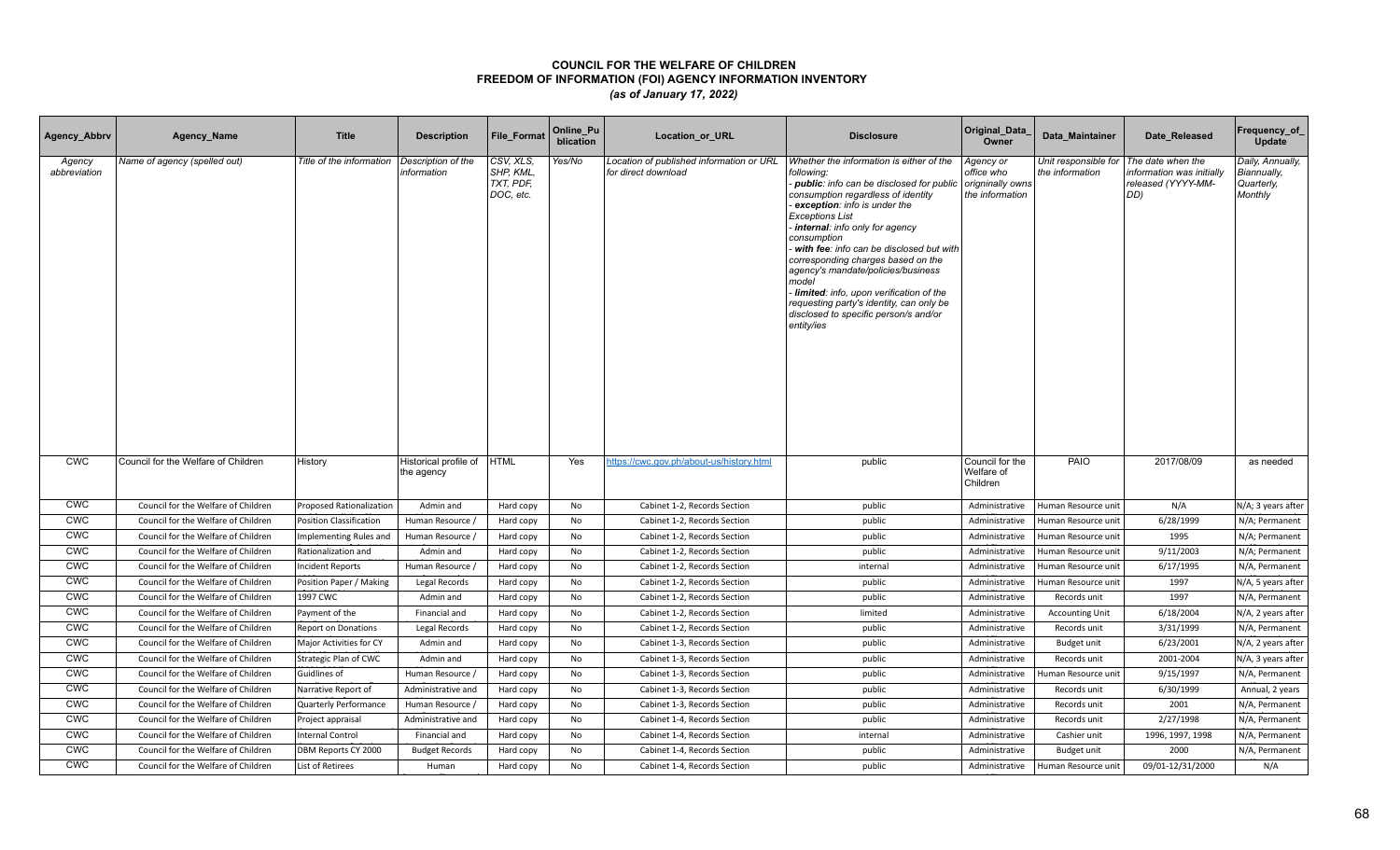| Agency_Abbrv           | Agency_Name                         | <b>Title</b>                    | <b>Description</b>                  | <b>File Format</b>                               | Online_Pu<br>blication | <b>Location or URL</b>                                          | <b>Disclosure</b>                                                                                                                                                                                                                                                                                                                                                                                                                                                                                                                  | Original_Data<br>Owner                                         | Data Maintainer                         | Date Released                                                               | Frequency_of<br><b>Update</b>                            |
|------------------------|-------------------------------------|---------------------------------|-------------------------------------|--------------------------------------------------|------------------------|-----------------------------------------------------------------|------------------------------------------------------------------------------------------------------------------------------------------------------------------------------------------------------------------------------------------------------------------------------------------------------------------------------------------------------------------------------------------------------------------------------------------------------------------------------------------------------------------------------------|----------------------------------------------------------------|-----------------------------------------|-----------------------------------------------------------------------------|----------------------------------------------------------|
| Agency<br>abbreviation | Name of agency (spelled out)        | Title of the information        | Description of the<br>information   | CSV, XLS,<br>SHP, KML,<br>TXT, PDF,<br>DOC, etc. | Yes/No                 | Location of published information or URL<br>for direct download | Whether the information is either of the<br>following:<br>public: info can be disclosed for public<br>consumption regardless of identity<br>exception: info is under the<br><b>Exceptions List</b><br>internal: info only for agency<br>consumption<br>with fee: info can be disclosed but with<br>corresponding charges based on the<br>agency's mandate/policies/business<br>model<br>limited: info, upon verification of the<br>requesting party's identity, can only be<br>disclosed to specific person/s and/or<br>entity/ies | Agency or<br>office who<br>origninally owns<br>the information | Unit responsible for<br>the information | The date when the<br>information was initially<br>released (YYYY-MM-<br>DD) | Daily, Annually,<br>Biannually,<br>Quarterly,<br>Monthly |
| <b>CWC</b>             | Council for the Welfare of Children | History                         | Historical profile of<br>the agency | <b>HTML</b>                                      | Yes                    | https://cwc.gov.ph/about-us/history.html                        | public                                                                                                                                                                                                                                                                                                                                                                                                                                                                                                                             | Council for the<br>Welfare of<br>Children                      | PAIO                                    | 2017/08/09                                                                  | as needed                                                |
| <b>CWC</b>             | Council for the Welfare of Children | Monitoring and                  | Administrative and                  | Hard copy                                        | No                     | Cabinet 1-4, Records Section                                    | public                                                                                                                                                                                                                                                                                                                                                                                                                                                                                                                             | Administrative                                                 | Records unit                            | N/A                                                                         | N/A, Permanent                                           |
| <b>CWC</b>             | Council for the Welfare of Children | Budget Briefing Kit 1997        | <b>Budget Records</b>               | Hard copy                                        | No                     | Cabinet 1-4, Records Section                                    | public                                                                                                                                                                                                                                                                                                                                                                                                                                                                                                                             | Administrative                                                 | <b>Budget unit</b>                      | 1997                                                                        | N/A, 10 Years                                            |
| <b>CWC</b>             | Council for the Welfare of Children | Checklist of Bid                | Procurement and                     | Hard copy                                        | No                     | Cabinet 1-4, Records Section                                    | public                                                                                                                                                                                                                                                                                                                                                                                                                                                                                                                             | Administrative                                                 | <b>BAC Secretariat</b>                  | 2/13/2004                                                                   | N/A, 5 years after                                       |
| <b>CWC</b>             | Council for the Welfare of Children | Recieved the IEC                | Procurement and                     | Hard copy                                        | No                     | Cabinet 1-5, Records Section                                    | public                                                                                                                                                                                                                                                                                                                                                                                                                                                                                                                             | Administrative                                                 | Procurement unit                        | 2017                                                                        | N/A, 5 years                                             |
| <b>CWC</b>             | Council for the Welfare of Children | <b>CWCEA Collective</b>         | Legal Records                       | Hard copy                                        | No                     | Cabinet 1-6, Records Section                                    | internal                                                                                                                                                                                                                                                                                                                                                                                                                                                                                                                           | Administrative                                                 | Records unit                            | N/A                                                                         | N/A, 1 year after                                        |
| <b>CWC</b>             | Council for the Welfare of Children | Early Childhood Care and        | Administrative and                  | Hard copy                                        | No                     | Cabinet 1-6, Records Section                                    | public                                                                                                                                                                                                                                                                                                                                                                                                                                                                                                                             | Administrative                                                 | Records unit                            | 2006-2010                                                                   | N/A, Permanent                                           |
| <b>CWC</b>             | Council for the Welfare of Children | Recruitment of                  | Financial and                       | Hard copy                                        | No                     | Cabinet 1-6, Records Section                                    | public                                                                                                                                                                                                                                                                                                                                                                                                                                                                                                                             | Administrative                                                 | Human Resource unit                     | N/A                                                                         | N/A, 1 year after                                        |
| CWC                    | Council for the Welfare of Children | CWC FY 2000 Quarterly           | Administrative and                  | Hard copy                                        | No                     | Cabinet 1-6, Records Section                                    | public                                                                                                                                                                                                                                                                                                                                                                                                                                                                                                                             | Administrative                                                 | Records unit                            | 1999-2000                                                                   | N/A                                                      |
| <b>CWC</b>             | Council for the Welfare of Children | Establishment of the            | Administrative and                  | Hard copy                                        | No                     | Cabinet 1-6, Records Section                                    | public                                                                                                                                                                                                                                                                                                                                                                                                                                                                                                                             | Administrative                                                 | Records unit                            | N/A                                                                         | N/A                                                      |
| <b>CWC</b>             | Council for the Welfare of Children | Project Physical and            | Administrative and                  | Hard copy                                        | No                     | Cabinet 1-6, Records Section                                    | public                                                                                                                                                                                                                                                                                                                                                                                                                                                                                                                             | Administrative                                                 | Budget unit                             | 2003-2004                                                                   | N/A, 3 years                                             |
| <b>CWC</b>             | Council for the Welfare of Children | Asian Development Bank          | Financial and                       | Hard copy                                        | No                     | Cabinet 1-7, Records Section                                    | public                                                                                                                                                                                                                                                                                                                                                                                                                                                                                                                             | Administrative                                                 | Budget unit                             | 2/28/2003                                                                   | N/A                                                      |
| <b>CWC</b>             | Council for the Welfare of Children | An Act of Providing for a       | Administrative and                  | Hard copy                                        | No                     | Cabinet 1-8, Records Section                                    | public                                                                                                                                                                                                                                                                                                                                                                                                                                                                                                                             | Administrative                                                 | Records unit                            | N/A                                                                         | N/A                                                      |
| <b>CWC</b>             | Council for the Welfare of Children | Cash Book of Regular            | <b>Budget Records</b>               | Hard copy                                        | No                     | Cabinet 1-8, Records Section                                    | internal                                                                                                                                                                                                                                                                                                                                                                                                                                                                                                                           | Administrative                                                 | Budget unit                             | N/A                                                                         | N/A, Permanent                                           |
| <b>CWC</b>             | Council for the Welfare of Children | <b>Official Cashbook (Petty</b> | <b>Budget Records</b>               | Hard copy                                        | No                     | Cabinet 1-8, Records Section                                    | internal                                                                                                                                                                                                                                                                                                                                                                                                                                                                                                                           | Administrative                                                 | Cashier unit                            | N/A                                                                         | N/A, Permanent                                           |
| <b>CWC</b>             | Council for the Welfare of Children | <b>CASM- Collecting Officer</b> | <b>Budget Records</b>               | Hard copy                                        | <b>No</b>              | Cabinet 1-8, Records Section                                    | internal                                                                                                                                                                                                                                                                                                                                                                                                                                                                                                                           | Administrative                                                 | Budget unit                             | N/A                                                                         | N/A                                                      |
| <b>CWC</b>             | Council for the Welfare of Children | Annual Audit Report             | Administrative and                  | Hard copy                                        | No                     | Cabinet 1-8, Records Section                                    | public                                                                                                                                                                                                                                                                                                                                                                                                                                                                                                                             | Administrative                                                 | Accounting unit                         | 1994                                                                        | N/A, Permanent                                           |
| <b>CWC</b>             | Council for the Welfare of Children | Petty Cash Fund (PCF).A.        | Financial and                       | Hard copy                                        | No                     | Cabinet 1-8, Records Section                                    | internal                                                                                                                                                                                                                                                                                                                                                                                                                                                                                                                           | Administrative                                                 | Accounting unit                         | N/A                                                                         | N/A, 10 years                                            |
| <b>CWC</b>             | Council for the Welfare of Children | Report of Accounts Due          | <b>Budget Records</b>               | Hard copy                                        | No                     | Cabinet 2-2, Records Section                                    | internal                                                                                                                                                                                                                                                                                                                                                                                                                                                                                                                           | Administrative                                                 | Accounting unit                         | 2000, 2001                                                                  | N/A, 3 years after                                       |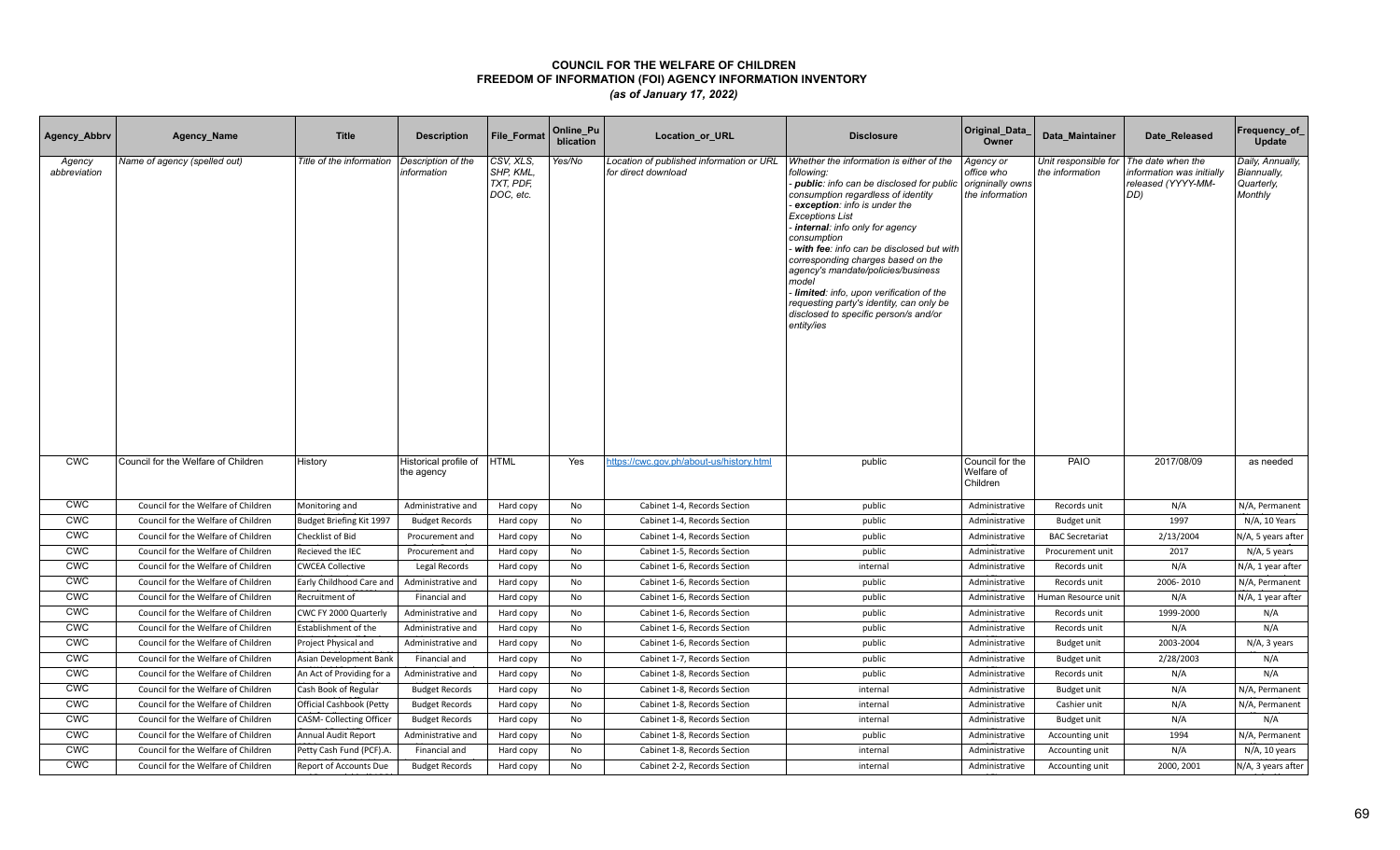| Agency_Abbrv           | Agency_Name                         | <b>Title</b>                | <b>Description</b>                  | <b>File Format</b>                               | Online_Pu<br>blication | <b>Location or URL</b>                                          | <b>Disclosure</b>                                                                                                                                                                                                                                                                                                                                                                                                                                                                                                                    | Original_Data<br>Owner                                         | Data Maintainer                         | Date Released                                                              | Frequency_of<br>Update                                   |
|------------------------|-------------------------------------|-----------------------------|-------------------------------------|--------------------------------------------------|------------------------|-----------------------------------------------------------------|--------------------------------------------------------------------------------------------------------------------------------------------------------------------------------------------------------------------------------------------------------------------------------------------------------------------------------------------------------------------------------------------------------------------------------------------------------------------------------------------------------------------------------------|----------------------------------------------------------------|-----------------------------------------|----------------------------------------------------------------------------|----------------------------------------------------------|
| Agency<br>abbreviation | Name of agency (spelled out)        | Title of the information    | Description of the<br>information   | CSV, XLS,<br>SHP, KML,<br>TXT, PDF,<br>DOC, etc. | Yes/No                 | Location of published information or URL<br>for direct download | Whether the information is either of the<br>following:<br>- public: info can be disclosed for public<br>consumption regardless of identity<br>exception: info is under the<br><b>Exceptions List</b><br>internal: info only for agency<br>consumption<br>with fee: info can be disclosed but with<br>corresponding charges based on the<br>agency's mandate/policies/business<br>model<br>Iimited: info, upon verification of the<br>requesting party's identity, can only be<br>disclosed to specific person/s and/or<br>entity/ies | Agency or<br>office who<br>origninally owns<br>the information | Unit responsible for<br>the information | The date when the<br>nformation was initially<br>released (YYYY-MM-<br>DD) | Daily, Annually,<br>Biannually,<br>Quarterly,<br>Monthly |
| <b>CWC</b>             | Council for the Welfare of Children | History                     | Historical profile of<br>the agency | <b>HTML</b>                                      | Yes                    | https://cwc.gov.ph/about-us/history.html                        | public                                                                                                                                                                                                                                                                                                                                                                                                                                                                                                                               | Council for the<br>Welfare of<br>Children                      | PAIO                                    | 2017/08/09                                                                 | as needed                                                |
| <b>CWC</b>             | Council for the Welfare of Children | Rules and Regulations of    | Human                               | Hard copy                                        | No                     | Cabinet 2-3, Records Section                                    | public                                                                                                                                                                                                                                                                                                                                                                                                                                                                                                                               | Administrative                                                 | Human Resource unit                     | N/A                                                                        | N/A                                                      |
| <b>CWC</b>             | Council for the Welfare of Children | Revised Policies on the     | Human                               | Hard copy                                        | No                     | Cabinet 2-3, Records Section                                    | public                                                                                                                                                                                                                                                                                                                                                                                                                                                                                                                               | Administrative                                                 | Human Resource unit                     | 2/26/2002                                                                  | N/A                                                      |
| <b>CWC</b>             | Council for the Welfare of Children | Classification/Compensat    | Administrative and                  | Hard copy                                        | <b>No</b>              | Cabinet 2-4, Records Section                                    | public                                                                                                                                                                                                                                                                                                                                                                                                                                                                                                                               | Administrative                                                 | Human Resource unit                     | 2007                                                                       | N/A                                                      |
| <b>CWC</b>             | Council for the Welfare of Children | CAF-1999, 2000 CAF-         | <b>Budget Records</b>               | Hard copy                                        | No                     | Cabinet 2-4, Records Section                                    | public                                                                                                                                                                                                                                                                                                                                                                                                                                                                                                                               | Administrative                                                 | Budget unit                             | 1999-2002                                                                  | N/A                                                      |
| <b>CWC</b>             | Council for the Welfare of Children | Revised Procedures in       | Financial and                       | Hard copy                                        | No                     | Cabinet 2-6, Records Section                                    | public                                                                                                                                                                                                                                                                                                                                                                                                                                                                                                                               | Administrative                                                 | Budget unit                             | 1999                                                                       | N/A                                                      |
| <b>CWC</b>             | Council for the Welfare of Children | <b>COA Capital Outlays</b>  | Financial and                       | Hard copy                                        | No                     | Cabinet 2-6, Records Section                                    | public                                                                                                                                                                                                                                                                                                                                                                                                                                                                                                                               | Administrative                                                 | Accounting unit                         | 12/29/1988                                                                 | N/A                                                      |
| <b>CWC</b>             | Council for the Welfare of Children | Release of Funds 2002       | <b>Buget Records</b>                | Hard copy                                        | No                     | Cabinet 2-6, Records Section                                    | public                                                                                                                                                                                                                                                                                                                                                                                                                                                                                                                               | Administrative                                                 | Budget unit                             | 2002                                                                       | N/A                                                      |
| CWC                    | Council for the Welfare of Children | 2002 Inventories (Office    | Procurement and                     | Hard copy                                        | No                     | Cabinet 2-6, Records Section                                    | public                                                                                                                                                                                                                                                                                                                                                                                                                                                                                                                               | Administrative                                                 | Procurement unit                        | 2002                                                                       | N/A, 1 year after                                        |
| <b>CWC</b>             | Council for the Welfare of Children | Honoraria 1999              | Human                               | Hard copy                                        | No                     | Cabinet 2-6, Records Section                                    | public                                                                                                                                                                                                                                                                                                                                                                                                                                                                                                                               | Administrative                                                 | Accounting unit                         | 1999                                                                       | N/A                                                      |
| <b>CWC</b>             | Council for the Welfare of Children | EO 184 Child Friendly       | Administrative and                  | Hard copy                                        | No                     | Cabinet 2-6, Records Section                                    | public                                                                                                                                                                                                                                                                                                                                                                                                                                                                                                                               | Administrative                                                 | Records unit                            | N/A                                                                        | N/A                                                      |
| <b>CWC</b>             | Council for the Welfare of Children | Implementation of the       | <b>Budget Records</b>               | Hard copy                                        | No                     | Cabinet 2-6, Records Section                                    | public                                                                                                                                                                                                                                                                                                                                                                                                                                                                                                                               | Administrative                                                 | Budget unit                             | N/A                                                                        | N/A                                                      |
| <b>CWC</b>             | Council for the Welfare of Children | Bank Acct. Balances Dec.    | Financial and                       | Hard copy                                        | No                     | Cabinet 2-7, Records Section                                    | public                                                                                                                                                                                                                                                                                                                                                                                                                                                                                                                               | Administrative                                                 | Accounting unit                         | 12/31/1999                                                                 | N/A                                                      |
| <b>CWC</b>             | Council for the Welfare of Children | 2017-003 COA Decision       | Financial and                       | Hard copy                                        | No                     | Cabinet 2-7, Records Section                                    | Imited                                                                                                                                                                                                                                                                                                                                                                                                                                                                                                                               | Administrative                                                 | Accounting unit                         | 2017                                                                       | N/A                                                      |
| <b>CWC</b>             | Council for the Welfare of Children | COA Decision on COLA        | Financial and                       | Hard copy                                        | No                     | Cabinet 2-7, Records Section                                    | limited                                                                                                                                                                                                                                                                                                                                                                                                                                                                                                                              | Administrative                                                 | Accounting unit                         | 3/11/2005                                                                  | N/A                                                      |
| <b>CWC</b>             | Council for the Welfare of Children | CWC Team Building 29        | <b>Training Records</b>             | Hard copy                                        | <b>No</b>              | Cabinet 2-7, Records Section                                    | public                                                                                                                                                                                                                                                                                                                                                                                                                                                                                                                               | Administrative                                                 | Human Resource unit                     | April 29, 1996 - May 1,                                                    | N/A                                                      |
| <b>CWC</b>             | Council for the Welfare of Children | Proposal for the Planning   | Administrative and                  | Hard copy                                        | No                     | Cabinet 2-7, Records Section                                    | public                                                                                                                                                                                                                                                                                                                                                                                                                                                                                                                               | Administrative                                                 | Human Resource unit                     | 1995-1996                                                                  | N/A, 1 year                                              |
| <b>CWC</b>             | Council for the Welfare of Children | 1996 Year End               | Administrative and                  | Hard copy                                        | No                     | Cabinet 2-7, Records Section                                    | public                                                                                                                                                                                                                                                                                                                                                                                                                                                                                                                               | Administrative                                                 | Human Resource unit                     | 1996                                                                       | N/A                                                      |
| <b>CWC</b>             | Council for the Welfare of Children | <b>Bank Statements 1995</b> | Financial and                       | Hard copy                                        | No                     | Cabinet 2-7, Records Section                                    | public                                                                                                                                                                                                                                                                                                                                                                                                                                                                                                                               | Administrative                                                 | Cashier unit                            | 1995; 1993                                                                 | N/A                                                      |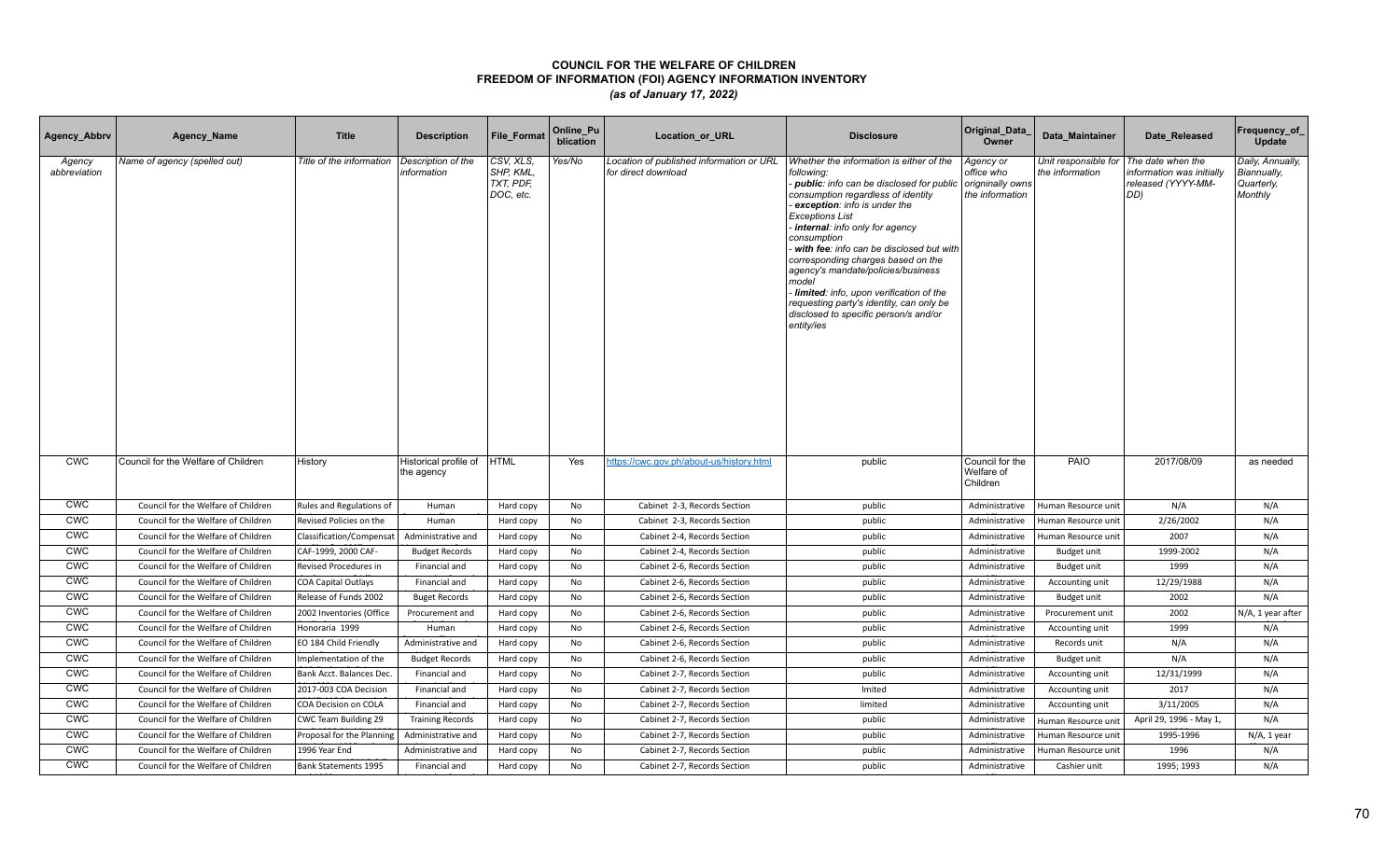| Agency_Abbrv           | Agency_Name                         | <b>Title</b>                | <b>Description</b>                  | <b>File Format</b>                               | Online_Pu<br>blication | <b>Location or URL</b>                                          | <b>Disclosure</b>                                                                                                                                                                                                                                                                                                                                                                                                                                                                                                                    | Original_Data<br>Owner                                         | Data Maintainer                         | Date Released                                                              | Frequency_of<br><b>Update</b>                            |
|------------------------|-------------------------------------|-----------------------------|-------------------------------------|--------------------------------------------------|------------------------|-----------------------------------------------------------------|--------------------------------------------------------------------------------------------------------------------------------------------------------------------------------------------------------------------------------------------------------------------------------------------------------------------------------------------------------------------------------------------------------------------------------------------------------------------------------------------------------------------------------------|----------------------------------------------------------------|-----------------------------------------|----------------------------------------------------------------------------|----------------------------------------------------------|
| Agency<br>abbreviation | Name of agency (spelled out)        | Title of the information    | Description of the<br>information   | CSV, XLS,<br>SHP, KML,<br>TXT, PDF,<br>DOC, etc. | Yes/No                 | Location of published information or URL<br>for direct download | Whether the information is either of the<br>following:<br>- public: info can be disclosed for public<br>consumption regardless of identity<br>exception: info is under the<br><b>Exceptions List</b><br>internal: info only for agency<br>consumption<br>with fee: info can be disclosed but with<br>corresponding charges based on the<br>agency's mandate/policies/business<br>model<br>Iimited: info, upon verification of the<br>requesting party's identity, can only be<br>disclosed to specific person/s and/or<br>entity/ies | Agency or<br>office who<br>origninally owns<br>the information | Unit responsible for<br>the information | The date when the<br>nformation was initially<br>released (YYYY-MM-<br>DD) | Daily, Annually,<br>Biannually,<br>Quarterly,<br>Monthly |
| <b>CWC</b>             | Council for the Welfare of Children | History                     | Historical profile of<br>the agency | <b>HTML</b>                                      | Yes                    | https://cwc.gov.ph/about-us/history.html                        | public                                                                                                                                                                                                                                                                                                                                                                                                                                                                                                                               | Council for the<br>Welfare of<br>Children                      | PAIO                                    | 2017/08/09                                                                 | as needed                                                |
| <b>CWC</b>             | Council for the Welfare of Children | List of Checks Issued       | Financial and                       | Hard copy                                        | No                     | Cabinet 3-1, Records Section                                    | public                                                                                                                                                                                                                                                                                                                                                                                                                                                                                                                               | Administrative                                                 | Cashier unit                            | 2002                                                                       | N/A, 4 years                                             |
| <b>CWC</b>             | Council for the Welfare of Children | Suspensions w/              | Financial and                       | Hard copy                                        | No                     | Cabinet 3-2                                                     | internal                                                                                                                                                                                                                                                                                                                                                                                                                                                                                                                             | Administrative                                                 | Human Resource unit                     | 9/22/2002                                                                  | N/A, 3 years after                                       |
| <b>CWC</b>             | Council for the Welfare of Children | Personal Data Sheet /       | Human                               | Hard copy                                        | No                     | Cabinet 3-3. Records Section                                    | internal                                                                                                                                                                                                                                                                                                                                                                                                                                                                                                                             | Administrative                                                 | Human Resource unit                     | 2005                                                                       | N/A, 1 year after                                        |
| <b>CWC</b>             | Council for the Welfare of Children | Performance Appraisal       | Human                               | Hard copy                                        | No                     | Cabinet 3-3, Records Section                                    | public                                                                                                                                                                                                                                                                                                                                                                                                                                                                                                                               | Administrative                                                 | Human Resource unit                     | 2008                                                                       | $N/A$ , 1 year                                           |
| <b>CWC</b>             | Council for the Welfare of Children | <b>Employees Record and</b> | Procurement and                     | Hard copy                                        | No                     | Cabinet 3-3, Records Section                                    | limited                                                                                                                                                                                                                                                                                                                                                                                                                                                                                                                              | Administrative                                                 | Human Resource unit                     | 2007                                                                       | N/A, 15 years                                            |
| <b>CWC</b>             | Council for the Welfare of Children | Certificate of              | Administrative and                  | Hard copy                                        | No                     | Cabinet 3-3, Records Section                                    | public                                                                                                                                                                                                                                                                                                                                                                                                                                                                                                                               | Administrative                                                 | Human Resource unit                     | 12/13/2008                                                                 | N/A, 1 year                                              |
| <b>CWC</b>             | Council for the Welfare of Children | Report on Unicefs Funds     | Financial and                       | Hard copy                                        | No                     | Cabinet 3-4, Records Section                                    | public                                                                                                                                                                                                                                                                                                                                                                                                                                                                                                                               | Administrative                                                 | Records unit                            | 1996-1998                                                                  | N/A                                                      |
| CWC                    | Council for the Welfare of Children | Summary of Transactions     | Financial and                       | Hard copy                                        | No                     | Cabinet 3-4, Records Section                                    | internal                                                                                                                                                                                                                                                                                                                                                                                                                                                                                                                             | Admnistrative                                                  | Accounting unit                         | 1998                                                                       | N/A                                                      |
| <b>CWC</b>             | Council for the Welfare of Children | Journal of Disbursement     | Financial and                       | Hard copy                                        | No                     | Cabinet 3-4, Records Section                                    | public                                                                                                                                                                                                                                                                                                                                                                                                                                                                                                                               | Administrative                                                 | Accounting unit                         | 1996                                                                       | N/A, Permanent                                           |
| <b>CWC</b>             | Council for the Welfare of Children | <b>Inventory Management</b> | Prucurement and                     | Hard copy                                        | No                     | Cabinet 3-4, Records Section                                    | public                                                                                                                                                                                                                                                                                                                                                                                                                                                                                                                               | Administrative                                                 | Procurement unit                        | 1995                                                                       | N/A, Permanent                                           |
| <b>CWC</b>             | Council for the Welfare of Children | PIP                         | Financial and                       | Hard copy                                        | No                     | Cabinet 3-4, Records Section                                    | internal                                                                                                                                                                                                                                                                                                                                                                                                                                                                                                                             | Administrative                                                 | Accounting unit                         | 1993-1994                                                                  | N/A                                                      |
| <b>CWC</b>             | Council for the Welfare of Children | Guidelines on the           | Financial and                       | Hard copy                                        | No                     | Cabinet 3-4, Records Section                                    | public                                                                                                                                                                                                                                                                                                                                                                                                                                                                                                                               | Administrative                                                 | Accounting unit                         | N/A                                                                        | N/A, 2 years after                                       |
| <b>CWC</b>             | Council for the Welfare of Children | <b>Presidential Decrees</b> | Administrative and                  | Hard copy                                        | No                     | Cabinet 3-4, Records Section                                    | public                                                                                                                                                                                                                                                                                                                                                                                                                                                                                                                               | Administrative                                                 | Human Resource unit                     | N/A                                                                        | N/A                                                      |
| <b>CWC</b>             | Council for the Welfare of Children | Financial Guidelines on     | Financial and                       | Hard copy                                        | No                     | Cabinet 3-5, Records Section                                    | public                                                                                                                                                                                                                                                                                                                                                                                                                                                                                                                               | Administrative                                                 | Budget unit                             | 8/7/2003                                                                   | N/A, Permanent                                           |
| <b>CWC</b>             | Council for the Welfare of Children | National Consultation on    | Administrative and                  | Hard copy                                        | <b>No</b>              | Cabinet 3-5, Records Section                                    | public                                                                                                                                                                                                                                                                                                                                                                                                                                                                                                                               | Administrative                                                 | Records unit                            | N/A                                                                        | N/A                                                      |
| <b>CWC</b>             | Council for the Welfare of Children | Guidelines on Fund          | Financial and                       | Hard copy                                        | No                     | Cabinet 3-5, Records Section                                    | public                                                                                                                                                                                                                                                                                                                                                                                                                                                                                                                               | Administrative                                                 | Accounting unit                         | 2002-2004                                                                  | N/A, Permanent                                           |
| <b>CWC</b>             | Council for the Welfare of Children | Final Report on             | Administrative and                  | Hard copy                                        | No                     | Cabinet 3-5, Records Section                                    | public                                                                                                                                                                                                                                                                                                                                                                                                                                                                                                                               | Administrative                                                 | Human Resource unit                     | 9/30/2002                                                                  | N/A                                                      |
| <b>CWC</b>             | Council for the Welfare of Children | Search for the Child        | Administrative and                  | Hard copy                                        | No                     | Cabinet 3-5, Records Section                                    | public                                                                                                                                                                                                                                                                                                                                                                                                                                                                                                                               | Administrative                                                 | Records unit                            | 1999-2002                                                                  | N/A                                                      |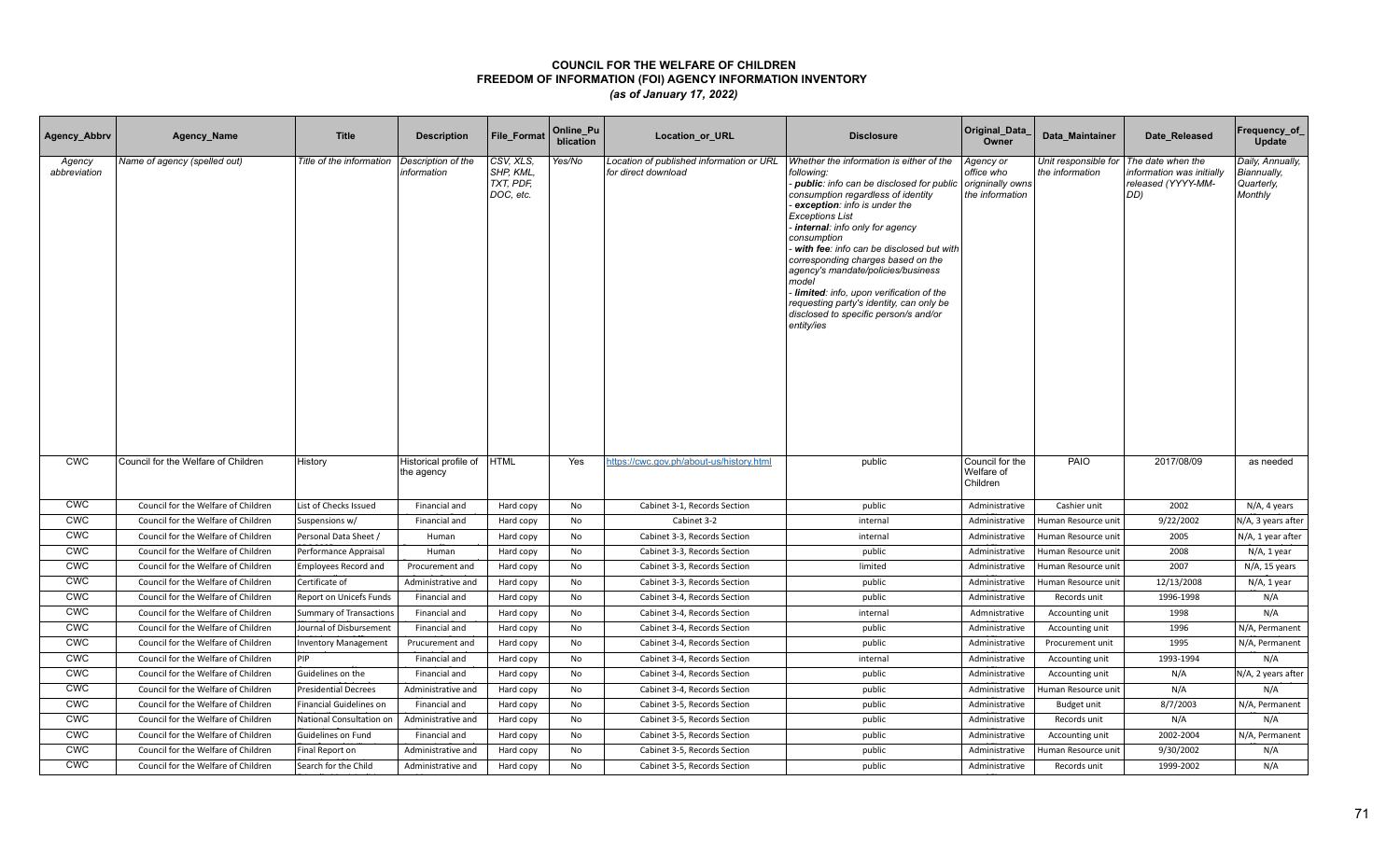| Agency_Abbrv           | Agency_Name                         | <b>Title</b>                    | <b>Description</b>                  | <b>File Format</b>                               | Online_Pu<br>blication | <b>Location or URL</b>                                          | <b>Disclosure</b>                                                                                                                                                                                                                                                                                                                                                                                                                                                                                                                    | Original_Data<br>Owner                                         | Data Maintainer                         | Date Released                                                              | Frequency_of<br><b>Update</b>                            |
|------------------------|-------------------------------------|---------------------------------|-------------------------------------|--------------------------------------------------|------------------------|-----------------------------------------------------------------|--------------------------------------------------------------------------------------------------------------------------------------------------------------------------------------------------------------------------------------------------------------------------------------------------------------------------------------------------------------------------------------------------------------------------------------------------------------------------------------------------------------------------------------|----------------------------------------------------------------|-----------------------------------------|----------------------------------------------------------------------------|----------------------------------------------------------|
| Agency<br>abbreviation | Name of agency (spelled out)        | Title of the information        | Description of the<br>information   | CSV, XLS,<br>SHP, KML,<br>TXT, PDF,<br>DOC, etc. | Yes/No                 | Location of published information or URL<br>for direct download | Whether the information is either of the<br>following:<br>- public: info can be disclosed for public<br>consumption regardless of identity<br>exception: info is under the<br><b>Exceptions List</b><br>internal: info only for agency<br>consumption<br>with fee: info can be disclosed but with<br>corresponding charges based on the<br>agency's mandate/policies/business<br>model<br>Iimited: info, upon verification of the<br>requesting party's identity, can only be<br>disclosed to specific person/s and/or<br>entity/ies | Agency or<br>office who<br>origninally owns<br>the information | Unit responsible for<br>the information | The date when the<br>nformation was initially<br>released (YYYY-MM-<br>DD) | Daily, Annually,<br>Biannually,<br>Quarterly,<br>Monthly |
| <b>CWC</b>             | Council for the Welfare of Children | History                         | Historical profile of<br>the agency | <b>HTML</b>                                      | Yes                    | https://cwc.gov.ph/about-us/history.html                        | public                                                                                                                                                                                                                                                                                                                                                                                                                                                                                                                               | Council for the<br>Welfare of<br>Children                      | PAIO                                    | 2017/08/09                                                                 | as needed                                                |
| <b>CWC</b>             | Council for the Welfare of Children | <b>Stated Checks Honoraria</b>  | Financial and                       | Hard copy                                        | No                     | Cabinet 3-5                                                     | public                                                                                                                                                                                                                                                                                                                                                                                                                                                                                                                               | Administrative                                                 | Cashier unit                            | 2000                                                                       | N/A                                                      |
| <b>CWC</b>             | Council for the Welfare of Children | <b>Staffing Summary Fiscal</b>  | Human                               | Hard copy                                        | No                     | Cabinet 3-6                                                     | public                                                                                                                                                                                                                                                                                                                                                                                                                                                                                                                               | Administrative                                                 | Human Resource unit                     | 1998                                                                       | N/A                                                      |
| <b>CWC</b>             | Council for the Welfare of Children | <b>Enhanced Performance</b>     | Human                               | Hard copy                                        | No                     | Cabinet 3-6                                                     | public                                                                                                                                                                                                                                                                                                                                                                                                                                                                                                                               | Administrative                                                 | Human Resource unit                     | 2007                                                                       | N/A                                                      |
| <b>CWC</b>             | Council for the Welfare of Children | CWC/NECCDCC                     | Legal Records                       | Hard copy                                        | No                     | Cabinet 3-6                                                     | public                                                                                                                                                                                                                                                                                                                                                                                                                                                                                                                               | Administrative                                                 | Records unit                            | 2005                                                                       | N/A                                                      |
| <b>CWC</b>             | Council for the Welfare of Children | <b>CWC Praise</b>               | Human                               | Hard copy                                        | No                     | Cabinet 3-6                                                     | public                                                                                                                                                                                                                                                                                                                                                                                                                                                                                                                               | Administrative                                                 | Human Resource unit                     | 8/11/2003                                                                  | N/A                                                      |
| <b>CWC</b>             | Council for the Welfare of Children | CWC RAT Plan 2007               | Administrative and                  | Hard copy                                        | No                     | Cabinet 3-6                                                     | public                                                                                                                                                                                                                                                                                                                                                                                                                                                                                                                               | Administrative                                                 | Human Resource unit                     | 6/19/2007                                                                  | N/A                                                      |
| <b>CWC</b>             | Council for the Welfare of Children | Job Classification Plan         | Administrative and                  | Hard copy                                        | No                     | Cabinet 3-6                                                     | public                                                                                                                                                                                                                                                                                                                                                                                                                                                                                                                               | Administrative                                                 | Human Resource unit                     | 2006                                                                       | N/A                                                      |
| CWC                    | Council for the Welfare of Children | <b>Treasury Account</b>         | Financial and                       | Hard copy                                        | No                     | Cabinet 3-7                                                     | internal                                                                                                                                                                                                                                                                                                                                                                                                                                                                                                                             | Administrative                                                 | Cashier unit                            | 2002                                                                       | N/A                                                      |
| <b>CWC</b>             | Council for the Welfare of Children | Janitorial Request Items        | Procurement and                     | Hard copy                                        | No                     | Cabinet 3-8                                                     | public                                                                                                                                                                                                                                                                                                                                                                                                                                                                                                                               | Administrative                                                 | Records unit                            | 2013-2014                                                                  | N/A                                                      |
| <b>CWC</b>             | Council for the Welfare of Children | Reimbursement for Cash          | Financial and                       | Hard copy                                        | No                     | Cabinet 3-8                                                     | internal                                                                                                                                                                                                                                                                                                                                                                                                                                                                                                                             | Administrative                                                 | Accounting unit                         | 2014-2016                                                                  | N/A                                                      |
| <b>CWC</b>             | Council for the Welfare of Children | <b>Official Unicef Receipt</b>  | Financial and                       | Hard copy                                        | No                     | Cabinet 3-8                                                     | public                                                                                                                                                                                                                                                                                                                                                                                                                                                                                                                               | Administrative                                                 | Cashier unit                            | 2006                                                                       | N/A                                                      |
| <b>CWC</b>             | Council for the Welfare of Children | Inventory of Honoraria          | Financial and                       | Hard copy                                        | No                     | Cabinet 4-2                                                     | public                                                                                                                                                                                                                                                                                                                                                                                                                                                                                                                               | Administrative                                                 | Cashier unit                            | 2000                                                                       | N/A                                                      |
| <b>CWC</b>             | Council for the Welfare of Children | <b>Procurement Monitoring</b>   | Procurement and                     | Hard copy                                        | No                     | Cabinet 4-3                                                     | public                                                                                                                                                                                                                                                                                                                                                                                                                                                                                                                               | Administrative                                                 | Procurement unit                        | 2016                                                                       | N/A                                                      |
| <b>CWC</b>             | Council for the Welfare of Children | <b>Financial Guidelines for</b> | Financial and                       | Hard copy                                        | No                     | Cabinet 4-3                                                     | public                                                                                                                                                                                                                                                                                                                                                                                                                                                                                                                               | Administrative                                                 | Accounting unit                         | N/A                                                                        | N/A                                                      |
| <b>CWC</b>             | Council for the Welfare of Children | Early Childhood                 | Administrative and                  | Hard copy                                        | <b>No</b>              | Cabinet 4-3                                                     | public                                                                                                                                                                                                                                                                                                                                                                                                                                                                                                                               | Administrative                                                 | Records unit                            | N/A                                                                        | N/A                                                      |
| <b>CWC</b>             | Council for the Welfare of Children | Council for the Welfare         | Administrative and                  | Hard copy                                        | No                     | Cabinet 4-4                                                     | public                                                                                                                                                                                                                                                                                                                                                                                                                                                                                                                               | Administrative                                                 | Human Resource unit                     | 11/5/1992                                                                  | N/A                                                      |
| <b>CWC</b>             | Council for the Welfare of Children | <b>Report of National</b>       | Financial and                       | Hard copy                                        | No                     | Cabinet 4-4                                                     | public                                                                                                                                                                                                                                                                                                                                                                                                                                                                                                                               | Administrative                                                 | Accounting unit                         | 1994                                                                       | N/A                                                      |
| <b>CWC</b>             | Council for the Welfare of Children | Schedule of Obligations-        | Financial and                       | Hard copy                                        | No                     | Cabinet 4-4                                                     | public                                                                                                                                                                                                                                                                                                                                                                                                                                                                                                                               | Administrative                                                 | Budget unit                             | 2004                                                                       | N/A                                                      |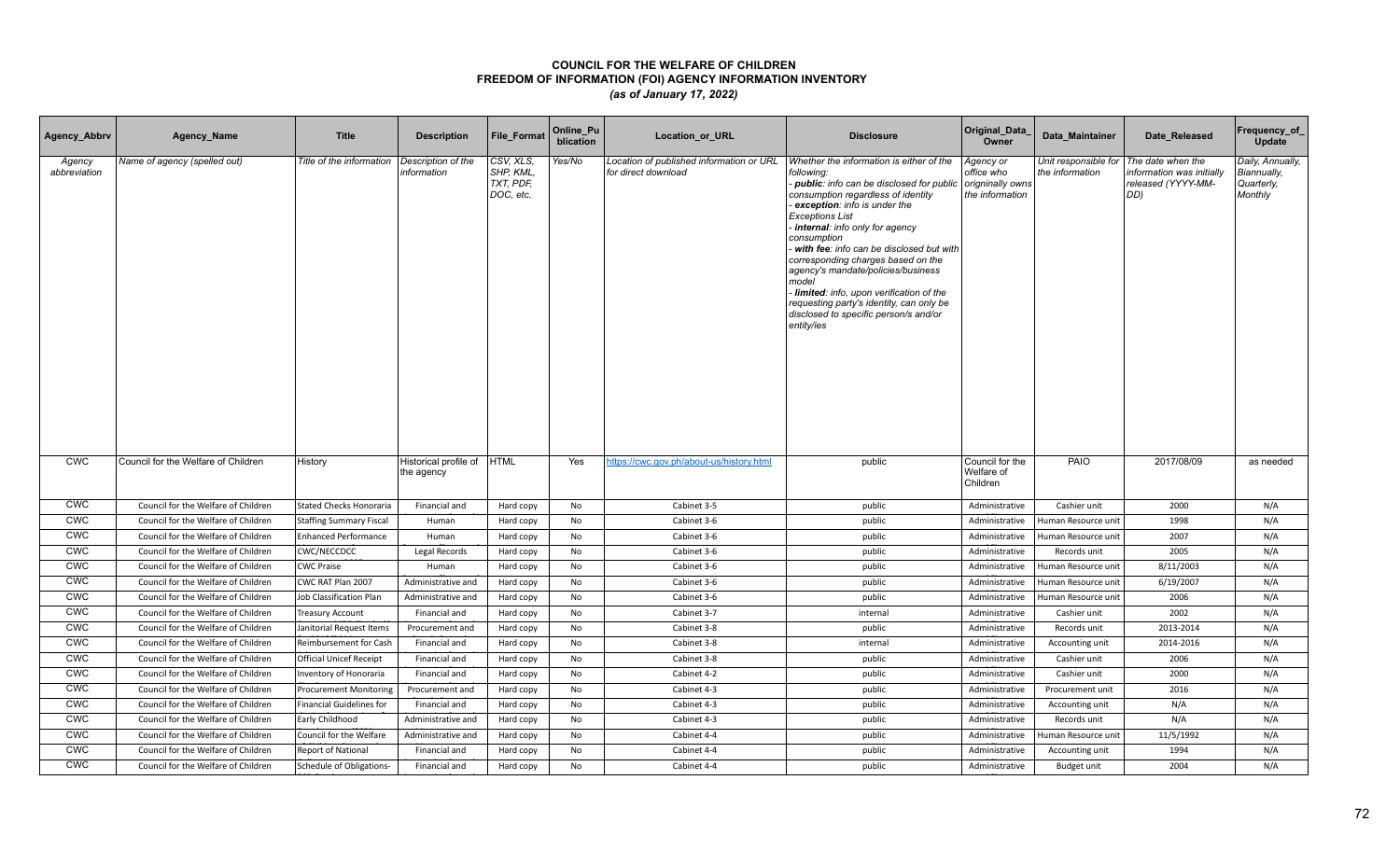| Agency_Abbrv           | Agency_Name                         | <b>Title</b>                | <b>Description</b>                  | <b>File Format</b>                               | Online_Pu<br>blication | Location_or_URL                                                 | <b>Disclosure</b>                                                                                                                                                                                                                                                                                                                                                                                                                                                                                                                    | Original_Data<br>Owner                                         | Data Maintainer                         | Date Released                                                              | Frequency_of<br>Update                                   |
|------------------------|-------------------------------------|-----------------------------|-------------------------------------|--------------------------------------------------|------------------------|-----------------------------------------------------------------|--------------------------------------------------------------------------------------------------------------------------------------------------------------------------------------------------------------------------------------------------------------------------------------------------------------------------------------------------------------------------------------------------------------------------------------------------------------------------------------------------------------------------------------|----------------------------------------------------------------|-----------------------------------------|----------------------------------------------------------------------------|----------------------------------------------------------|
| Agency<br>abbreviation | Name of agency (spelled out)        | Title of the information    | Description of the<br>information   | CSV, XLS,<br>SHP, KML,<br>TXT, PDF,<br>DOC, etc. | Yes/No                 | Location of published information or URL<br>for direct download | Whether the information is either of the<br>following:<br>- public: info can be disclosed for public<br>consumption regardless of identity<br>exception: info is under the<br><b>Exceptions List</b><br>internal: info only for agency<br>consumption<br>with fee: info can be disclosed but with<br>corresponding charges based on the<br>agency's mandate/policies/business<br>model<br>Iimited: info, upon verification of the<br>requesting party's identity, can only be<br>disclosed to specific person/s and/or<br>entity/ies | Agency or<br>office who<br>origninally owns<br>the information | Unit responsible for<br>the information | The date when the<br>nformation was initially<br>released (YYYY-MM-<br>DD) | Daily, Annually,<br>Biannually,<br>Quarterly,<br>Monthly |
| <b>CWC</b>             | Council for the Welfare of Children | History                     | Historical profile of<br>the agency | <b>HTML</b>                                      | Yes                    | https://cwc.gov.ph/about-us/history.html                        | public                                                                                                                                                                                                                                                                                                                                                                                                                                                                                                                               | Council for the<br>Welfare of<br>Children                      | PAIO                                    | 2017/08/09                                                                 | as needed                                                |
| <b>CWC</b>             | Council for the Welfare of Children | Report on Social            | Administrative and                  | Hard copy                                        | No                     | Cabinet 4-4                                                     | public                                                                                                                                                                                                                                                                                                                                                                                                                                                                                                                               | Administrative                                                 | Records unit                            | 11/4/1996                                                                  | N/A                                                      |
| <b>CWC</b>             | Council for the Welfare of Children | Advice of Allotment AA.     | Financial and                       | Hard copy                                        | No                     | Cabinet 4-4                                                     | public                                                                                                                                                                                                                                                                                                                                                                                                                                                                                                                               | Administrative                                                 | Budget unit                             | 1991                                                                       | N/A                                                      |
| <b>CWC</b>             | Council for the Welfare of Children | Property, Plant and         | Procurement and                     | Hard copy                                        | No                     | Cabinet 4-4                                                     | public                                                                                                                                                                                                                                                                                                                                                                                                                                                                                                                               | Administrative                                                 | Procurement unit                        | 9/30/2017                                                                  | N/A                                                      |
| <b>CWC</b>             | Council for the Welfare of Children | <b>Balance of Allotment</b> | <b>Budget Records</b>               | Hard copy                                        | No                     | Cabinet 4-4                                                     | public                                                                                                                                                                                                                                                                                                                                                                                                                                                                                                                               | Administrative                                                 | Budget unit                             | 1995-1997                                                                  | N/A                                                      |
| <b>CWC</b>             | Council for the Welfare of Children | Journal of Collections      | Financial and                       | Hard copy                                        | No                     | Cabinet 4-4                                                     | public                                                                                                                                                                                                                                                                                                                                                                                                                                                                                                                               | Administrative                                                 | Accounting unit                         | 1996                                                                       | N/A                                                      |
| <b>CWC</b>             | Council for the Welfare of Children | Journal of Check Issued     | Financial and                       | Hard copy                                        | No                     | Cabinet 4-4                                                     | public                                                                                                                                                                                                                                                                                                                                                                                                                                                                                                                               | Administrative                                                 | Accounting unit                         | 1996                                                                       | N/A                                                      |
| <b>CWC</b>             | Council for the Welfare of Children | <b>CSAC</b>                 | Administrative and                  | Hard copy                                        | No                     | Cabinet 4-5                                                     | public                                                                                                                                                                                                                                                                                                                                                                                                                                                                                                                               | Administrative                                                 | Records unit                            | 1995                                                                       | N/A                                                      |
| CWC                    | Council for the Welfare of Children | Reimbursement Expense       | Financial and                       | Hard copy                                        | No                     | Cabinet 4-6                                                     | internal                                                                                                                                                                                                                                                                                                                                                                                                                                                                                                                             | Administrative                                                 | Accounting unit                         | N/A                                                                        | N/A                                                      |
| <b>CWC</b>             | Council for the Welfare of Children | Profile of CWC              | Administrative and                  | Hard copy                                        | No                     | Cabinet 4-6                                                     | public                                                                                                                                                                                                                                                                                                                                                                                                                                                                                                                               | Administrative                                                 | Human Resource unit                     | 1975-1995                                                                  | N/A                                                      |
| <b>CWC</b>             | Council for the Welfare of Children | <b>CWC Employees Multi-</b> | Administrative and                  | Hard copy                                        | No                     | Cabinet 4-6                                                     | public                                                                                                                                                                                                                                                                                                                                                                                                                                                                                                                               | Administrative                                                 | Accounting unit                         | 2013                                                                       | N/A                                                      |
| <b>CWC</b>             | Council for the Welfare of Children | <b>AFD Staff</b>            | Human                               | Hard copy                                        | No                     | Cabinet 1-9                                                     | public                                                                                                                                                                                                                                                                                                                                                                                                                                                                                                                               | Administrative                                                 | Human Resource unit                     | 2008                                                                       | N/A                                                      |
| <b>CWC</b>             | Council for the Welfare of Children | Council for the Welfare     | Legal Records                       | Hard copy                                        | No                     | Cabinet 1-10                                                    | internal                                                                                                                                                                                                                                                                                                                                                                                                                                                                                                                             | Administrative                                                 | Human Resource unit                     | 1994-1995                                                                  | N/A                                                      |
| <b>CWC</b>             | Council for the Welfare of Children | Council for the Welfare     | Human                               | Hard copy                                        | No                     | Cabinet 1-10                                                    | public                                                                                                                                                                                                                                                                                                                                                                                                                                                                                                                               | Administrative                                                 | Human Resource unit                     | 1995-1996                                                                  | N/A                                                      |
| <b>CWC</b>             | Council for the Welfare of Children | <b>CWC Staff Annual</b>     | Human                               | Hard copy                                        | No                     | Cabinet 1-10                                                    | internal                                                                                                                                                                                                                                                                                                                                                                                                                                                                                                                             | Administrative                                                 | Human Resource unit                     | N/A                                                                        | N/A                                                      |
| <b>CWC</b>             | Council for the Welfare of Children | <b>Gasoline Monitoring</b>  | Procurement and                     | Hard copy                                        | <b>No</b>              | Cabinet 1-11                                                    | internal                                                                                                                                                                                                                                                                                                                                                                                                                                                                                                                             | Administrative                                                 | Procurement unit                        | 2016                                                                       | N/A                                                      |
| <b>CWC</b>             | Council for the Welfare of Children | Transfer of ECD Project     | Administrative and                  | Hard copy                                        | No                     | Cabinet 2-10                                                    | public                                                                                                                                                                                                                                                                                                                                                                                                                                                                                                                               | Administrative                                                 | Accounting unit                         | 2003                                                                       | N/A                                                      |
| <b>CWC</b>             | Council for the Welfare of Children | Summary of Expenses         | Financial and                       | Hard copy                                        | No                     | Cabinet 2-11                                                    | public                                                                                                                                                                                                                                                                                                                                                                                                                                                                                                                               | Administrative                                                 | Accounting unit                         | 2006                                                                       | N/A                                                      |
| <b>CWC</b>             | Council for the Welfare of Children | <b>Obligation Slip</b>      | <b>Budget Records</b>               | Hard copy                                        | No                     | Cabinet 2-11                                                    | public                                                                                                                                                                                                                                                                                                                                                                                                                                                                                                                               | Administrative                                                 | Budget unit                             | 2006                                                                       | N/A                                                      |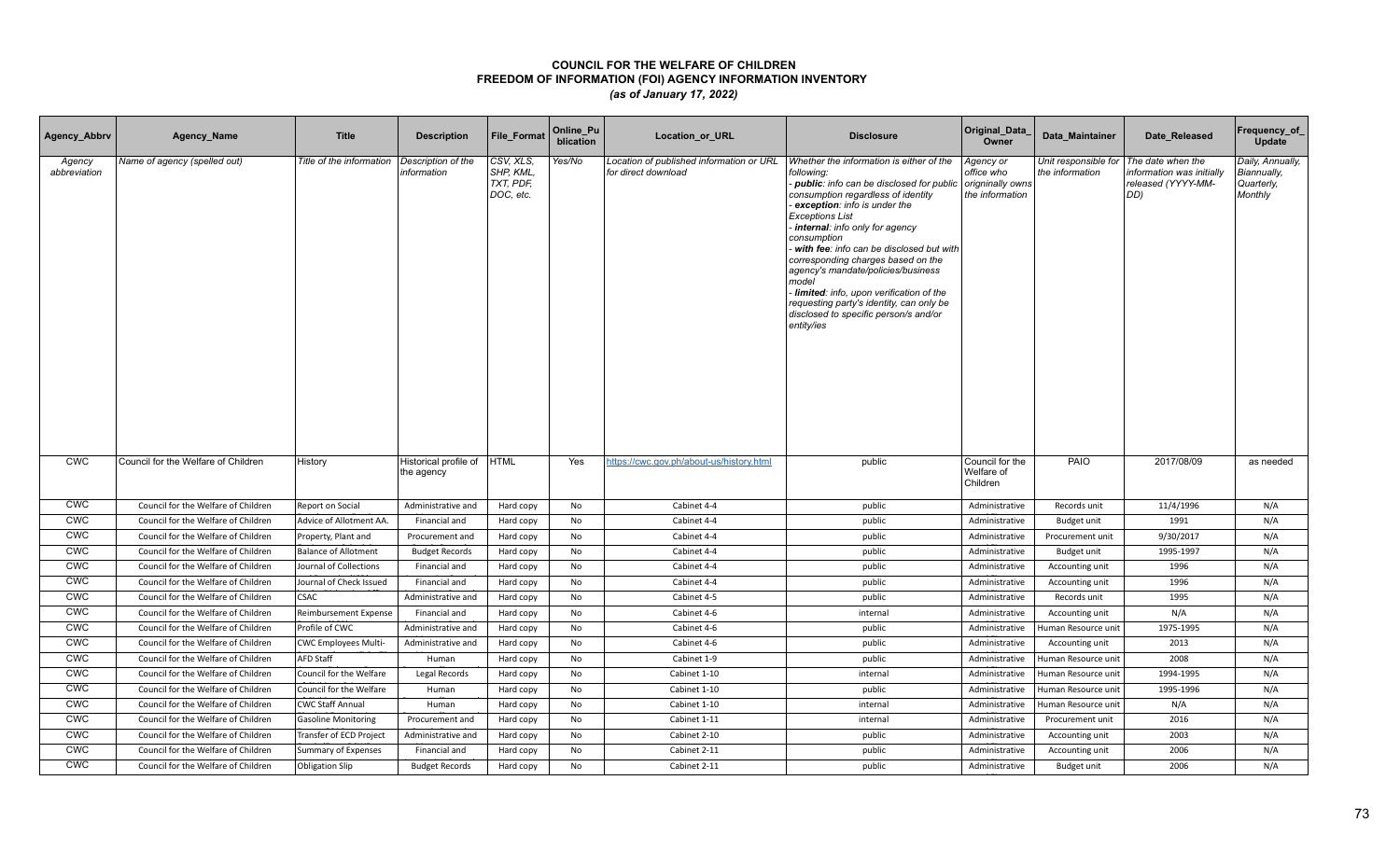| Agency_Abbrv           | Agency_Name                         | <b>Title</b>                 | <b>Description</b>                  | <b>File Format</b>                               | Online_Pu<br>blication | <b>Location or URL</b>                                          | <b>Disclosure</b>                                                                                                                                                                                                                                                                                                                                                                                                                                                                                                                    | Original_Data<br>Owner                                         | Data Maintainer                         | Date Released                                                              | Frequency_of<br>Update                                   |
|------------------------|-------------------------------------|------------------------------|-------------------------------------|--------------------------------------------------|------------------------|-----------------------------------------------------------------|--------------------------------------------------------------------------------------------------------------------------------------------------------------------------------------------------------------------------------------------------------------------------------------------------------------------------------------------------------------------------------------------------------------------------------------------------------------------------------------------------------------------------------------|----------------------------------------------------------------|-----------------------------------------|----------------------------------------------------------------------------|----------------------------------------------------------|
| Agency<br>abbreviation | Name of agency (spelled out)        | Title of the information     | Description of the<br>information   | CSV, XLS,<br>SHP, KML,<br>TXT, PDF,<br>DOC, etc. | Yes/No                 | Location of published information or URL<br>for direct download | Whether the information is either of the<br>following:<br>- public: info can be disclosed for public<br>consumption regardless of identity<br>exception: info is under the<br><b>Exceptions List</b><br>internal: info only for agency<br>consumption<br>with fee: info can be disclosed but with<br>corresponding charges based on the<br>agency's mandate/policies/business<br>model<br>Iimited: info, upon verification of the<br>requesting party's identity, can only be<br>disclosed to specific person/s and/or<br>entity/ies | Agency or<br>office who<br>origninally owns<br>the information | Unit responsible for<br>the information | The date when the<br>nformation was initially<br>released (YYYY-MM-<br>DD) | Daily, Annually,<br>Biannually,<br>Quarterly,<br>Monthly |
| <b>CWC</b>             | Council for the Welfare of Children | History                      | Historical profile of<br>the agency | <b>HTML</b>                                      | Yes                    | https://cwc.gov.ph/about-us/history.html                        | public                                                                                                                                                                                                                                                                                                                                                                                                                                                                                                                               | Council for the<br>Welfare of<br>Children                      | PAIO                                    | 2017/08/09                                                                 | as needed                                                |
| <b>CWC</b>             | Council for the Welfare of Children | Policy Paper on the          | Administrative and                  | Hard copy                                        | No                     | Cabinet 2-12                                                    | public                                                                                                                                                                                                                                                                                                                                                                                                                                                                                                                               | Administrative                                                 | Records unit                            | 1998                                                                       | N/A                                                      |
| <b>CWC</b>             | Council for the Welfare of Children | 2014 NCM National            | Administrative and                  | Hard copy                                        | No                     | Cabinet 2-12                                                    | public                                                                                                                                                                                                                                                                                                                                                                                                                                                                                                                               | Administrative                                                 | Records unit                            | 8/29/2014                                                                  | N/A                                                      |
| <b>CWC</b>             | Council for the Welfare of Children | PPD Quarterly                | Administrative and                  | Hard copy                                        | No                     | Cabinet 3-9                                                     | public                                                                                                                                                                                                                                                                                                                                                                                                                                                                                                                               | Administrative                                                 | Records unit                            | 2009                                                                       | N/A                                                      |
| <b>CWC</b>             | Council for the Welfare of Children | CWC Policy and               | Administrative and                  | Hard copy                                        | No                     | Cabinet 3-9                                                     | public                                                                                                                                                                                                                                                                                                                                                                                                                                                                                                                               | Administrative                                                 | Records unit                            | N/A                                                                        | N/A                                                      |
| <b>CWC</b>             | Council for the Welfare of Children | NPAC Rapid Assessment        | Administrative and                  | Hard copy                                        | No                     | Cabinet 3-9                                                     | public                                                                                                                                                                                                                                                                                                                                                                                                                                                                                                                               | Administrative                                                 | Records unit                            | 2009                                                                       | N/A                                                      |
| <b>CWC</b>             | Council for the Welfare of Children | One-day Planning             | Administrative and                  | Hard copy                                        | No                     | Cabinet 3-9                                                     | public                                                                                                                                                                                                                                                                                                                                                                                                                                                                                                                               | Administrative                                                 | Records unit                            | 6/9/2009                                                                   | N/A                                                      |
| <b>CWC</b>             | Council for the Welfare of Children | Proclamation 20 Task         | Administrative and                  | Hard copy                                        | No                     | Cabinet 3-10                                                    | public                                                                                                                                                                                                                                                                                                                                                                                                                                                                                                                               | Administrative                                                 | Records unit                            | 3/11/1987                                                                  | N/A                                                      |
| CWC                    | Council for the Welfare of Children | Detailed Statement of        | Financial and                       | Hard copy                                        | No                     | Cabinet 3-11                                                    | public                                                                                                                                                                                                                                                                                                                                                                                                                                                                                                                               | Administrative                                                 | Accounting unit                         | 6/30/1997                                                                  | N/A, 10 years                                            |
| <b>CWC</b>             | Council for the Welfare of Children | Monitoring-Feedback-         | Human Resource/                     | Hard copy                                        | No                     | Cabinet 4-7                                                     | public                                                                                                                                                                                                                                                                                                                                                                                                                                                                                                                               | Administrative                                                 | Records unit                            | 5/1/1984-6/30/1984                                                         | N/A                                                      |
| <b>CWC</b>             | Council for the Welfare of Children | Acceptance of                | Human Resource/                     | Hard copy                                        | No                     | Cabinet 4-7                                                     | internal                                                                                                                                                                                                                                                                                                                                                                                                                                                                                                                             | Administrative                                                 | Human Resource unit                     | 1985                                                                       | N/A                                                      |
| <b>CWC</b>             | Council for the Welfare of Children | OT File 2005 CWC             | Financial and                       | Hard copy                                        | No                     | Cabinet 4-7                                                     | internal                                                                                                                                                                                                                                                                                                                                                                                                                                                                                                                             | Administrative                                                 | Accounting unit                         | 2005                                                                       | N/A                                                      |
| <b>CWC</b>             | Council for the Welfare of Children | <b>Clearance Certificate</b> | Administrative and                  | Hard copy                                        | No                     | Cabinet 4-7                                                     | internal                                                                                                                                                                                                                                                                                                                                                                                                                                                                                                                             | Administrative                                                 | Human Resource unit                     | 1986                                                                       | N/A                                                      |
| <b>CWC</b>             | Council for the Welfare of Children | <b>PSIPOP 2001</b>           | Human Resource/                     | Hard copy                                        | No                     | Cabinet 4-8                                                     | public                                                                                                                                                                                                                                                                                                                                                                                                                                                                                                                               | Administrative                                                 | Human Resource unit                     | 2001                                                                       | N/A                                                      |
| <b>CWC</b>             | Council for the Welfare of Children | Capability Building Plan     | Administrative and                  | Hard copy                                        | No                     | Cabinet 4-8                                                     | public                                                                                                                                                                                                                                                                                                                                                                                                                                                                                                                               | Administrative                                                 | Human Resource unit                     | 2002-2004                                                                  | N/A                                                      |
| <b>CWC</b>             | Council for the Welfare of Children | Sarah Balabagan Case 1-      | Administrative and                  | Hard copy                                        | <b>No</b>              | Cabinet 4-8                                                     | exception                                                                                                                                                                                                                                                                                                                                                                                                                                                                                                                            | Administrative                                                 | Records unit                            | 1995                                                                       | N/A                                                      |
| <b>CWC</b>             | Council for the Welfare of Children | Final Report Developing      | Administrative and                  | Hard copy                                        | No                     | Cabinet 4-8                                                     | public                                                                                                                                                                                                                                                                                                                                                                                                                                                                                                                               | Administrative                                                 | Human Resource unit                     | N/A                                                                        | N/A                                                      |
| <b>CWC</b>             | Council for the Welfare of Children | Report on Proclamation       | Administrative and                  | Hard copy                                        | No                     | Cabinet 4-8                                                     | limited                                                                                                                                                                                                                                                                                                                                                                                                                                                                                                                              | Administrative                                                 | Records unit                            | 1989                                                                       | N/A                                                      |
| <b>CWC</b>             | Council for the Welfare of Children | Document of The World        | Administrative and                  | Hard copy                                        | No                     | Cabinet 4-8                                                     | public                                                                                                                                                                                                                                                                                                                                                                                                                                                                                                                               | Administrative                                                 | Records unit                            | N/A                                                                        | N/A                                                      |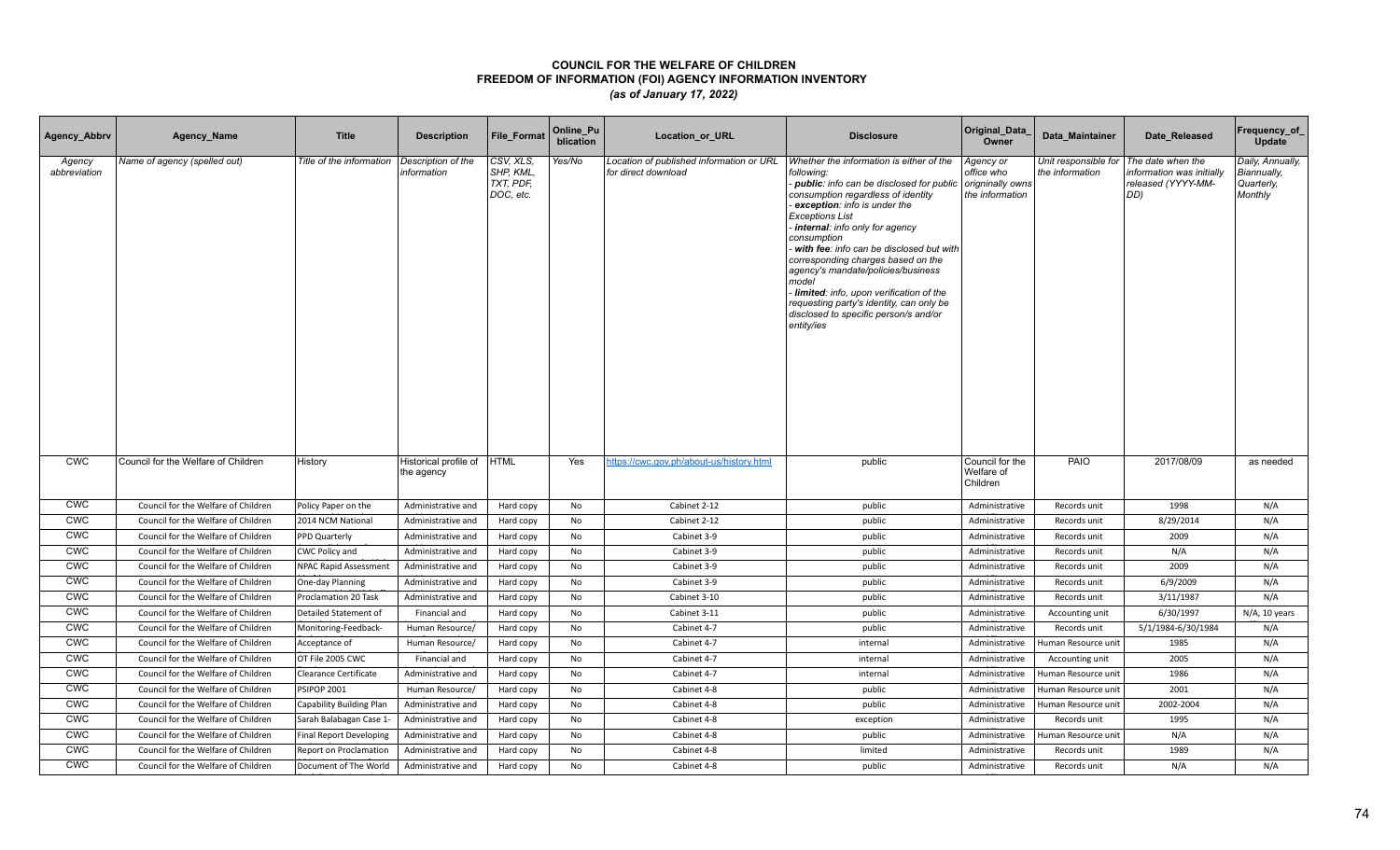| Agency_Abbrv           | Agency_Name                         | <b>Title</b>                   | <b>Description</b>                  | <b>File Format</b>                               | Online_Pu<br>blication | Location_or_URL                                                 | <b>Disclosure</b>                                                                                                                                                                                                                                                                                                                                                                                                                                                                                                                    | Original_Data<br>Owner                                         | Data Maintainer                         | Date Released                                                              | Frequency_of<br>Update                                   |
|------------------------|-------------------------------------|--------------------------------|-------------------------------------|--------------------------------------------------|------------------------|-----------------------------------------------------------------|--------------------------------------------------------------------------------------------------------------------------------------------------------------------------------------------------------------------------------------------------------------------------------------------------------------------------------------------------------------------------------------------------------------------------------------------------------------------------------------------------------------------------------------|----------------------------------------------------------------|-----------------------------------------|----------------------------------------------------------------------------|----------------------------------------------------------|
| Agency<br>abbreviation | Name of agency (spelled out)        | Title of the information       | Description of the<br>information   | CSV, XLS,<br>SHP, KML,<br>TXT, PDF,<br>DOC, etc. | Yes/No                 | Location of published information or URL<br>for direct download | Whether the information is either of the<br>following:<br>- public: info can be disclosed for public<br>consumption regardless of identity<br>exception: info is under the<br><b>Exceptions List</b><br>internal: info only for agency<br>consumption<br>with fee: info can be disclosed but with<br>corresponding charges based on the<br>agency's mandate/policies/business<br>model<br>Iimited: info, upon verification of the<br>requesting party's identity, can only be<br>disclosed to specific person/s and/or<br>entity/ies | Agency or<br>office who<br>origninally owns<br>the information | Unit responsible for<br>the information | The date when the<br>nformation was initially<br>released (YYYY-MM-<br>DD) | Daily, Annually,<br>Biannually,<br>Quarterly,<br>Monthly |
| <b>CWC</b>             | Council for the Welfare of Children | History                        | Historical profile of<br>the agency | <b>HTML</b>                                      | Yes                    | https://cwc.gov.ph/about-us/history.html                        | public                                                                                                                                                                                                                                                                                                                                                                                                                                                                                                                               | Council for the<br>Welfare of<br>Children                      | PAIO                                    | 2017/08/09                                                                 | as needed                                                |
| <b>CWC</b>             | Council for the Welfare of Children | <b>Government Accounting</b>   | Financial and                       | Hard copy                                        | No                     | Cabinet 12-2                                                    | public                                                                                                                                                                                                                                                                                                                                                                                                                                                                                                                               | Administrative                                                 | Accounting unit                         | 1990                                                                       | N/A                                                      |
| <b>CWC</b>             | Council for the Welfare of Children | Reimbursement Expense          | Financial and                       | Hard copy                                        | No                     | Cabinet 12-3                                                    | internal                                                                                                                                                                                                                                                                                                                                                                                                                                                                                                                             | Administrative                                                 | Accounting unit                         | 2007                                                                       | N/A                                                      |
| <b>CWC</b>             | Council for the Welfare of Children | Pay Slip 2017                  | Financial and                       | Hard copy                                        | No                     | Cabinet 12-4                                                    | internal                                                                                                                                                                                                                                                                                                                                                                                                                                                                                                                             | Administrative                                                 | Human Resource unit                     | 2017                                                                       | N/A                                                      |
| <b>CWC</b>             | Council for the Welfare of Children | Council for the Welfare        | <b>Budget Records</b>               | Hard copy                                        | No                     | Cabinet 12-4                                                    | public                                                                                                                                                                                                                                                                                                                                                                                                                                                                                                                               | Administrative                                                 | Budget unit                             | 2016                                                                       | N/A                                                      |
| <b>CWC</b>             | Council for the Welfare of Children | Human Resource                 | Human Resource /                    | Hard copy                                        | No                     | Cabinet 12-4                                                    | public                                                                                                                                                                                                                                                                                                                                                                                                                                                                                                                               | Administrative                                                 | Human Resource unit                     | 2016-2020                                                                  | N/A                                                      |
| <b>CWC</b>             | Council for the Welfare of Children | <b>CWC Rationalization and</b> | Administrative and                  | Hard copy                                        | No                     | Cabinet 12-4                                                    | public                                                                                                                                                                                                                                                                                                                                                                                                                                                                                                                               | Administrative                                                 | Human Resource unit                     | 4/1/2005                                                                   | N/A                                                      |
| <b>CWC</b>             | Council for the Welfare of Children | Representation and             | Financial and                       | Hard copy                                        | No                     | Cabinet 12-6                                                    | internal                                                                                                                                                                                                                                                                                                                                                                                                                                                                                                                             | Administrative                                                 | Accounting unit                         | 1987                                                                       | N/A                                                      |
| CWC                    | Council for the Welfare of Children | CY 2000 Personal Service       | Human Resource/                     | Hard copy                                        | No                     | Cabinet 12-6                                                    | internal                                                                                                                                                                                                                                                                                                                                                                                                                                                                                                                             | Administrative                                                 | Human Resource unit                     | 2000                                                                       | N/A                                                      |
| <b>CWC</b>             | Council for the Welfare of Children | Property, Plant and            | Procurement and                     | Hard copy                                        | No                     | Cabinet 12-8                                                    | public                                                                                                                                                                                                                                                                                                                                                                                                                                                                                                                               | Administrative                                                 | Procurement unit                        | 2006                                                                       | N/A                                                      |
| <b>CWC</b>             | Council for the Welfare of Children | Original Attendance of         | Administrative and                  | Hard copy                                        | No                     | Cabinet 12-8                                                    | internal                                                                                                                                                                                                                                                                                                                                                                                                                                                                                                                             | Administrative                                                 | Records unit                            | 2014                                                                       | N/A                                                      |
| <b>CWC</b>             | Council for the Welfare of Children | Project Procurement            | Procurement and                     | Hard copy                                        | No                     | Cabinet 12-8                                                    | public                                                                                                                                                                                                                                                                                                                                                                                                                                                                                                                               | Administrative                                                 | Procurement unit                        | 2016                                                                       | N/A                                                      |
| <b>CWC</b>             | Council for the Welfare of Children | Acknowledgement                | Procurement and                     | Hard copy                                        | No                     | Cabinet 12-8                                                    | public                                                                                                                                                                                                                                                                                                                                                                                                                                                                                                                               | Administrative                                                 | Procurement unit                        | 2015                                                                       | N/A                                                      |
| <b>CWC</b>             | Council for the Welfare of Children | Summary of LGU                 | Financial and                       | Hard copy                                        | No                     | Cabinet 12-9                                                    | public                                                                                                                                                                                                                                                                                                                                                                                                                                                                                                                               | Administrative                                                 | Accounting unit                         | 2009                                                                       | N/A                                                      |
| <b>CWC</b>             | Council for the Welfare of Children | Submission of Pre-Final        | Administrative and                  | Hard copy                                        | No                     | Cabinet 12-12                                                   | public                                                                                                                                                                                                                                                                                                                                                                                                                                                                                                                               | Administrative                                                 | Records unit                            | 2013                                                                       | N/A                                                      |
| <b>CWC</b>             | Council for the Welfare of Children | Ultimate Care Janitorial       | Administrative and                  | Hard copy                                        | <b>No</b>              | Cabinet 12-12                                                   | public                                                                                                                                                                                                                                                                                                                                                                                                                                                                                                                               | Administrative                                                 | Records unit                            | N/A                                                                        | N/A                                                      |
| <b>CWC</b>             | Council for the Welfare of Children | Modified Disbursement          | Financial and                       | Hard copy                                        | No                     | Cabinet 13-1                                                    | public                                                                                                                                                                                                                                                                                                                                                                                                                                                                                                                               | Administrative                                                 | Accounting unit                         | 2003                                                                       | N/A                                                      |
| <b>CWC</b>             | Council for the Welfare of Children | Schedule of Contribution       | Administrative and                  | Hard copy                                        | No                     | Cabinet 13-1                                                    | internal                                                                                                                                                                                                                                                                                                                                                                                                                                                                                                                             | Administrative                                                 | Human Resource unit                     | 2010-2011                                                                  | N/A                                                      |
| <b>CWC</b>             | Council for the Welfare of Children | 2011 Presidential Award        | Administrative and                  | Hard copy                                        | No                     | Cabinet 13-2                                                    | public                                                                                                                                                                                                                                                                                                                                                                                                                                                                                                                               | Administrative                                                 | Records unit                            | 2011                                                                       | N/A                                                      |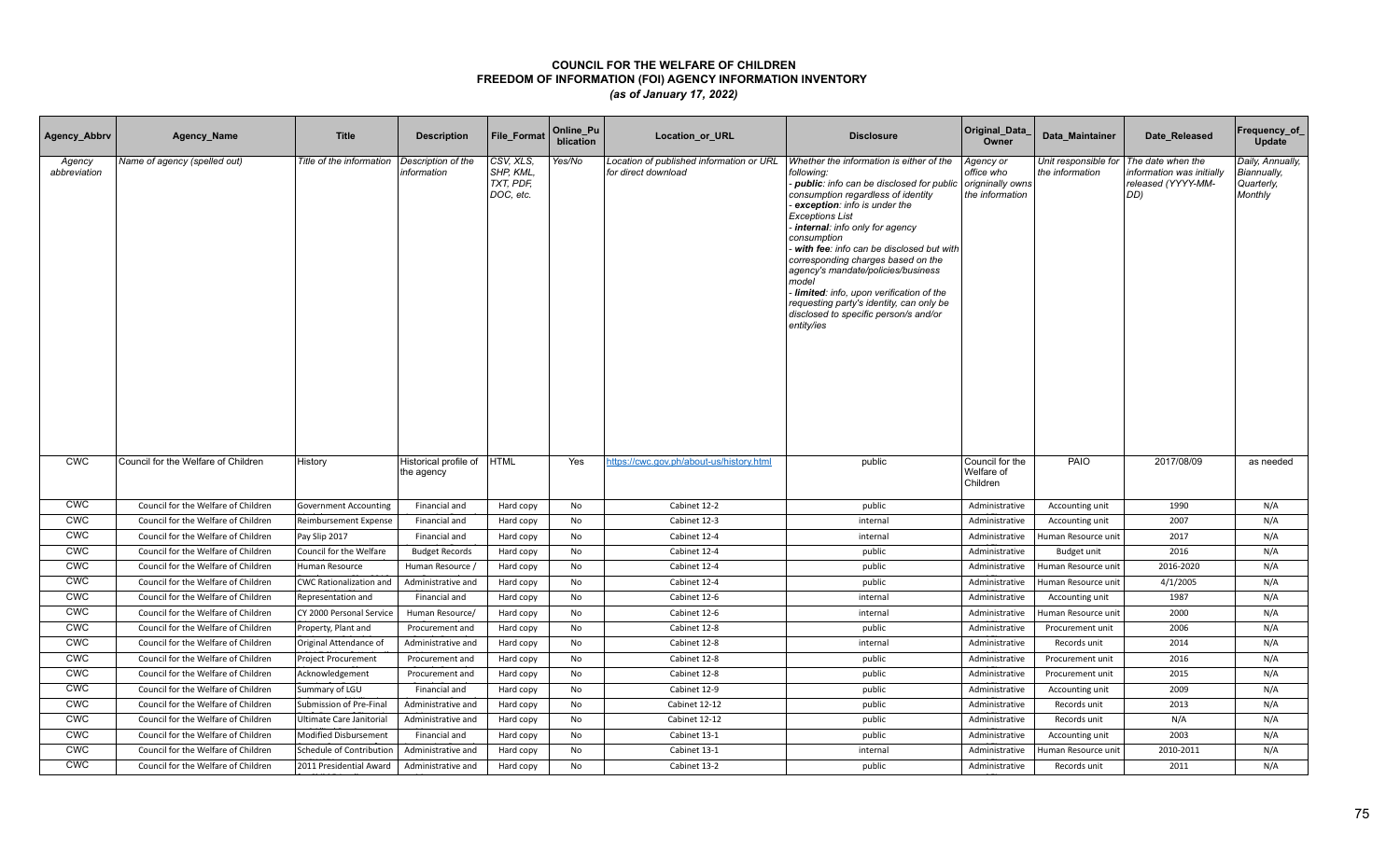| Agency_Abbrv           | Agency_Name                         | <b>Title</b>              | <b>Description</b>                  | <b>File Format</b>                               | Online_Pu<br>blication | <b>Location or URL</b>                                          | <b>Disclosure</b>                                                                                                                                                                                                                                                                                                                                                                                                                                                                                                                    | Original_Data<br>Owner                                         | Data Maintainer                         | Date Released                                                              | Frequency_of<br>Update                                   |
|------------------------|-------------------------------------|---------------------------|-------------------------------------|--------------------------------------------------|------------------------|-----------------------------------------------------------------|--------------------------------------------------------------------------------------------------------------------------------------------------------------------------------------------------------------------------------------------------------------------------------------------------------------------------------------------------------------------------------------------------------------------------------------------------------------------------------------------------------------------------------------|----------------------------------------------------------------|-----------------------------------------|----------------------------------------------------------------------------|----------------------------------------------------------|
| Agency<br>abbreviation | Name of agency (spelled out)        | Title of the information  | Description of the<br>information   | CSV, XLS,<br>SHP, KML,<br>TXT, PDF,<br>DOC, etc. | Yes/No                 | Location of published information or URL<br>for direct download | Whether the information is either of the<br>following:<br>- public: info can be disclosed for public<br>consumption regardless of identity<br>exception: info is under the<br><b>Exceptions List</b><br>internal: info only for agency<br>consumption<br>with fee: info can be disclosed but with<br>corresponding charges based on the<br>agency's mandate/policies/business<br>model<br>Iimited: info, upon verification of the<br>requesting party's identity, can only be<br>disclosed to specific person/s and/or<br>entity/ies | Agency or<br>office who<br>origninally owns<br>the information | Unit responsible for<br>the information | The date when the<br>nformation was initially<br>released (YYYY-MM-<br>DD) | Daily, Annually,<br>Biannually,<br>Quarterly,<br>Monthly |
| <b>CWC</b>             | Council for the Welfare of Children | History                   | Historical profile of<br>the agency | <b>HTML</b>                                      | Yes                    | https://cwc.gov.ph/about-us/history.html                        | public                                                                                                                                                                                                                                                                                                                                                                                                                                                                                                                               | Council for the<br>Welfare of<br>Children                      | PAIO                                    | 2017/08/09                                                                 | as needed                                                |
| <b>CWC</b>             | Council for the Welfare of Children | 2017 Cash Advance         | Financial and                       | Hard copy                                        | No                     | Cabinet 13-3                                                    | public                                                                                                                                                                                                                                                                                                                                                                                                                                                                                                                               | Administrative                                                 | Accounting unit                         | 2017                                                                       | N/A                                                      |
| <b>CWC</b>             | Council for the Welfare of Children | <b>CWC Staff Profile</b>  | Human                               | Hard copy                                        | No                     | Cabinet 13-3                                                    | exception                                                                                                                                                                                                                                                                                                                                                                                                                                                                                                                            | Administrative                                                 | Human Resource unit                     | N/A                                                                        | N/A                                                      |
| <b>CWC</b>             | Council for the Welfare of Children | Mothly Statement of       | Financial and                       | Hard copy                                        | No                     | Cabinet 13-4                                                    | internal                                                                                                                                                                                                                                                                                                                                                                                                                                                                                                                             | Administrative                                                 | Accounting unit                         | 4/30/1990                                                                  | N/A                                                      |
| <b>CWC</b>             | Council for the Welfare of Children | Fabrication of "One       | Administrative and                  | Hard copy                                        | No                     | Cabinet 13-5                                                    | public                                                                                                                                                                                                                                                                                                                                                                                                                                                                                                                               | Administrative                                                 | Records unit                            | 4/6/2016                                                                   | N/A                                                      |
| <b>CWC</b>             | Council for the Welfare of Children | Special                   | Administrative and                  | Hard copy                                        | No                     | Cabinet 13-6                                                    | internal                                                                                                                                                                                                                                                                                                                                                                                                                                                                                                                             | Administrative                                                 | Human Resource unit                     | 2016                                                                       | N/A                                                      |
| <b>CWC</b>             | Council for the Welfare of Children | 2016 NCM Activities       | Administrative and                  | Hard copy                                        | No                     | Cabinet 13-7                                                    | public                                                                                                                                                                                                                                                                                                                                                                                                                                                                                                                               | Administrative                                                 | Records unit                            | 2016                                                                       | N/A                                                      |
| <b>CWC</b>             | Council for the Welfare of Children | <b>National Steering</b>  | Administrative and                  | Hard copy                                        | No                     | Cabinet 13-7                                                    | public                                                                                                                                                                                                                                                                                                                                                                                                                                                                                                                               | Administrative                                                 | Records unit                            | 2015                                                                       | N/A                                                      |
| CWC                    | Council for the Welfare of Children | GAD 2016 - Attendance     | Human Resource/                     | Hard copy                                        | No                     | Cabinet 13-7                                                    | internal                                                                                                                                                                                                                                                                                                                                                                                                                                                                                                                             | Administrative                                                 | Records unit                            | 2016                                                                       | N/A, 1 year                                              |
| <b>CWC</b>             | Council for the Welfare of Children | PPE Schedule Office       | Procurement and                     | Hard copy                                        | No                     | Cabinet 13-8                                                    | public                                                                                                                                                                                                                                                                                                                                                                                                                                                                                                                               | Administrative                                                 | Procurement unit                        | 2009                                                                       | N/A, 1 year after                                        |
| <b>CWC</b>             | Council for the Welfare of Children | Reconciliation of         | Financial and                       | Hard copy                                        | No                     | Cabinet 13-10                                                   | internal                                                                                                                                                                                                                                                                                                                                                                                                                                                                                                                             | Administrative                                                 | Accounting unit                         | 2015                                                                       | N/A, 10 Years                                            |
| <b>CWC</b>             | Council for the Welfare of Children | Inspection and            | Procurement and                     | Hard copy                                        | No                     | Cabinet 13-11                                                   | public                                                                                                                                                                                                                                                                                                                                                                                                                                                                                                                               | Administrative                                                 | Procurement unit                        | 2018                                                                       | N/A                                                      |
| <b>CWC</b>             | Council for the Welfare of Children | Search for Child Friendly | Administrative and                  | Hard copy                                        | No                     | Cabinet 13-12                                                   | public                                                                                                                                                                                                                                                                                                                                                                                                                                                                                                                               | Administrative                                                 | Records unit                            | 2005                                                                       | N/A                                                      |
| <b>CWC</b>             | Council for the Welfare of Children | <b>Standard Operating</b> | Administrative and                  | Hard copy                                        | No                     | Cabinet 13-12                                                   | public                                                                                                                                                                                                                                                                                                                                                                                                                                                                                                                               | Administrative                                                 | Records unit                            | 1977                                                                       | N/A, Permanent                                           |
| <b>CWC</b>             | Council for the Welfare of Children | 2015 Addendum on          | Administrative and                  | Hard copy                                        | No                     | Cabinet 13-12                                                   | public                                                                                                                                                                                                                                                                                                                                                                                                                                                                                                                               | Administrative                                                 | Records unit                            | 2015                                                                       | N/A                                                      |
| <b>CWC</b>             | Council for the Welfare of Children | 1977 DSWD SOP on          | Administrative and                  | Hard copy                                        | <b>No</b>              | Cabinet 13-12                                                   | public                                                                                                                                                                                                                                                                                                                                                                                                                                                                                                                               | Administrative                                                 | Records unit                            | 1977                                                                       | N/A                                                      |
| <b>CWC</b>             | Council for the Welfare of Children | 1994 Corporate Records    | Administrative and                  | Hard copy                                        | No                     | Cabinet 13-12                                                   | public                                                                                                                                                                                                                                                                                                                                                                                                                                                                                                                               | Administrative                                                 | Records unit                            | 1994                                                                       | N/A, Permanent                                           |
| <b>CWC</b>             | Council for the Welfare of Children | Report of                 | Financial and                       | Hard copy                                        | No                     | Cabinet 11-1                                                    | internal                                                                                                                                                                                                                                                                                                                                                                                                                                                                                                                             | Administrative                                                 | Accounting unit                         | 2009                                                                       | N/A                                                      |
| <b>CWC</b>             | Council for the Welfare of Children | PAIO NPAC                 | Administrative and                  | Hard copy                                        | No                     | Cabinet 11-1                                                    | public                                                                                                                                                                                                                                                                                                                                                                                                                                                                                                                               | Administrative                                                 | Records unit                            | 2007-2010                                                                  | N/A                                                      |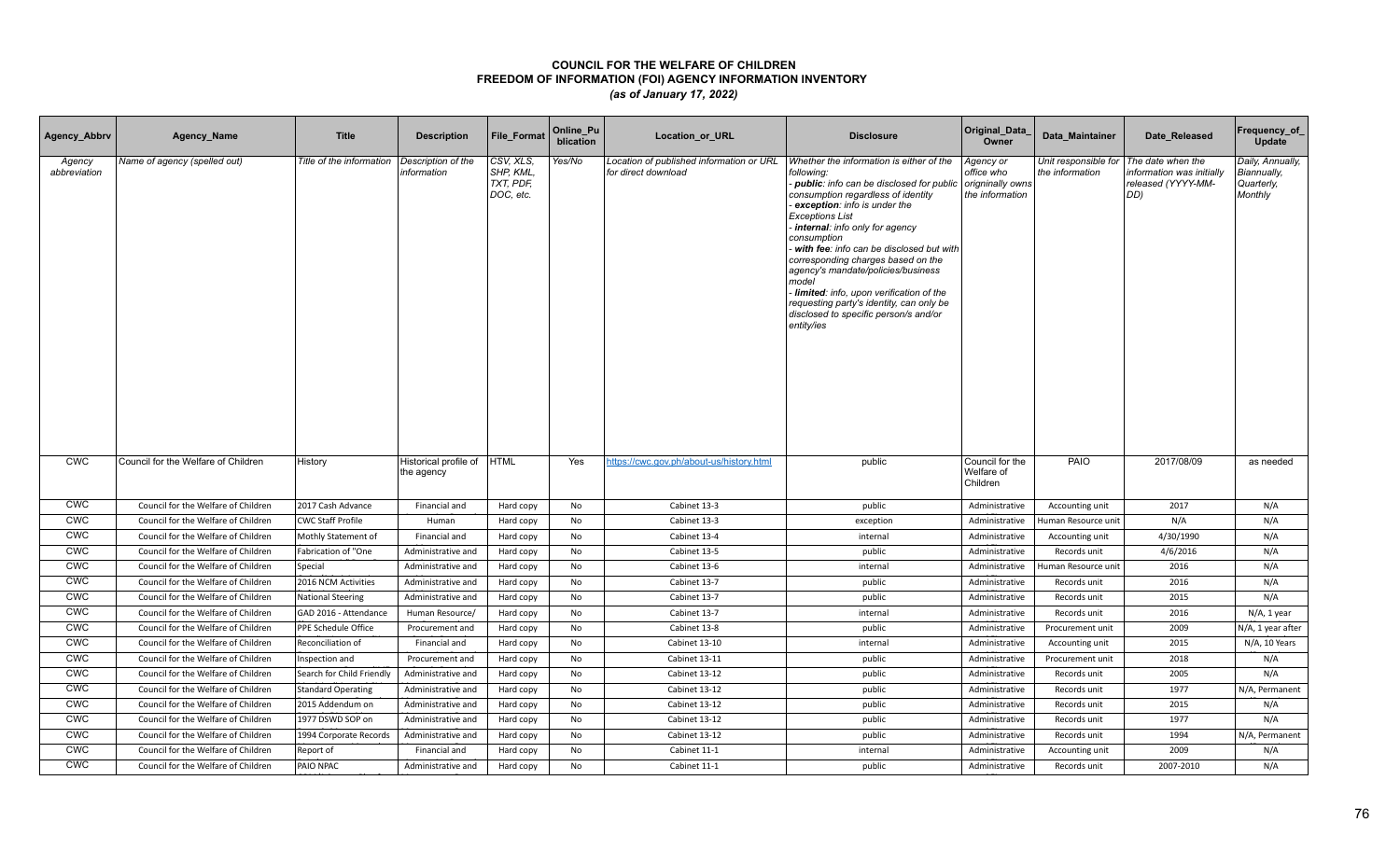| Agency_Abbrv           | Agency_Name                         | <b>Title</b>             | <b>Description</b>                          | File Format                                      | Online_Pu<br>blication | Location_or_URL                                                 | <b>Disclosure</b>                                                                                                                                                                                                                                                                                                                                                                                                                                                                                                                      | Original_Data<br>Owner                                         | Data Maintainer                                           | Date Released                                          | Frequency_of<br>Update                                   |
|------------------------|-------------------------------------|--------------------------|---------------------------------------------|--------------------------------------------------|------------------------|-----------------------------------------------------------------|----------------------------------------------------------------------------------------------------------------------------------------------------------------------------------------------------------------------------------------------------------------------------------------------------------------------------------------------------------------------------------------------------------------------------------------------------------------------------------------------------------------------------------------|----------------------------------------------------------------|-----------------------------------------------------------|--------------------------------------------------------|----------------------------------------------------------|
| Agency<br>abbreviation | Name of agency (spelled out)        | Title of the information | Description of the<br>information           | CSV, XLS,<br>SHP. KML.<br>TXT, PDF,<br>DOC. etc. | Yes/No                 | Location of published information or URL<br>for direct download | Whether the information is either of the<br>following:<br>- public: info can be disclosed for public<br>consumption regardless of identity<br>exception: info is under the<br><b>Exceptions List</b><br>internal: info only for agency<br>consumption<br>- with fee: info can be disclosed but with<br>corresponding charges based on the<br>agency's mandate/policies/business<br>model<br>Iimited: info, upon verification of the<br>requesting party's identity, can only be<br>disclosed to specific person/s and/or<br>entity/ies | Agency or<br>office who<br>origninally owns<br>the information | Unit responsible for The date when the<br>the information | information was initially<br>released (YYYY-MM-<br>DD) | Daily, Annually,<br>Biannually.<br>Quarterly,<br>Monthly |
| <b>CWC</b>             | Council for the Welfare of Children | History                  | Historical profile of<br>the agency         | <b>HTML</b>                                      | Yes                    | https://cwc.gov.ph/about-us/history.html                        | public                                                                                                                                                                                                                                                                                                                                                                                                                                                                                                                                 | Council for the<br>Welfare of<br>Children                      | PAIO                                                      | 2017/08/09                                             | as needed                                                |
| <b>CWC</b>             | Council for the Welfare of Children | <b>Proposed Measures</b> | Administrative and                          | Hard copy                                        | No                     | Cabinet 11-1                                                    | public                                                                                                                                                                                                                                                                                                                                                                                                                                                                                                                                 | Administrative                                                 | Records unit                                              | 2006                                                   | N/A                                                      |
| <b>CWC</b>             | Council for the Welfare of Children | Submission of 2016 PBB   | Administrative and                          | Hard copy                                        | No                     | Cabinet 11-3                                                    | public                                                                                                                                                                                                                                                                                                                                                                                                                                                                                                                                 | Administrative                                                 | Human Resource unit                                       | 2016                                                   | N/A                                                      |
| <b>CWC</b>             | Council for the Welfare of Children | Development of a         | Administrative and                          | Hard copy                                        | No                     | Cabinet 11-4                                                    | public                                                                                                                                                                                                                                                                                                                                                                                                                                                                                                                                 | Administrative                                                 | Records unit                                              | 1992                                                   | N/A                                                      |
| <b>CWC</b>             | Council for the Welfare of Children | Summary of Newspaper     | Administrative and                          | Hard copy                                        | No                     | Cabinet 11-4                                                    | public                                                                                                                                                                                                                                                                                                                                                                                                                                                                                                                                 | Administrative                                                 | Records unit                                              | 1/1/2006                                               | N/A                                                      |
| <b>CWC</b>             | Council for the Welfare of Children | Reference Materials and  | Procurement and                             | Hard copy                                        | No                     | Cabinet 11-4                                                    | public                                                                                                                                                                                                                                                                                                                                                                                                                                                                                                                                 | Administrative                                                 | Records unit                                              | 2002                                                   | N/A, 1 year                                              |
| <b>CWC</b>             | Council for the Welfare of Children | 2016 EIC Materials       | Administrative and<br>Management<br>Records | Hard copy                                        | No                     | Cabinet 11-5                                                    | public                                                                                                                                                                                                                                                                                                                                                                                                                                                                                                                                 | Administrative<br>and Finance<br>Division                      | Records unit                                              | 2016                                                   | N/A, 1 year<br><b>Retention Period</b>                   |

Note: We indicated the retention period under Frequency of Data Updating because the National Archives of the Philippines will yet to determine, evaluate, and approve if the records are for disposal.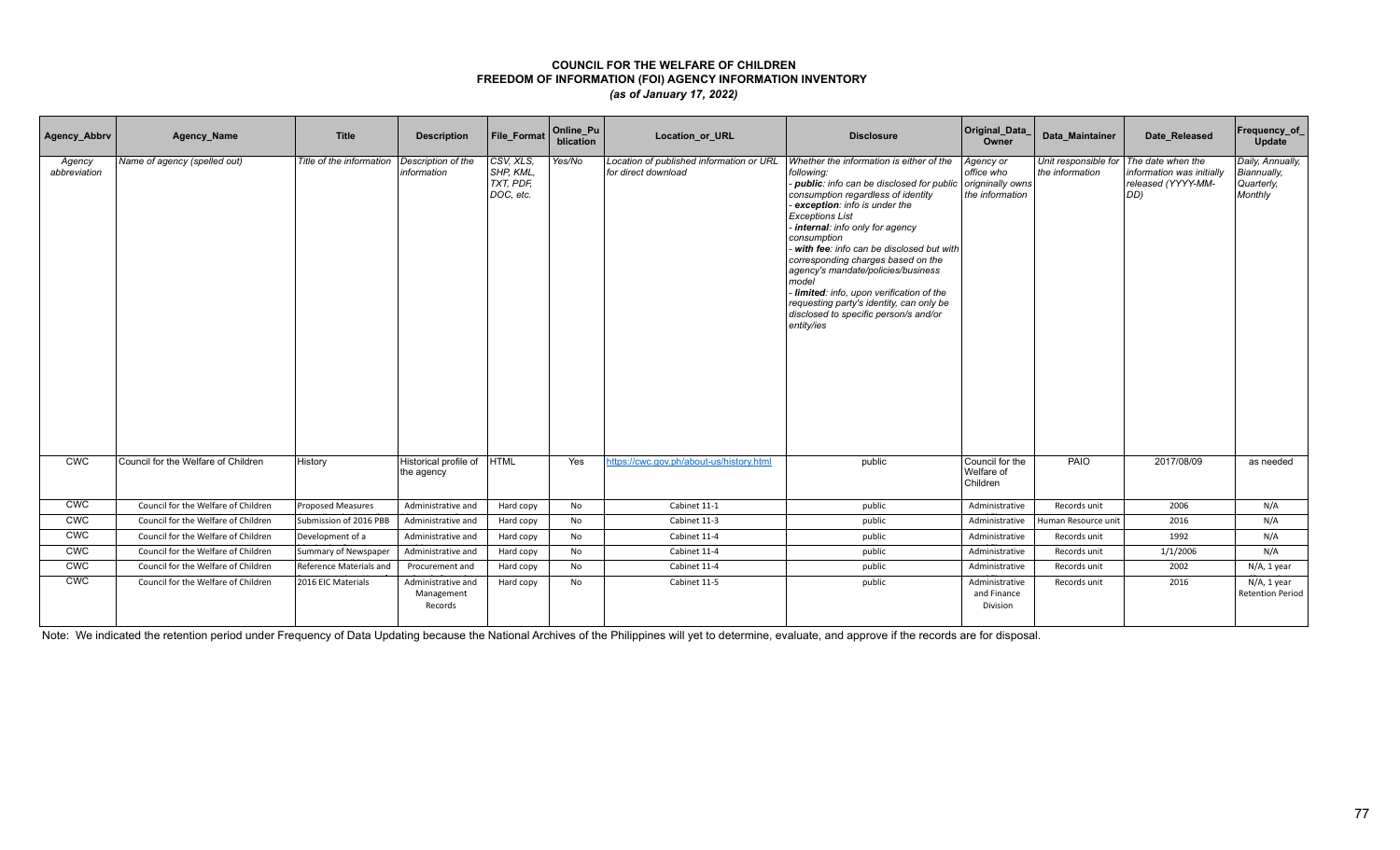| Agency_Abbrv           | Agency_Name                         | <b>Title</b>             | <b>Description</b>                  | File_Format                                      | Online_Pu<br>blication | Location_or_URL                                                 | <b>Disclosure</b>                                                                                                                                                                                                                                                                                                                                                                                                                                                                                                                        | Original_Data_<br>Owner                                        | Data_Maintainer                                           | Date_Released                                          | <b>Frequency_of_</b><br>Update                           |
|------------------------|-------------------------------------|--------------------------|-------------------------------------|--------------------------------------------------|------------------------|-----------------------------------------------------------------|------------------------------------------------------------------------------------------------------------------------------------------------------------------------------------------------------------------------------------------------------------------------------------------------------------------------------------------------------------------------------------------------------------------------------------------------------------------------------------------------------------------------------------------|----------------------------------------------------------------|-----------------------------------------------------------|--------------------------------------------------------|----------------------------------------------------------|
| Agency<br>abbreviation | Name of agency (spelled out)        | Title of the information | Description of the<br>information   | CSV, XLS,<br>SHP, KML.<br>TXT, PDF,<br>DOC, etc. | Yes/No                 | Location of published information or URL<br>for direct download | Whether the information is either of the<br>following:<br>public: info can be disclosed for public<br>consumption regardless of identity<br>- exception: info is under the<br><b>Exceptions List</b><br>- internal: info only for agency<br>consumption<br>with fee: info can be disclosed but with<br>corresponding charges based on the<br>agency's mandate/policies/business<br>model<br>- limited: info, upon verification of the<br>requesting party's identity, can only be<br>disclosed to specific person/s and/or<br>entity/ies | Agency or<br>office who<br>origninally owns<br>the information | Unit responsible for The date when the<br>the information | information was initially<br>released (YYYY-MM-<br>DD) | Daily, Annually,<br>Biannually,<br>Quarterly,<br>Monthly |
| <b>CWC</b>             | Council for the Welfare of Children | History                  | Historical profile of<br>the agency | <b>HTML</b>                                      | Yes                    | https://cwc.gov.ph/about-us/history.html                        | public                                                                                                                                                                                                                                                                                                                                                                                                                                                                                                                                   | Council for the<br>Welfare of<br>Children                      | PAIO                                                      | 2017/08/09                                             | as needed                                                |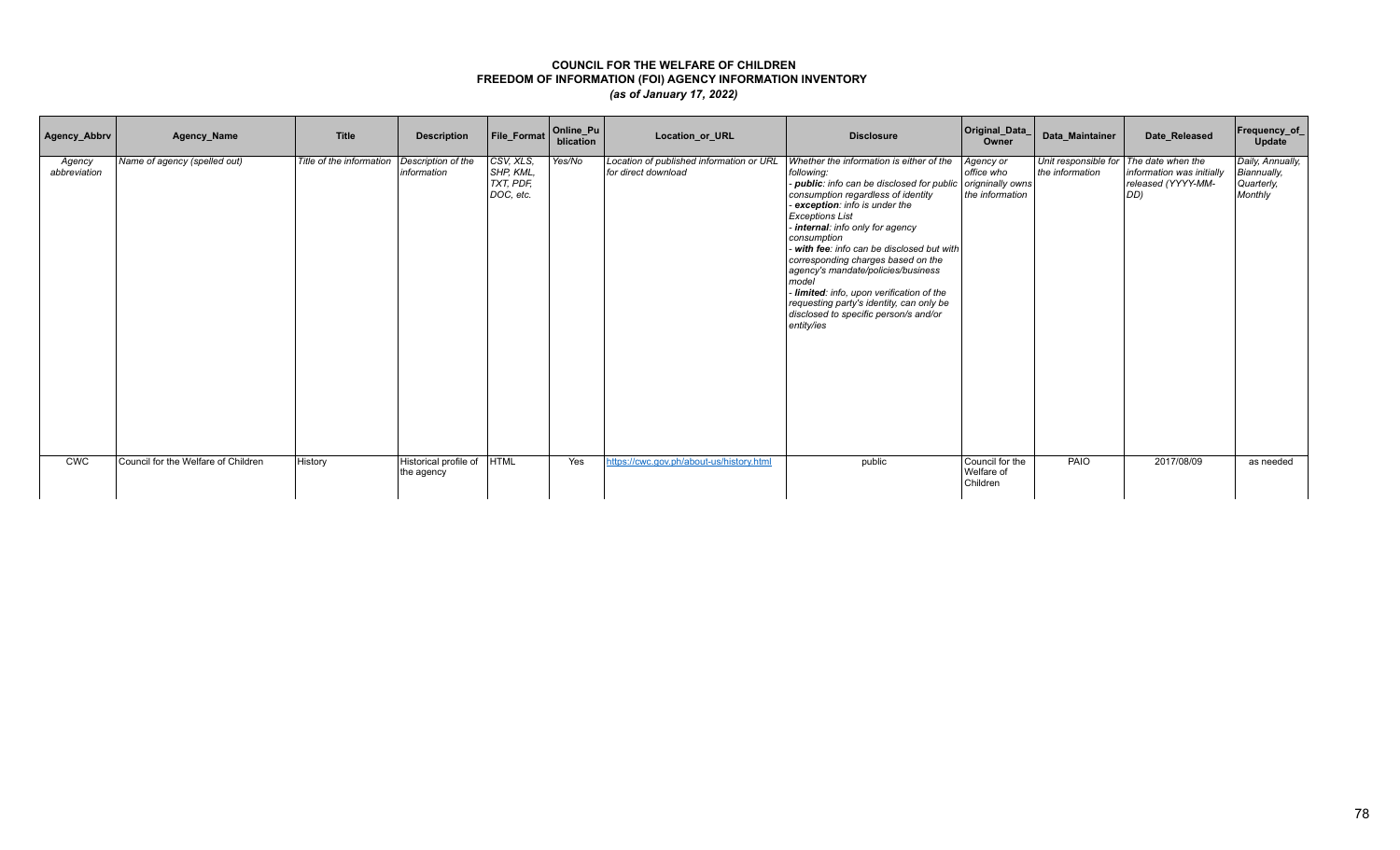| Agency_Abbrv           | Agency_Name                         | <b>Title</b>             | <b>Description</b>                  | File_Format                                      | Online_Pu<br>blication | Location_or_URL                                                 | <b>Disclosure</b>                                                                                                                                                                                                                                                                                                                                                                                                                                                                                                                        | Original_Data_<br>Owner                                        | Data_Maintainer                                           | Date_Released                                          | <b>Frequency_of_</b><br>Update                           |
|------------------------|-------------------------------------|--------------------------|-------------------------------------|--------------------------------------------------|------------------------|-----------------------------------------------------------------|------------------------------------------------------------------------------------------------------------------------------------------------------------------------------------------------------------------------------------------------------------------------------------------------------------------------------------------------------------------------------------------------------------------------------------------------------------------------------------------------------------------------------------------|----------------------------------------------------------------|-----------------------------------------------------------|--------------------------------------------------------|----------------------------------------------------------|
| Agency<br>abbreviation | Name of agency (spelled out)        | Title of the information | Description of the<br>information   | CSV, XLS,<br>SHP, KML.<br>TXT, PDF,<br>DOC, etc. | Yes/No                 | Location of published information or URL<br>for direct download | Whether the information is either of the<br>following:<br>public: info can be disclosed for public<br>consumption regardless of identity<br>- exception: info is under the<br><b>Exceptions List</b><br>- internal: info only for agency<br>consumption<br>with fee: info can be disclosed but with<br>corresponding charges based on the<br>agency's mandate/policies/business<br>model<br>- limited: info, upon verification of the<br>requesting party's identity, can only be<br>disclosed to specific person/s and/or<br>entity/ies | Agency or<br>office who<br>origninally owns<br>the information | Unit responsible for The date when the<br>the information | information was initially<br>released (YYYY-MM-<br>DD) | Daily, Annually,<br>Biannually,<br>Quarterly,<br>Monthly |
| <b>CWC</b>             | Council for the Welfare of Children | History                  | Historical profile of<br>the agency | <b>HTML</b>                                      | Yes                    | https://cwc.gov.ph/about-us/history.html                        | public                                                                                                                                                                                                                                                                                                                                                                                                                                                                                                                                   | Council for the<br>Welfare of<br>Children                      | PAIO                                                      | 2017/08/09                                             | as needed                                                |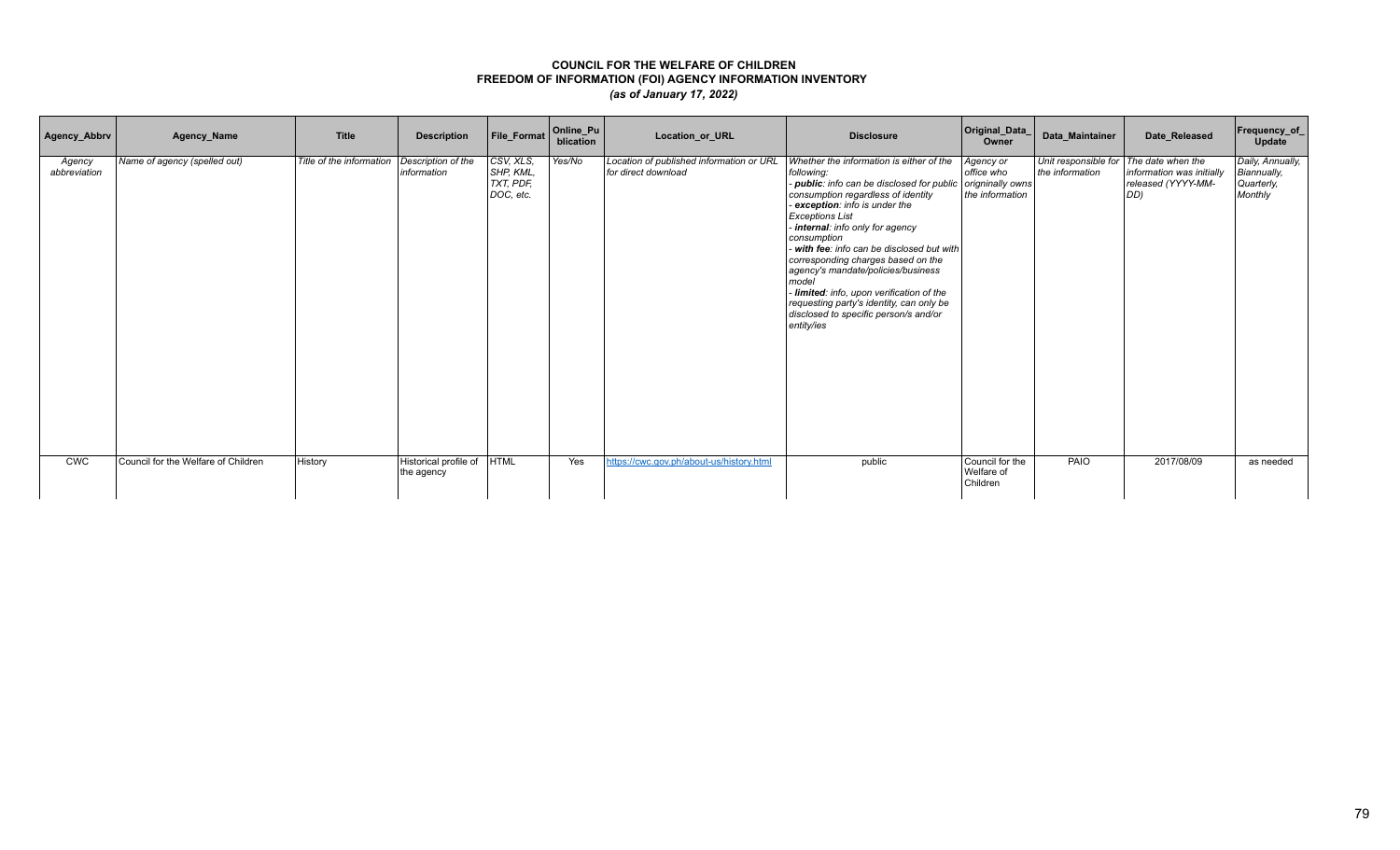| Agency_Abbrv           | Agency_Name                         | <b>Title</b>             | <b>Description</b>                  | File_Format                                      | Online_Pu<br>blication | Location_or_URL                                                 | <b>Disclosure</b>                                                                                                                                                                                                                                                                                                                                                                                                                                                                                                                    | Original_Data_<br>Owner                                        | Data_Maintainer                                           | Date_Released                                          | Frequency_of_<br>Update                                  |
|------------------------|-------------------------------------|--------------------------|-------------------------------------|--------------------------------------------------|------------------------|-----------------------------------------------------------------|--------------------------------------------------------------------------------------------------------------------------------------------------------------------------------------------------------------------------------------------------------------------------------------------------------------------------------------------------------------------------------------------------------------------------------------------------------------------------------------------------------------------------------------|----------------------------------------------------------------|-----------------------------------------------------------|--------------------------------------------------------|----------------------------------------------------------|
| Agency<br>abbreviation | Name of agency (spelled out)        | Title of the information | Description of the<br>information   | CSV, XLS,<br>SHP, KML,<br>TXT, PDF,<br>DOC, etc. | Yes/No                 | Location of published information or URL<br>for direct download | Whether the information is either of the<br>following:<br>public: info can be disclosed for public<br>consumption regardless of identity<br>exception: info is under the<br><b>Exceptions List</b><br>internal: info only for agency<br>consumption<br>with fee: info can be disclosed but with<br>corresponding charges based on the<br>agency's mandate/policies/business<br>model<br>- limited: info, upon verification of the<br>requesting party's identity, can only be<br>disclosed to specific person/s and/or<br>entity/ies | Agency or<br>office who<br>origninally owns<br>the information | Unit responsible for The date when the<br>the information | information was initially<br>released (YYYY-MM-<br>DD) | Daily, Annually,<br>Biannually,<br>Quarterly,<br>Monthly |
| <b>CWC</b>             | Council for the Welfare of Children | History                  | Historical profile of<br>the agency | <b>HTML</b>                                      | Yes                    | https://cwc.gov.ph/about-us/history.html                        | public                                                                                                                                                                                                                                                                                                                                                                                                                                                                                                                               | Council for the<br>Welfare of<br>Children                      | PAIO                                                      | 2017/08/09                                             | as needed                                                |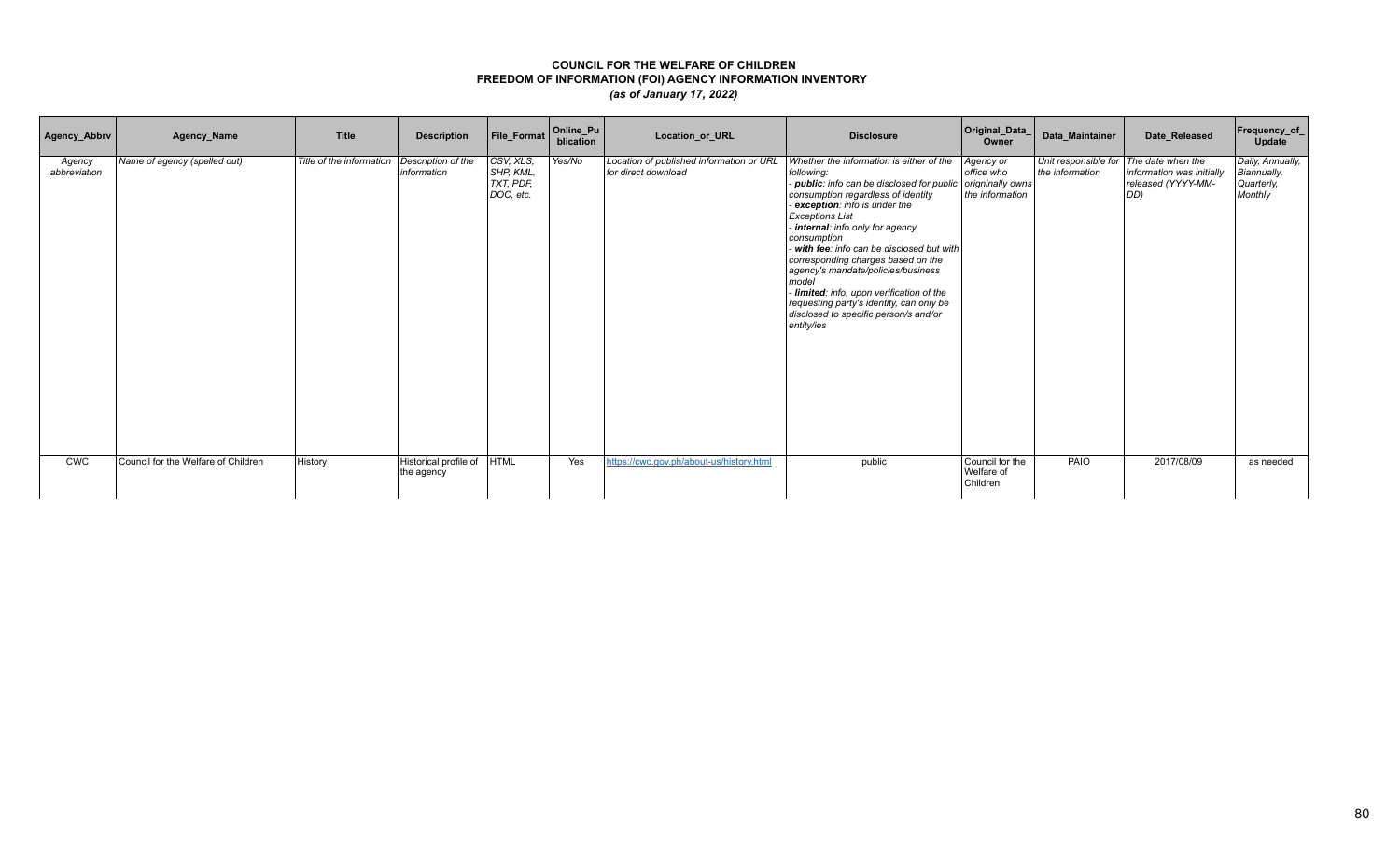| Agency_Abbrv           | Agency_Name                         | <b>Title</b>             | <b>Description</b>                  | File_Format                                      | Online_Pu<br>blication | Location_or_URL                                                 | <b>Disclosure</b>                                                                                                                                                                                                                                                                                                                                                                                                                                                                                                                    | Original_Data_<br>Owner                                        | Data_Maintainer                                           | Date_Released                                          | Frequency_of_<br>Update                                  |
|------------------------|-------------------------------------|--------------------------|-------------------------------------|--------------------------------------------------|------------------------|-----------------------------------------------------------------|--------------------------------------------------------------------------------------------------------------------------------------------------------------------------------------------------------------------------------------------------------------------------------------------------------------------------------------------------------------------------------------------------------------------------------------------------------------------------------------------------------------------------------------|----------------------------------------------------------------|-----------------------------------------------------------|--------------------------------------------------------|----------------------------------------------------------|
| Agency<br>abbreviation | Name of agency (spelled out)        | Title of the information | Description of the<br>information   | CSV, XLS,<br>SHP, KML,<br>TXT, PDF,<br>DOC, etc. | Yes/No                 | Location of published information or URL<br>for direct download | Whether the information is either of the<br>following:<br>public: info can be disclosed for public<br>consumption regardless of identity<br>exception: info is under the<br><b>Exceptions List</b><br>internal: info only for agency<br>consumption<br>with fee: info can be disclosed but with<br>corresponding charges based on the<br>agency's mandate/policies/business<br>model<br>- limited: info, upon verification of the<br>requesting party's identity, can only be<br>disclosed to specific person/s and/or<br>entity/ies | Agency or<br>office who<br>origninally owns<br>the information | Unit responsible for The date when the<br>the information | information was initially<br>released (YYYY-MM-<br>DD) | Daily, Annually,<br>Biannually,<br>Quarterly,<br>Monthly |
| <b>CWC</b>             | Council for the Welfare of Children | History                  | Historical profile of<br>the agency | <b>HTML</b>                                      | Yes                    | https://cwc.gov.ph/about-us/history.html                        | public                                                                                                                                                                                                                                                                                                                                                                                                                                                                                                                               | Council for the<br>Welfare of<br>Children                      | PAIO                                                      | 2017/08/09                                             | as needed                                                |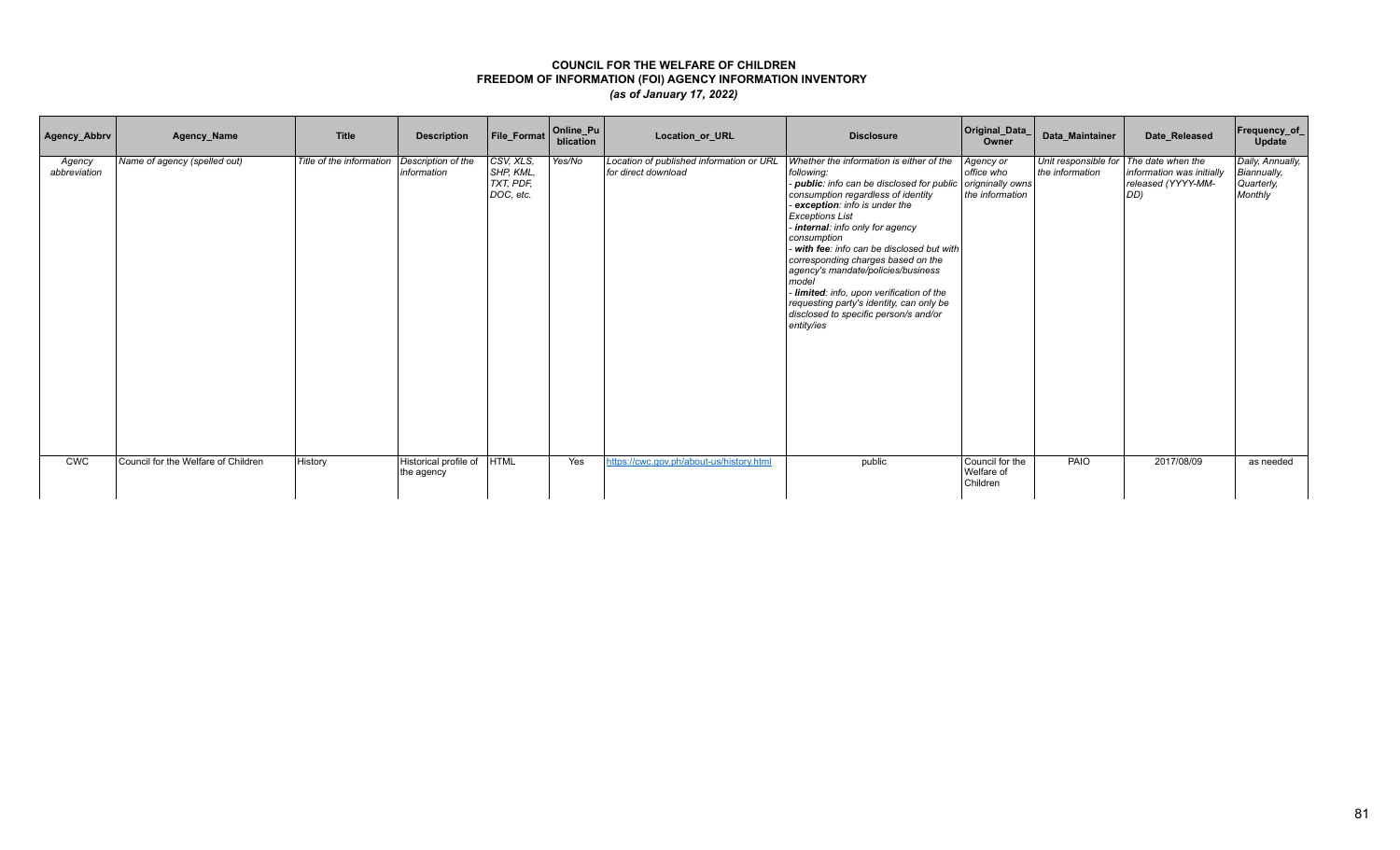| Agency_Abbrv           | Agency_Name                         | <b>Title</b>             | <b>Description</b>                  | File_Format                                      | Online_Pu<br>blication | Location_or_URL                                                 | <b>Disclosure</b>                                                                                                                                                                                                                                                                                                                                                                                                                                                                                                                    | Original_Data_<br>Owner                                        | Data_Maintainer                                           | Date_Released                                          | Frequency_of_<br>Update                                  |
|------------------------|-------------------------------------|--------------------------|-------------------------------------|--------------------------------------------------|------------------------|-----------------------------------------------------------------|--------------------------------------------------------------------------------------------------------------------------------------------------------------------------------------------------------------------------------------------------------------------------------------------------------------------------------------------------------------------------------------------------------------------------------------------------------------------------------------------------------------------------------------|----------------------------------------------------------------|-----------------------------------------------------------|--------------------------------------------------------|----------------------------------------------------------|
| Agency<br>abbreviation | Name of agency (spelled out)        | Title of the information | Description of the<br>information   | CSV, XLS,<br>SHP, KML,<br>TXT, PDF,<br>DOC, etc. | Yes/No                 | Location of published information or URL<br>for direct download | Whether the information is either of the<br>following:<br>public: info can be disclosed for public<br>consumption regardless of identity<br>exception: info is under the<br><b>Exceptions List</b><br>internal: info only for agency<br>consumption<br>with fee: info can be disclosed but with<br>corresponding charges based on the<br>agency's mandate/policies/business<br>model<br>- limited: info, upon verification of the<br>requesting party's identity, can only be<br>disclosed to specific person/s and/or<br>entity/ies | Agency or<br>office who<br>origninally owns<br>the information | Unit responsible for The date when the<br>the information | information was initially<br>released (YYYY-MM-<br>DD) | Daily, Annually,<br>Biannually,<br>Quarterly,<br>Monthly |
| <b>CWC</b>             | Council for the Welfare of Children | History                  | Historical profile of<br>the agency | <b>HTML</b>                                      | Yes                    | https://cwc.gov.ph/about-us/history.html                        | public                                                                                                                                                                                                                                                                                                                                                                                                                                                                                                                               | Council for the<br>Welfare of<br>Children                      | PAIO                                                      | 2017/08/09                                             | as needed                                                |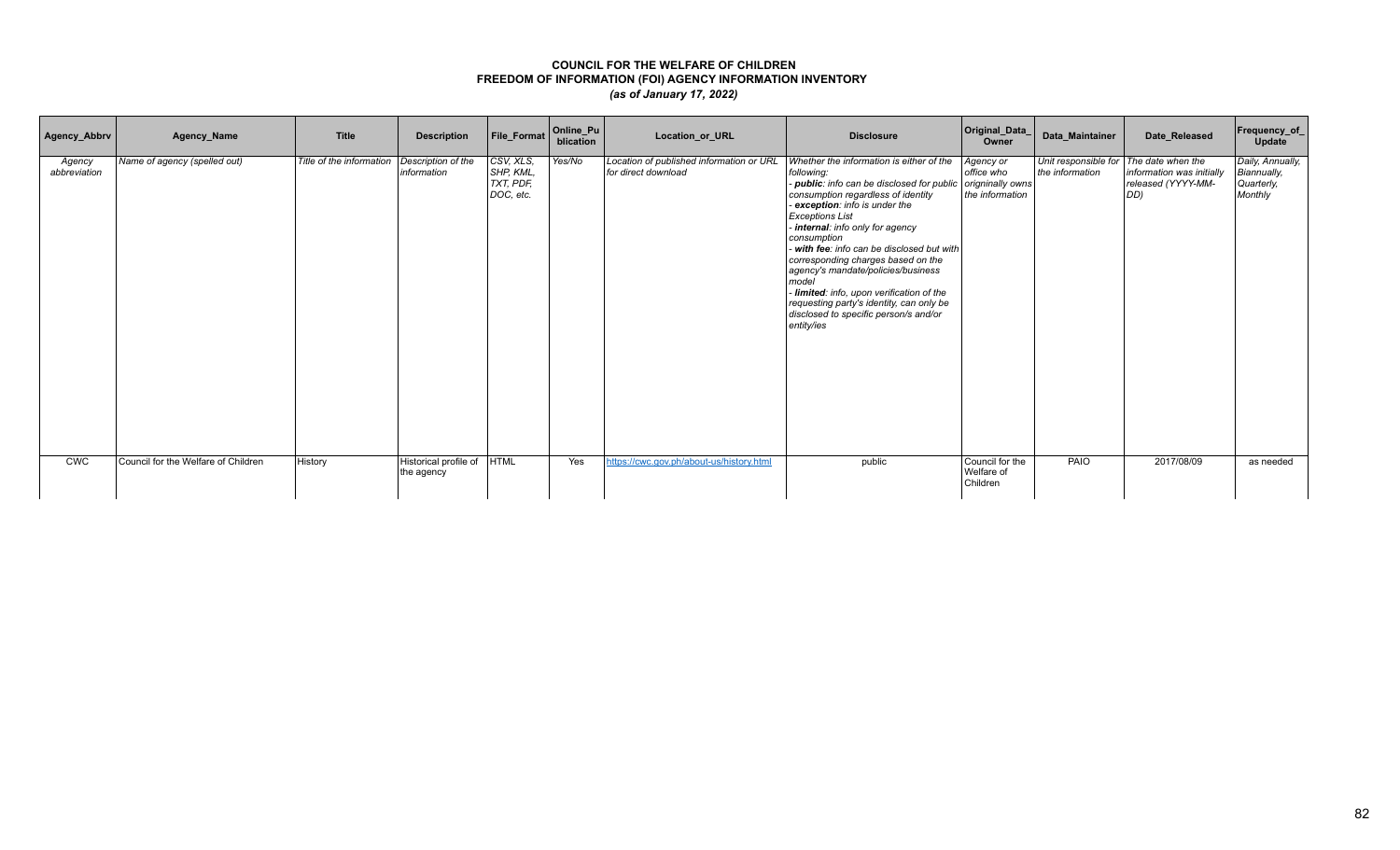| Agency_Abbrv           | Agency_Name                         | <b>Title</b>             | <b>Description</b>                  | File_Format                                      | Online_Pu<br>blication | Location_or_URL                                                 | <b>Disclosure</b>                                                                                                                                                                                                                                                                                                                                                                                                                                                                                                                    | Original_Data_<br>Owner                                        | Data_Maintainer                                           | Date_Released                                          | Frequency_of_<br>Update                                  |
|------------------------|-------------------------------------|--------------------------|-------------------------------------|--------------------------------------------------|------------------------|-----------------------------------------------------------------|--------------------------------------------------------------------------------------------------------------------------------------------------------------------------------------------------------------------------------------------------------------------------------------------------------------------------------------------------------------------------------------------------------------------------------------------------------------------------------------------------------------------------------------|----------------------------------------------------------------|-----------------------------------------------------------|--------------------------------------------------------|----------------------------------------------------------|
| Agency<br>abbreviation | Name of agency (spelled out)        | Title of the information | Description of the<br>information   | CSV, XLS,<br>SHP, KML,<br>TXT, PDF,<br>DOC, etc. | Yes/No                 | Location of published information or URL<br>for direct download | Whether the information is either of the<br>following:<br>public: info can be disclosed for public<br>consumption regardless of identity<br>exception: info is under the<br><b>Exceptions List</b><br>internal: info only for agency<br>consumption<br>with fee: info can be disclosed but with<br>corresponding charges based on the<br>agency's mandate/policies/business<br>model<br>- limited: info, upon verification of the<br>requesting party's identity, can only be<br>disclosed to specific person/s and/or<br>entity/ies | Agency or<br>office who<br>origninally owns<br>the information | Unit responsible for The date when the<br>the information | information was initially<br>released (YYYY-MM-<br>DD) | Daily, Annually,<br>Biannually,<br>Quarterly,<br>Monthly |
| <b>CWC</b>             | Council for the Welfare of Children | History                  | Historical profile of<br>the agency | <b>HTML</b>                                      | Yes                    | https://cwc.gov.ph/about-us/history.html                        | public                                                                                                                                                                                                                                                                                                                                                                                                                                                                                                                               | Council for the<br>Welfare of<br>Children                      | PAIO                                                      | 2017/08/09                                             | as needed                                                |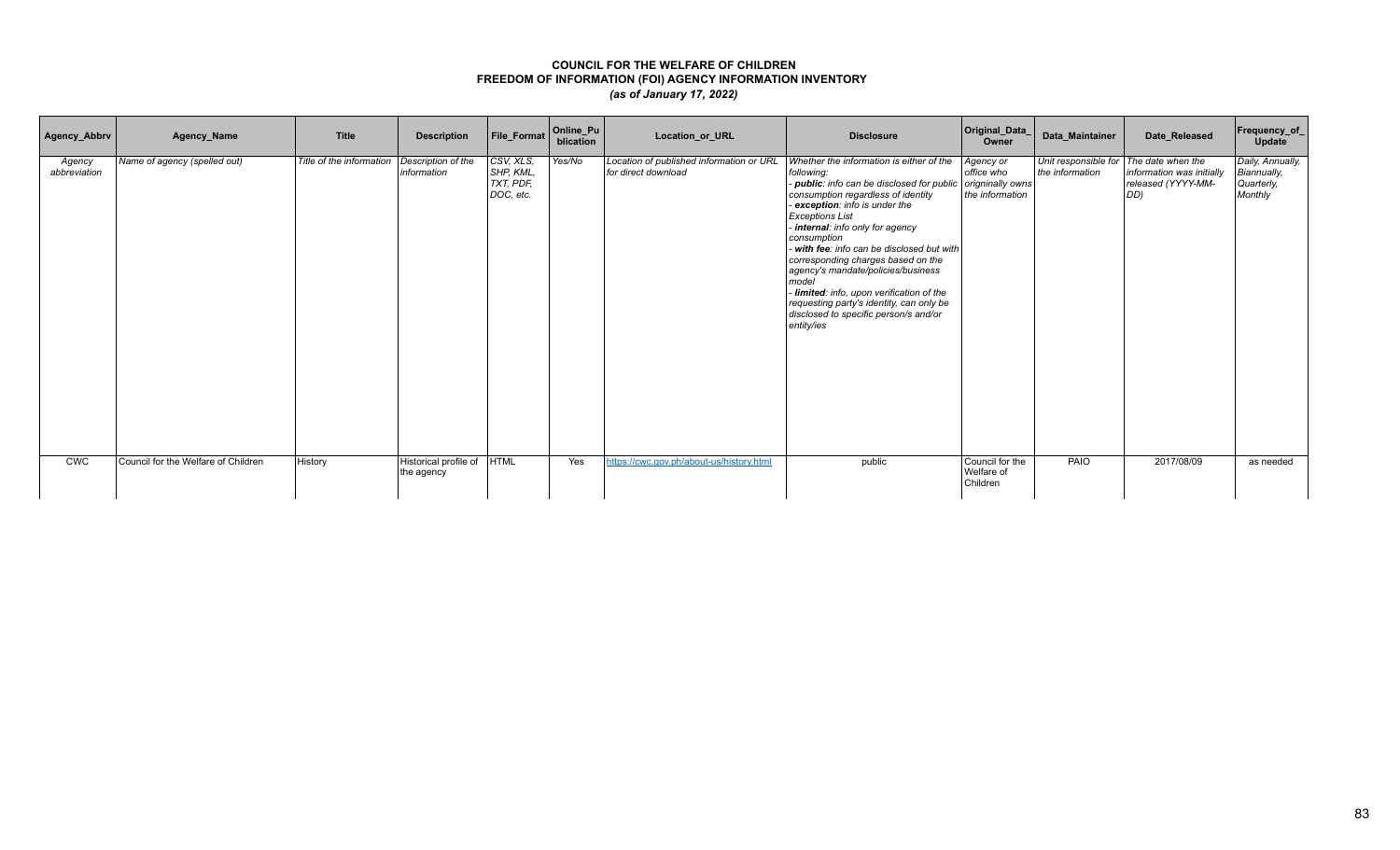| Agency_Abbrv           | Agency_Name                         | <b>Title</b>             | <b>Description</b>                  | File_Format                                      | Online_Pu<br>blication | Location_or_URL                                                 | <b>Disclosure</b>                                                                                                                                                                                                                                                                                                                                                                                                                                                                                                                        | Original_Data_<br>Owner                                        | Data_Maintainer                                           | Date_Released                                          | <b>Frequency_of_</b><br>Update                           |
|------------------------|-------------------------------------|--------------------------|-------------------------------------|--------------------------------------------------|------------------------|-----------------------------------------------------------------|------------------------------------------------------------------------------------------------------------------------------------------------------------------------------------------------------------------------------------------------------------------------------------------------------------------------------------------------------------------------------------------------------------------------------------------------------------------------------------------------------------------------------------------|----------------------------------------------------------------|-----------------------------------------------------------|--------------------------------------------------------|----------------------------------------------------------|
| Agency<br>abbreviation | Name of agency (spelled out)        | Title of the information | Description of the<br>information   | CSV, XLS,<br>SHP, KML.<br>TXT, PDF,<br>DOC, etc. | Yes/No                 | Location of published information or URL<br>for direct download | Whether the information is either of the<br>following:<br>public: info can be disclosed for public<br>consumption regardless of identity<br>- exception: info is under the<br><b>Exceptions List</b><br>- internal: info only for agency<br>consumption<br>with fee: info can be disclosed but with<br>corresponding charges based on the<br>agency's mandate/policies/business<br>model<br>- limited: info, upon verification of the<br>requesting party's identity, can only be<br>disclosed to specific person/s and/or<br>entity/ies | Agency or<br>office who<br>origninally owns<br>the information | Unit responsible for The date when the<br>the information | information was initially<br>released (YYYY-MM-<br>DD) | Daily, Annually,<br>Biannually,<br>Quarterly,<br>Monthly |
| <b>CWC</b>             | Council for the Welfare of Children | History                  | Historical profile of<br>the agency | <b>HTML</b>                                      | Yes                    | https://cwc.gov.ph/about-us/history.html                        | public                                                                                                                                                                                                                                                                                                                                                                                                                                                                                                                                   | Council for the<br>Welfare of<br>Children                      | PAIO                                                      | 2017/08/09                                             | as needed                                                |